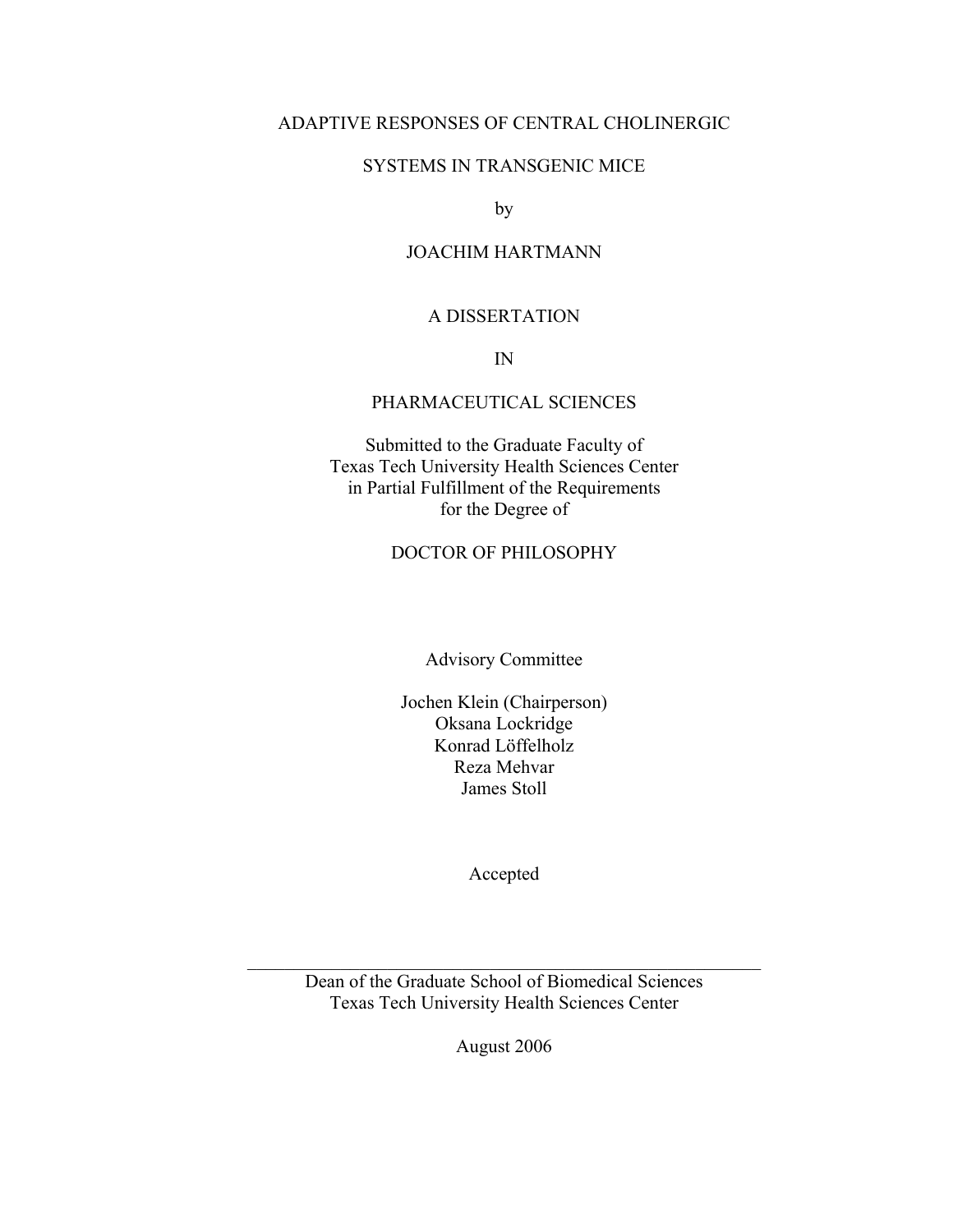Copyright 2006, Joachim Hartmann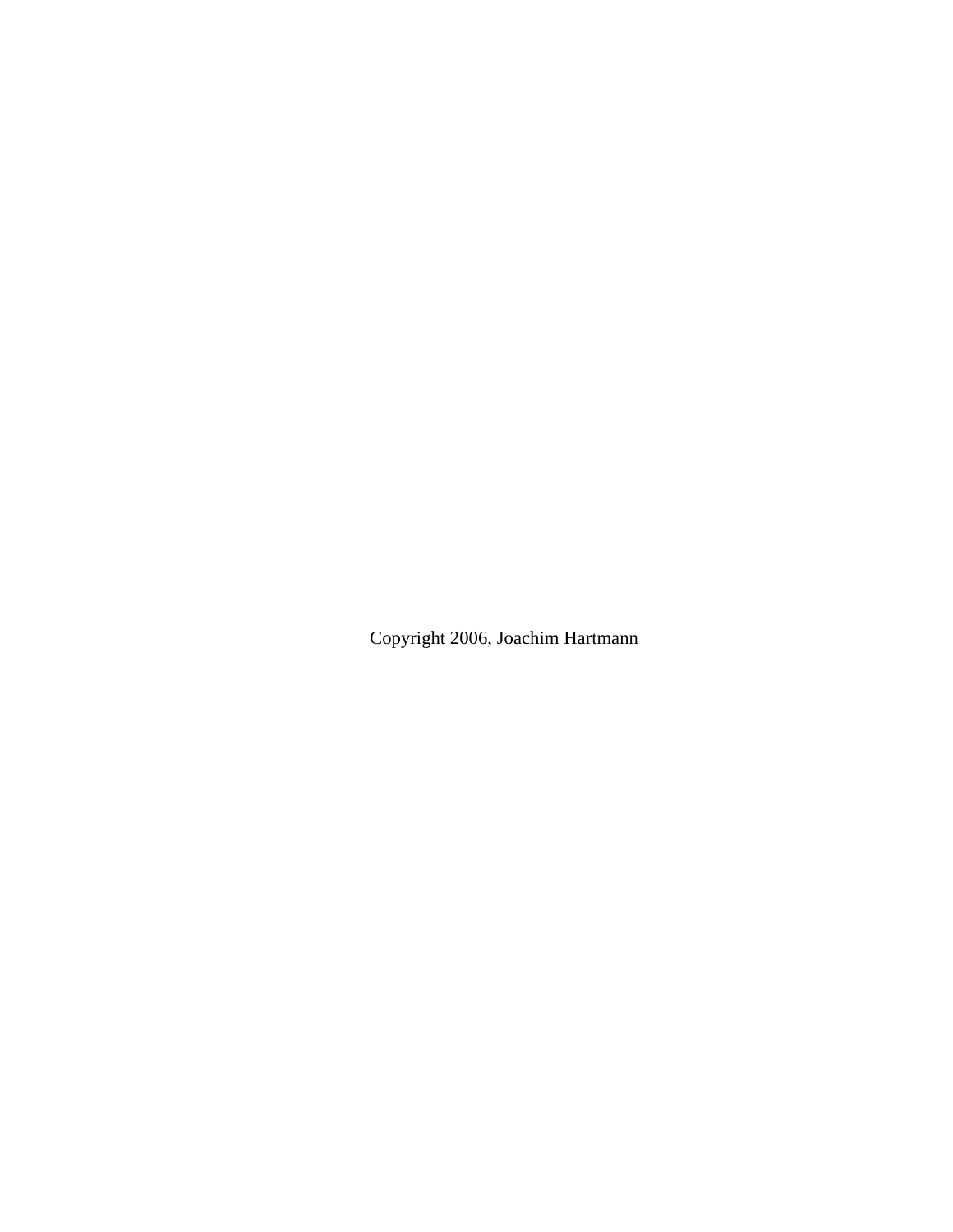"Auguste, glaube ich." –"Auguste, I think." *Answer of Auguste D. when asked about her husband's name. She was the first person to be diagnosed by Alois Alzheimer with the disease which later came to bear his name.*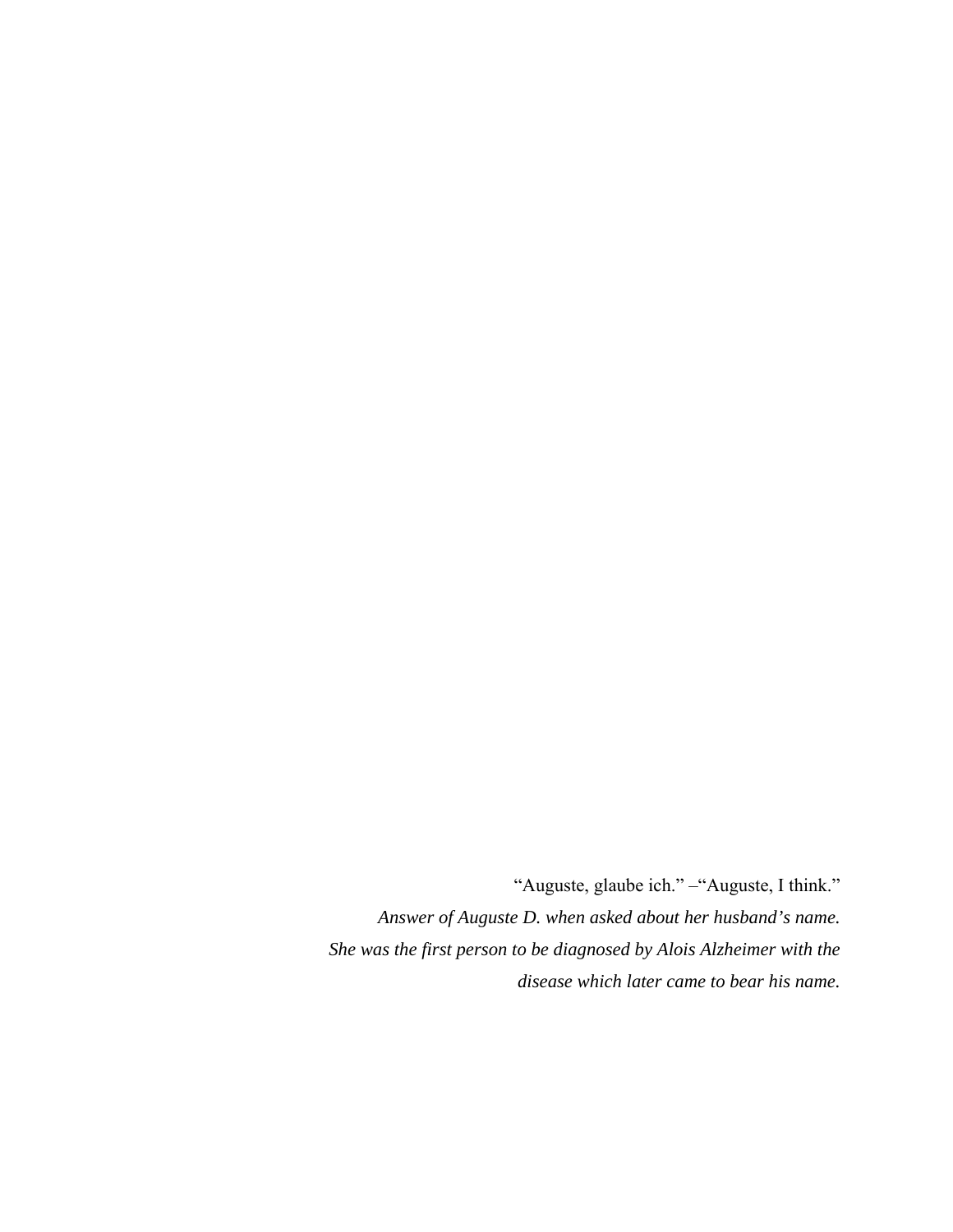#### ACKNOWLEDGEMENTS

There are many people that supported me during my work on this thesis. Without them, this thesis would not have been possible.

I would like to acknowledge Dr. Jochen Klein, my thesis advisor, for taking me up in his lab, for providing the thesis topic and the necessary resources. Also, I acknowledge him for giving insights into the day to day business of a principal investigator, and for discussions on the direction of the project.

I acknowledge the members of my graduate advisory committee: Drs. Oksana Lockridge, Konrad Löffelholz, Reza Mehvar and James Stoll for their continuous support of my work.

I want to thank the graduate students in Dr. Klein/Dr. Löffelholz' lab at the Department of Pharmacology, University of Mainz, Germany: Dipl.-Biol. Michael W. Hilgert for teaching me the general handling of rats and mice, microdialysis and operation of the HPLC equipment. Dr. Marie-Luise Buchholzer is acknowledged for her demonstration of microdialysis in mice and for some initial help with literature references. I thank Claudia Dvorak, MTA, for help with the high-affinity choline uptake assay and for general lab assistance. All of the above, as well as Dr. Beate Schatter and the medical students are acknowledged for the general friendly atmosphere in the group and for their great collegiality. The assistance of the departmental workshop, especially Reinhold Stutz, was invaluable and is deeply missed in Amarillo.

At the no longer existing CNS research department at Bayer Healthcare, Inc. in Wuppertal, Germany, I thank the collaborators on the first part of this thesis: Drs. Karl Heinz Baumann, Ulrich Ebert, and in particular, Dr. Christina Erb. Dr. Erb made sure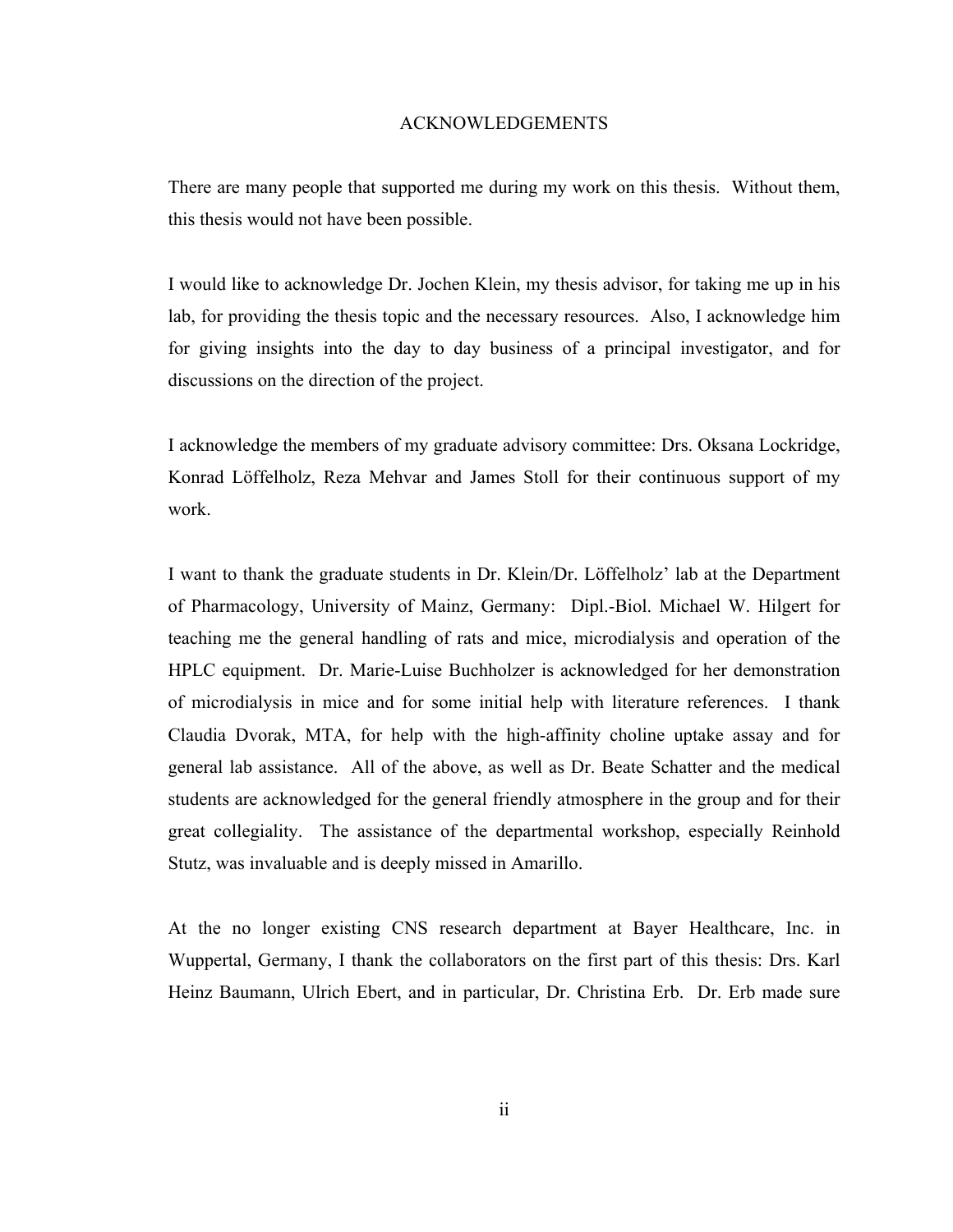that the animals became available to me and coordinated the collaborative effort that resulted in my first first-author publication.

At the University of Nebraska in Omaha, I would like to thank Dr. Oksana Lockridge, member of my graduate advisory committee, for making available the AChE-deficient mice. Ellen G. Duysen, B.Sc. receives my wholehearted gratitude. Ellen is in charge of breeding and keeping AChE-deficient mice and made all the arrangements to get the mice to Amarillo safely.

I thank Dr. Nigel H. Greig, National Institute of Aging, Baltimore, MD for supplying the selective cholinesterase inhibitors, tolserine and bisnorcymserine.

At Texas Tech, I acknowledge Dr. Vikas Kumar, postdoctoral research associate, Markus Hillert, intern, and Runa Naik, fellow graduate student at our lab, for their collegiality.

I want to especially thank Cornelia Kiewert, fellow graduate student and my Significant Other. Cornelia and I set up the laboratories at Amarillo, and Cornelia has helped me with the experiments for the AChE-project. I am deeply grateful for her help and for the discussions about our research, for constantly refocusing me and for simply being there.

Finally, I extend the greatest appreciation to my parents, Helma and Willi Hartmann. There are no words to appropriately express my gratitude for all they have done for me, so I just leave it like this: Thank you for all of it.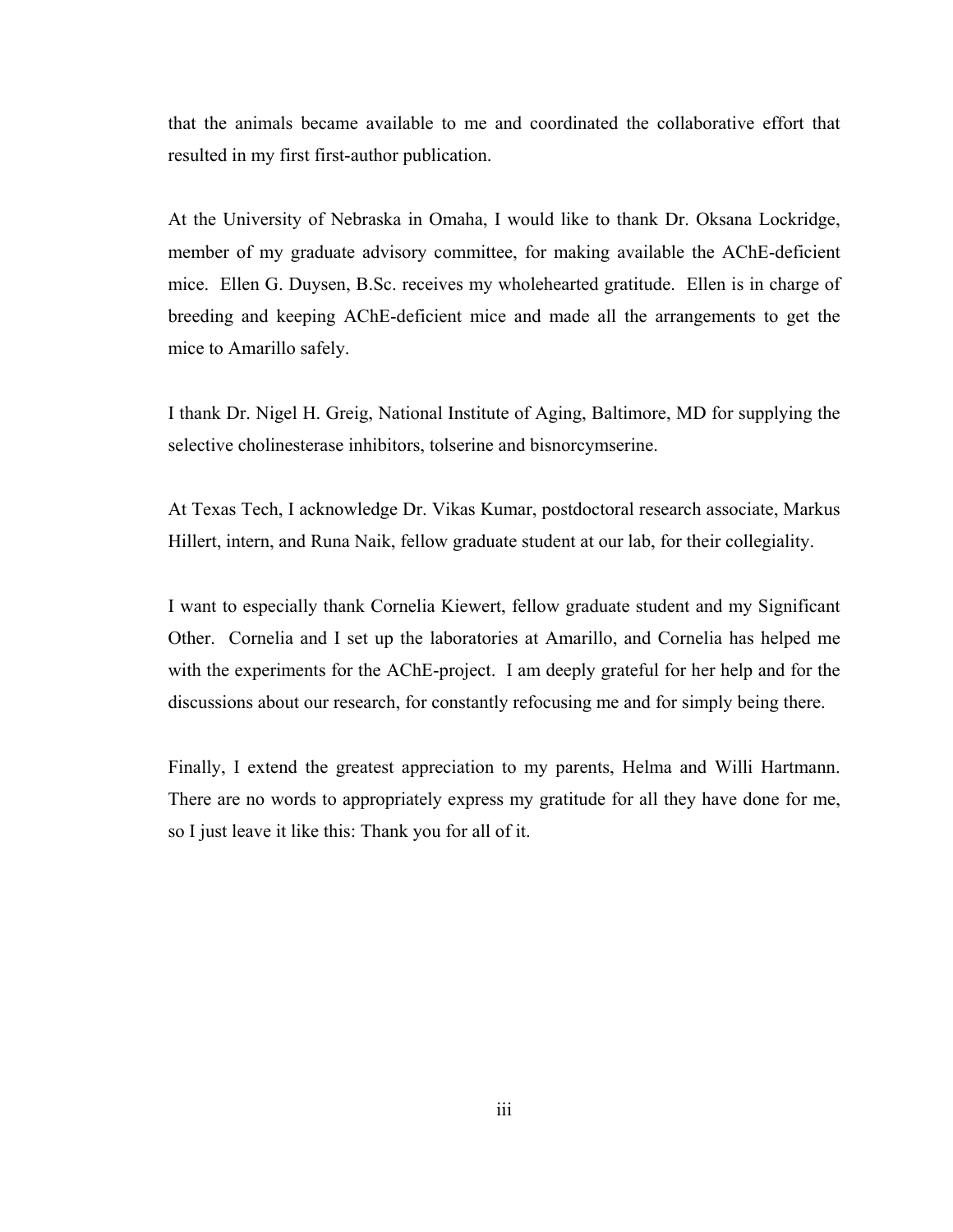# **CONTENTS**

| <b>ACKNOWLEDGEMENTS</b>      |                            |                                 |                                                                                       | $\rm ii$       |
|------------------------------|----------------------------|---------------------------------|---------------------------------------------------------------------------------------|----------------|
| <b>ABSTRACT</b>              |                            |                                 |                                                                                       | <b>V111</b>    |
| <b>LIST OF FIGURES</b>       |                            |                                 |                                                                                       | X              |
| <b>LIST OF ABBREVIATIONS</b> |                            |                                 |                                                                                       | X1             |
| <b>CHEMICAL STRUCTURES</b>   |                            |                                 |                                                                                       | xiii           |
| <b>CHAPTER</b>               |                            |                                 |                                                                                       |                |
| $I_{\cdot}$                  |                            | <b>OVERVIEW</b><br>$\mathbf{1}$ |                                                                                       |                |
| $\prod$                      | <b>SPECIFIC BACKGROUND</b> |                                 |                                                                                       | 4              |
|                              | 2.1.                       |                                 | The cholinergic nervous system                                                        | $\overline{4}$ |
|                              |                            |                                 | 2.1.1. Synaptic organization                                                          | $\overline{4}$ |
|                              |                            |                                 | $2.1.2.$ Anatomy                                                                      | 6              |
|                              |                            |                                 | 2.1.3. Physiology                                                                     | 9              |
|                              | 2.2.                       |                                 | Diseases associated with cholinergic dysfunction                                      | 11             |
|                              |                            |                                 | 2.2.1. Alzheimer's disease                                                            | 11             |
|                              |                            |                                 | 2.2.2. Parkinson's disease                                                            | 15             |
|                              |                            |                                 | 2.2.3. Dementia with Lewy bodies                                                      | 16             |
|                              |                            |                                 | 2.2.4. Schizophrenia                                                                  | 17             |
|                              |                            |                                 | 2.2.5. Myasthenia Gravis                                                              | 17             |
|                              |                            |                                 | 2.2.6. Nerve gas/ insecticide poisoning                                               | 18             |
|                              | 2.3.                       |                                 | Animal models with relevance to<br>septohippocampal cholinergic dysfunction           | 18             |
|                              |                            |                                 | 2.3.1. Non-transgenic models                                                          | 18             |
|                              |                            |                                 | 2.3.2. Gene targeted models                                                           | 19             |
|                              |                            |                                 | 2.3.2.1. General cholinergic function                                                 | 19             |
|                              |                            |                                 | 2.3.2.2. Models for Alzheimer's disease<br>and related neurodegenerative<br>disorders | 23             |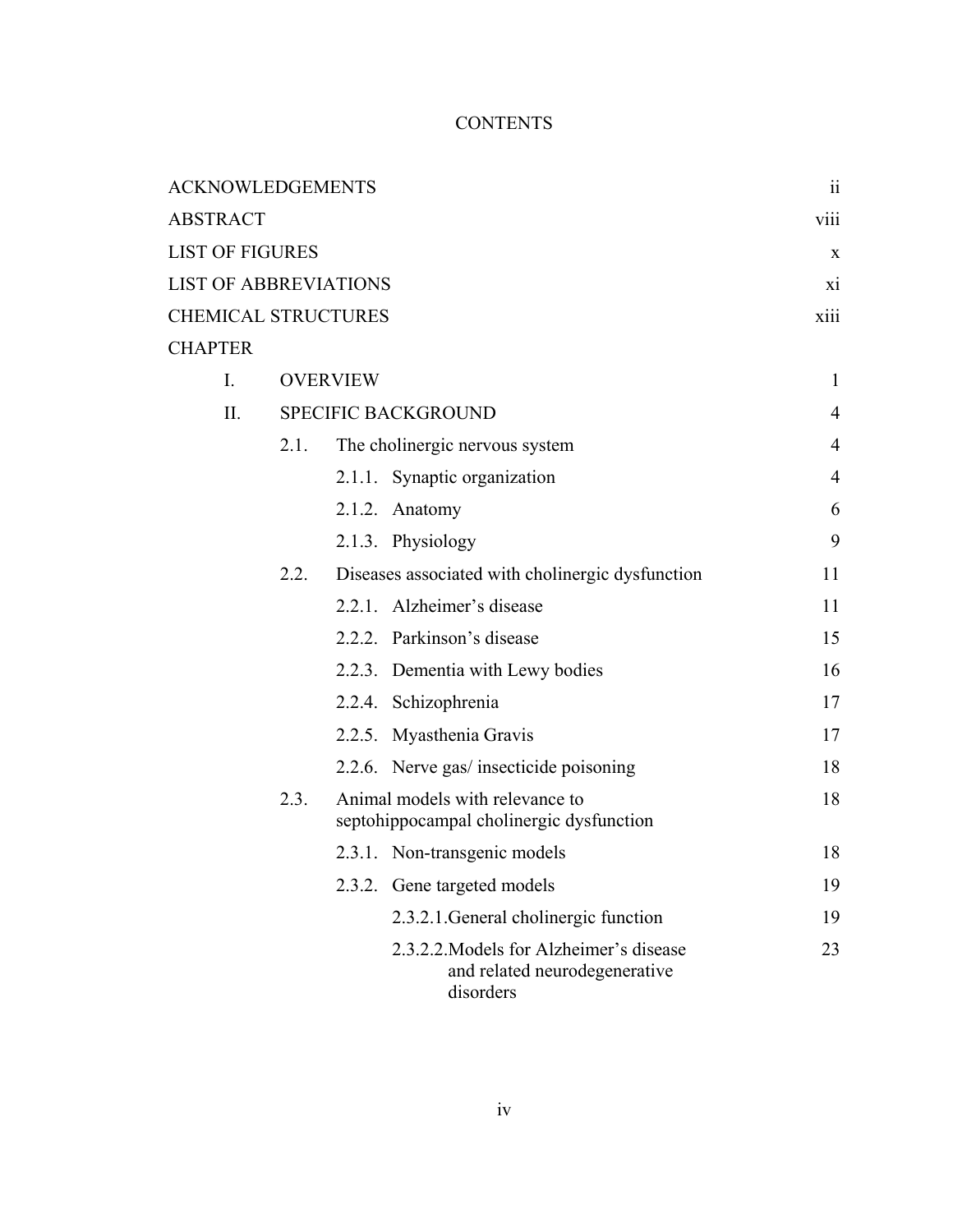| III. | <b>MATERIALS AND METHODS</b>         |                                                                                   |    |  |
|------|--------------------------------------|-----------------------------------------------------------------------------------|----|--|
|      | 3.1.                                 | Animal models                                                                     | 28 |  |
|      |                                      | 3.1.1. Amyloid precursor protein and<br>presenilin-1 transgenic mice              | 28 |  |
|      |                                      | 3.1.2. Mice deficient for acetylcholinesterase                                    | 28 |  |
|      | 3.2.                                 | Microdialysis                                                                     | 31 |  |
|      |                                      | 3.2.1. General description                                                        | 31 |  |
|      |                                      | 3.2.2. Probes                                                                     | 31 |  |
|      |                                      | 3.2.3. Surgical procedure                                                         | 34 |  |
|      |                                      | 3.2.4. Experimental procedure                                                     | 37 |  |
|      |                                      | 3.2.5. Calibration of microdialysis probes                                        | 40 |  |
|      | 3.3.                                 | High-performance liquid chromatographic<br>detection of acetylcholine and choline | 41 |  |
|      |                                      | 3.3.1. Principle of separation and detection                                      | 41 |  |
|      |                                      | 3.3.2. Instrumentation and mobile phase                                           | 42 |  |
|      | 3.4.                                 | High-affinity choline uptake – biochemical assay                                  | 42 |  |
|      |                                      | 3.4.1. Tissue preparation                                                         | 42 |  |
|      |                                      | 3.4.2. Choline uptake assay                                                       | 43 |  |
|      | 3.5.                                 | Histology                                                                         | 44 |  |
|      | 3.6.                                 | Representation of data and statistical analysis                                   | 44 |  |
| IV.  | APP-PROJECT - RESULTS AND DISCUSSION |                                                                                   |    |  |
|      |                                      | 4.1. Results                                                                      | 45 |  |
|      |                                      | 4.1.1. Animals                                                                    | 45 |  |
|      |                                      | 4.1.2. Histochemical characteristics                                              | 46 |  |
|      |                                      | 4.1.3. Microdialysis                                                              | 49 |  |
|      |                                      | 4.1.3.1. Baseline values                                                          | 49 |  |
|      |                                      | 4.1.3.2. Behavioral stimulation of<br>ACh release                                 | 50 |  |
|      |                                      | 4.1.3.3. Pharmacologic stimulation of<br>ACh release                              | 52 |  |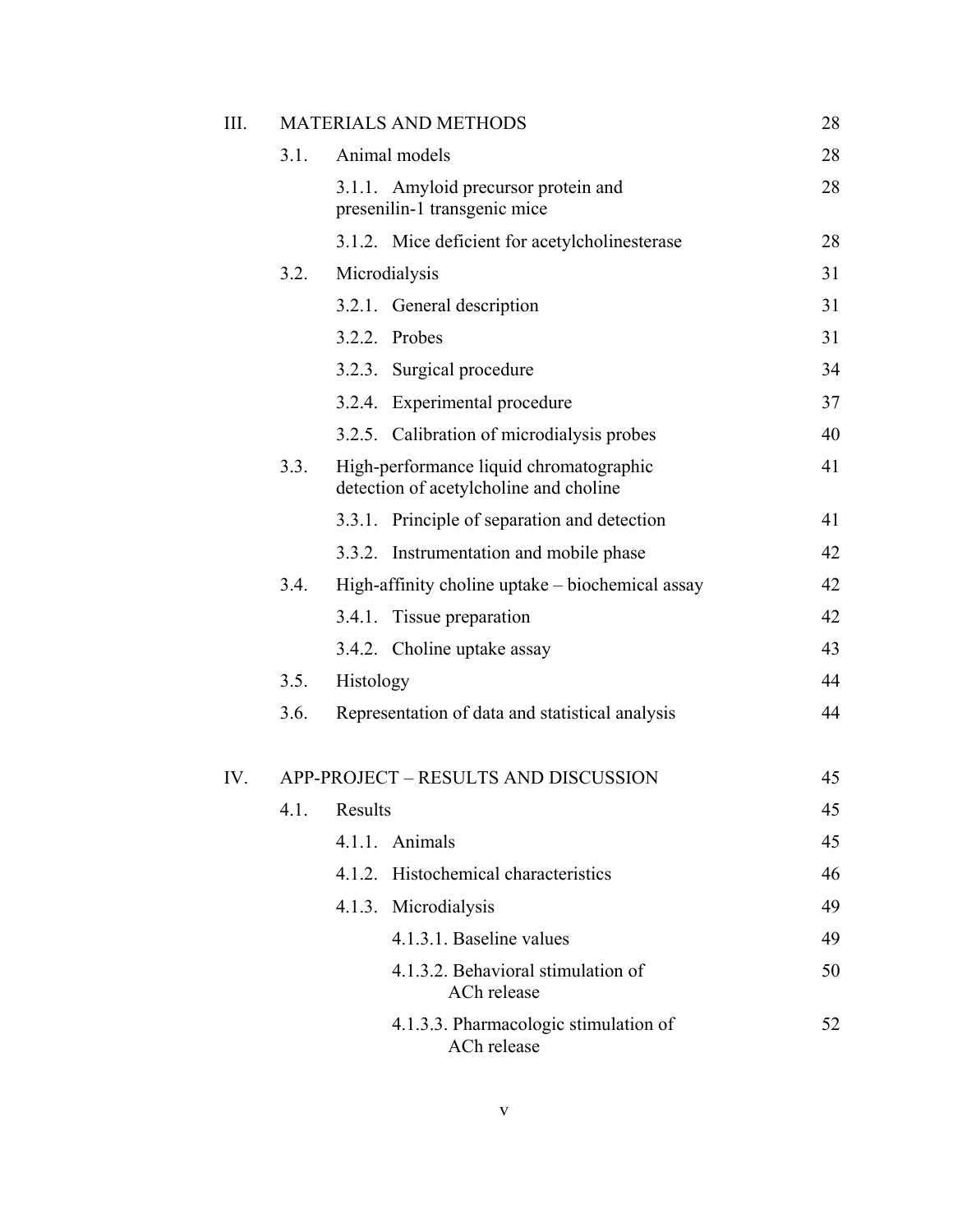|    |      |            | 4.1.4. High affinity choline uptake assay        | 54 |
|----|------|------------|--------------------------------------------------|----|
|    |      |            | 4.1.5. Correlation analysis                      | 55 |
|    | 4.2. | Discussion |                                                  | 56 |
|    |      |            | 4.2.1. Mouse Models                              | 56 |
|    |      |            | 4.2.1.1. Our mice                                | 56 |
|    |      |            | 4.2.1.2. Models described in the literature      | 57 |
|    |      |            | 4.2.2. Cholinergic markers                       | 57 |
|    |      |            | 4.2.2.1. Our results                             | 57 |
|    |      |            | 4.2.2.2. Results reported in the literature      | 60 |
| V. |      |            | ACHE-PROJECT - RESULTS AND DISCUSSION            | 63 |
|    | 5.1. | Results    |                                                  | 63 |
|    |      |            | 5.1.1. General characteristics of animals        | 63 |
|    |      |            | 5.1.2. Calibration of microdialysis probes       | 63 |
|    |      |            | 5.1.3. Basal values of acetylcholine and choline | 64 |
|    |      |            | 5.1.4. Effect of selective inhibitors of AChE    | 65 |
|    |      |            | 5.1.5. Effect of selective inhibitors of BChE    | 66 |
|    |      |            | 5.1.6. Interruption of neurotransmission         | 67 |
|    |      |            | 5.1.7. Synaptosomal choline uptake               | 68 |
|    |      | in vivo    | 5.1.8. Blockade of high affinity choline uptake  | 69 |
|    |      |            | 5.1.9. Supplementation with choline              | 70 |
|    |      | receptors  | 5.1.10. Blockade of presynaptic muscarinic       | 71 |
|    |      |            | 5.1.11. Correlations                             | 72 |
|    | 5.2. | Discussion |                                                  | 73 |
|    |      |            | 5.2.1. Baseline levels of ACh                    | 73 |
|    |      |            | 5.2.2. Role of AChE and BChE                     | 73 |
|    |      |            | 5.2.3. Origin of extracellular ACh               | 74 |
|    |      |            | 5.2.4. Turnover of ACh                           | 75 |
|    |      |            |                                                  |    |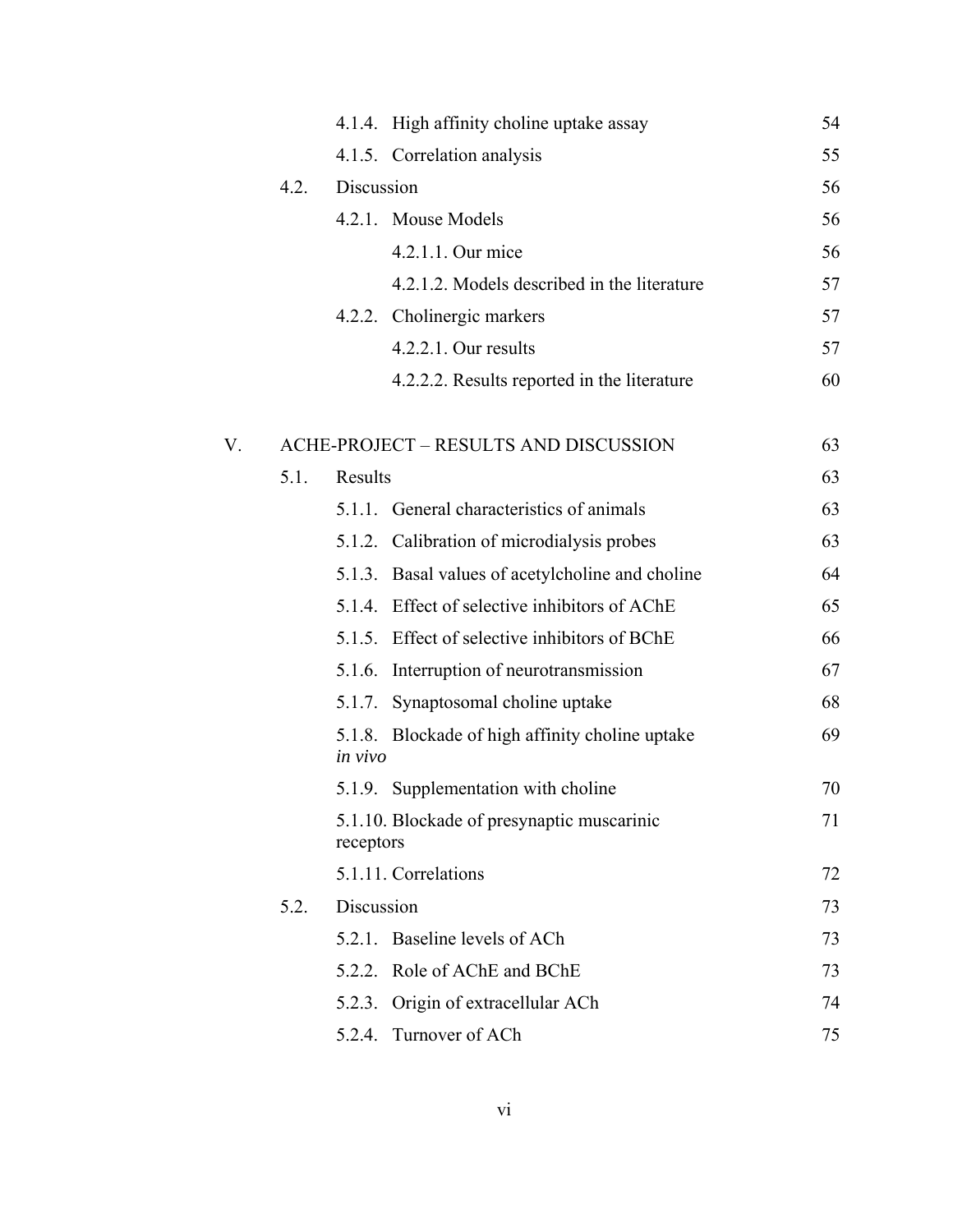|                   |      |         | 5.2.5. Muscarinic autofeedback receptors  | 75 |
|-------------------|------|---------|-------------------------------------------|----|
|                   |      | 5.2.6.  | Extracellular levels of choline           | 76 |
|                   |      | 5.2.7.  | Supplementation with choline              | 78 |
|                   |      | 5.2.8.  | Summary                                   | 79 |
|                   |      |         |                                           |    |
| VI.               |      |         | <b>GENERAL DISCUSSION</b>                 | 81 |
|                   | 6.1. |         | Methodological discussion                 | 81 |
|                   |      |         | 6.1.1. Microdialysis                      | 81 |
|                   |      |         | 6.1.1.1. Alternatives to microdialysis    | 82 |
|                   |      |         | 6.1.1.2. Limitations of microdialysis     | 82 |
|                   |      |         | 6.1.1.3. Advantages of microdialysis      | 83 |
|                   |      |         | 6.1.1.4. Other considerations             | 84 |
|                   |      |         | 6.1.2. Analysis of microdialysis samples  | 85 |
|                   |      |         | 6.1.3. High-affinity choline uptake assay | 86 |
|                   | 6.2. |         | Implications for Alzheimer's disease      | 87 |
|                   |      |         | 6.2.1. Pathobiology                       | 87 |
|                   |      |         | 6.2.2. Cholinergic treatment              | 88 |
|                   | 6.3. | Outlook |                                           | 91 |
|                   |      |         | 6.3.1. Amyloid transgenic mice            | 91 |
|                   |      |         | 6.3.2. AChE-deficient mice                | 91 |
| <b>REFERENCES</b> |      |         |                                           | 93 |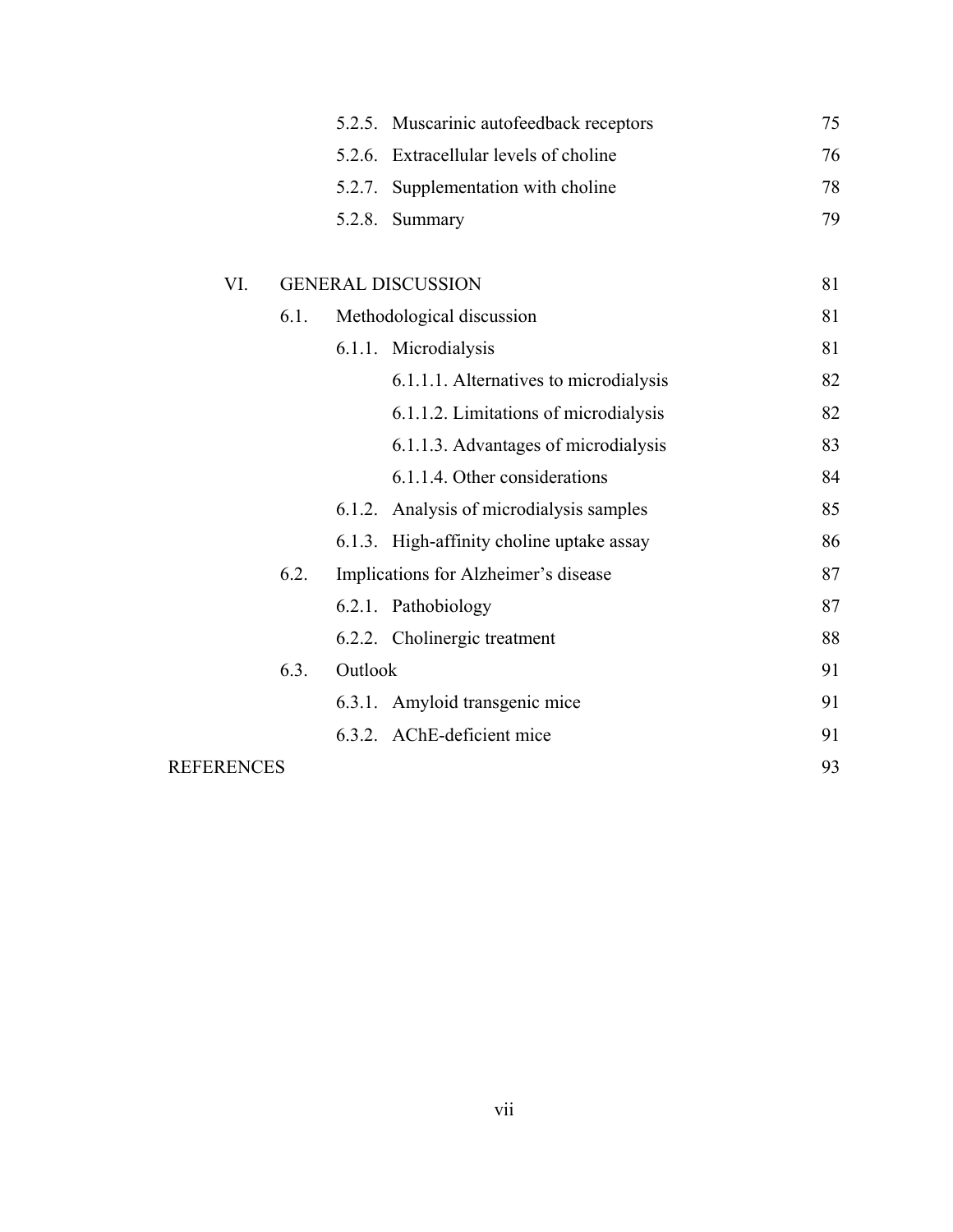#### ABSTRACT

In the current thesis, the function of the septohippocampal cholinergic nervous system was investigated in transgenic mouse models pertinent to Alzheimer's disease. First, a transgenic model of increased amyloid formation and deposition was investigated to see whether a cholinergic deficit, as observed in the human disease, is present in those animals. These mice express both a mutated human amyloid precursor protein and human presenilin-1 and generate amyloid peptide and neuritic plaques in an agedependent manner. High-affinity choline uptake (HACU) into corticohippocampal synaptosomes showed no difference between double mutant transgenic mice and controls, indicating unchanged turnover of the neurotransmitter, acetylcholine (ACh). Extracellular levels of ACh, measured in the dorsal hippocampus using microdialysis, were not significantly different between groups. The response of these levels to stimulation with either scopolamine or by exposure of animals to a novel environment was also unchanged between mutant mice and controls, indicating retained capability of the central cholinergic system to respond to different challenges. In conclusion, this study demonstrated that amyloid pathology can occur without compromising hippocampal cholinergic neurotransmission.

For the second part of this thesis, mice deficient for the enzyme acetylcholinesterase (AChE) were obtained; they serve as a model of the predominant treatment used in Alzheimer's disease, inhibition of AChE. Microdialysis in dorsal hippocampus revealed vastly elevated baseline levels of ACh, whereas baseline levels of Ch were reduced. Selective inhibition of butyrylcholinesterase (BChE) further increased these levels of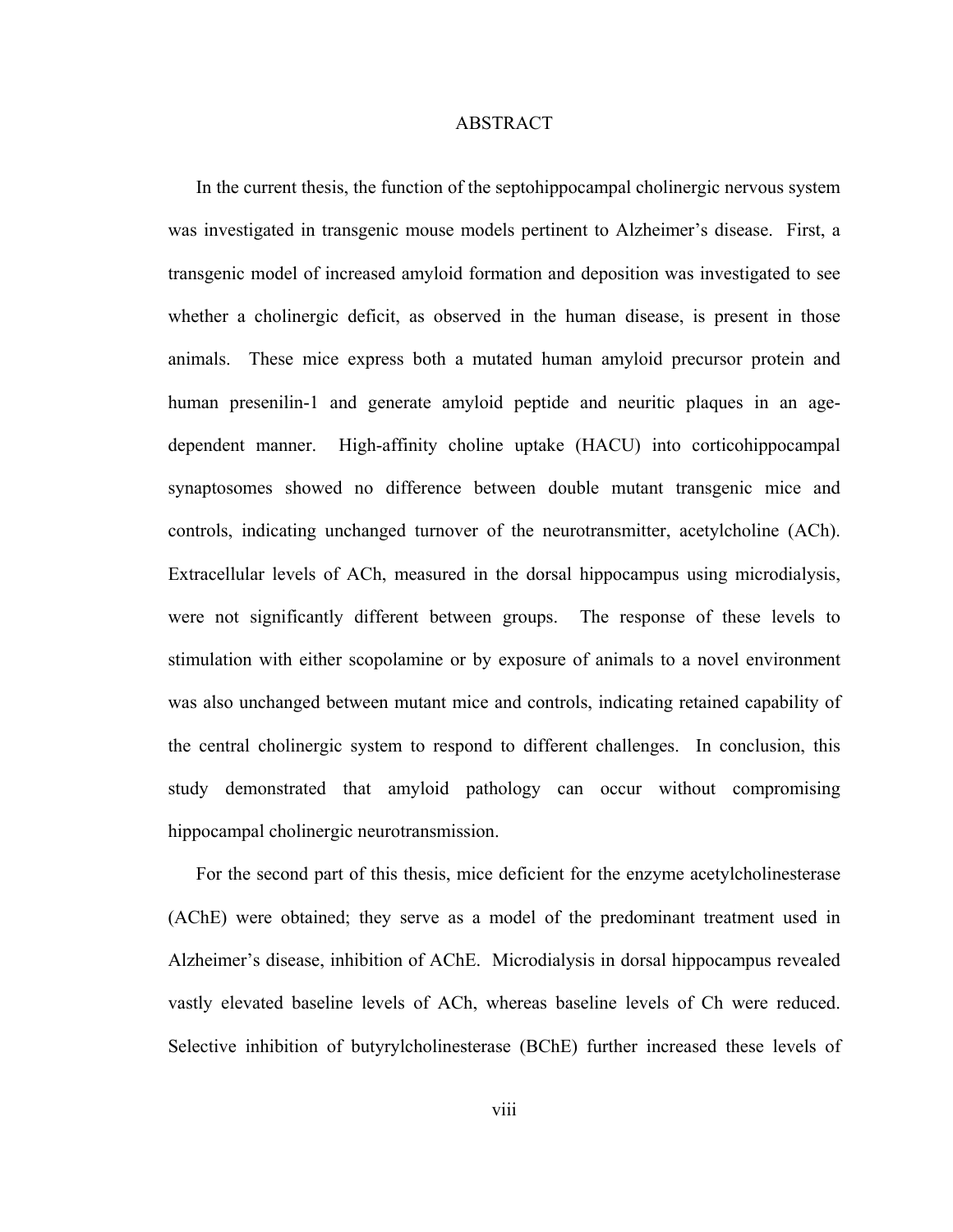ACh in AChE-deficient, but not in control mice. This observation, for the first time, provides clear evidence that BChE can hydrolyze ACh in the brain of a living organism. Elevated levels of ACh were sensitive to the absence of calcium and to tetrodotoxin, confirming their neuronal origin. A compensatory increase in HACU was found, indicating increased transmitter turnover. Furthermore, it was demonstrated that extracellular levels of Ch become rate-limiting for ACh release in the absence of AChE. Finally, a relative failure of presynaptic negative autofeedback receptors was observed. The conclusion is reached that, in the absence of AChE, ACh hydrolysis is maintained to a considerable degree by BChE. Moreover, compensatory changes in the absence of AChE include upregulation of HACU and functional loss of inhibitory autofeedback receptors.

In summary, both mouse models demonstrate that central cholinergic systems can respond to a wide range of challenges with a remarkable degree of adaptation.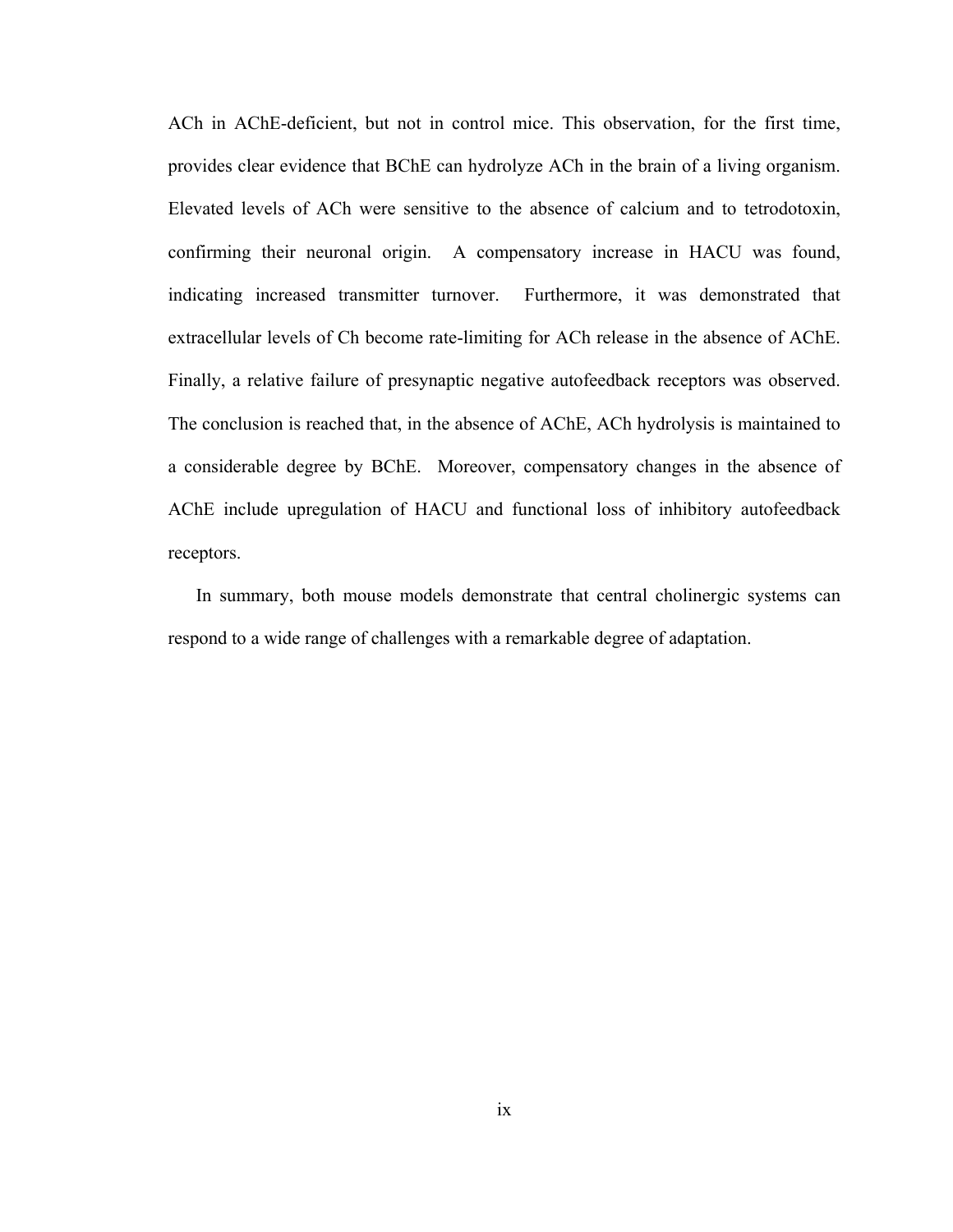# LIST OF FIGURES

| 3.1.  | Comparison of an adult AChE-deficient and a wild-type mouse                                                      | 30 |
|-------|------------------------------------------------------------------------------------------------------------------|----|
| 3.2.  | Schematic representation of a microdialysis probe                                                                | 32 |
| 3.3.  | AChE-deficient mouse at the end of probe implantation surgery                                                    | 36 |
| 3.4.  | Microdialysis setup                                                                                              | 39 |
| 3.5.  | Close-up of an AChE-deficient mouse during perfusion                                                             | 39 |
| 4.1.  | Amyloid deposits, stained with antibody 4G8                                                                      | 47 |
| 4.2.  | Amyloid plaques, visualized after thioflavin S staining                                                          | 47 |
| 4.3.  | Amyloid abundance and plaque number                                                                              | 48 |
| 4.4.  | Baseline values of acetylcholine levels in dialysate from<br>hippocampus in the presence of $1\mu$ M neostigmine | 49 |
| 4.5.  | Effect of behavioral stimulation on hippocampal ACh release                                                      | 51 |
| 4.6.  | Effect of pharmacologic stimulation on hippocampal ACh<br>release                                                | 53 |
| 4.7.  | Activity of high-affinity choline uptake                                                                         | 54 |
| 4.8.  | Correlation of selected parameters in PSmut mice                                                                 | 55 |
| 5.1.  | Baseline values of ACh and Ch in dialysate from mouse<br>hippocampus                                             | 64 |
| 5.2.  | Effect of AChE inhibition on ACh levels                                                                          | 65 |
| 5.3.  | Effect of BChE inhibition on extracellular levels of ACh and Ch                                                  | 66 |
| 5.4.  | Effect of inhibition of neurotransmission                                                                        | 67 |
| 5.5.  | $\int^3 H$ ]choline uptake into corticohippocampal synaptosomes                                                  | 68 |
| 5.6.  | Inhibition of high-affinity choline uptake in vivo                                                               | 69 |
| 5.7.  | Supplementation with choline                                                                                     | 70 |
| 5.8.  | Stimulation of ACh release by scopolamine                                                                        | 71 |
| 5.9.  | Correlation analysis in AChE-deficient mice                                                                      | 72 |
| 5.10. | Effect of TTX and HC-3 infusion on the imbalance between<br>ACh and Ch                                           | 77 |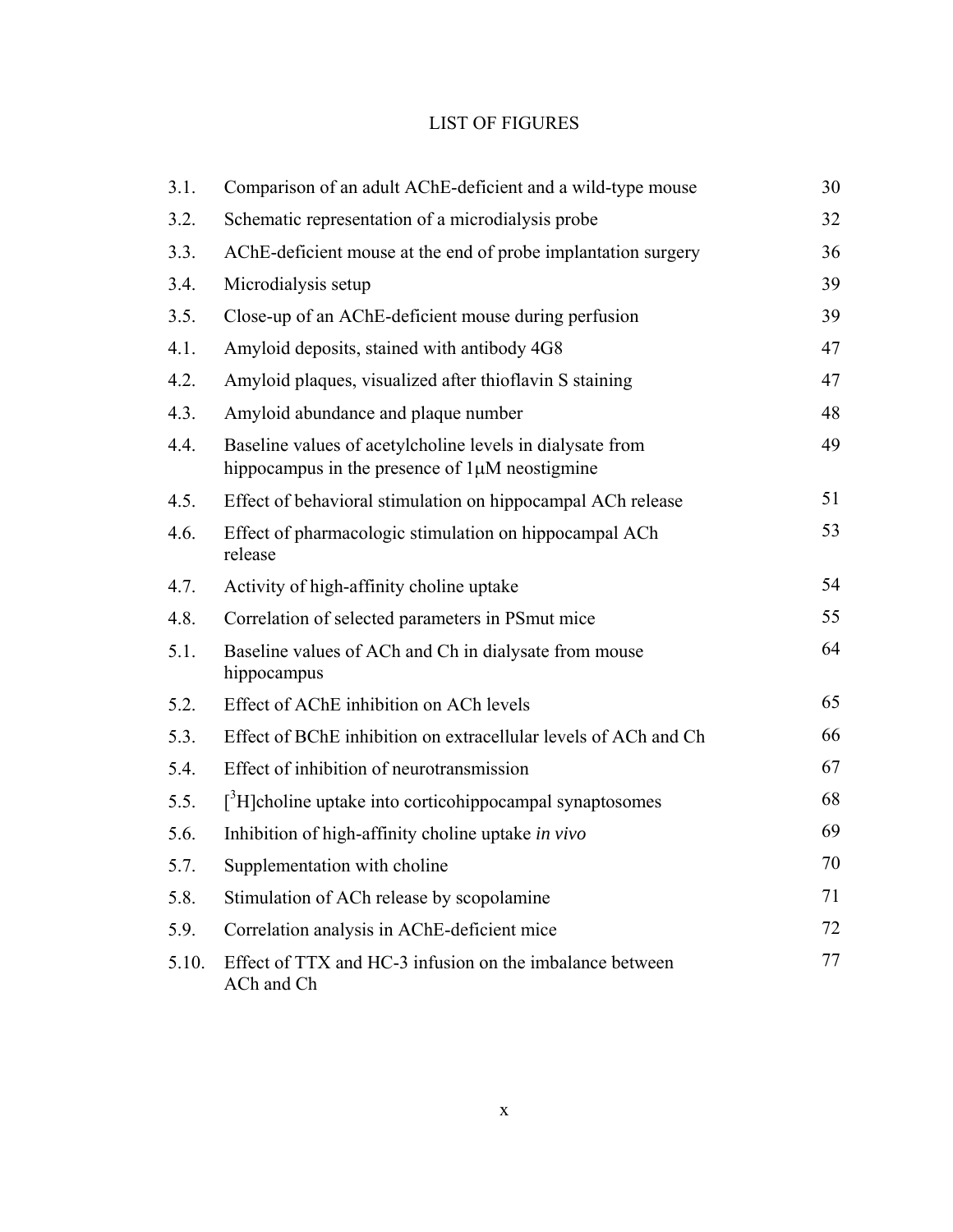# LIST OF ABBREVIATIONS

| ACh            | Acetylcholine                                                     |
|----------------|-------------------------------------------------------------------|
| <b>AChE</b>    | Acetylcholinesterase (EC 3.1.1.7)                                 |
| aCSF           | Artificial cerebrospinal fluid                                    |
| AD             | Alzheimer's disease                                               |
| <b>AMPA</b>    | $\alpha$ -amino-3-hydroxy-5-methyl-4-isoxazole propionic acid     |
| <b>ANOVA</b>   | Analysis of variance                                              |
| <b>APP</b>     | Amyloid precursor protein                                         |
| AU             | Arbitrary units                                                   |
| <b>AUC</b>     | Area under curve                                                  |
| $A\beta$       | Amyloid beta                                                      |
| <b>BChE</b>    | Butyrylcholinesterase (EC 3.1.1.8)                                |
| <b>BNC</b>     | Bisnorcymserine                                                   |
| BW284c51       | 1,5-Bis(4-allyldimethylammonium-phenyl)-pentan-3-one<br>dibromide |
| Ch             | Choline                                                           |
| ChAT           | Choline acetyltransferase (EC 2.3.1.6)                            |
| ChOx           | Choline oxidase (EC 1.1.3.17)                                     |
| CHT-1          | Choline transporter 1                                             |
| <b>CNS</b>     | Central nervous system                                            |
| <b>DLB</b>     | Dementia with Lewy bodies                                         |
| <b>DNA</b>     | Deoxyribonucleic acid                                             |
| dpm            | Degradations per minute                                           |
| <b>GABA</b>    | Gamma-amino butyric acid                                          |
| <b>HACU</b>    | High-affinity choline uptake                                      |
| <b>HPLC</b>    | High-performance liquid chromatography                            |
| <b>IMER</b>    | Immobilized enzyme reactor                                        |
| <b>KHB</b>     | Krebs-Henseleit buffer                                            |
| K <sub>O</sub> | Knockout                                                          |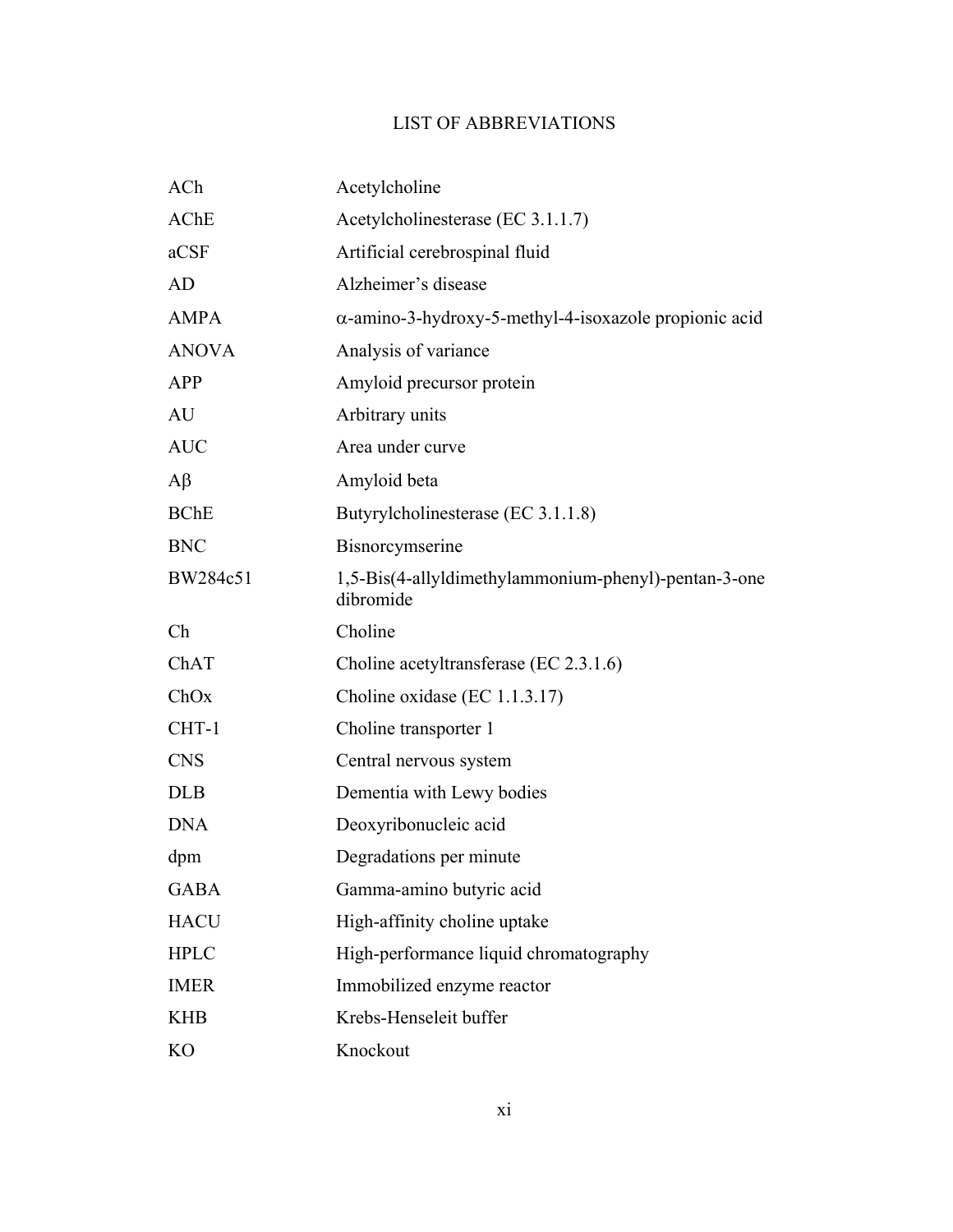| <b>MPTP</b>  | 1-Methyl-4-phenyl-1,2,3,6-tetrahydropyridine  |
|--------------|-----------------------------------------------|
| <b>MRI</b>   | Magnetic resonance imaging                    |
| <b>NGF</b>   | Nerve growth factor                           |
| <b>NMDA</b>  | N-methyl-D-aspartate                          |
| <b>PCR</b>   | Polymerase chain reaction                     |
| <b>PD</b>    | Parkinson's disease                           |
| <b>PE</b>    | Polyethylene                                  |
| $PS-1$       | Presenilin-1 (protein)                        |
| <b>PSEN1</b> | Presenilin-1 (gene, human)                    |
| sAPP         | Soluble fragment of amyloid precursor protein |
| <b>TTX</b>   | Tetrodotoxin                                  |
| VAChT        | Vesicular acetylcholine transporter           |
| wt           | Wild-type                                     |
| τ            | Tau                                           |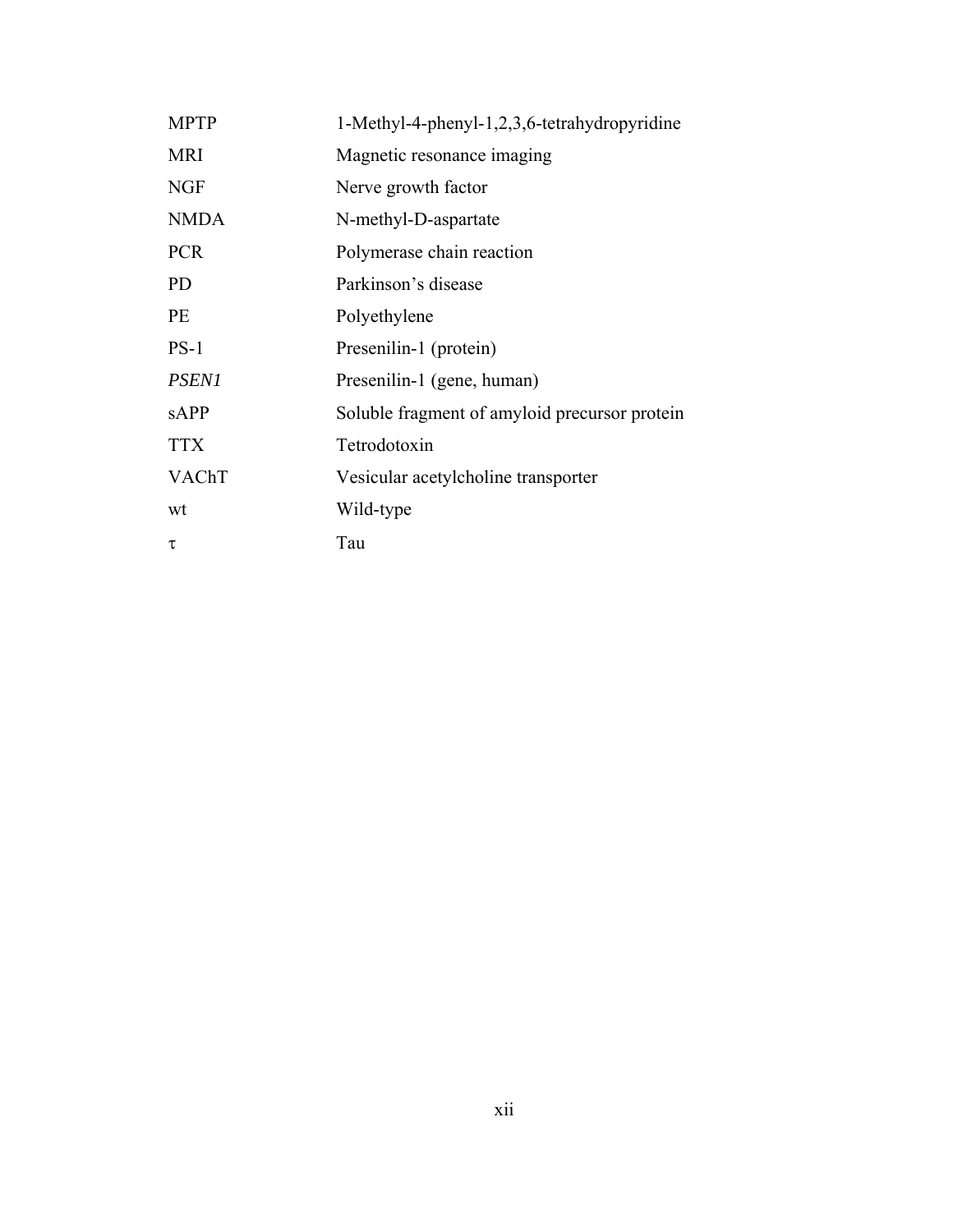### CHEMICAL STRUCTURES

This section gives structural formulas, systematic names, and some additional information on the pharmacologically active compounds utilized in the experiments described in this thesis. First, the cholinesterase inhibitors are presented. After that, other compounds are presented, including a short explanation of their activity.

### Cholinesterase inhibitors

#### Neostigmine

3-(N,N-Dimethylcarbamoyloxy)-N,N,N,-trimethylanilinium bromide

Barely selective inhibitor of both acetylcholinesterase and butyrylcholinesterase

IC<sub>50</sub> (guinea pig): 36nM (AChE), 190nM (BChE) → Selectivity: 5-fold AChE (Kishibayashi et al., 1994)

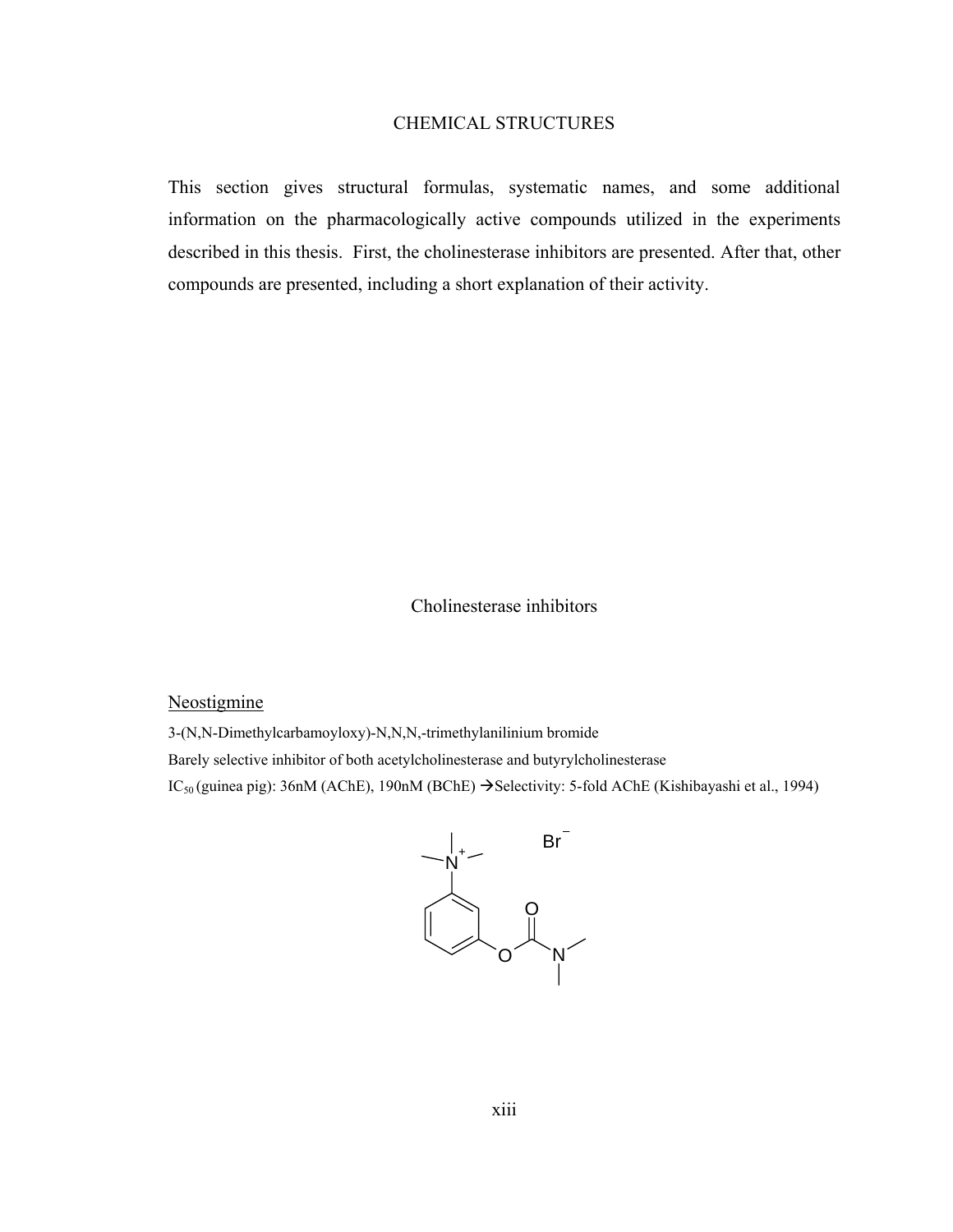#### BW284c51

1,5-Bis(4-allyldimethylammonium-phenyl)-pentan-3-one dibromide

Selective inhibitor of acetylcholinesterase

IC<sub>50</sub> (rat): 18.8nM (AChE),  $48\mu$ M (BChE)  $\rightarrow$  Selectivity: 2550-fold AChE (Giacobini, 2003)



### **Tolserine**

N-2-Methylphenylphysostigmine, (-)-(3a*S*)-1,3a,8-Trimethyl-1,2,3,3a,8,8a-hexahydropyrrolo[2,3-b]indol-5-yl-*N*-2'methylphenylcarbamate

Selective inhibitor of acetylcholinesterase

IC<sub>50</sub> (human): 10.3nM (AChE), 2 $\mu$ M (BChE)  $\rightarrow$  Selectivity: 195-fold AChE (Yu et al., 1999)

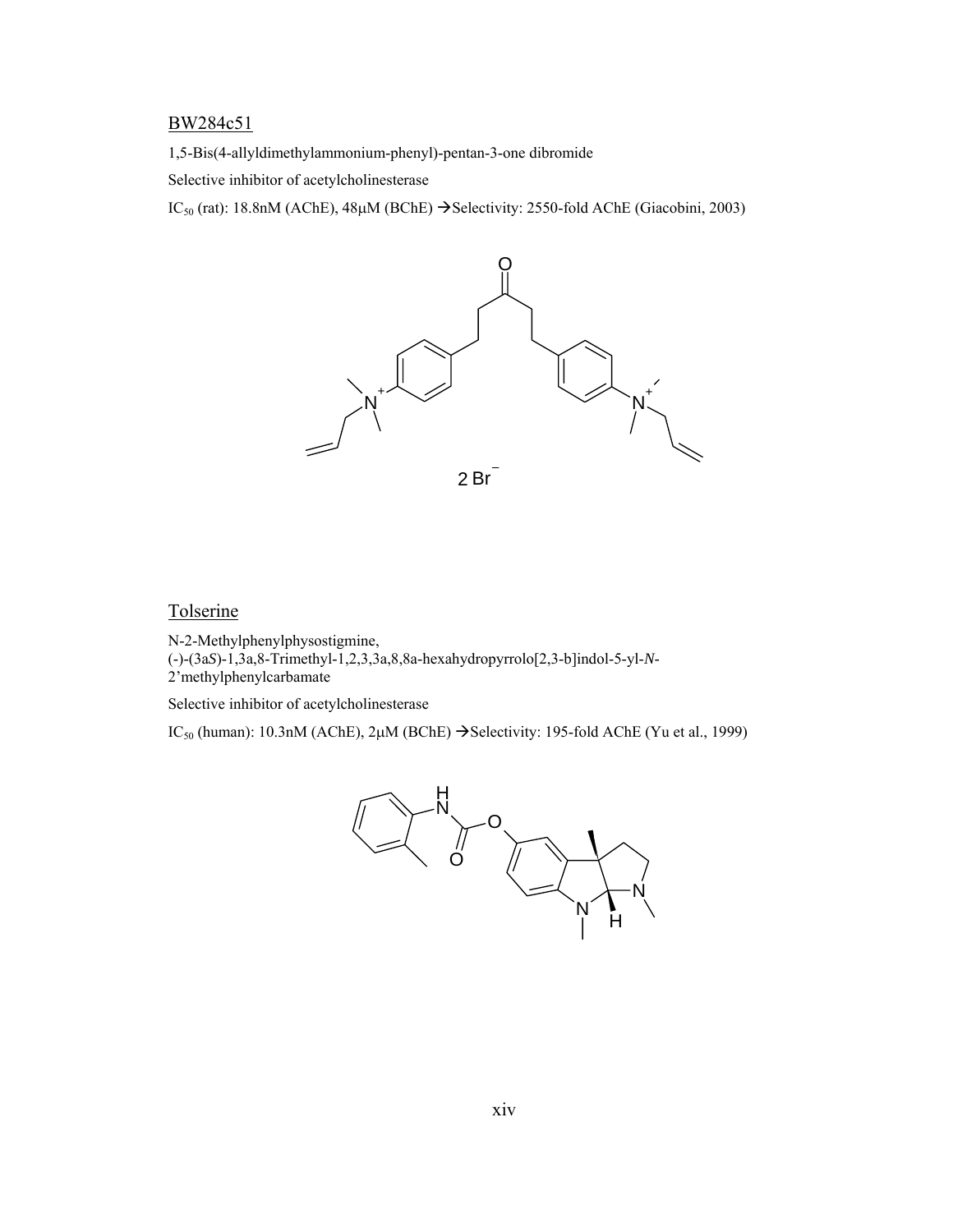### **Bambuterol**

5-[2-(*tert*-butylamino)-1-hydroxyethyl]-m-phenylene-bis(dimethylcarbamate) hydrochloride Selective inhibitor of butyrylcholinesterase

IC<sub>50</sub> (human):  $30\mu$ M (AChE),  $3n$ M (BChE)  $\rightarrow$  Selectivity: 10000-fold BChE (Tunek and Svensson, 1988)



### $N^{\underline{l}}$ ,  $N^{\underline{8}}$ -Bisnorcymserine

(-)-(3a*S*)- 3a-Methyl-1,2,3,3a,8,8a-hexahydropyrrolo[2,3-b]indol-5-yl-*N*-4'isopropylphenylcarbamate

Selective inhibitor of butyrylcholinesterase

IC<sub>50</sub> (human): 110nM (AChE), 1nM (BChE)  $\rightarrow$  Selectivity: 110-fold BChE (Yu et al., 1999) IC<sub>50</sub> (rat): 150nM (AChE), 1nM (BChE)  $\rightarrow$  Selectivity: 150-fold BChE (Greig et al., 2005)

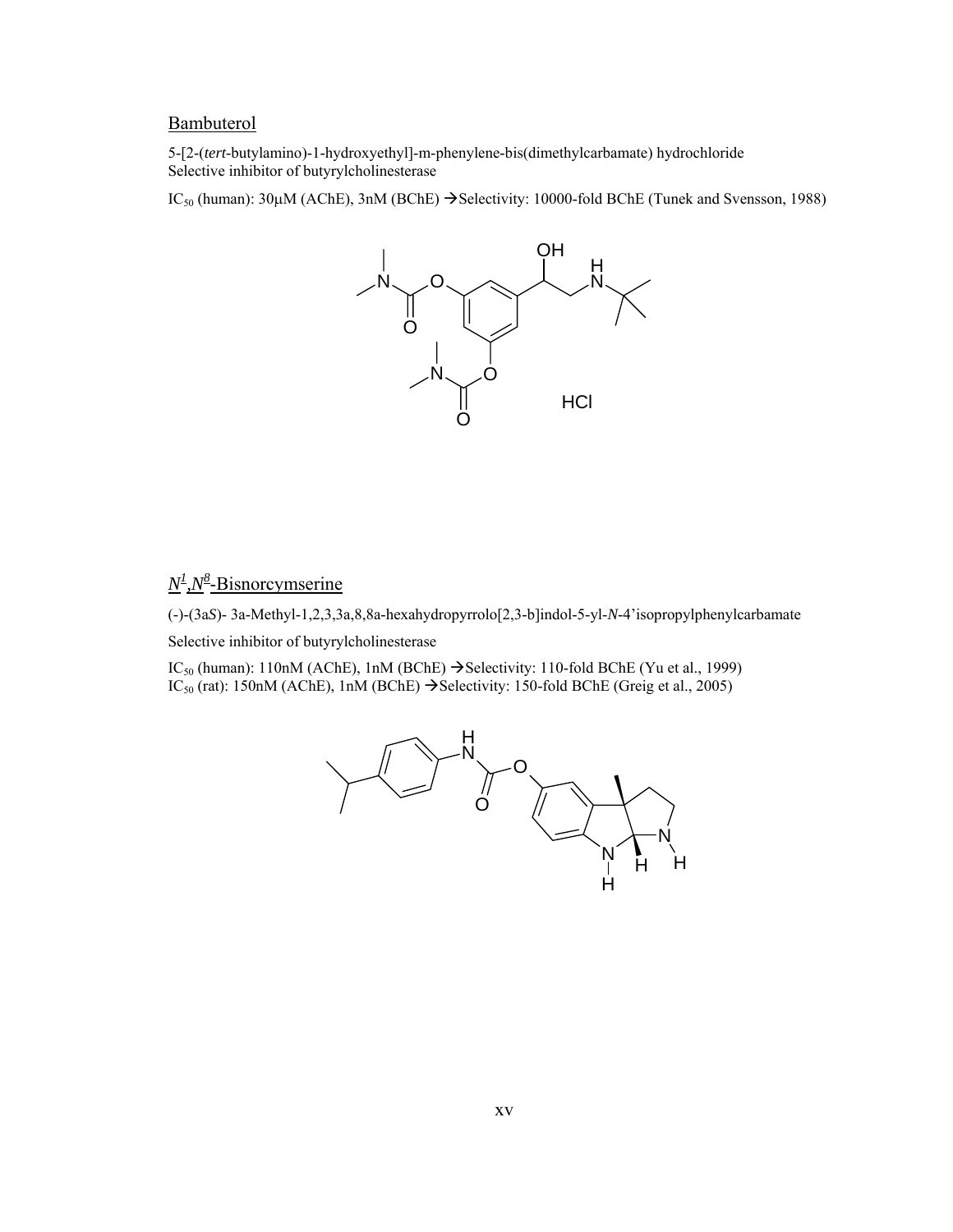### Compounds other than cholinesterase inhibitors

### **Terbutaline**

1-(3,5,-dihydroxyphenyl)-2-*tert*-butylaminoethanol hemisulfate

Hydrolysis product of bambuterol  $\beta_2$ -adrenoceptor agonist, weak inhibitor of BChE

IC<sub>50</sub> (human BChE): 0.18-3.3mM; Kovarik and Simeon-Rudolf, 2004



### Scopolamine

α-hydroxymethylphenyl-acetic acid-9-methyl-3-oxa-9-azatricyclo[3.3.1.0.2,4]-non-7-yl-ester

Unselective muscarinic acetylcholine receptor antagonist

IC50 (porcine brain): 0.95nM (Haga and Haga, 1985)

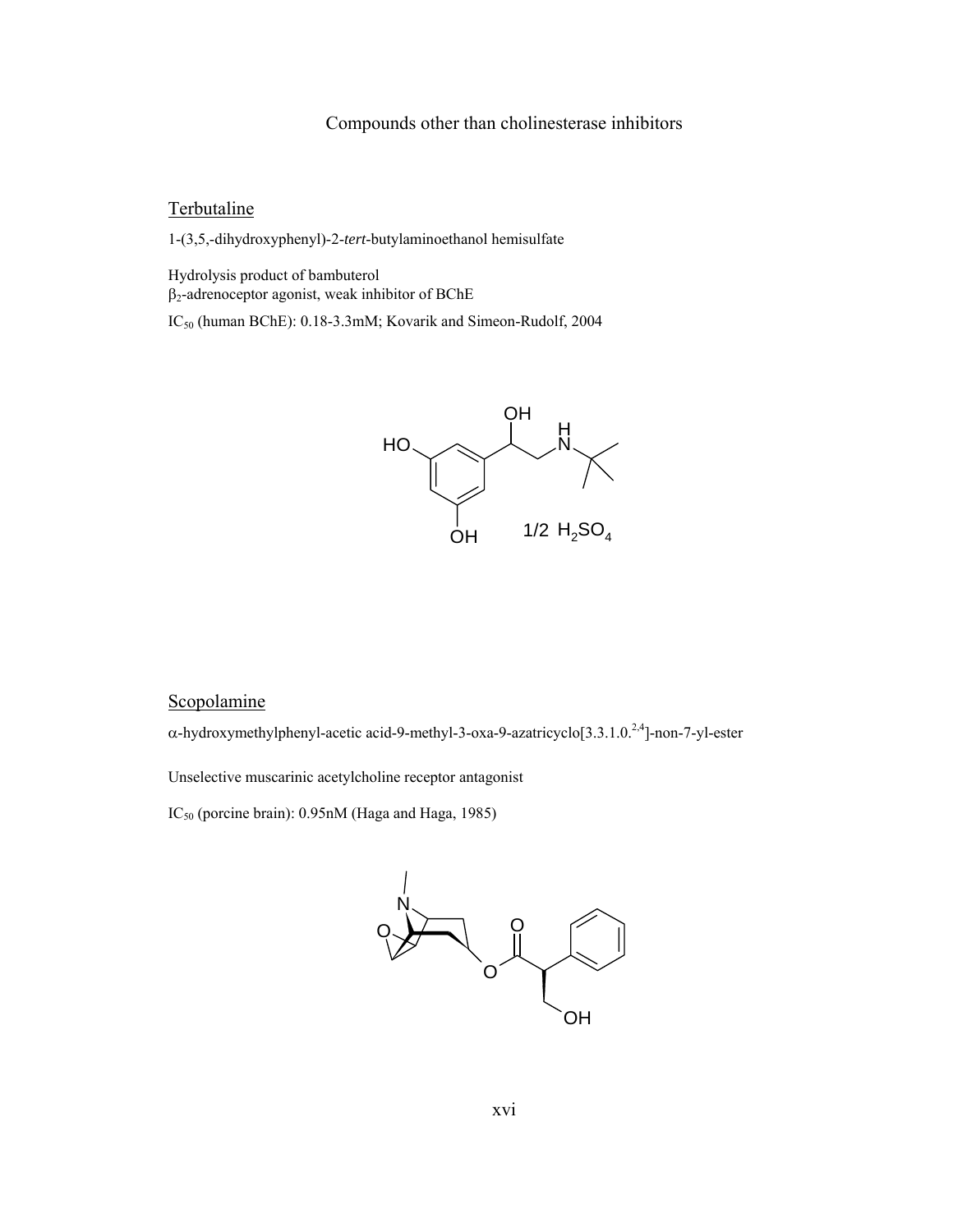# Hemicholinium-3 (HC-3)

2,2'-(4,4'-Biphenylene)-bis-(2-hydroxy-4,4'-dimethylmorpholinium) bromide

Inhibitor of High-affinity choline uptake

IC50 (rat): 50-60nM (Guyenet et al., 1973; Simon et al., 1975)





### Tetrodotoxin (TTX)

Octahydro-12-(hydroxymethyl)-2-imino-5,9:7,10a-dimethano-10aH-[1,3]dioxocino[6,5-d]pyrimidine-4,7,10,11,12-pentol

Blocker of voltage operated sodium channels

IC<sub>50</sub> (rat): 1-8nM at sensitive subtypes (Catterall et al., 2005)

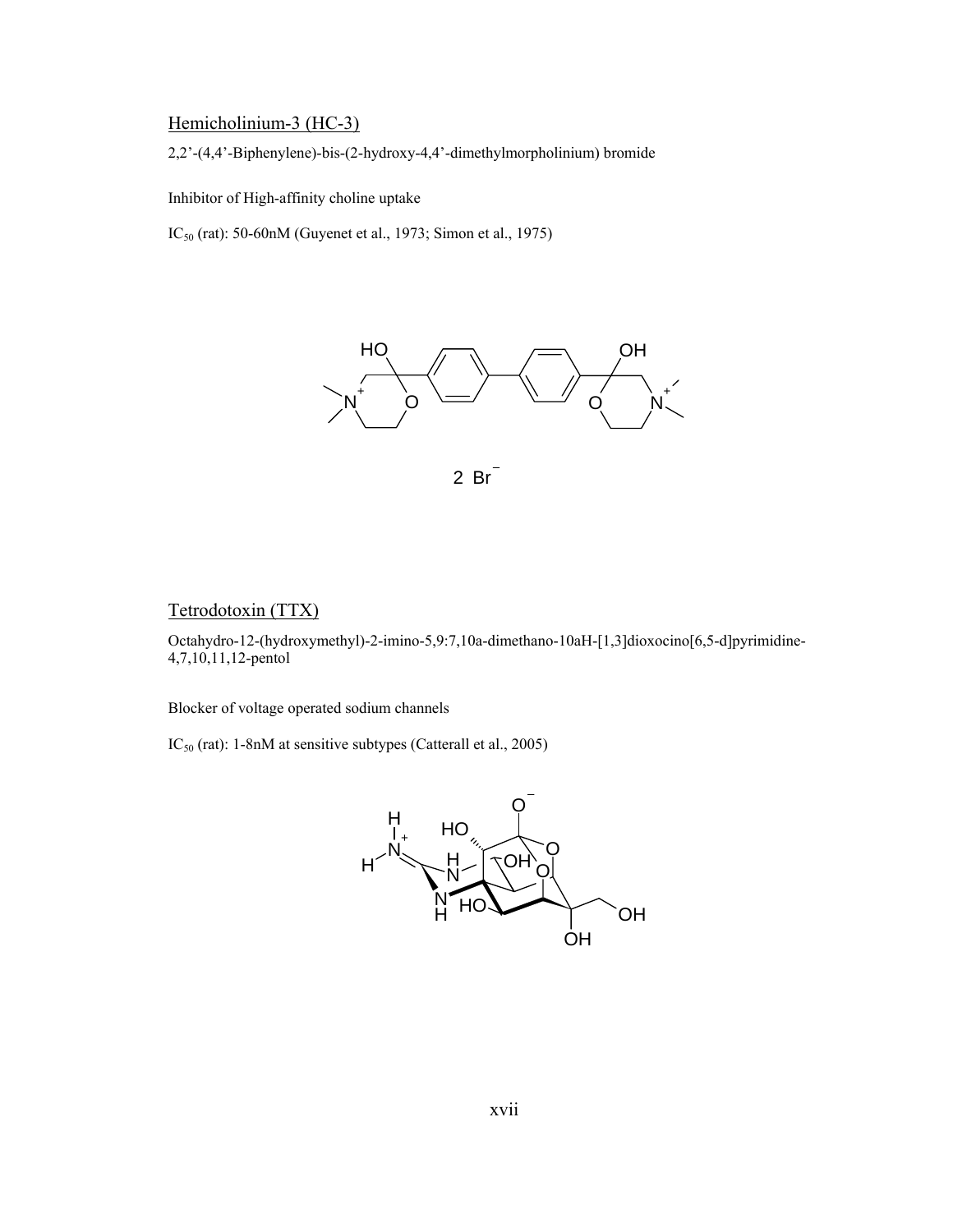# CHAPTER I **OVERVIEW**

Acetylcholine (ACh) is the earliest known neurotransmitter. Dale published in 1914 on the muscarine-like activities of several ethers and esters of choline, and Loewi demonstrated in 1921, using the vagal nervous input to the frog heart, that neurotransmission is chemical in nature and subsequently identified ACh as the responsible chemical entity. Both scientists were awarded the 1936 Nobel Prize in Physiology or Medicine "for […] discoveries in respect of the chemical transmission of nerve action" (Liljestrand, 1936).

Neurons utilizing ACh as their signaling molecule are found in virtually all animal species, from nematodes and flies to human. In the mammalian body, cholinergic neurons are found in various locations. They are important in motor control, the autonomic, the enteric, and in the central nervous system (CNS). The most completely characterized central locations of cholinergic neuronal cell bodies are in the brain stem, the striatum, and the basal forebrain. Brain stem cholinergic neurons are part of the reticular formation, which is important for processes of arousal and respiratory control. Short cholinergic interneurons are found in the striatum, where they are involved in motor coordination. Finally, cholinergic neurons with cell bodies in the basal forebrain, namely septum and nucleus basalis, send projections to the hippocampus, cortex, amygdala and other brain regions and perform an important role in attention, learning and memory processes.

The basal forebrain cholinergic system has received extensive attention during the last three decades due to the demonstration that these neurons deteriorate selectively during Alzheimer's disease (AD) and that the decline of these neurons correlates well with dementia, the major symptom of the disease. Moreover, even in healthy subjects, interference with the basal forebrain cholinergic system produces effects on attention and memory. Besides AD, cholinergic dysfunction has also been demonstrated in a number of other diseases, including, but not limited to: Myasthenia gravis, Parkinson's disease (PD), dementia with Lewy bodies (DLB) and Schizophrenia.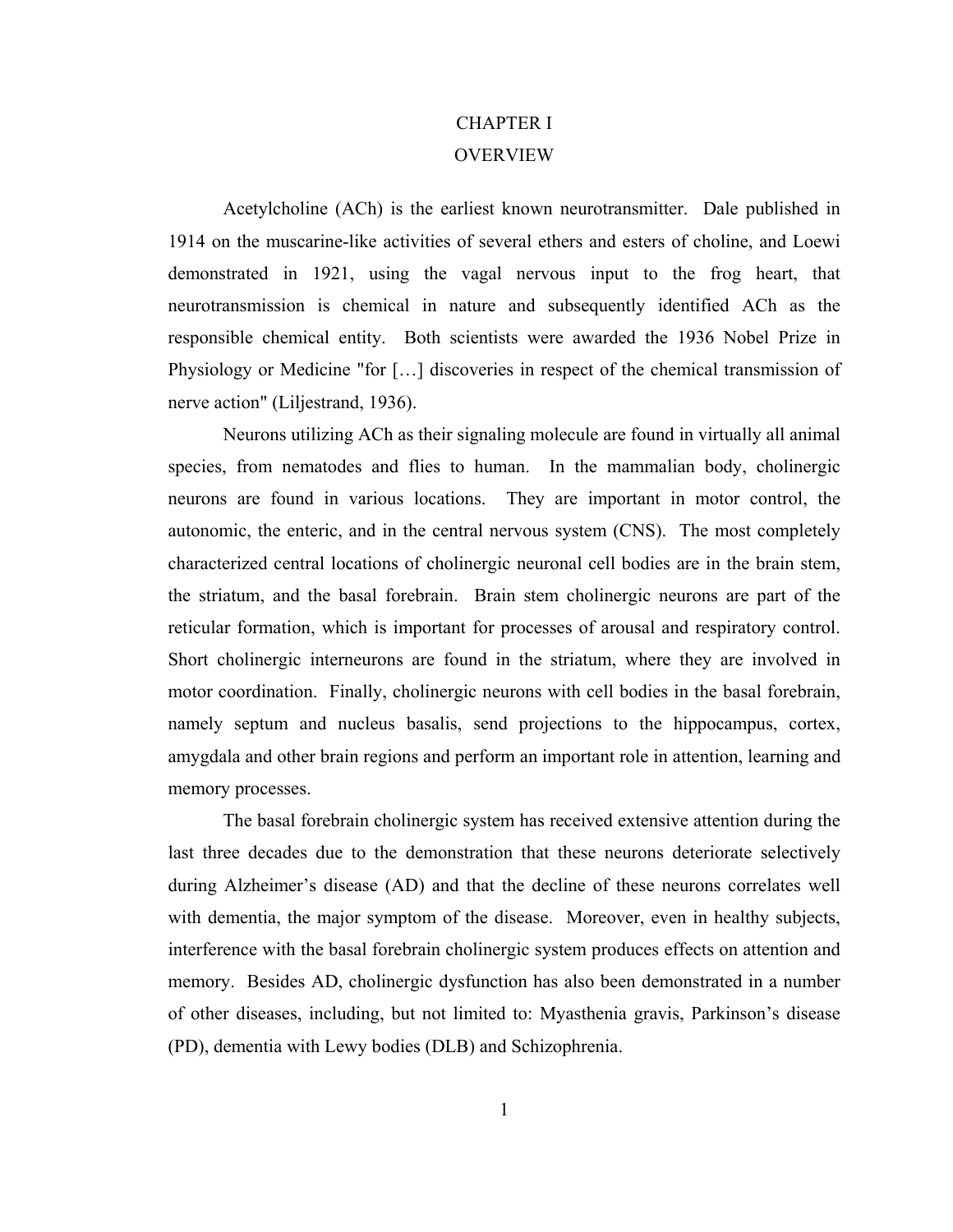The overall physiology of cholinergic neurons is very similar to that of neurons using one of the classic neurotransmitters from the class of amines (dopamine, norepinephrine, serotonin) or amino acids (glutamate, γ-aminobutyric acid [GABA]). The major difference exists in the mode of inactivation of transmitter and thus termination of neurotransmission: amines and amino acids are recaptured into nerve cells or glia by reuptake transporters; ACh, however, is hydrolyzed in the synaptic cleft by the enzyme acetylcholinesterase (AChE; EC 3.1.1.7), yielding acetate and choline. Choline in turn is taken up by the cholinergic nerve terminal and utilized for re-synthesis of ACh.

Many of the secondary metabolites found as bioactive compounds in plants have been demonstrated to act on the cholinergic system; two of them, muscarine and nicotine, became the name sakes of the two classes of cholinergic receptors due to their utilization in early studies to distinguish cholinergic responses. Examples of cholinergic drugs from plants include the cholinesterase inhibitor physostigmine, the muscarinic receptor agonists muscarine and pilocarpine, the muscarinic receptor antagonists atropine and scopolamine, and the nicotinic receptor agonist nicotine. Often derived from these plant constituents, a number of drugs used today for different diseases interfere with several aspects of cholinergic neurotransmission. Additionally, synthetic compounds used as insecticides or nerve agents interfere with the enzymatic degradation of ACh causing cholinergic hyperstimulation.

Considering the widespread existence of cholinergic systems in human, their involvement in disease processes and the use of compounds for therapeutic or combative purposes that interfere with these, it is very clear that a deep understanding of cholinergic neuropharmacology is warranted. The development of gene targeted animals has become an important tool to elucidate the function of single components of the body. Genes deleted or selectively mutated in recent mouse models pertinent to cholinergic function include those encoding muscarinic receptor subtypes, nicotinic receptor subunits, the high affinity choline transporter, CHT-1 (knockout not viable), the ACh synthesizing enzyme, Choline acetyltransferase (ChAT; EC 2.3.1.6; knockout not viable), AChE, and butyrylcholinesterase (BChE; EC 3.1.1.8).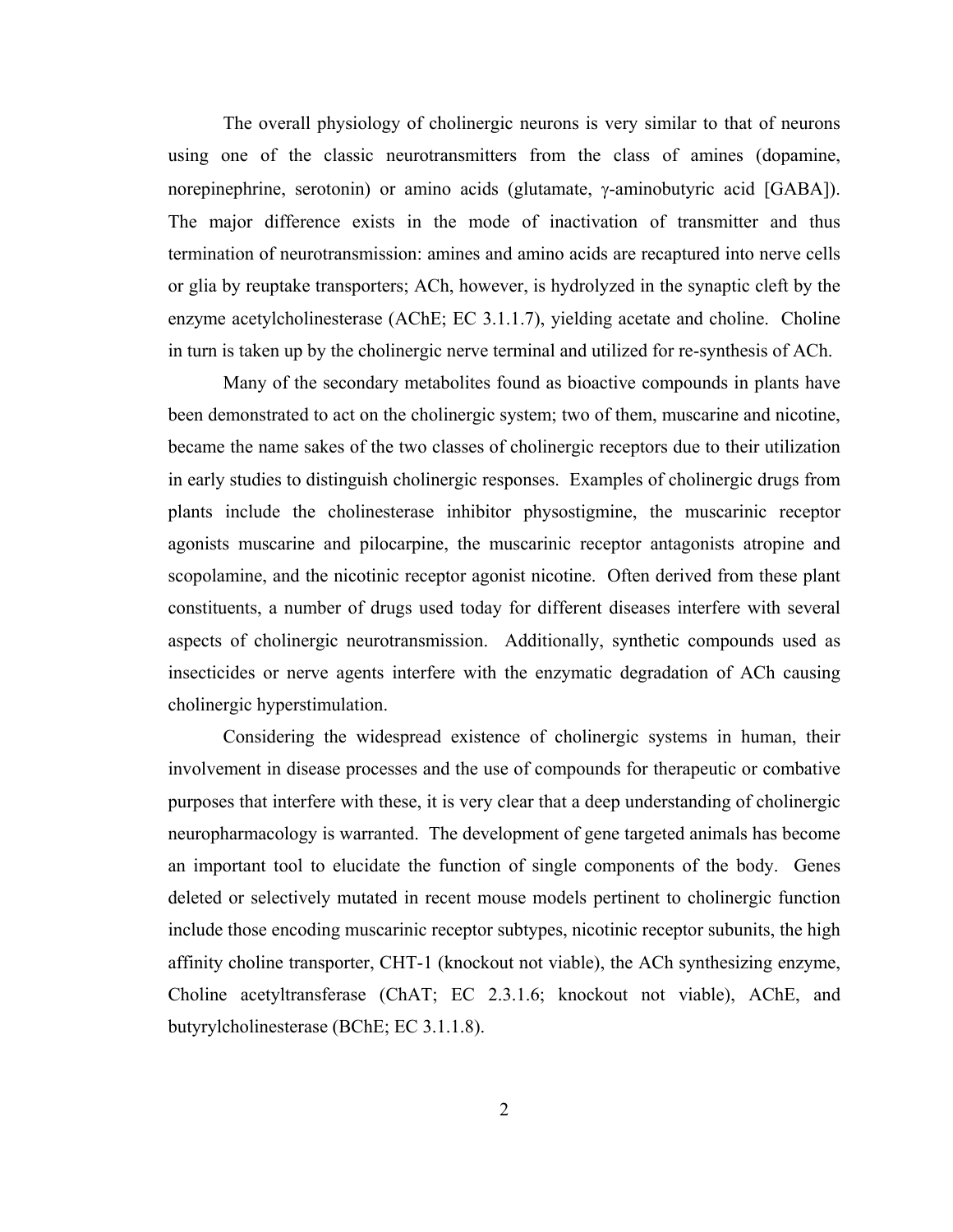Furthermore, gene targeted mouse models of diseases involving cholinergic dysfunction are available, including mouse models for AD, PD and DLB. Most often in these models, genes considered to be important for the respective disease are expressed either in increased amounts, or mutations have been inserted into the genes that are associated with familial forms of the respective disease. These include amyloid precursor protein (APP) and presenilin-1 (PS1) for AD,  $\alpha$ -synuclein for PD and DLB, and tau (τ) for several neurodegenerative diseases. Additionally, mouse models of lacking trophic support of septohippocampal cholinergic fibers have been described.

The research presented in this thesis deals with the function of the septohippocampal cholinergic system in two of these mouse models:

1) An AD model, in which a mutated human *APP* gene is expressed alone, replacing the murine gene, or co-expressed with either a wild-type or a mutated human PS1 gene. 2) The mouse model in which the gene for AChE has been deleted.

These models were chosen due to their importance for central cholinergic function and their applicability to understanding both basic pathophysiology and long-term effects of current treatments for AD: The first model was chosen to test the hypothesis that mouse models which mimic AD by expression of mutated disease-related genes should display cholinergic dysfunction, as seen in the human disease. The second model was chosen, because inhibition of AChE is still first line treatment for AD. However, long term effects of such treatment on cholinergic function have not been investigated thoroughly yet. The research hypothesis was that the long-term absence of AChE will trigger modifications in the cholinergic system, including ACh hydrolysis, transmitter turnover and receptor function, which might be either beneficial or detrimental to the therapeutic aim of increasing synaptic concentrations of ACh in an attempt to restore compromised cholinergic function.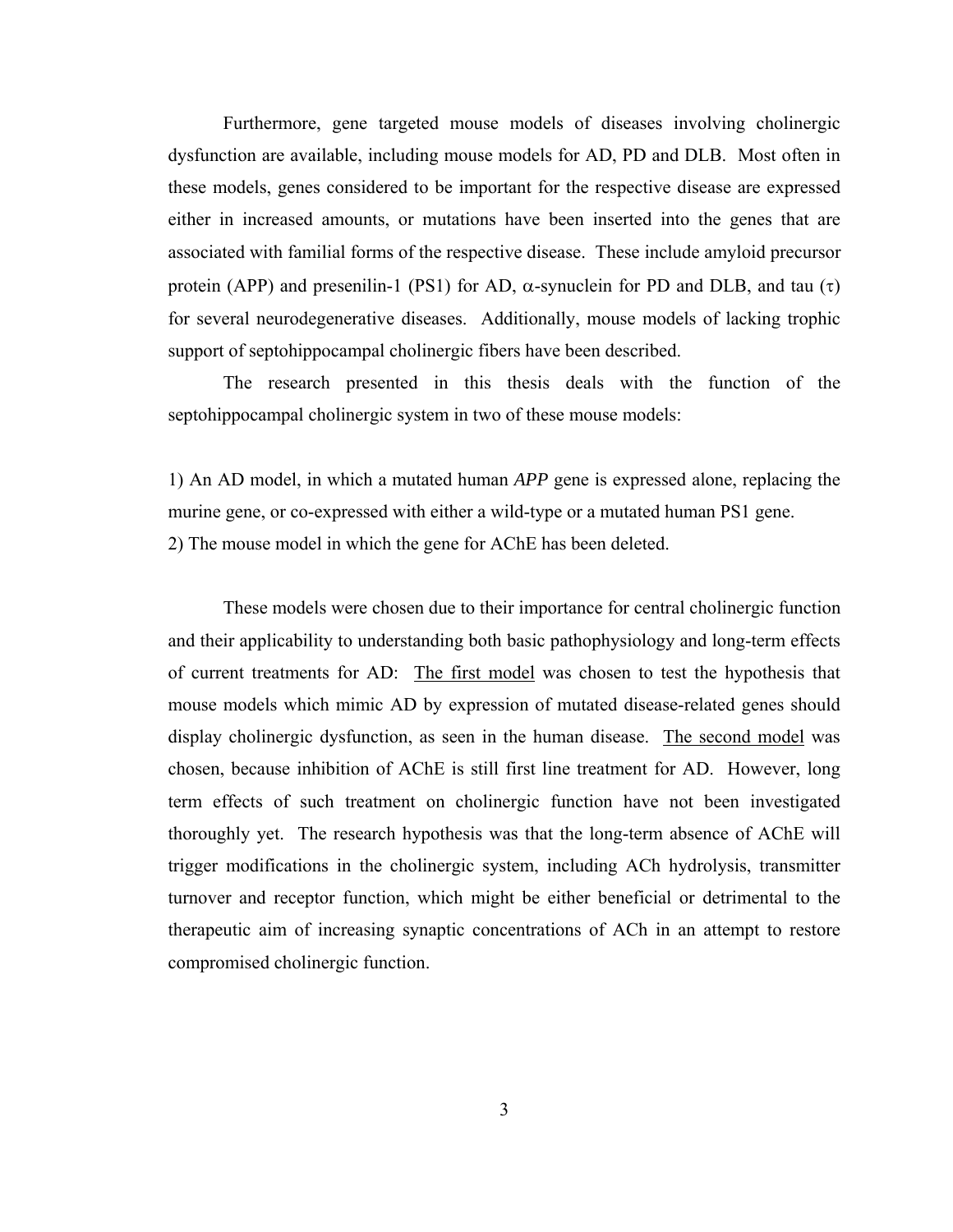# CHAPTER II SPECIFIC BACKGROUND

### 2.1. The cholinergic nervous system

#### 2.1.1. Synaptic organization

The nerve endings of cholinergic neurons contain all the basic elements necessary for synthesis, storage and controlled release of neurotransmitter, termination of neurotransmission, reuptake of substrate, and reception of the own signal for fine-tuning. The subsynaptic cholinoceptive cells contain the necessary receptors to receive cholinergic signals and the machinery to transduce these signals into cellular responses, and are also involved in termination of the neurochemical signal (Cooper et al., 2003).

What defines a neuron as cholinergic is the unique and exclusive presence of three proteins: The transmitter synthesizing enzyme, choline acetyltransferase (ChAT; EC 2.3.1.6), the vesicular acetylcholine transporter (VAChT), and the high-affinity choline uptake transporter (CHT-1).

Synthesis of the transmitter acetylcholine (ACh) is catalyzed by ChAT. Substrates for the synthesis are acetyl-Co-enzyme A, a central substrate of energy metabolism, and free choline. Approximately half of the bodies' choline requirement is met by dietary intake, the remainder is synthesized by the liver; negligible synthesis also occurs in the brain (Zeisel, 1981). Upon uptake into the brain (Allen and Smith, 2001) and cellular uptake, choline is either utilized directly for ACh synthesis (see below) or stored in choline-containing phospholipids, such as phosphatidylcholine and sphingomyelin, from which it can be liberated by activation of phospholipase D (Klein, 2005). ChAT is predominantly found in the cytosol, and it appears to be present in abundance, so that it is not considered to be rate-limiting for ACh synthesis (Jope, 1979; Cooper, 1994).

Once ACh is synthesized, it is pumped into and concentrated approximately 100-fold in exocytotic vesicles by the action of VAChT. This transporter employs a proton gradient between vesicle lumen and cytosol generated by a vesicular proton ATPase to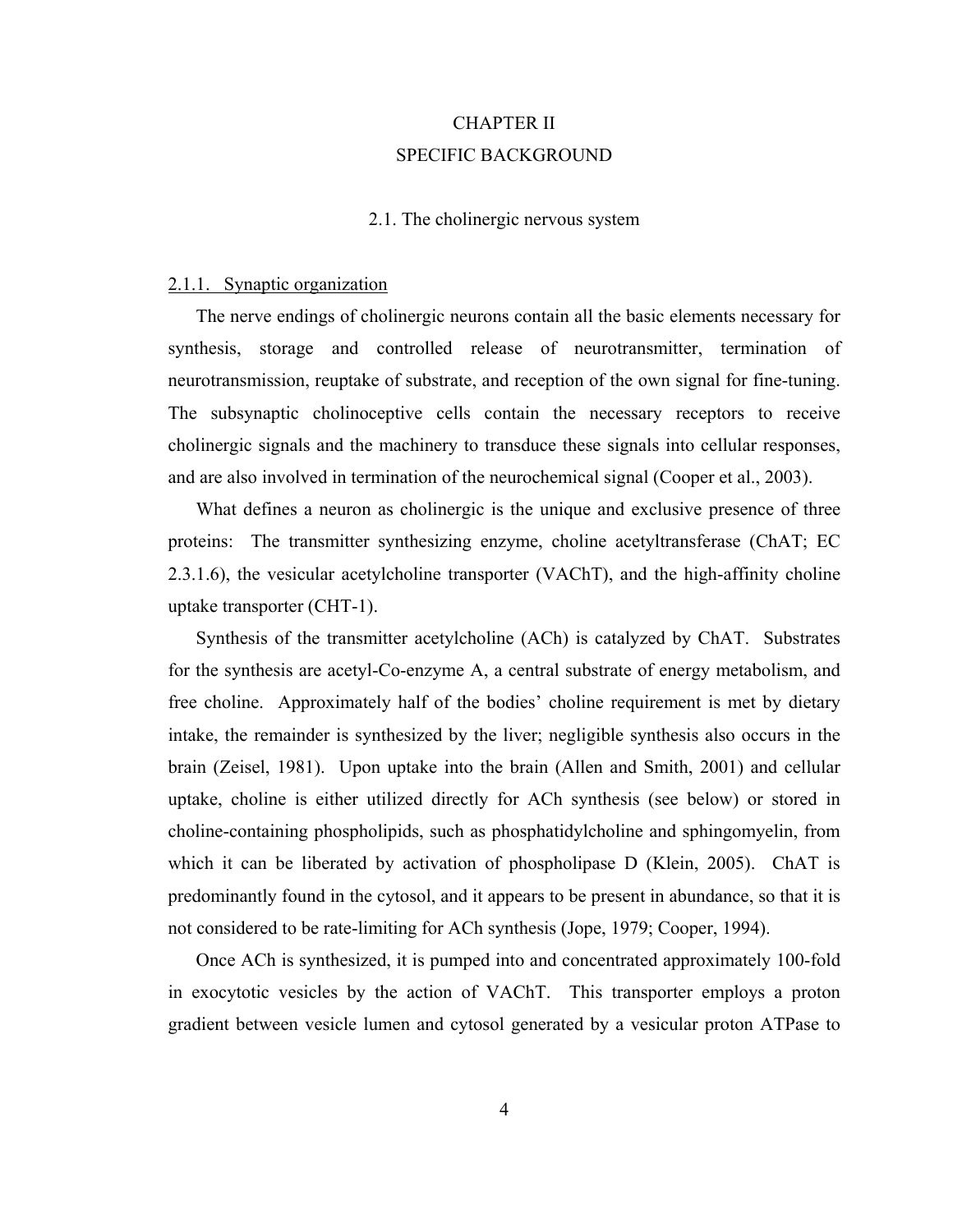facilitate the translocation of ACh into these vesicles in exchange for protons. Concentrations of ACh in the cytosol of cholinergic nerve terminals are estimated to be in the low millimolar concentration range, whereas vesicular concentration is estimated at 500mM (Parsons, 2000; Eiden et al., 2004).

Upon depolarization of the cholinergic neuron, the common electrochemical processes occur: Activation of voltage-dependent sodium channels, leading to opening of voltage-dependent calcium channels. The influx of calcium activates the exocytotic machinery to attach ACh containing vesicles to the presynaptic membrane, to fuse the vesicular and the plasma membrane and thus to connect the intravesicular lumen with the extracellular space, allowing for diffusion of the stored ACh across the synaptic cleft (Südhof, 2004).

In cholinergic neurotransmission, the transmitted signal is terminated by cleavage of the transmitter, ACh, yielding acetate and choline. This cleavage is mediated by acetylcholinesterase (AChE, EC 3.1.1.7), an enzyme of the  $\alpha/\beta$ -fold family of proteins present in all target organs of cholinergic neurons (Grisaru et al., 1999; Soreq and Seidman, 2001; Scholl and Scheifele, 2003). It is located predominantly in association with pre-, but also postsynaptic neurons, as well as on the extracellular matrix and surrounding glial cells. AChE comes in different splice variants and in different assemblies, either mono-, di- or tetrameric and usually tethered to the cell membrane by a collagen-like anchor. AChE-mediated cleavage of ACh is extremely fast. The high turnover number of 5000 molecules of ACh per molecule AChE per second indicates that ACh hydrolysis is merely limited by diffusion (Cooper et al., 2003).

A second cholinesterase is found in mammals, termed butyrylcholinesterase (BChE, EC 3.1.1.8). It shares a high degree of homology with AChE (Chatonnet and Lockridge, 1989; Sussman et al., 1991; Nicolet et al., 2003) and is known to be capable of ACh hydrolysis *in vitro* (Darvesh et al., 2003). However, its distribution is widespread in the entire body and not confined to cholinergic synapses (Li et al., 2000). Therefore, it seems likely that ACh hydrolysis is not the only, maybe just a secondary function of this enzyme *in vivo* (Clitherow et al., 1963; Darvesh et al., 2003).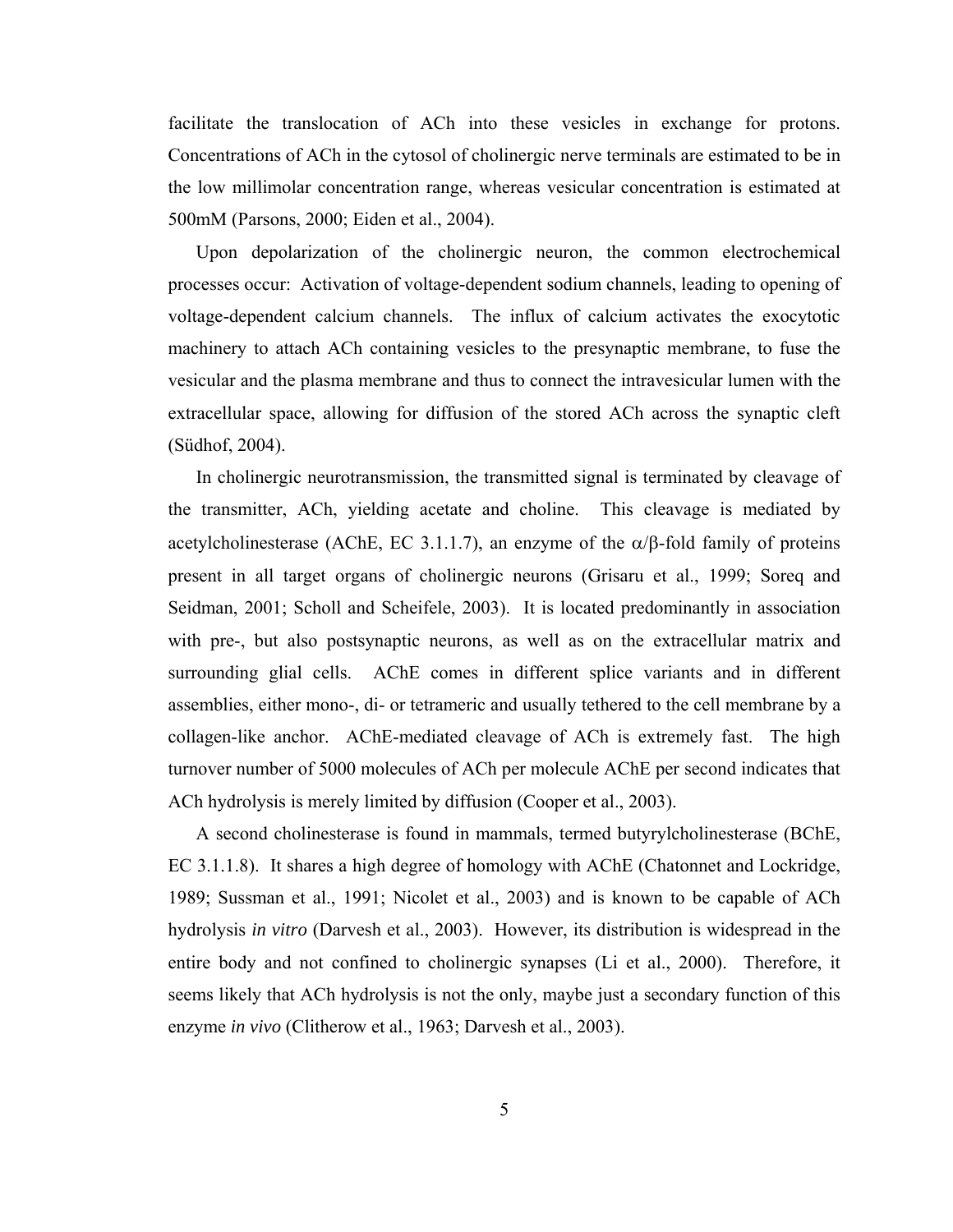Once ACh is cleaved, about half of the generated choline is taken back up into cholinergic cells by a high-affinity mechanism and is directly utilized for re-synthesis of ACh. This uptake of choline is mediated by CHT-1, which is distinct from the ubiquitous low-affinity transporter which supplies choline for biosynthesis of phospholipids of membranes (Kuhar and Murrin, 1978; Jope, 1979; Apparsundaram et al., 2000, 2001; Koepsell et al., 2003).

Acetylcholine acts on two sets of receptors, named after natural compounds which selectively activate either kind. The muscarinic receptors are G-protein coupled seven transmembrane domain proteins. So far, five subtypes have been identified (Caulfield and Birdsall, 1998) which are classified as those coupling to  $G_q/G_{11}$ -type G-proteins  $(M<sub>1,3,5</sub>)$  and those coupling to  $G<sub>i</sub>/G<sub>0</sub>$ -type G-proteins  $(M<sub>2,4</sub>)$ . Second messenger systems include activation of phosphatidylinositol-specific phospholipase C  $(G_q/G_{11})$ , inhibition of adenylyl cyclase  $(G_i/G_0)$ , activation of the  $I_{KACH}$  current  $(M_2,$  in the atrium of the heart), inhibition of the M-current  $(M_1$  in hippocampal and cortical neurons, sympathetic ganglia) and other potassium channels, activation of phospholipase D and stimulation of the Ras-Raf-MAPK-pathway (Dutar et al., 1995; Löffelholz, 1996). The nicotinic receptors are ligand-gated cation channels, which are permeable to sodium, potassium and calcium. The individual subunits assemble either as homo- or heteropentamers. A distinction between the receptors at the muscle fibers and the neuronal nicotinic receptors is made: Muscle type receptors are made up of two  $\alpha_1$ - and one each of β<sub>1</sub>-, δ-, and ε- (γin the embryo) subunits (Kopta and Steinbach, 1994). Neuronal nicotinic receptors contain only  $\alpha_{(2-10)}$ - and  $\beta_{(2-4)}$ - subunits which demonstrate distinct, partly overlapping expression patterns in different neuronal tissues, with  $\alpha_4\beta_2$  and  $\alpha_7$  being the most prevalent ones in brain (Wonnacott, 1997; Drago et al., 2003; Jensen et al., 2005).

### 2.1.2. Anatomy

Cholinergic nervous systems are demonstrated to innervate virtually all tissues of the mammalian body. In the periphery, the major cholinergic system is the parasympathetic branch of the autonomic nervous system. Its first order neurons leave the central nervous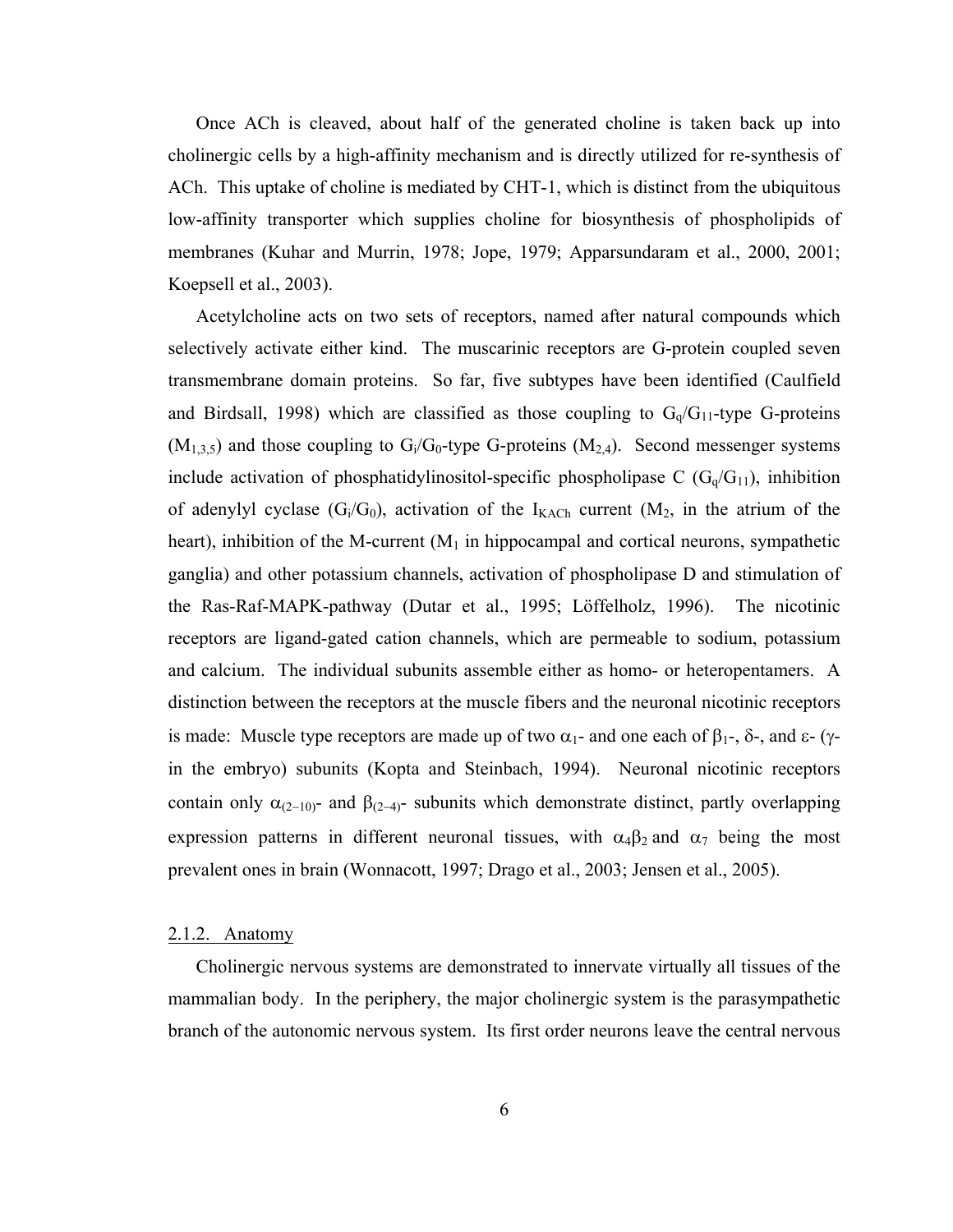system either in the brain stem in one of the cranial nerves (III, VII, IX, X) or in the sacral regions of the spinal cord. These neurons project to ganglia near the target organs of parasympathetic innervation and form synapses on second order neurons which in turn execute the effects of parasympathetic stimulation. Both the first order central neuron and the second order neuron utilize acetylcholine as neurotransmitter, which acts on nicotinic receptors in the ganglia and on muscarinic receptors at the target organs. Target organs of the parasympathetic nervous system include the heart (predominantly the atria), lungs, secretory glands, eye, gastrointestinal and urinary tract (Kirstein and Insel, 2004).

The other part of the autonomic nervous system, the sympathetic branch, also utilizes acetylcholine as a neurotransmitter, albeit only at the synapse from the first order to the second order neuron, furthermore in those second order neurons that innervate sweat glands, and in the adrenal medulla. Virtually all cholinergic neurotransmission in the sympathetic nervous system is mediated by nicotinic receptors with the exception of sweat glands, which are stimulated by muscarinic receptors (Kirstein and Insel, 2004).

Cholinergic innervation is prominent in the gastrointestinal tract, both as parasympathetic fibers as well as neurons in the enteric nervous system. Parasympathetic input to the intestine terminates in both the enteric and submucosal plexus, causing a general stimulation of the enteric nervous system. However, the enteric system is capable of independent operation without parasympathetic or sympathetic input. Enteric cholinergic neurons are of paramount importance for propulsive intestinal contractions (Goyal and Hirano, 1996).

The motor neurons whose purpose it is to enable movement by transmitting nerve impulses to the skeletal musculature are cholinergic as well. Their cell bodies are localized in the anterior horn of the spinal cord.

In the central nervous system, cholinergic innervation is widespread (Mesulam et al., 1983; Dutar et al., 1995; Mesulam, 1996; Semba, 2000). Major systems include the reticular formation in the brain stem, short interneurons in the striatum and neurons with cell bodies in the basal forebrain. Further locations of cholinergic neurons in the central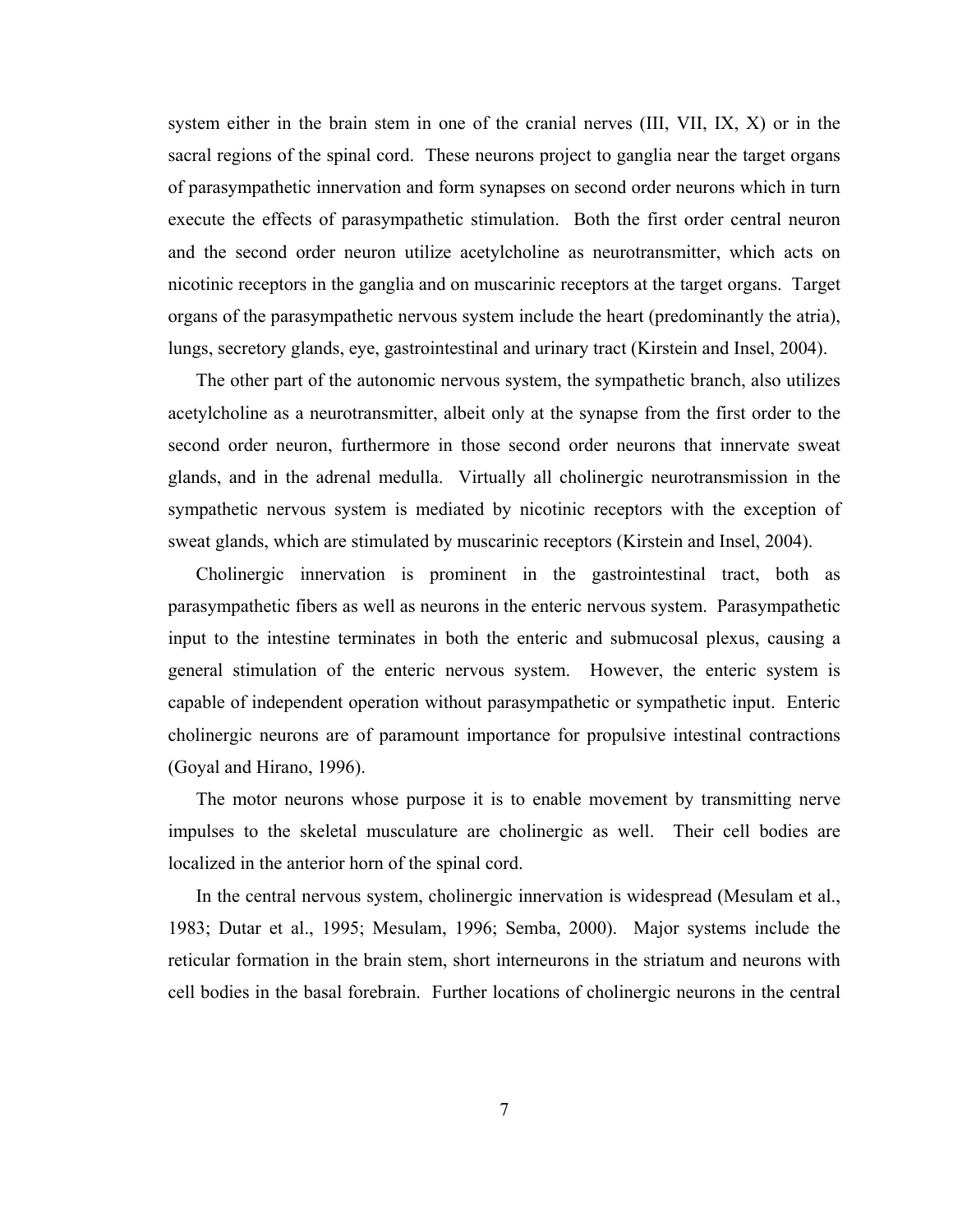nervous system include those in the Pre-Bötzinger complex in the brain stem, hypothalamic neurons and cortico-cortical fibers (present in rodents, but not in primates).

Cholinergic fibers originating in the basal forebrain shall be discussed in more detail, since the studies described here were performed in a major target area of these fibers, the hippocampus.

Cholinergic neurons with cell bodies in the basal forebrain can be characterized as projection neurons with a large cell body. Many of them are sending axons either to most cortical areas (those with their cell body predominantly in the nucleus basalis: group Ch4 according to the nomenclature of Mesulam et al., 1983) or, via the fiber tracts of fimbria, dorsal fornix and supracallosal striae, to the hippocampal formation (cell bodies predominantly in the medial septum: group Ch1, and the vertical limb of the diagonal band: group Ch2). In addition, amygdala, olfactory bulb, some thalamic nuclei and other brain structures are also innervated by cholinergic fibers originating in the basal forebrain (Dutar et al., 1995; Mesulam, 1996; Everitt and Robbins, 1997; Semba, 2000).

Input to the basal forebrain arises from different afferent fiber tracts, including cholinergic fibers originating in the pedunculopontine and in the laterodorsal tegmental nucleus (Ch5 and 6, according to Mesulam). In addition, there is noradrenergic input from the locus coeruleus. Glutamatergic fibers both directly and indirectly, by multisynaptic circuits, innervate the basal forebrain. Major regions of origin of these fibers include the cortex, amygdala, and the pedunculopontine tegmental nucleus. GABAergic input to the basal forebrain originates in the ventral tegmental area. In addition, several septohippocampal fibers extend collaterals back to their own or neighboring cell bodies in the septum, and hippocampo-septal fibers have also been described. The exact mechanisms by which all these systems modulate cholinergic and non-cholinergic basal forebrain transmission is not clearly described so far (Sarter and Bruno, 2000).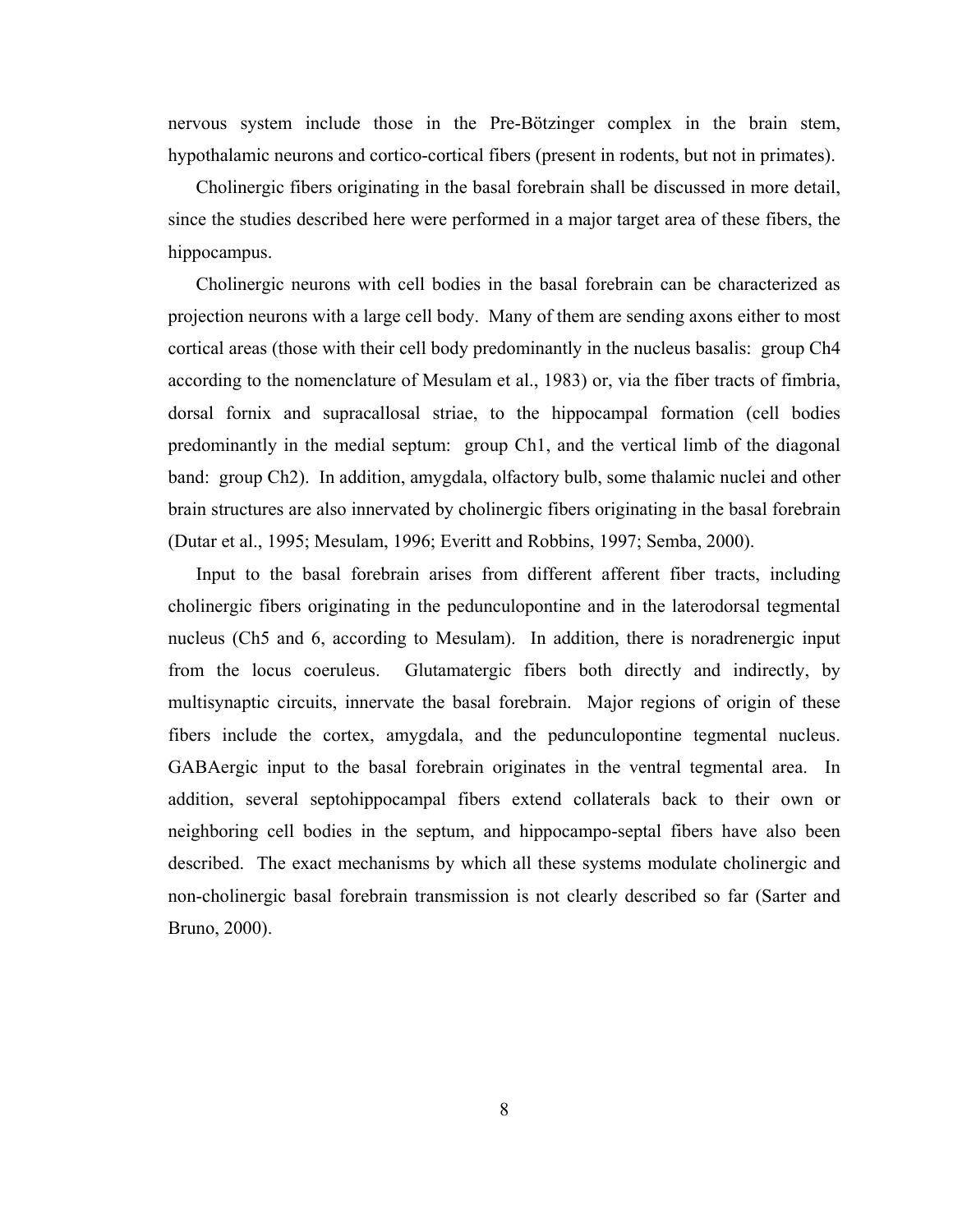### 2.1.3. Physiology

The physiologic function of an activation of the parasympathetic system has been described as to enable the body to "rest and digest" or to perform functions that are not desirable during times of high activity and stress. The effect of parasympathetic activation on the heart is mainly a reduction of the contraction rate (negative chronotropic effect), which is mediated by  $M_2$  receptors on the atria. On the gastrointestinal tract, parasympathetic stimulation supports all aspects of digestion, starting from secretion of gastric acid by stimulation of  $M_1$  receptors on parietal cells. Stimulation of the enteric and submucosal plexus of the intestine increases general activity of the intestine, including propulsion of chyme and secretion of digestive enzymes; in addition, the defecation reflex is also stimulated by parasympathetic activation. Urogenital smooth muscle relaxes upon parasympathetic stimulation  $(M_3)$ , facilitating urination. Furthermore, parasympathetic stimulation of the eye causes miosis and near accommodation, enabling the organism to focus on nearby objects (Caulfield and Birdsall, 1998; Rang et al., 2001).

Activation of the fibers innervating skeletal musculature causes opening of nicotinic receptors located on muscle fibers at the neuromuscular junction. The subsequent influx of sodium in turn depolarizes the membrane. The action potential travels along the muscle fiber and activates voltage-gated sodium channels, causing full depolarization. Subsequent calcium release from the sarcoplasmic reticulum allows for stimulation of the contractile machinery within the muscle fibers, causing contraction of the muscle (Van der Kloot and Molgo, 1994; Niggli, 1999).

Central nervous cholinergic tracts are involved in a plethora of brain functions, including arousal (reticular formation), respiratory control (brain stem), coordination of voluntary movement (striatum), attention and cognitive function, including dreaming (fibers originating in the basal forebrain), and control of cerebral blood flow (Everitt and Robbins, 1997; Sarter and Bruno, 2000; Gold, 2003; Sato et al., 2004). Furthermore, both spinal and supraspinal involvement of muscarinic and nicotinic receptors in nociception has been demonstrated (Bannon et al., 1998; Dussor et al., 2004).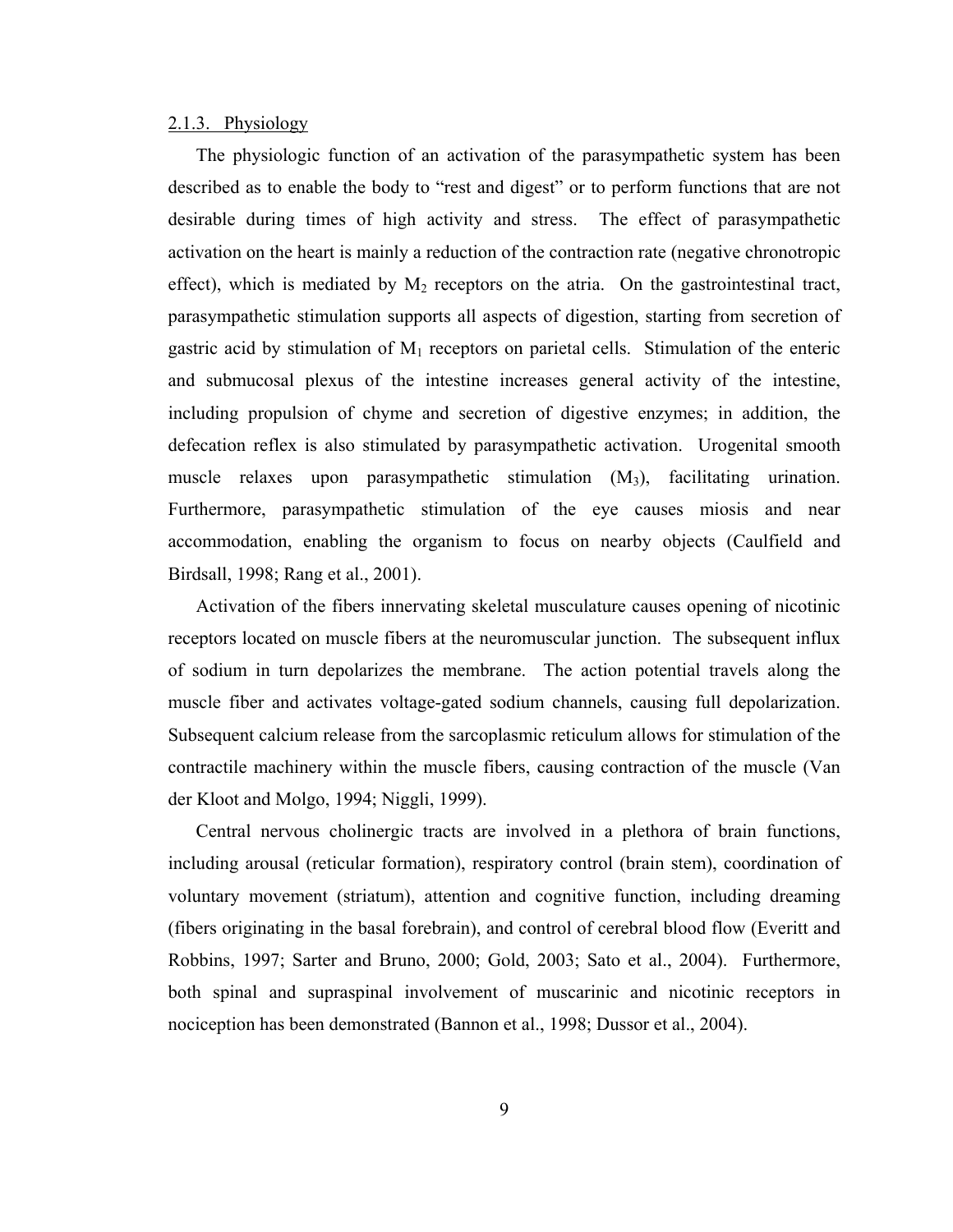A characteristic feature of the physiology of cholinergic neurons with cell bodies in the basal forebrain is their dependence on trophic signals from their target areas for development and survival – with the exception of those neurons projecting to the amygdala (Heckers et al., 1994). This requirement is met by nerve growth factor (NGF). Axon endings of basal forebrain cholinergic neurons express both the low-affinity (p75) and high affinity (trkA) receptors for NGF (Mesulam, 1996). Upon binding of NGF to its receptors, the receptors dimerize. Then, the receptor-ligand complexes are internalized and transported retrogradely to the cell bodies (Salehi et al., 2003), where the PI3K-Akt-, the Ras-MAPK- and other intracellular signaling pathways are stimulated, causing the expression of distinct genes which ultimately leads to increased probability of survival of these neurons and increased neurite outgrowth (Lad et al., 2003)

Regarding the septohippocampal pathway, it is estimated that more than 60% of those fibers are cholinergic and that 80% or more of the cholinergic input to the hippocampus is mediated by these fibers (Dutar et al., 1995; Hilgert et al., 2003). In addition, GABAergic neurons are present, accounting for 10-20% of septohippocampal fibers (Pepeu and Blandina, 1998; Semba, 2000; Pang et al., 2001). Furthermore, some neuropeptides, like galanin, and other mediators, like nitric oxide, were found to be involved in septohippocampal transmission in some, but not in all species investigated (Semba et al., 2000). Many of these neuromodulators are co-released with one of the classical neurotransmitters.

Whereas cholinergic fibers impinge on many cell types in the hippocampus, including pyramidal neurons in the hippocampus proper and granule cells in the dentate gyrus, GABAergic fibers selectively synapse on hippocampal interneurons, most of which are themselves GABAergic. Additionally, collaterals of the septohippocampal cholinergic fibers also stimulate the cell bodies of septohippocampal GABAergic fibers via  $M_3$ receptors (Dutar et al., 1995; Wu et al., 2003). As a result, stimulation of septohippocampal fibers leads to a stimulation of major hippocampal neurons, both directly, mediated by muscarinic inhibition of potassium currents, and indirectly, by disinhibition of the impact of GABAergic interneurons on principal neurons through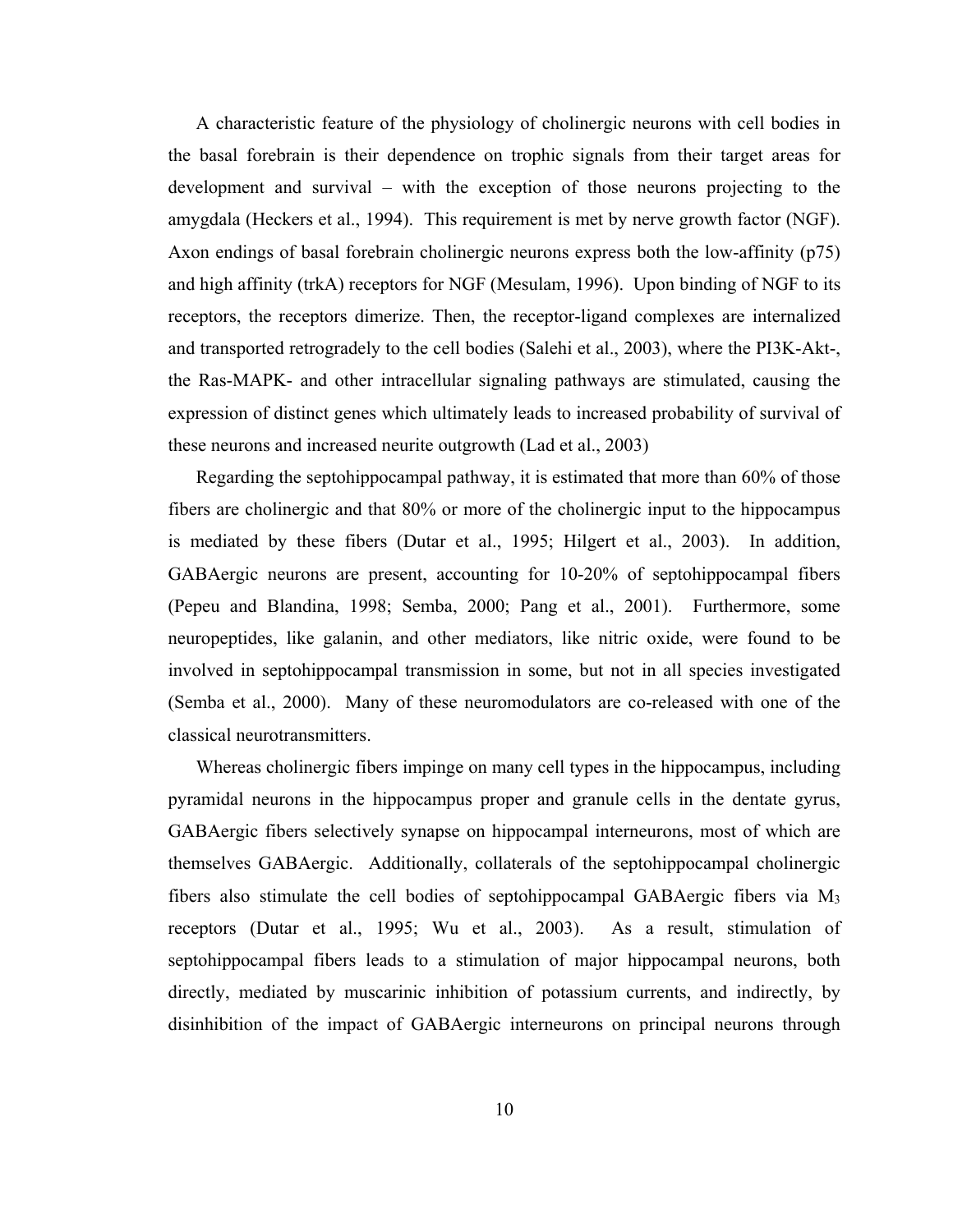septohippocampal GABAergic neurons. One effect of an activation of septohippocampal neurons is the generation of theta oscillation in the hippocampus, an electroencephalographic pattern characterized by synchronous neuronal discharge with a frequency of 4-15Hz. It is indicative of higher states of arousal and mnemonic processing (Dutar et al., 1995). A feedback inhibition of hippocampal activation might be mediated by inhibitory hippocampo-septal GABAergic neurons, which are also stimulated by septohippocampal neurons, thus further enabling generation of rhythmic activity (Semba, 2000).

Physiologic correlates of an activation of the basal forebrain cholinergic system have been described as increased vigilance, attention, and memory processing (Dutar et al., 1995; Everitt and Robbins, 1997; Semba, 2000). The mechanism by which these cognitive functions are mediated has been conceptualized as a filtering of cortical input, adding an emphasis on relevant incoming signals relative to the constant background activity and thus increasing the signal-to-noise ratio (Sarter et al., 2005).

### 2.2. Diseases associated with cholinergic dysfunction

### 2.2.1. Alzheimer's disease

Alzheimer's disease (AD) is a disorder of deteriorating cognitive function. It is the most common neurodegenerative disease with a prevalence of  $\leq 1\%$  at age 65-69 and roughly doubling for every five years of age, reaching 10-40% at age 85-89 (Manca et al., 2002). Today, approximately 5 million people in the United States are affected by this disease. Besides age-related sporadic forms, there are also familial forms, where first signs of memory dysfunction occur in mid life. However, these inherited cases account for no more than 5% of all cases of AD (Cruts and Van Broeckhoven, 1998). AD is characterized by the progressive loss of cognitive function and psychological disturbances, resulting from widespread loss of function and subsequent degeneration of entire populations of neurons in cortical and limbic areas, with cholinergic neurons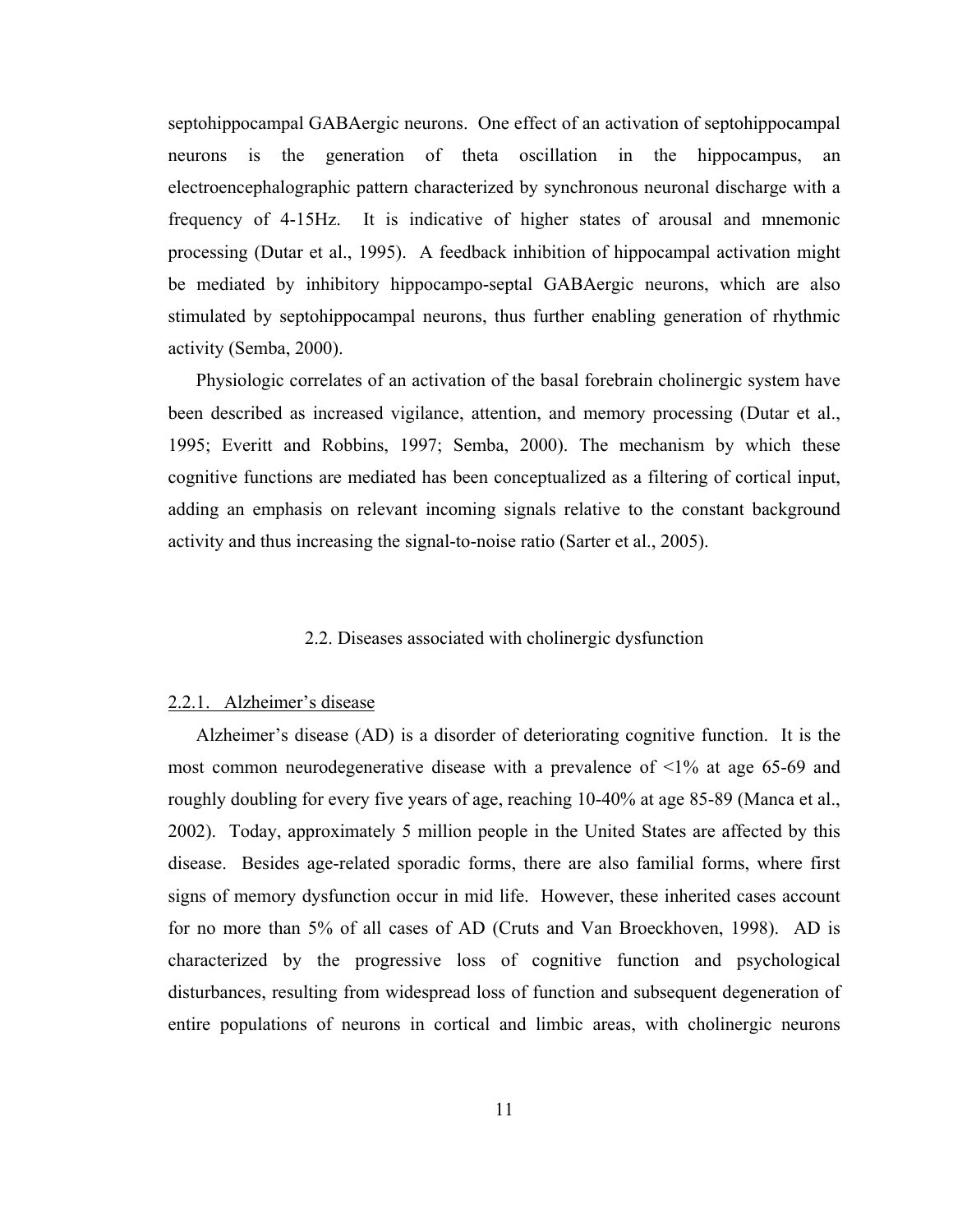originating in the basal forebrain being damaged early on in the disease process and to a large extent (Mesulam, 2004).

The disease was first described in 1907 by Alois Alzheimer, a German neurologist, in a middle aged woman, Auguste D, whom he attested a state of "allgemeine Verblödung" (general imbecility). At that time, it was disputed whether the presenting pathology represented a distinct disease entity on its own. It anyway occurred rather rarely, so it remained as a mere curiosity in neurology textbooks. With the increase in life expectancy over the course of the  $20<sup>th</sup>$  century, more and more age related cases of the disease occurred, triggering widespread interest in the pathology. Starting from the observation that ingestion of muscarinic receptor antagonists, such as scopolamine, induces cognitive impairment both in animals and in healthy human volunteers, it was recognized that central nervous cholinergic fibers play an important role in processes of memory and cognition (Deutsch, 1971). Subsequently, evidence was found for a loss of basal forebrain cholinergic neurons in autopsy samples of deceased AD patients (Davies and Maloney, 1976; Whitehouse et al., 1982) which in turn triggered further research culminating in the "Cholinergic Hypothesis of Geriatric Memory Dysfunction" (Bartus et al., 1982). Although it is clear today that a cholinergic deficit does exist in AD and that the cognitive demise correlates relatively well with cholinergic dysfunction (Bierer et al., 1995), it is evident that cholinergic degeneration alone can not account for the entirety of cognitive and non-cognitive symptoms present (Everitt and Robbins, 1997; Mesulam, 2004). However, it can not be envisioned to successfully treat AD without correcting the existing cholinergic deficit.

The etiology of AD is still unknown. Current research on AD gravitates around the discovery of abnormal processing of the Amyloid Precursor Protein (APP) in the disease. Mutations have been identified as causative for approximately half of familiar early-onset forms of the disease; some of them are located in the *APP* gene, but most are found in *PSEN1*, the gene encoding presenilin-1, a component of one of the proteases acting on APP (Suh and Checler, 2002; Kar et al., 2004). APP is a ubiquitous class 1 transmembrane protein with a large, glycosylated extracellular N-terminus and a short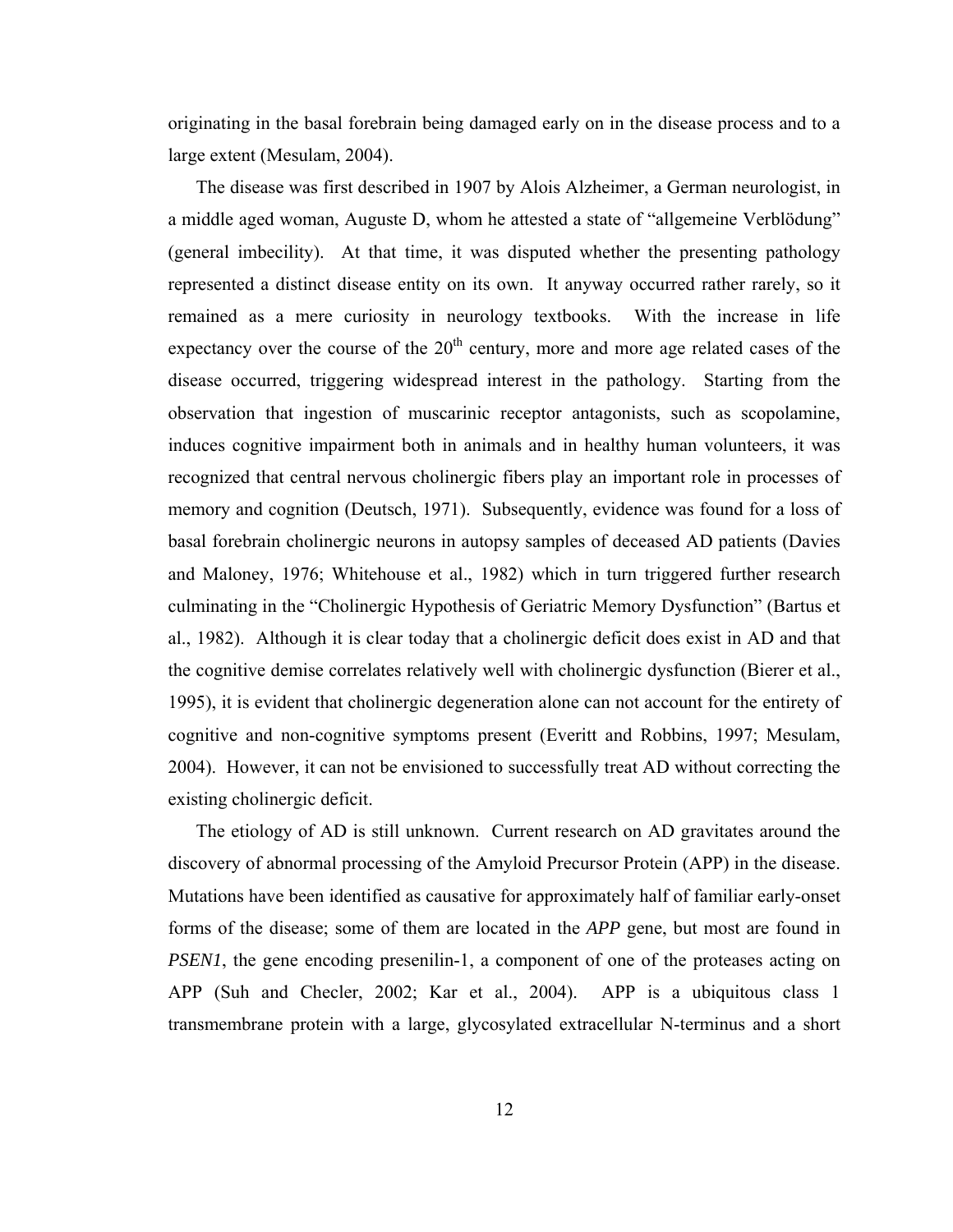intracellular C-terminus (Goldgaber et al., 1987; Kang et al., 1987; Robakis et al., 1987). The physiologic function of APP is still unknown, but it has been speculated that it is involved in different processes, including axonal transport, metal-ion homeostasis in brain and signaling functions. However, the current evidence for these postulates is still weak (Mattson, 1997; Barnham et al., 2004; Gunawardena and Goldstein, 2004; von Bartheld, 2004). APP is cleaved by three enzymes called secretases. Shedding of the large extracellular portion of APP by α-secretase or β-secretase catalyzed cleavage occurs first, followed by intramembrane cleavage by an aspartyl protease activity termed γ-secretase (Hardy and Selkoe, 2002; Selkoe, 2002). Beta- and subsequent γ-cleavage forms the 39-42 amino acid amyloid- β peptide (Aβ), a compound with demonstrated neuro- and synaptotoxic properties (Selkoe, 2001; Kar et al., 2004), whereas α-secretase cleavage occurs within the Αβ sequence, precluding amyloid formation. Instead, the soluble neurotrophic fragment, sAPP, is generated. Amyloid occurs in several aggregational states, including soluble monomers and oligomers, protofibrils and large deposits, termed amyloid plaques, which are commonly found in cortex, hippocampus and amygdala of AD patients, but also occur in the non-diseased aging brain and after traumatic brain injury, albeit far less numerous than in AD (Jellinger, 2004). Interestingly, amyloid deposits were already described by Alzheimer (1907) in his initial presentation of an AD patient, which included histochemical observations after autopsy.

An intricate interplay between cholinergic activity and amyloid metabolism has been established: Nitsch and colleagues (1992) were the first to demonstrate that activation of  $M_1$  and  $M_3$  receptors in stably transfected HEK 293 cells shifted APP metabolism away from the amyloidogenic pathway. The effect was mediated by protein kinase C, and subsequent work has demonstrated that this activation is not specific for cholinergic agonists, since other agonists, including bradykinin, and direct activators of protein kinase C, i.e. phorbolester, are capable of shifting APP-processing to the nonamyloidogenic pathway (Slack et al., 1993; Nitsch and Growdon, 1994). Additionally, it has been demonstrated that both AChE and BChE immunoreactivity can be detected in amyloid plaques in AD, although the functional significance of this finding is unclear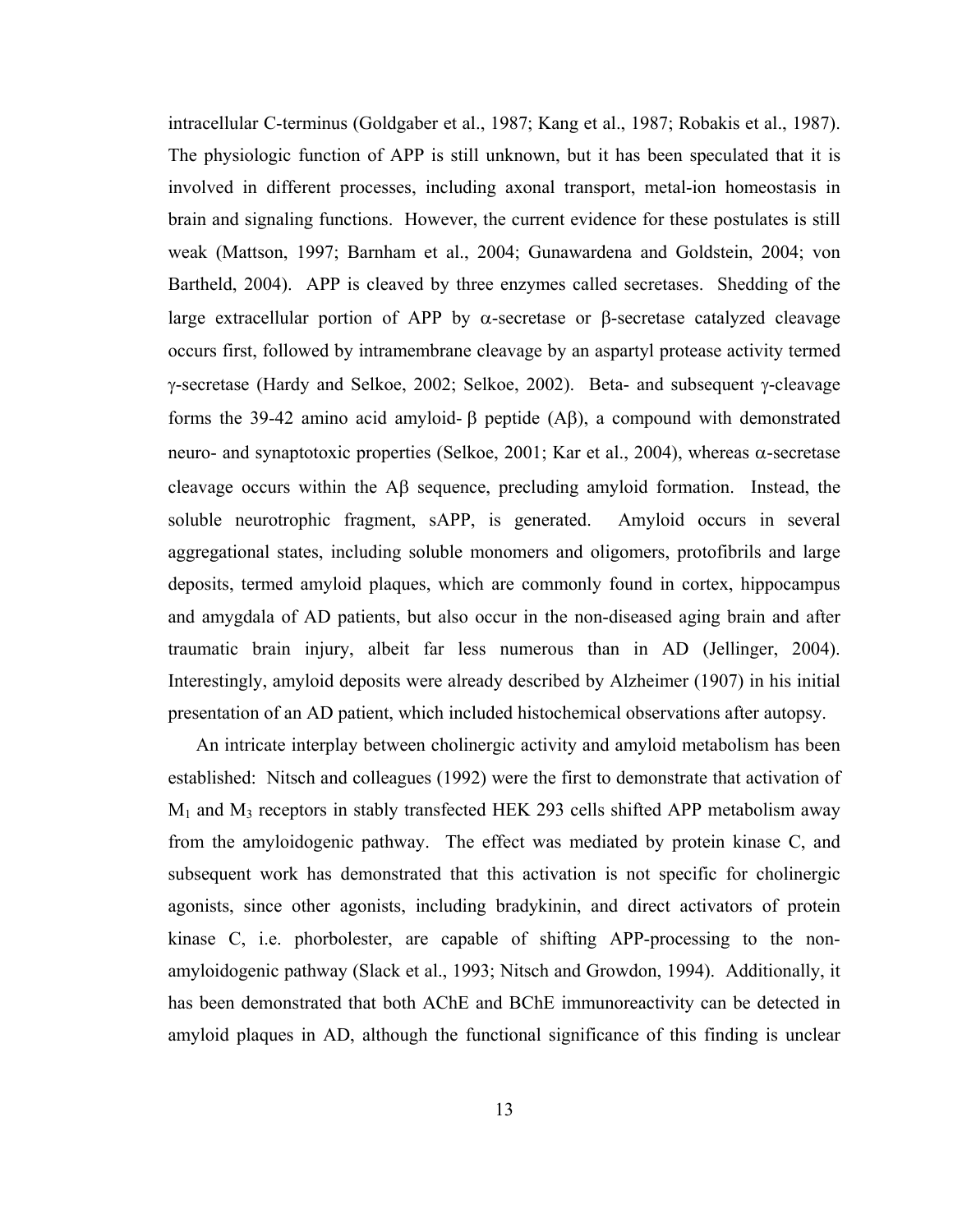(Soreq and Seidman, 2001). In contrast, amyloid has been shown to interfere with many steps of cholinergic neuronal biochemistry, including high affinity choline uptake and nicotinic receptor signalling (Auld et al., 1998; Kar et al., 2004), although several of these effects were observed at amyloid concentrations that are very unlikely to occur *in vivo*.

Another early histopathologic observation by Alzheimer is the occurrence of neurofibrillary tangles. Molecular studies identified these as filaments consisting predominantly of hyperphosphorylated protein tau  $(\tau)$ , a small microtubule associated protein. Tau comes in different lengths, predominantly as versions with 3 or 4 repeats of the microtubule binding domain. The causes of tau-hyperphosphorylation are under investigation, with an increase in kinase activity, including glycogen synthase kinase 3β, and compromised phosphatase activity being the direct mediators of the hyperphosphorylated state of tau (Buée et al., 2000). The conformational changes imposed on tau by excessive phosphorylation cause decreased interactions of tau with microtubules and subsequently interruption of axonal transport. Mutations in  $\tau$  were so far not reported in cases of AD, but they are identified in other neurodegenerative diseases, such as "Frontotemporal Dementia with Parkinsonism associated with chromosome 17" (Goedert, 2004). In fact, profound tau pathology is present in several neurodegenerative diseases, commonly referred to as the tauopathies (Lee et al., 2001).

An additional finding which might hold mechanistic clues for the causes of AD is the observation that the genotype of apolipoprotein E, a protein involved in cholesterol homeostasis, increases or decreases the likelihood of humans to develop AD. Carriers of the E4 allele have a severalfold increased likelihood to develop AD, whereas E2 carriers seem to be less likely to develop the disease, both with respect to carriers of the most common E3 allele (Beffert et al., 1998; Schappert et al., 2002).

Additional mechanisms that might be important for the development of AD are disturbances in glucose utilization, inflammatory responses, increased oxidative stress, probably due to an imbalance in metal homeostasis, excitotoxicity and disturbed calcium homeostasis (Mattson, 2004).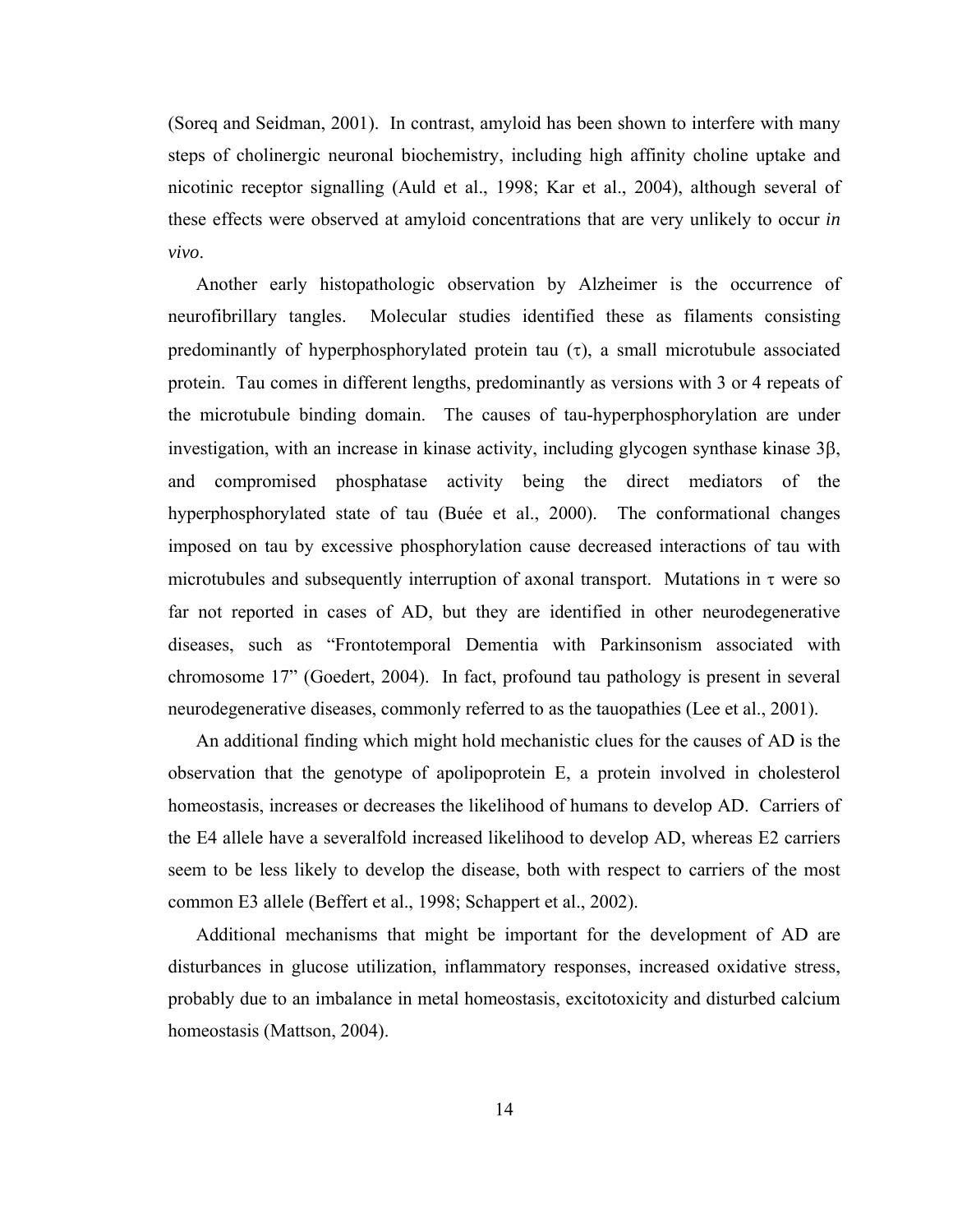### 2.2.2. Parkinson's disease

Parkinson's disease (PD) is the second most common neurodegenerative disease, and the major disease of motor dysfunction. It is named for James Parkinson, a British naturalist of the  $18^{th}/19^{th}$  century (Bryson, 2003). The vast majority of cases are of idiopathic etiology; however, mutations in the genes encoding  $\alpha$ -synuclein and parkin (see below) were recently identified in familial cases of PD (Goedert, 2001; Moore et al., 2005). In PD, dopaminergic neurons originating in the basal ganglia, predominantly the substantia nigra, and projecting to the striatum undergo selective and massive  $(270\%)$ degeneration. As a consequence, the interaction between neuronal circuits involved in motor program control is disturbed, including the subthalamic nucleus, substantia nigra, globus pallidus, thalamus and motor cortex (Gibb, 1997; Obeso et al., 2000): The loss of dopaminergic inhibition of cholinergic activity in the striatum causes an imbalance between dopaminergic and cholinergic modulation of the striatal output to the motor program, leading to the characteristic extrapyramidal symptoms of tremor, rigidity and akinesia. Additionally, a subset of patients (10-50%) also develops dementia (Gibb, 1989). Histologic investigations revealed the presence of numerous inclusion bodies primarily in the basal ganglia, called Lewy bodies, named for Fritz H. Lewy, a disciple of Alois Alzheimer's. They consist predominantly of the protein  $\alpha$ -synuclein and also stain positive for ubiquitin (Goedert, 2001). It has been hypothesized that a disturbance occurs in the endosomal degradation of  $\alpha$ -synuclein, a notion supported by the observation that mutations in parkin, which acts as an E3 ubiquitin modifying protein on  $\alpha$ -synuclein, cause autosomal recessive juvenile Parkinsonism (Bennett, 2005). Failure in the ubiquitin-tagging processes or in the endosomal machinery to process this tagged protein might cause its deposition. Alternatively, the mutations might cause a toxic gain of function of α-synuclein, disrupting its interaction with other cellular proteins (Bennett, 2005). Other diseases with formation of Lewy bodies in different parts of the nervous system, the so called synucleinopathies, include Dementia with Lewy bodies (see below), Amyotrophic lateral sclerosis and multiple system atrophy (Goedert, 2001; Bennett, 2005).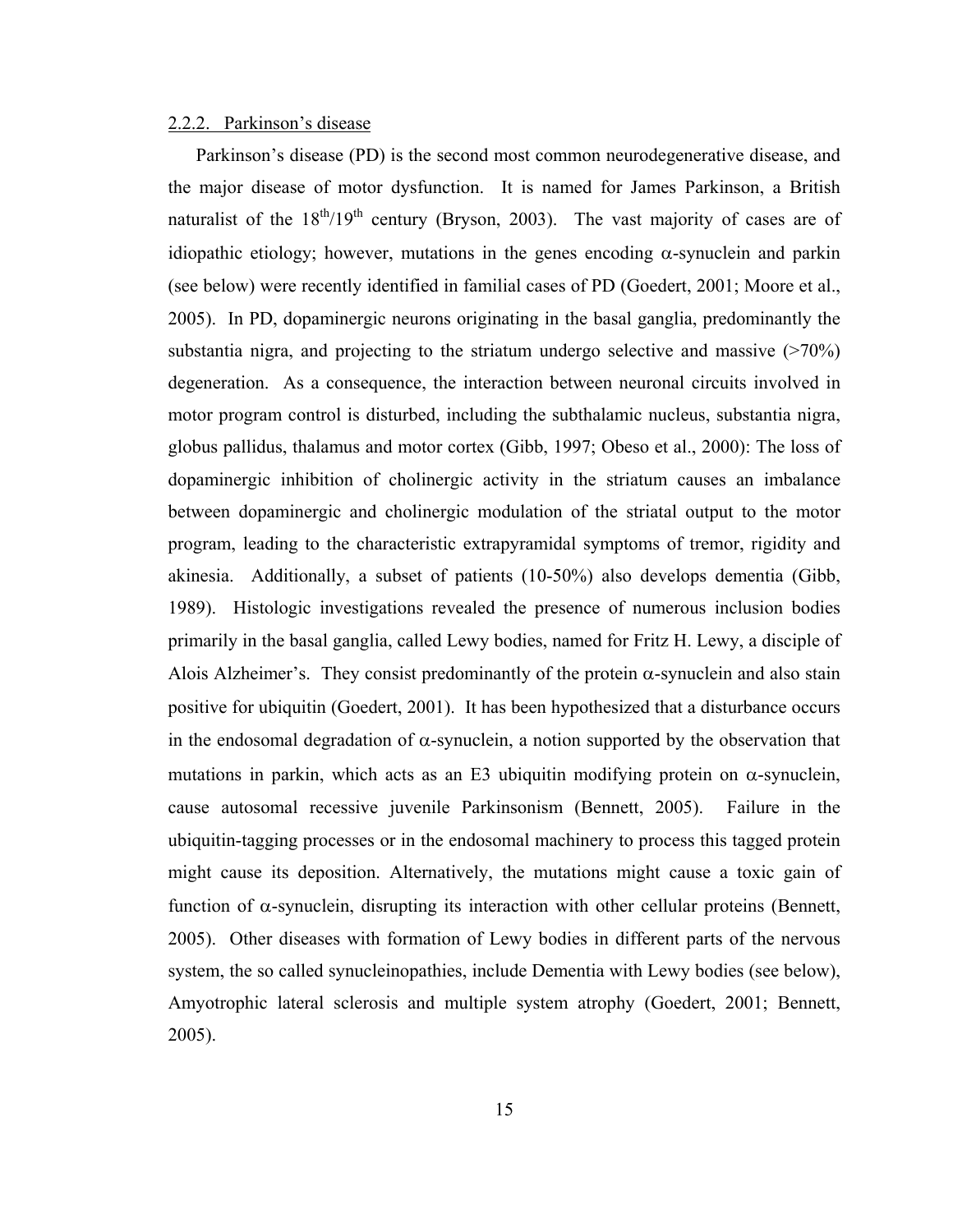In the subset of PD patients suffering from dementia, prefrontal deficits and compromised function of basal forebrain cholinergic neurons were observed (Whitehouse et al., 1983; Perry et al., 1993). The incidence of dementia in PD is twice that of age matched controls (Gibb, 1989). Additionally, PD sufferers have been reported to be more susceptible to the memory impairing effects of scopolamine than age-matched control subjects, indicating that a profound cholinergic dysfunction, encompassing fibers involved in cognitive functions, is likely to occur during this disease, even in the absence of blatant cognitive symptoms (Dubois et al., 1987). In fact, Tiraboschi and colleagues (2000) reported that activity of ChAT in PD and Dementia with Lewy bodies in midfrontal cortex is even more compromised than in AD, whereas hippocampal ChAT activity is similar in AD and PD.

### 2.2.3. Dementia with Lewy bodies

In Dementia with Lewy bodies (DLB),  $\alpha$ -synuclein- and ubiquitin-positive Lewy bodies are present not predominantly in the basal ganglia, as in PD, but in a more diffuse pattern, encompassing mainly cortical, but also subcortical brain regions. Neuropathologic similarities to AD exist, since amyloid deposits are also present, although they are by far less numerous than in AD. Furthermore, tangle-pathology is scarce or absent, and neuronal degeneration is less prominent than in AD (McKeith et al., 2002). Intriguingly, the cholinergic deficit in DLB is more pronounced than that in AD, and an association between activity of BChE in cortical grey matter and decline in cognitive function was described in a preliminary study with a small number of patients: The higher the BChE-activity, the worse the symptoms of the disease (Tiraboschi et al., 2000; Perry et al., 2003). It has also been discussed that those patients responding to cholinesterase inhibitor treatment for suspected AD showing the greatest improvement were in fact misdiagnosed and suffered from DLB (Perry et al., 1990). Clinically, the predominant features of DLB are cognitive symptoms with a more rapid onset compared to AD, and they often present in a fluctuating fashion. Visual hallucinations, which are rarely observed in AD, are common in DLB (McKeith et al., 2002).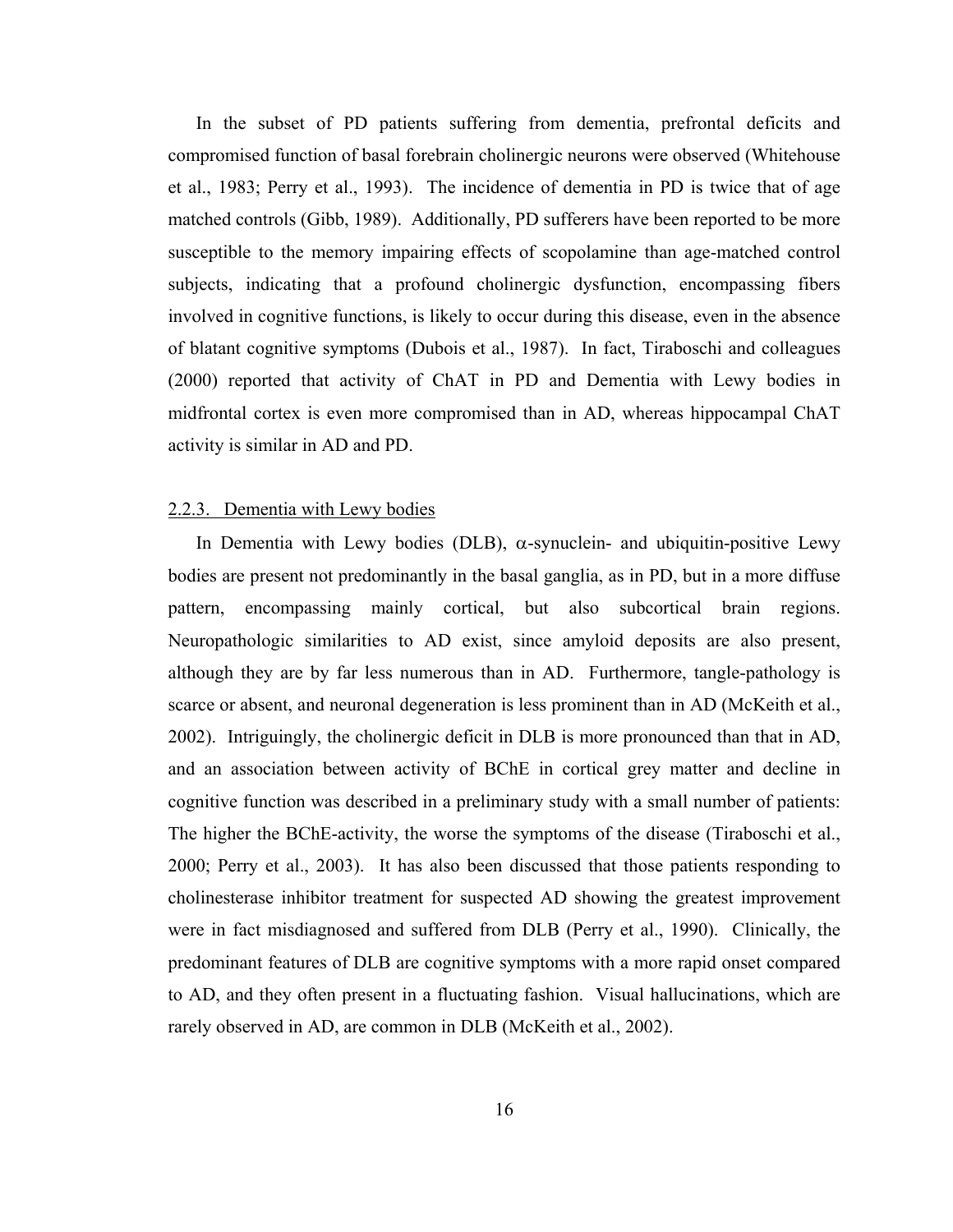### 2.2.4. Schizophrenia

Schizophrenia is a psychiatric disorder affecting approximately 1% of the population in all societies. It is considered to be a disease with a strong hereditary component and multifaceted etiology, probably including neurodevelopmental disturbances, traumatic life events, exposure to ill-defined toxins or certain viral infections (Andreasen, 2000). In schizophrenia, mesolimbic dopaminergic fibers were shown to be hyperreactive (Lewis and Levitt, 2002). One consequence of this state is a dopaminergic inhibition of GABAergic inhibitory fibers from the Nucleus accumbens to the basal forebrain (Sarter et al., 2005). In addition, the occurance of hypertrophy and hyperactivity of pedunculopontine cholinergic neurons has been suggested (Perry and Perry, 1995). Together, this might lead to altered activation patterns of basalocortical cholinergic fibers, which is considered to be responsible for attentional and cognitive deficits observed in schizophrenia (Sarter et al., 2005).

Experimental pharmacotherapeutic approaches to treat these cognitive deficits include cholinesterase inhibitors,  $M_1$ -selective muscarinic agonists and allosteric potentiators of nicotinic receptors (Friedman, 2004). In addition, atypical neuroleptic drugs already in use for treatment of schizophrenia show  $M_2$ -antagonistic properties and can elevate hippocampal ACh levels. It has been speculated that this activity contributes to their overall clinical efficacy in this disease (Johnson et al., 2005).

#### 2.2.5. Myasthenia Gravis

Translated as severe muscle weakness, this disease is characterized by progressive loss of motor function. In the majority of cases, this is caused by autoantibodies directed against the nicotinic acetylcholine receptors on muscle fibers, causing an impairment of impulse transmission from nerve to muscle, resulting in muscle weakness and paralysis (Hughes et al., 2004).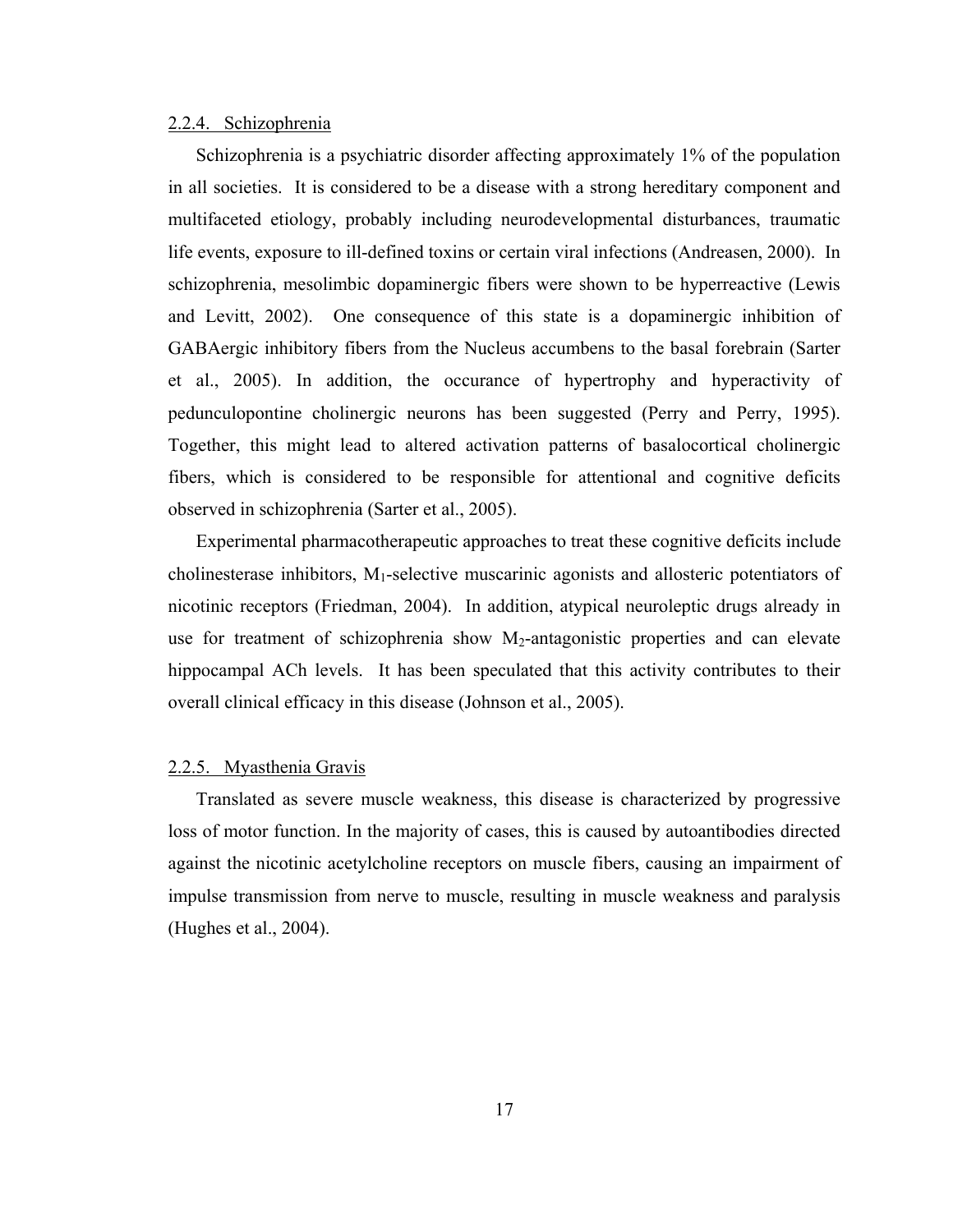## 2.2.6. Nerve gas/ insecticide poisoning

Most of the nerve gas agents developed for chemical warfare are irreversible inhibitors of AChE. Compounds include tabun, soman, sarin, and VX. In addition, many insecticides target cholinesterases and other serin-hydrolases in insects, the inhibition of which is lethal to many agricultural pests. Inhibition of AChE allows for the accumulation of ACh in the synaptic cleft, causing overstimulation of its receptors. In humans, the symptoms of poisoning with these agents are those of cholinergic hyperactivity, resulting in diarrhea, diaphoresis, vision impairment, muscle weakness and seizures, ultimately leading to death by respiratory failure, if severe enough (Karczmar, 1998).

## 2.3. Animal models with relevance to septohippocampal cholinergic dysfunction

#### 2.3.1. Non-transgenic models

Primary models of septohippocampal dysfunction were pharmacological models, where either muscarinic or nicotinic agents or cholinesterase inhibitors were administered systemically or locally. Furthermore, lesion approaches were undertaken. This included transsection of the fimbria and fornix (the major nerve bundles from septum to hippocampus), aspirative lesion of septum or hippocampus, or excitotoxic damage to the septum. Septal damage differed by the agent used, with infusion of N-Methyl-Daspartate (NMDA) or the NMDA agonist, ibotenate, causing unselective, widespread septal cell loss. More selective cholinergic damage was obtained by injection of  $\alpha$ amino-3-hydroxy-5-methyl-4-isoxazole propionic acid (AMPA) (Everitt and Robbins, 1997). An early mechanistically highly selective cholinergic toxin to be developed was AF64A, the aziridinium analog of ethylcholine, which irreversibly blocks choline transport (Curti and Marchbanks, 1984; Hanin, 1996). Another, more recent approach was the development of  $^{192}$ IgG-saporin, an immunotoxin consisting of an antibody targeting the p75 NGF-receptor coupled to the ribosome inactivating protein saporin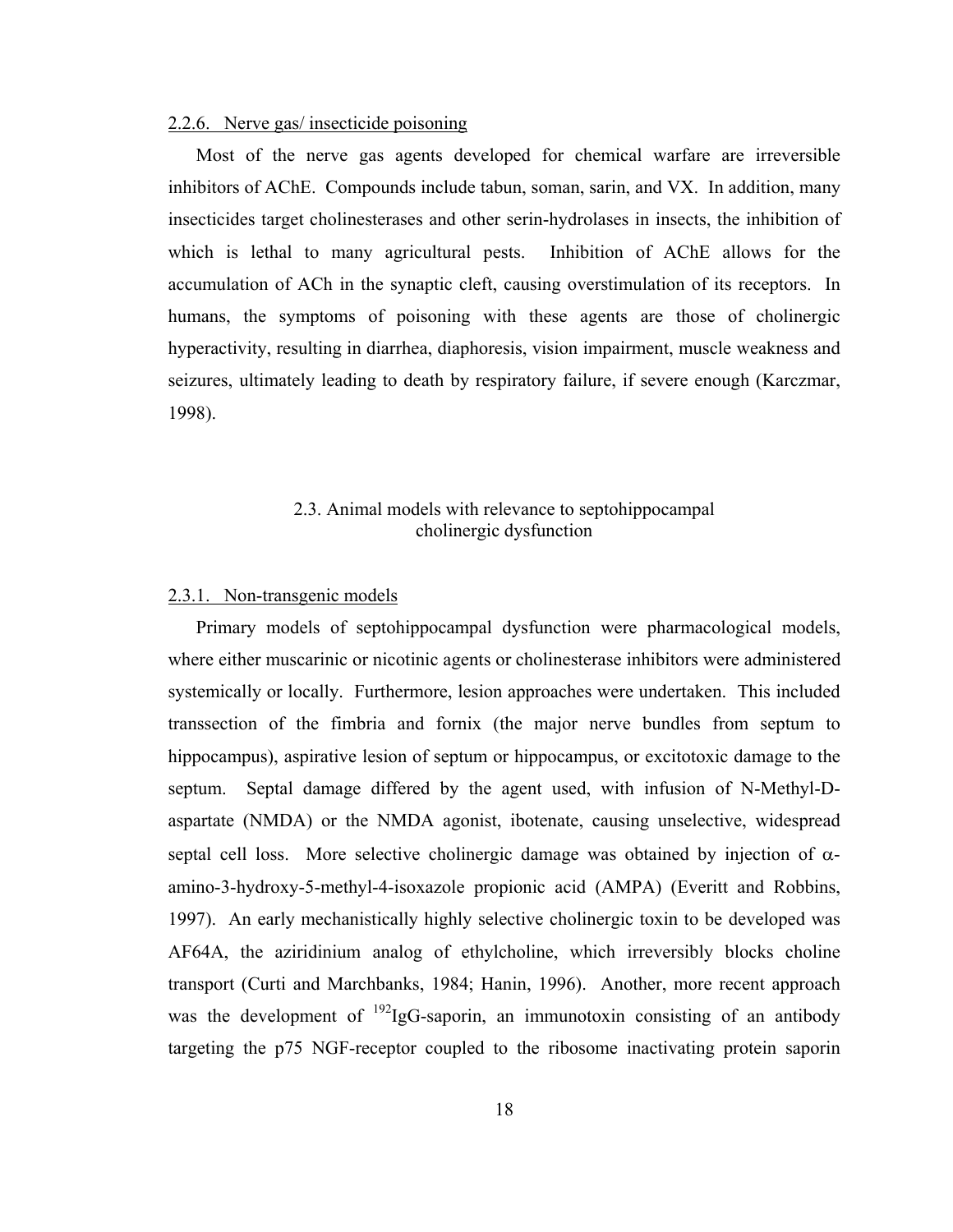(Santanché et al., 1997; Savino et al., 2000). The antibody bestows selectivity towards p75 expressing basal forebrain cholinergic neurons, when administered intraseptally, while saporin causes disruption of protein synthesis and subsequent cell death (Heckers et al., 1994; Walsh et al., 1995).

#### 2.3.2. Gene targeted models

Advances in the understanding of the reproductive biology of mice allows for the controlled manipulation of fertilized eggs by molecular biological methods, thus either deleting (knock-out) or modifying (transgenesis; knock-in) specific genetic information, which subsequently can be introduced into the blastocyte of pseudopregnant mice (Tecott and Johnson, 2002). The advantages of genetic targeting over conventional approaches are clear: Virtually no other manipulation can produce effects as selective as interruption of a protein at the genetic level. On the other side, since the genetic modification occurs at the stage of totipotent cells, it is present for the entire developmental period and in all tissues. Therefore, resulting phenotypes (or the lack thereof) might not necessarily be those caused by the pure absence or mutation of the targeted gene, but they might as well be caused by compensatory mechanisms occurring during development, by alternate interaction between the transgene and other endogenous genes or by insertional mutagenesis, an insertion of the new genetic information in a way that disrupts an existing gene (Crawley et al., 1997). Attempts to overcome some of these problems are made by developing conditional transgenic mice, i.e. mice in which the expression of a transgene can be activated (or suppressed) by controlled environmental conditions, or by the generation of mice with a more targeted expression of the transgene under control of tissue- or cell type-specific promoters (Jankowsky et al., 2005; SantaCruz et al., 2005).

#### 2.3.2.1. General cholinergic function

#### Mice deficient for distinct muscarinic receptor subtypes

Some of the first mouse models with gene targeted alterations in the cholinergic system were mice deficient for the genes for individual muscarinic receptors. With time,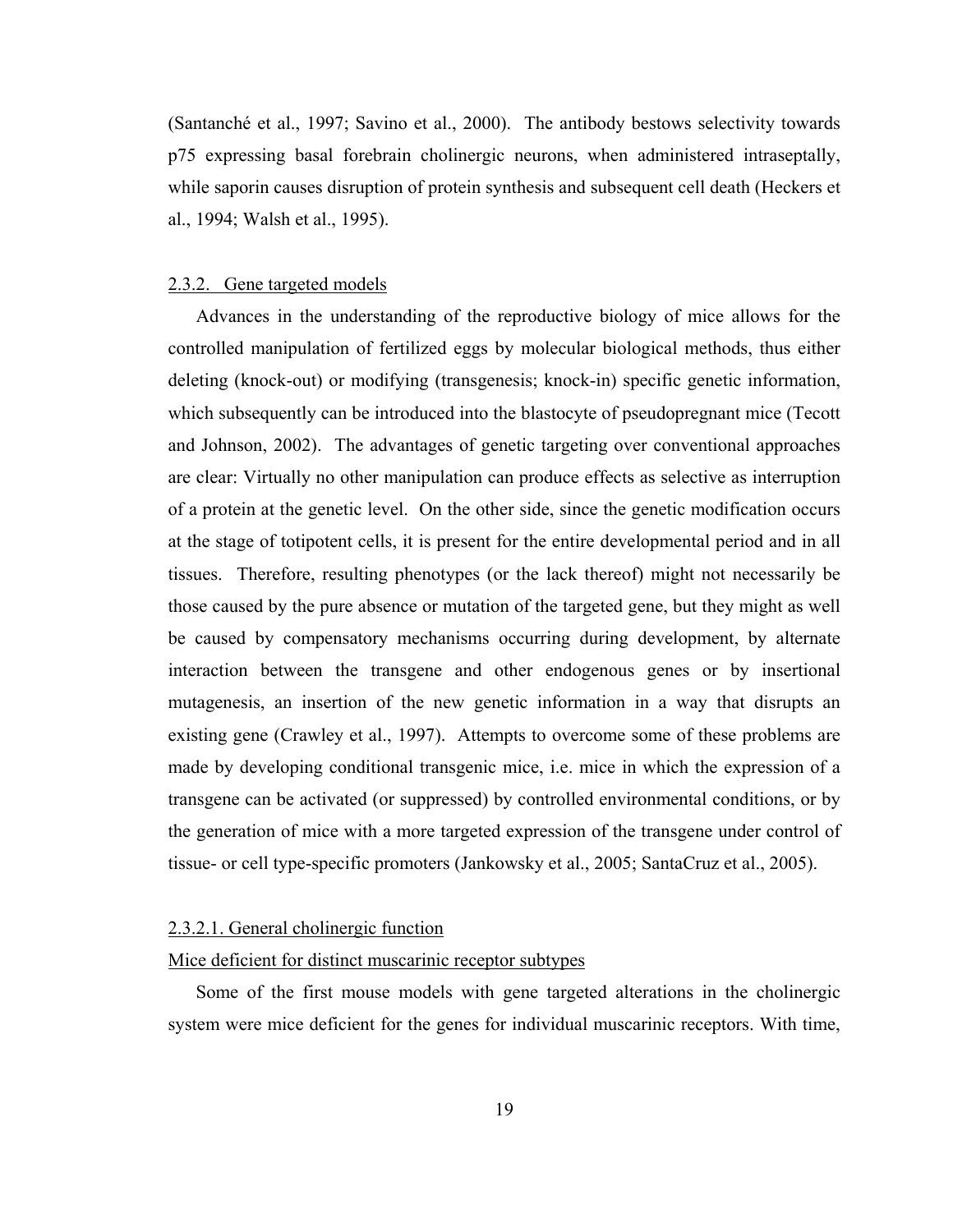all five muscarinic receptor genes have been deleted in mouse models, allowing for detailed studies of the functions of individual receptors (Wess, 2004). All mice generated so far that are deficient for one or two of the muscarinic receptors are viable, fertile and devoid of any major phenotypical disturbances. Since the predominant subtypes in the basal forebrain are  $M_1$ ,  $M_2$  and  $M_4$  (Levey, 1996), only mice deficient for these receptor subtypes shall be discussed.

Mice deficient for  $M_1$ -receptors show no major cognitive deficits. Furthermore, the amnestic effects of the non-selective muscarinic antagonist, scopolamine, are unchanged in these mice, indicating that other muscarinic receptors are likely involved in cognitive functions. Along that line, the ACh stimulated inhibition of the M-current in hippocampus, once thought to be predominantly caused by  $M_1$ -stimulation, is fully intact in these animals. These results might be due to functional redundancy occurring in wildtype animals or due to developmental processes that result in functional backup by other muscarinic receptors in the absence of  $M_1$ -receptors. The exact reason is unknown.

Pilocarpine induced convulsions are completely absent in  $M_1$ -deficient mice, giving clear cut evidence for the almost exclusive involvement of this subtype in convulsions. Strong decreases are also seen in the hydrolysis of inositol phosphates and stimulation of the MAPK pathway. Both these behavioral and biochemical results were not seen in mice deficient for  $M_2$ - $M_4$ .

Deficiency for  $M_2$  abolishes the tremor observed after oxotremorin administration. Hypothermia induced by the same agonist was reduced, but not abolished. Interestingly, discrete cognitive dysfunction was observed in the absence of  $M_2$  (Wess, 2004). In addition, baseline extracellular levels of ACh in hippocampus are increased and scopolamine-induced increase of hippocampal ACh release is attenuated, but not abolished in these mice. Conversely, novelty-induced increases are accentuated. Similar observations were made in  $M_4$ -deficient mice, and scopolamine-induced ACh release was completely abolished in  $M_2/M_4$ -deficient mice, as expected (Tzavara et al., 2003).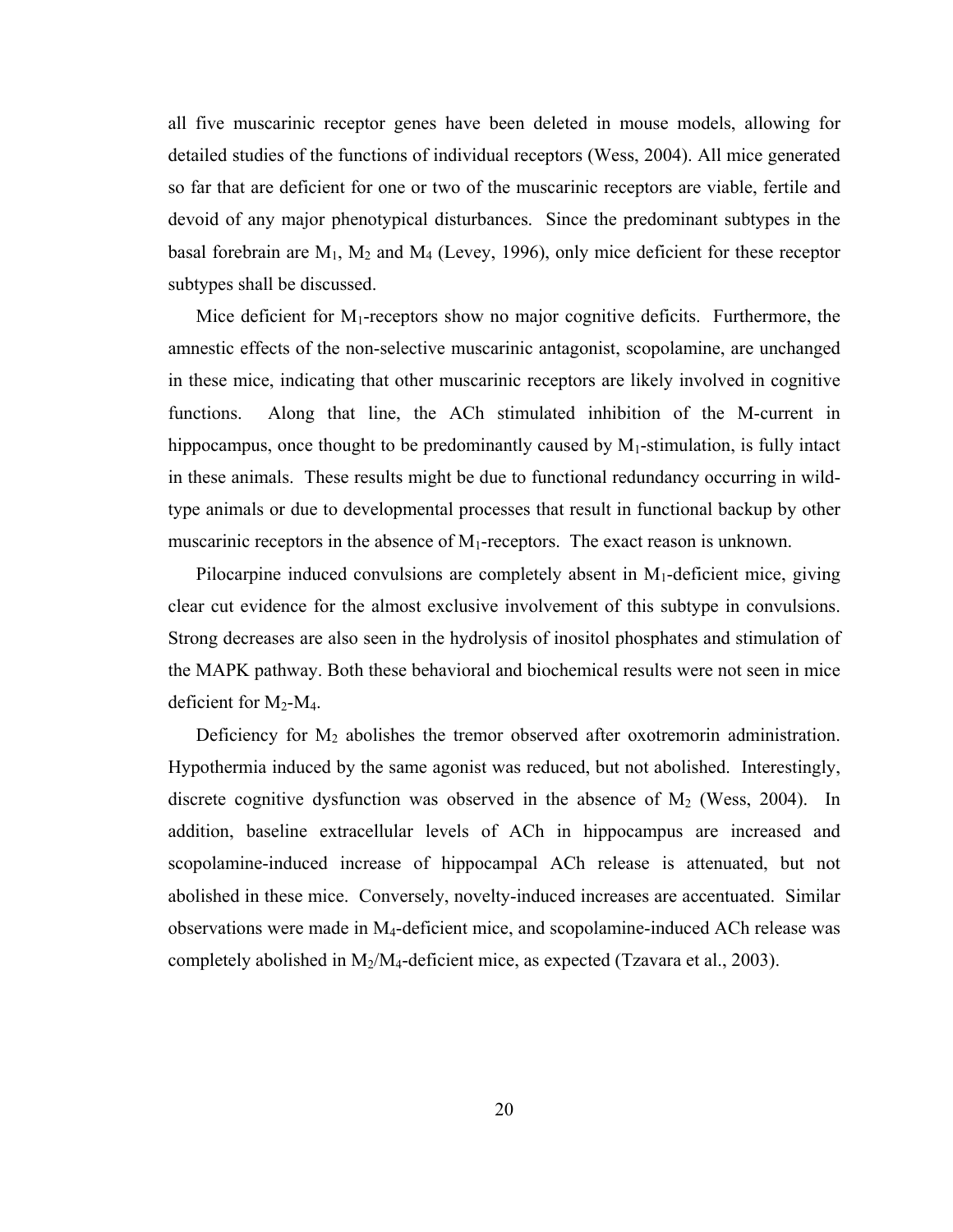## Mice deficient for nicotinic receptor subunits

Barely any information on specific effects of deletion of any of the major nicotinic receptor subunits on basal forebrain cholinergic function or neurodegenerative processes has been reported. A few reports indicate modest effects on cognition in  $\beta_2$ -deficient mice and a lowered seizure threshold in  $\alpha_4$ -deficient mice (Drago et al., 2003).

#### ChAT deficient and haplodeficient mice

Genetic deficiency for choline acetyltransferase, the ACh synthesizing enzyme, is lethal immediately after birth, most likely due to lack of muscular activity, as evidenced by signs of flaccid paralysis and lack of movement. Muscular development in utero is also severely disturbed (Misgeld et al., 2002).

Haplodeficiency for ChAT results in a very mild phenotype, lacking overt cognitive or other behavioral symptoms (Brandon et al., 2004). Although ChAT activity in brain is halved, ACh-content and depolarization induced release of ACh from hippocampal slices were unchanged. An almost two-fold upregulation of the high-affinity choline transporter, CHT-1, both at the mRNA- and protein level, was observed as well as an increase in the amount of choline transported by this carrier and utilized for ACh synthesis. The up-regulation of high-affinity choline transport was interpreted as a compensation to offset deficiencies in ACh synthesis due to ChAT haplodeficiency.

#### CHT-1 deficient and haplodeficient mice

Mice deficient for CHT-1, the protein responsible for the high-affinity choline uptake into cholinergic neurons, die within one hour after birth (Ferguson et al, 2004). However, hemizygote mice are viable and live without major anatomic or physiologic problems to adulthood, due to normal CHT-1 activity despite reduced protein levels.

#### hAChE transgenic mice

Mice overexpressing human AChE show an age-dependent, progressive impairment of cognitive function (Beeri et al., 1995, 1997). The only difference in their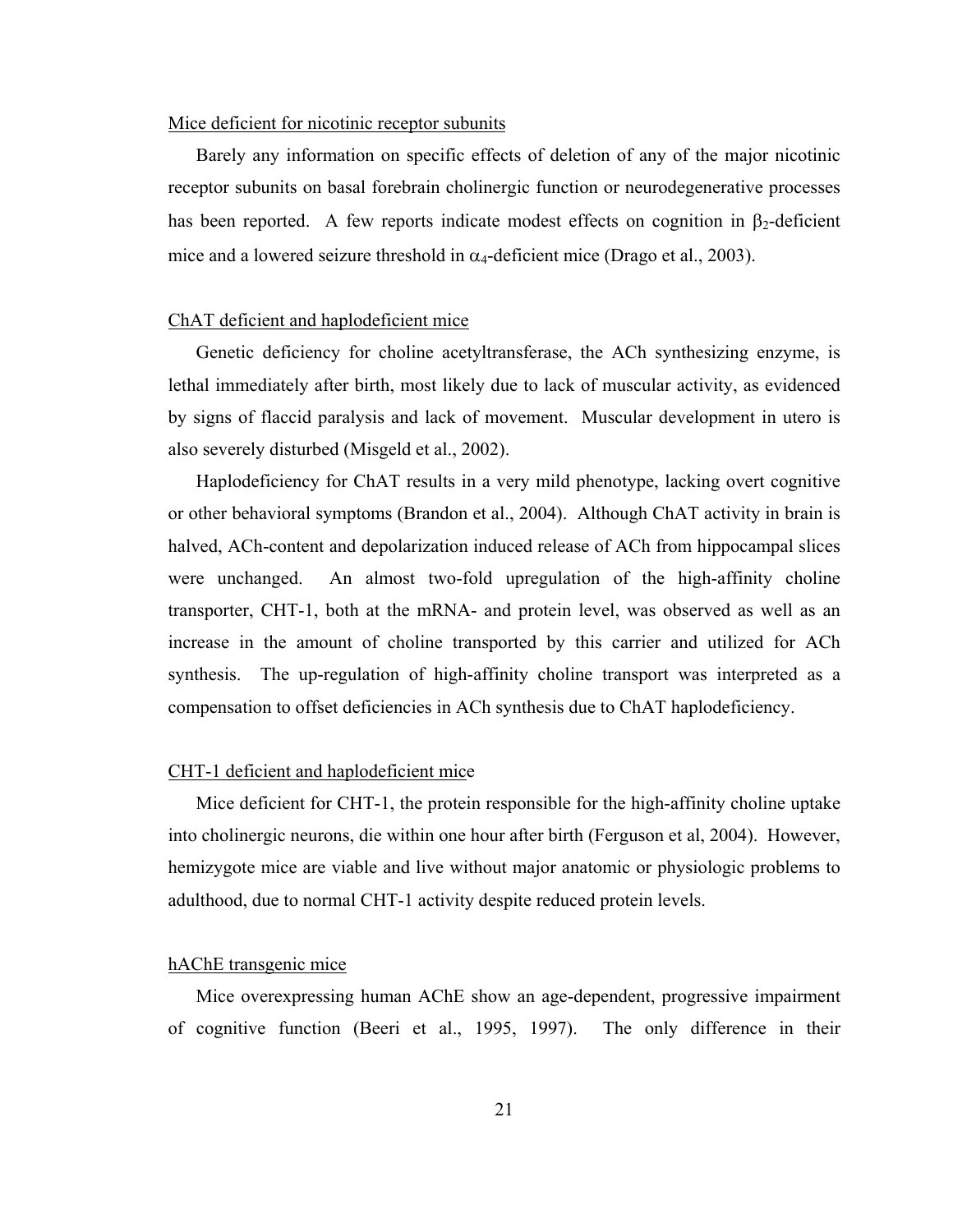septohippocampal cholinergic system is an upregulation of high affinity choline transport and  $\int_0^3 H$ ]-hemicholinium-3 binding, indicative of increased turnover of ACh, and an altered response of hippocampal ACh levels to halothane anesthesia (Beeri et al., 1997; Erb et al., 2001). The changes in the high-affinity choline uptake are fully reversible upon low-dose application of the cholinesterase inhibitor, physostigmine, indicating that these changes are the direct result of increased cholinesterase activity (Erb et al., 2001).

#### AChE deficient mice

Mice deficient for AChE are viable (Xie et al., 1999, 2000; Li et al, 2000), an unexpected finding in view of the lethality of poisoning with inhibitors of AChE and the lethal phenotype of AChE deletion in both the fruit fly, *Drosophila melanogaster*, and the zebrafish, *Danio rerio* (Greenspan et al., 1980; Behra et al., 2002). However, only 20% of pups from heterozygote breeders are nullizygote, as opposed to an expected 25% assuming Mendelian genetics. Their development is retarded and their final body size and weight is considerably smaller than that of wild-type litter mates. However, overall sensory and neurologic performance is not severely compromised (Xie et al., 2000; Duysen et al., 2002). Gross anatomy and histology do not show any abnormalities in knockout mice; however, incomplete formation and age-dependent degeneration of the retina as well as ultrastructural changes at the neuromuscular junction were observed (Adler et al., 2004; Bytyqi et al., 2004). Heterozygote mice are phenotypically indistinguishable from wild-type littermates. Behavioral deficits of nullizygotes include untypical vocalizations, lack of exploratory activity, housekeeping and mating behavior. Their survival until adulthood is only possible after early weaning and change to highcaloric liquid diet, which is maintained throughout their life. Fifty percent of nullizygotes die within 100 days after birth, with seizures being the predominant cause of death (Duysen et al., 2002).

Biochemical studies confirmed the absence of AChE. At the same time, these studies demonstrated an activity of BChE which is largely indistinguishable between wild-type, heterozygote and nullizygote mice in any of the tissues investigated (Li et al., 2000).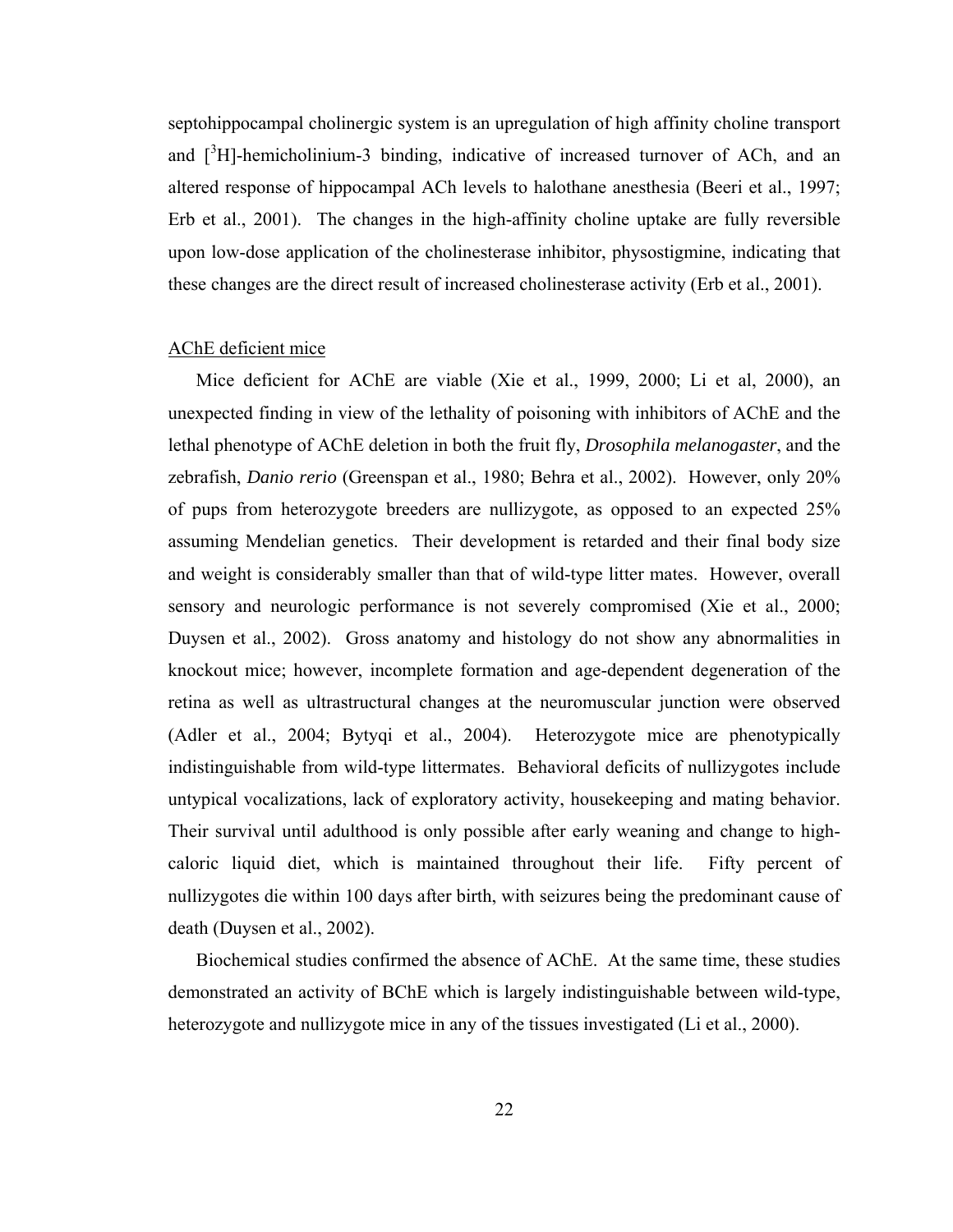Studies on central cholinergic aspects revealed no overall disturbances in cholinergic innervation and neuroanatomy (Mesulam et al., 2002). Internalization of muscarinic  $(M_{1,2,4})$  receptors in striatum and hippocampus  $(M_2$  was also investigated in cortex) without changes in mRNA levels, but unchanged plasma membrane levels of the  $\beta_2$ subunit of nicotinic receptors in striatum are reported. In addition, plasma membrane levels of the high-affinity choline carrier, CHT-1, were increased by 60%, whereas no changes were observed in levels of ChAT or VAChT (Li et al., 2003; Volpicelli-Daley et al., 2003a,b). Muscarinic receptor induced activation of the ERK-pathway in hippocampus and cortex was compromised (Volpicelli-Daley et al., 2003b), and in pharmacological studies, a lack of sensitivity of nullizygotes to the muscarinic agonists, oxotremorin and pilocarpine, was observed (Li et al., 2003).

In addition to mice entirely lacking AChE, transgenic mice lacking discrete exons of the *Ache* gene were generated, which showed prominent effects on the expression of AChE in distinct tissues without affecting catalytic activity of AChE (Camp et al., 2005).

## BChE deficient mice

A first study utilizing mice deficient for butyrylcholinesterase (BChE) has been published recently (Li et al., 2005). However, a thorough description of the characteristics of these mice is pending (Lockridge et al., 2005).

## 2.3.2.2. Models for Alzheimer's disease and related neurodegenerative disorders

## APP and PS-1 transgenic mice

Several transgenic strains of mice carrying either the normal human gene for the amyloid precursor protein or genes with mutations associated with familial early onset forms of AD have been generated. The same holds true for presenilin-1. Additionally, APP and PS-1 transgenic mice have been cross-bred to generate double transgenic mice (Hock and Lamb, 2001; Köhler et al, 2005). Although most of these transgenic mice show an up to 10-fold overexpression of the *APP* gene, pathology is generally limited to amyloid plaques and mild to moderate cognitive deficits. Even plaques are not very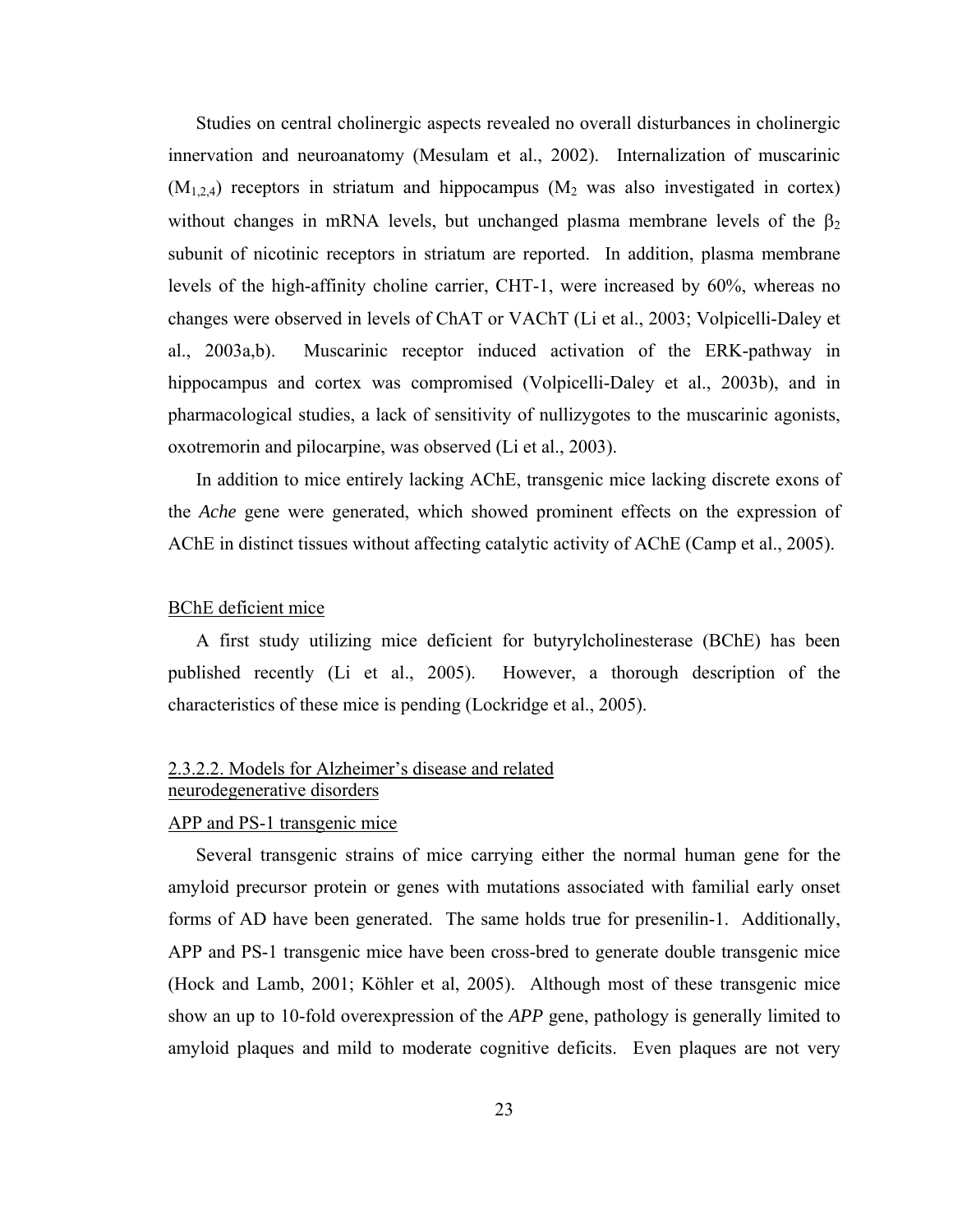prominent or absent in some models, unless mice are expressing very high levels of APP or are double mutants for both mutated human *APP* and *PSEN1*. The mice under investigation here express a mutated human APP in place of the murine APP and under control of the endogenous promoter, thus at physiologic levels, in physiologic places and at physiologic times (see also 3.1.1., Materials and Methods). Invariably, none of the APP or PS-1 transgenics generated so far shows neurofibrillary tangles or considerable nerve cell loss. Parameters of the basal forebrain cholinergic system were investigated in some transgenic models, but results were inconclusive and showed only mild cholinergic deficits, if any at all (Wong et al., 1999; Bronfman et al., 2000a; Jaffar et al., 2001; Apelt et al., 2002; Gau et al., 2002; Ikarashi et al., 2004). With the exception of the work by Apelt and colleagues, all the studies published before inception of the work presented here investigated structural markers, like abundance of ChAT activity, number of ChAT positive neurons, radioligand binding, tissue content of ACh, etc. The study presented as first part of this thesis was the first one to conduct a thorough functional investigation of the cholinergic system in APP/PS-1 transgenic mice. Since then, two more studies with a similar design have been presented (Watanabe et al., 2005; Bales et al., 2006).

## Tau-transgenic mice

The first tau-transgenic mice were generated before the identification of diseasecausing mutations. Both mice overexpressing human 3-repeat and 4-repeat tau show hyperphosphorylation of the protein and signs of muscular weakness, but fail to develop neurofibrillary tangles (Spires and Hyman, 2005).

Overexpression of the mutation P301L, which in humans causes "Frontotemporal Dementia with Parkinsonism associated with chromosome 17", produces a robust pathology of tau-hyperphosphorylation and NFT's, accompanied by motor deficits and behavioral disturbances, including learning deficits (Spires and Hyman, 2005).

Additionally, conditional transgenic P301L mice have been developed with forebrainspecific transgene expression under the control of a tetracycline responsive element,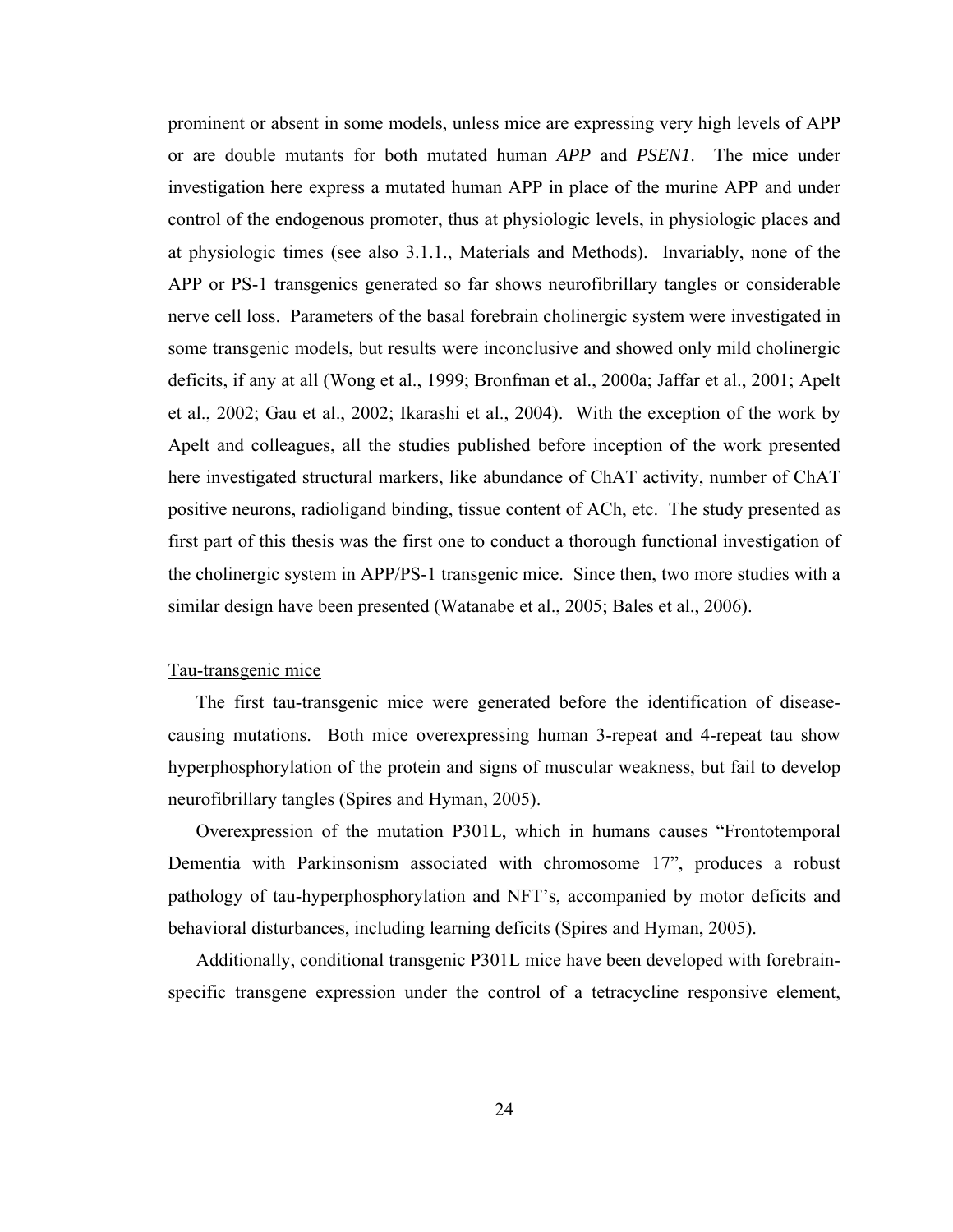allowing for controlled on- and off-switching of the transgene (SantaCruz et al., 2005). These mice, when expressing the transgene, show dramatic and gross forebrain atrophy.

#### Mice transgenic for a combination of  $APP + PS-1$  and tau

To study the interaction between disturbed amyloid metabolism and altered tau processing, mice were generated that express a combination of the dominant AD related transgenes. The first model, mice overexpressing mutated human APP (Tg2576) and the P301L mutation of tau, demonstrated both amyloid and tangle-pathology. Tangles were worse, compared to single tau transgenic controls, but amyloid deposition was unchanged by the presence of mutated tau (Lewis et al., 2001). Another model also included mutated PS-1, leading to triple transgenic mice (Oddo et al., 2003a,b). Amyloid was shown to precede tangle formation. Unfortunately, no comparison to the double APP/tau transgenic mouse was made. Interestingly, the triple transgenic mouse has been used to test the effectiveness of potential treatments for AD and it has been shown that application of an  $M_1$  muscarinic agonist ameliorated both plaque and tangle pathology (Caccamo et al., 2006).

## Apolipoprotein E-transgenic mice

Mice have been generated that are deficient for apolipoprotein E. Besides dramatic effects on general cholesterol homeostasis, distinct effects on hippocampal and cortical neurons have been observed. In these mice, those neurons display significantly reduced activity of the ACh synthesizing enzyme, ChAT, which is reflected by impaired memory performance in these mice. Furthermore, a reduced resilience to toxic insults and retarded recovery after such insults has been shown, as well as increased τ phosphorylation (Genis et al., 1995; Gordon et al., 1995; Oitzl et al., 1997). However, another study failed to observe any differences in cholinergic neuroanatomy, AChE- and ChAT-activity and  $[{}^{3}H]$ -hemicholinium-3-binding (Bronfman et al., 2000b).

Knock-in mice expressing the human Apo E4 variant have also been generated. They displayed an aberrant glial response to brain lesions (Sullivan et al., 2004; Blain et al.,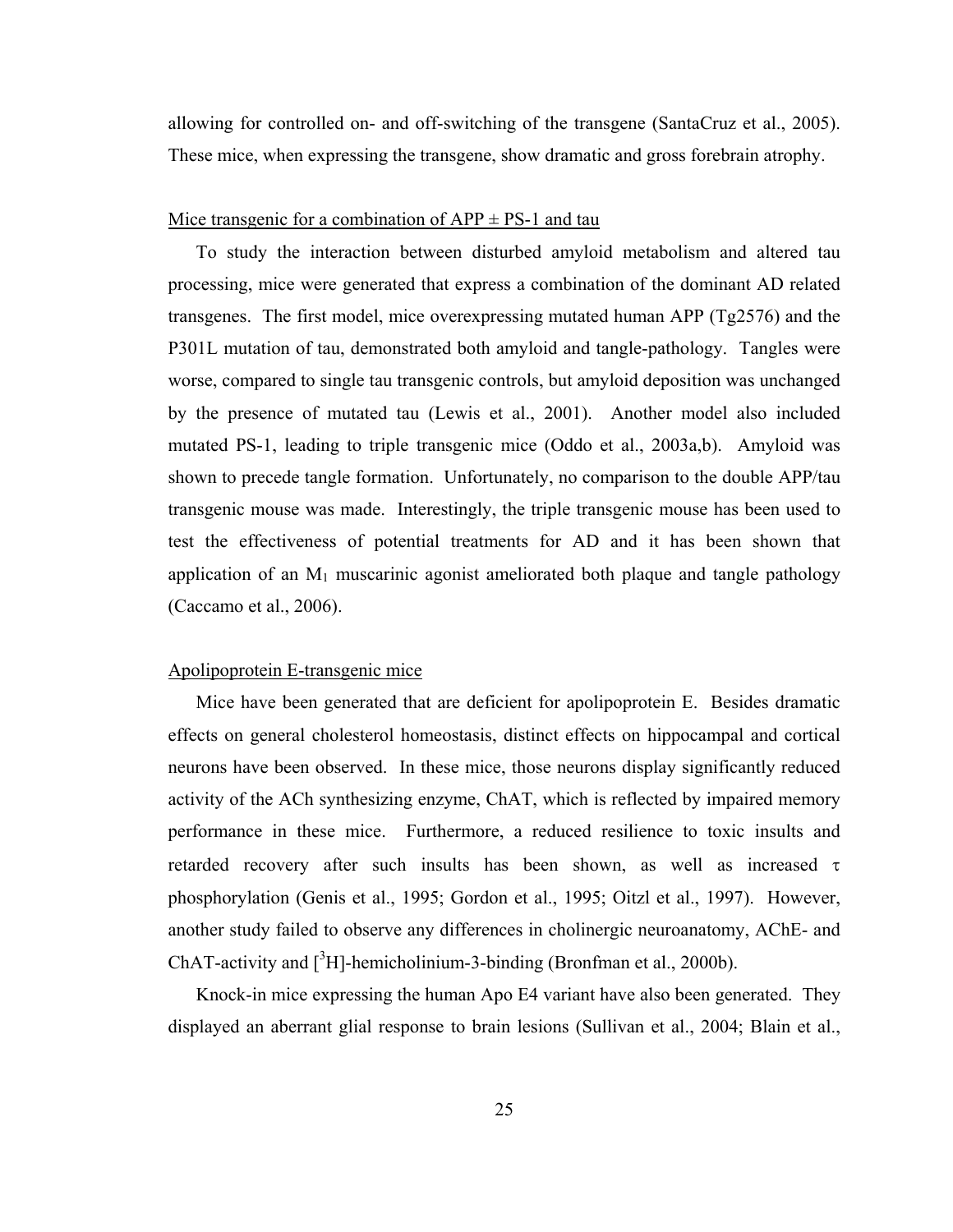2006). Just as the Apo E deficient mice, the Apo E4 transgenic mice did not demonstrate cholinergic deficits in the study by Bronfman and colleagues (2000b).

Crossing of ApoE null-mice with amyloid depositing transgenic mice attenuates amyloid deposition, suggestive of a physiological role of Apo E in the processing of APP and/or amyloid (Spires and Hyman, 2005).

#### Nerve growth factor-deficient mice and anti nerve growth factor mice

In order to develop a mouse model to study the biology of nerve growth factor (NGF), an attempt was made to delete the gene encoding NGF. Most of the genetically engineered mice lacking NGF developed poorly and died within a few days after birth, and only few lived for one to four weeks, so no thorough characterization of the phenotype was possible (Crowley et al., 1994). However, despite dramatic deficits in sensory and sympathetic function, the basal forebrain cholinergic system seemed to be adequately developed, with reduced size of cholinergic neurons as the only obvious change. Heterozygote (ngf<sup>+/-</sup>) mice are viable and were also studied. They were phenotypically indistinguishable from wild-type litter mates and showed only moderate deficits in the basal forebrain cholinergic system, as evidenced by moderate memory impairment, and virtually no deficits in other targets of NGF such as sensory and sympathetic neurons (Chen et al., 1997).

Another model was developed that would target the NGF system not during development, but only postnatally: Mice expressing genetic information for a neutralizing monoclonal antibody against NGF (Capsoni et al., 2000; Ruberti et al., 2000). These mice are overall healthy and develop normally up to one month of age. Coinciding with a massive increase in antibody expression, a decrease in forebrain NGF content, as well as clear signs of deficits in the basal forebrain cholinergic system (>50% loss of ChAT positive neurons), accompanied by learning deficits are observed starting at 2 months of age, and further increasing until 6 months. Concomitantly, other hallmarks of AD pathology, both amyloid deposits and phospho-tau positive neurofibrillary tangles,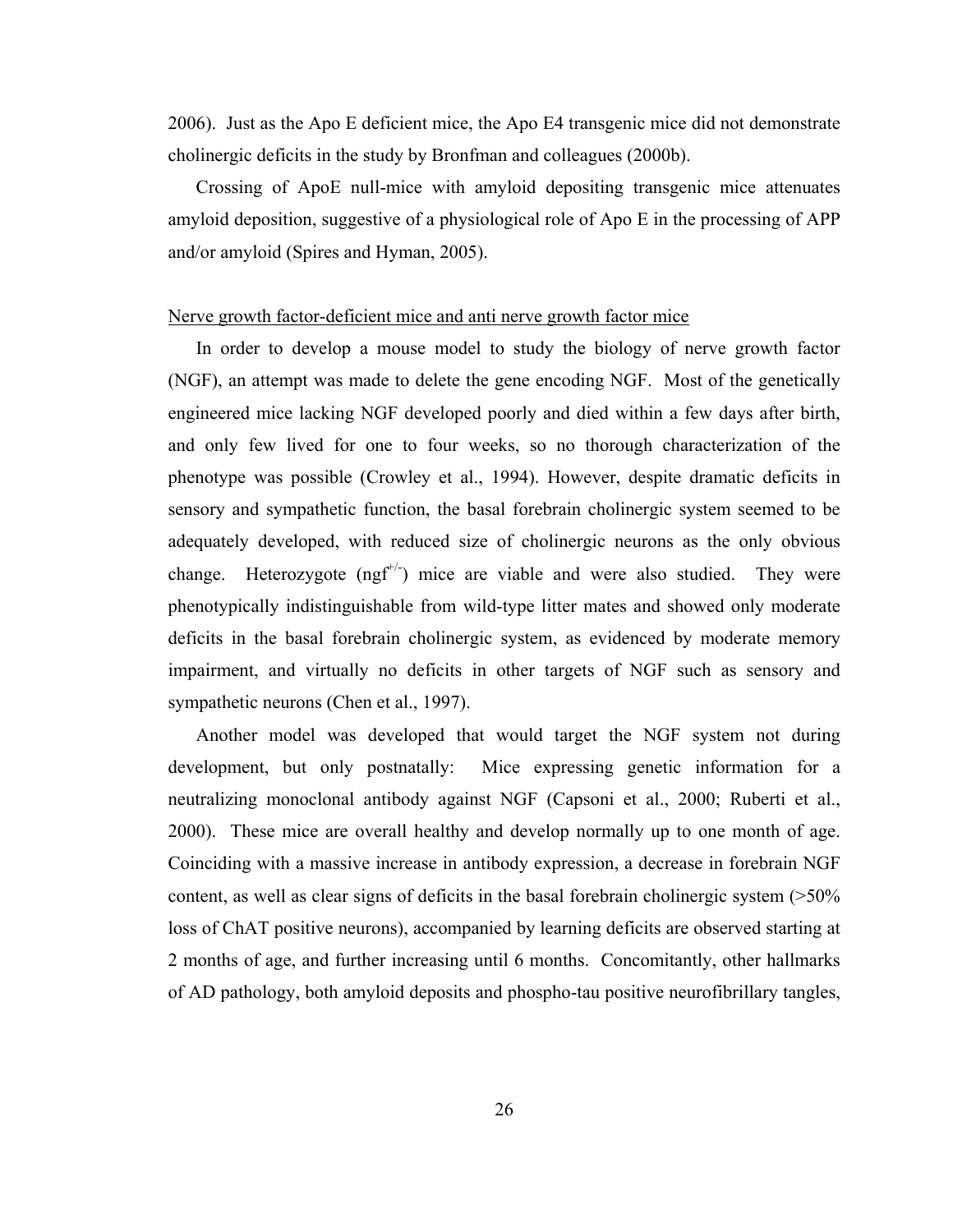were observed. This is intriguing, as neither tau-transgenic nor amyloid-transgenic mice develop any one of the other hallmarks of AD, whereas this model shows all of them.

#### Mouse models for trisomy 21 (Down syndrome)

Segments of mouse chromosome 16 are homolog to parts of human chromosome 21. Initial attempts to create mice triploid for chromosome 16 resulted in lethality in utero, precluding studies in adult triploid mice. More recently, mice were generated which are triploid only for segments of chromosome 16. Both lines, Ts65Dn and Ts1Cje, live to adulthood, and all three mouse lines display characteristic features of human trisomy 21. Ts65Dn and Ts1Cje were studied in behavioural paradigms, and deficits in cognitive function, in particular spatial navigation, were found for both, although they differed slightly. Moreover, cell culture studies with Ts65Dn neurons and glia showed decreased size and number of ChAT positive neurons in Ts. Furthermore, co-culture of Ts glia with diploid neurons compromised cholinergic markers in these neurons. However, diploid glia could rescue the phenotype of Ts neurons (Galdzicki et al., 2001).

#### $\alpha$ -synuclein transgenics

Mice overexpressing human forms of  $\alpha$ -synuclein have been generated. The transgenes represented either wild-type or PD-related mutant genes (A53T, A30P) and were under the control of strong promoters, either Thy-1, hPDGF-β or PrP. In either case, Lewybody like inclusion bodies that stained positive for  $\alpha$ -synuclein and ubiquitin were detected both in brain stem/substantia nigra and hippocampus/cortex as well as motor neurons, with nigral and motor neurons being the more susceptible populations and the A53T mutation causing the most severe damage (Masliah et al., 2000; van der Putten et al., 2000; Lee et al., 2002; Martin et al., 2006). In contrast, nigrostriatal neurons of mice deficient for  $\alpha$ -synuclein have been shown to be protected from mitochondrial toxins, such as MPTP, malonate and 3-nitropropionic acid, pointing to a role of  $\alpha$ -synuclein in processes that ultimately damage mitochondria (Klivenyi et al., 2006).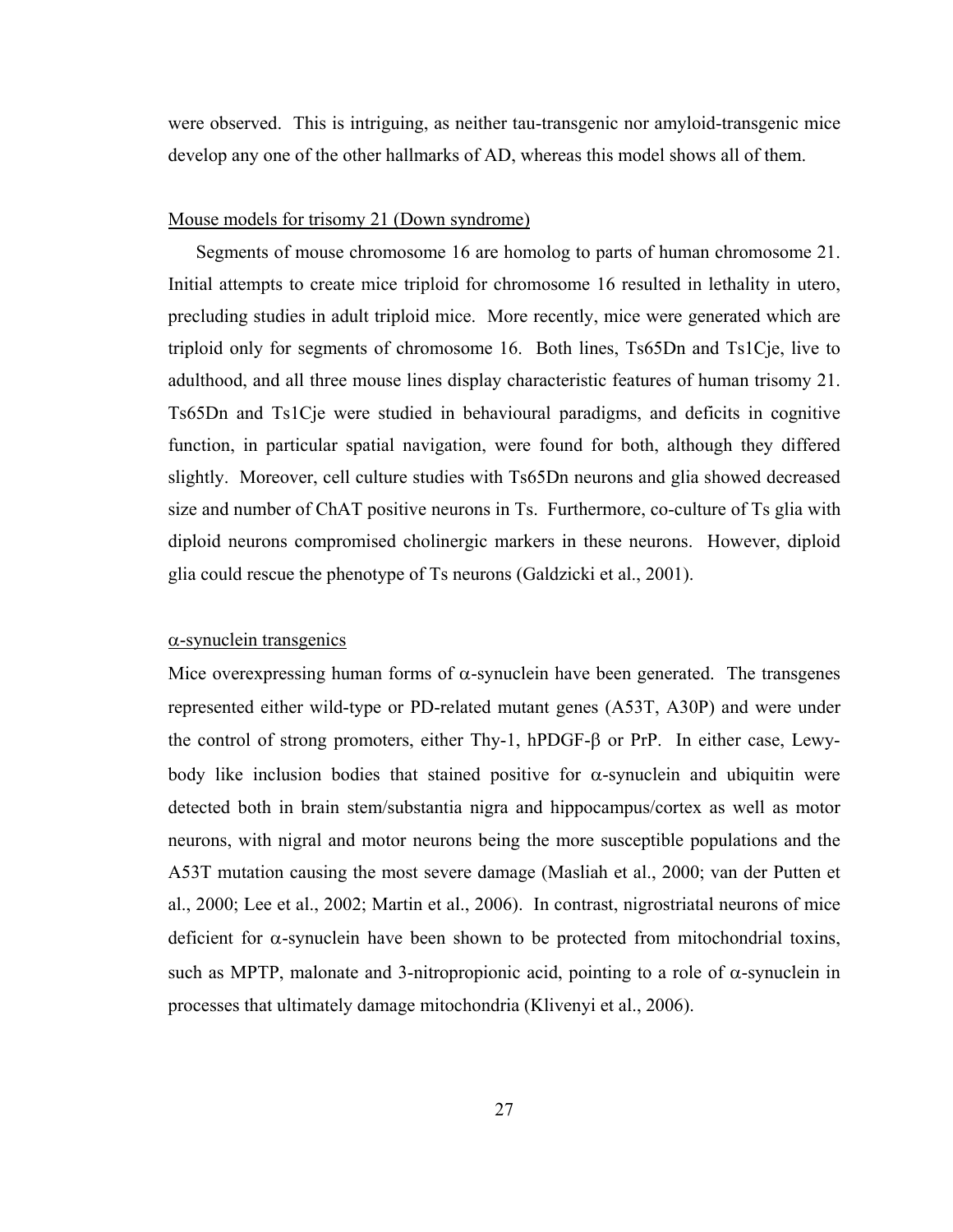# CHAPTER III MATERIALS AND METHODS

## 3.1. Animal Models

## 3.1.1. Amyloid precursor protein and presenilin-1 transgenic mice

Three groups of mice were compared: The first one consisted of mice transgenic for a mutated human form of the amyloid precursor protein (APP). The two other lines were cross-breds of this line with mice transgenic for either a normal or a mutated human presenilin-1 (PS1). As a result, the following lines were under investigation:  $APP_{SL}$ ,  $APP_{SI}/PS-1wt$ , and  $APP_{SI}/PS-1mut$ .

Mice were generated at Bayer Healthcare Inc., (Wuppertal, Germany). As described in detail (Köhler et al., 2005), a gene targeting vector encoding a humanized amyloid precursor protein gene carrying the so called Swedish (K670N/M671L) and London (V717L) mutations has been introduced into an embryonal stem cell line by electroporation, replacing the murine *App* gene. Embryonal stem cells identified to contain the transgene were injected into blastocytes of pseudopregnant mice, and chimeric male mice were crossed with female 129/SvEv and Black Swiss mice to achieve germ-line transmission of the transgene and homozygote transgenic mice.

Homozygote APP mutant mice were additionally cross bred with mice carrying the gene for wild type or mutated (M146L) human presenilin-1 (Duff et al., 1996), generating double-transgenic mice. Genotypes were verified by PCR of DNA from tail-clips.

#### 3.1.2. Mice deficient for acetylcholinesterase

As described in detail (Xie et al., 1999; Li et al., 1999, 2000), heterozygote AChE deficient mice were generated in a 129/Sv background by deletion of exons 2-5 of one allele of the *ache* gene. Mice nullizygote for AChE were obtained by breeding haplozygote AChE mice. Genotyping of the offspring was performed by DNA testing from tail clips to positively identify the three genotypes in the offspring  $(+/+, +/-, -/-)$ . In the knockout allele, 93% of the coding sequence, including the signal peptide and the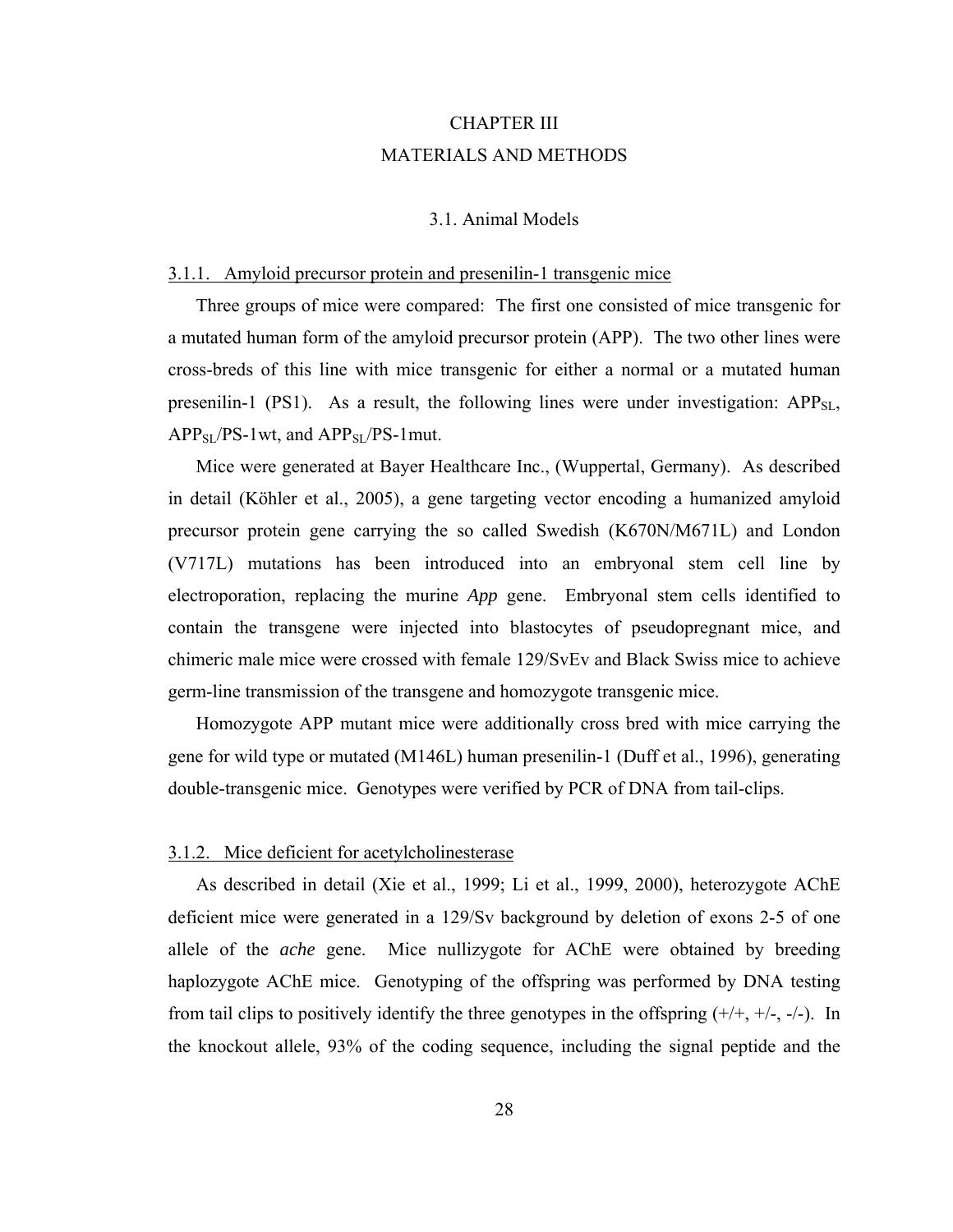catalytic triad, is deleted. Neither AChE activity nor immunoreactivity has been detected in any of the tissues investigated.

For the studies described here, adult male and female AChE-deficient mice (Figure 3.1.) were transported in batches of 5 to 10 animals from Omaha, NE to Oklahoma City, OK overnight by commercial transportation. To reduce transit time, mice were picked up in Oklahoma City by car and delivered to Amarillo, TX, cutting the overall transit time to 24-28 hours. Once in Amarillo, mice underwent probe implantation and experiments within a week, but not on the day following transport. Wild type control mice were delivered by standard animal transport and were housed in the animal facility for extended periods of time.

Both wild-type and AChE-deficient mice were kept in the animal facility under controlled temperature and humidity conditions, with a 12/12h light/dark cycle. Controls stayed in standard cages with standard bedding. Knockouts, however, were kept in the same type of cage, but with the wire top removed. Instead, a domed filter top closed the cage. Moreover, to provide these frail mice with a dark compartment where they could hide and cuddle together, an inverted 200μl pipette tip box with a hole cut into one side was placed in each cage and its interior walls were covered with paper towels to provide extra warmth. Additionally, instead of standard bedding, paper towels were used to cover the cage floor to prevent bedding to be kicked into their food (see below).

While control mice were provided standard rodent chow (Purina RMH) and water ad libitum, knockouts, as reported (Duysen et al., 2002) had to be kept on a special diet (Ensure® Fiber with FOS, vanilla flavor, Abbott Laboratories, Columbus, OH). This liquid diet was provided in 35mm plastic Petri dishes placed on the cage floor, and was exchanged daily.

Animal studies were approved by the local Animal Care and Use Committee (protocol 02033-12).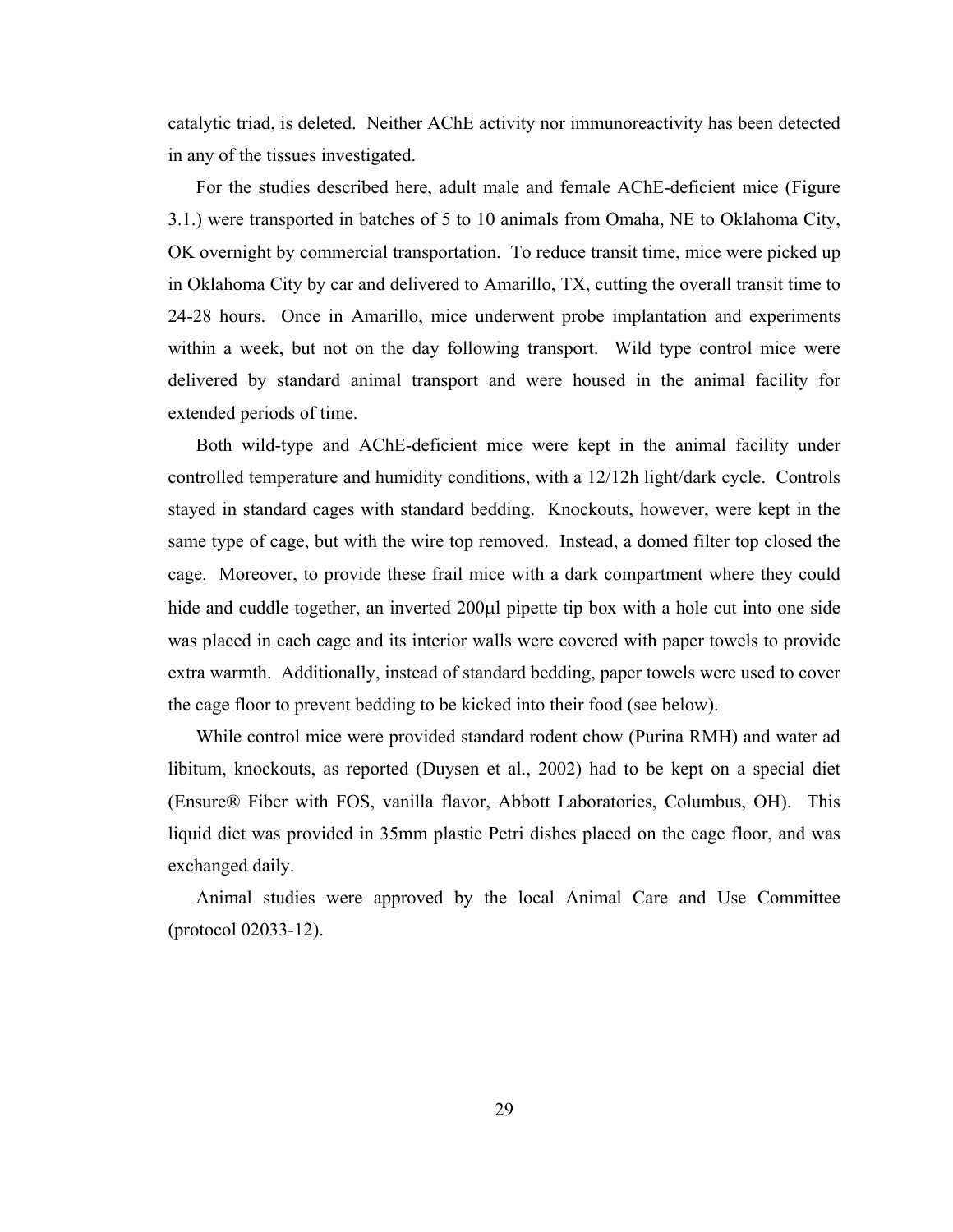

Figure 3.1: Comparison of an adult AChE-deficient and a wild-type mouse. The knockout mouse (left) is considerably smaller than the wild-type litter mate (right). The mice displayed here had a body weight of 15 and 30g, respectively.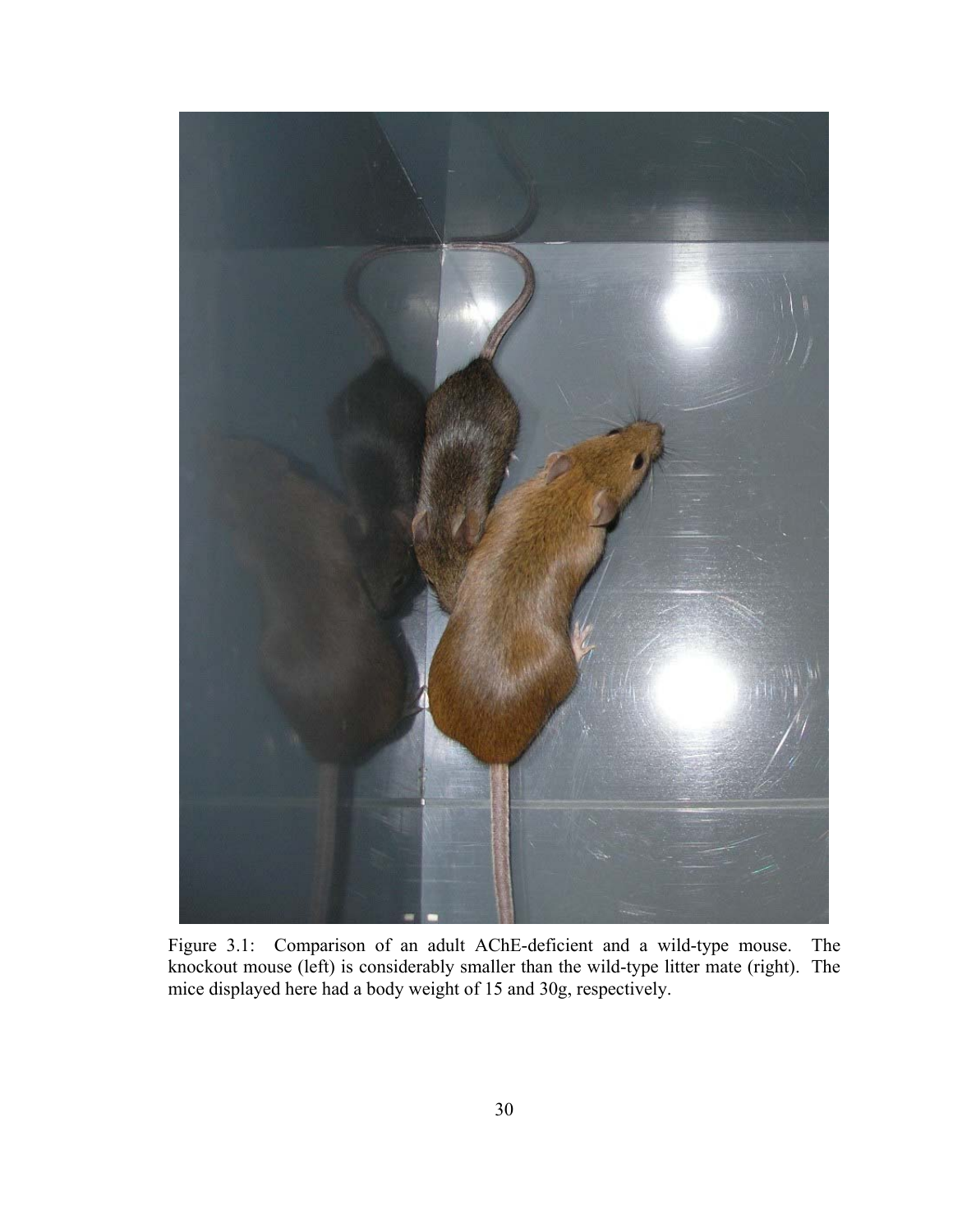#### 3.2. Microdialysis

#### 3.2.1. General description

Microdialysis is a minimally invasive procedure that allows for sampling of compounds from extracellular body fluids (Westerink, 1995; de Lange et al., 1997). Probes are implanted into the tissue of interest (here: into the dorsal mouse hippocampus) during anesthesia and under stereotaxic control. After recovery of the animal from surgery overnight, probes are perfused with a physiologic fluid. A semipermeable membrane at the tip of the probe allows for exchange between the perfusion fluid and the tissue compartments in contact with the membrane. Compounds of interest are sampled in the outflow of the probe and subsequently undergo analysis.

#### 3.2.2. Probes

The probes used in these studies were self-built (Figure 3.2.). As opposed to commercially available probes, the self-made design allows for adjustment of probe dimensions to experimental needs. Additionally, the cost of the materials for a self-made probe of the design used here runs at approx. US\$ 5, compared to costs of >\$50 for commercially available probes. The design and geometry of the probes was according to that used in previous studies from our lab (Erb et al., 2001; Kopf et al., 2001).

For building of the probes, a 1.5cm length of polyethylene tubing (0.38mm inner diameter, 1.09mm outer diameter; Portex Ltd., Hythe, Kent, UK) is used. A hypodermic needle (26G) is inserted into one end of the tubing for approx. 5mm. The tubing is then bent so that the needle perforates the tubing. A 1.5cm piece of fused silica (type TSP, 75μm inner diameter, 150 μm outer diameter; Polymicro Technologies LLC., Phoenix, AZ) is inserted through the opening punched by the needle and is allowed to protrude approx. 6mm from the end of the tubing.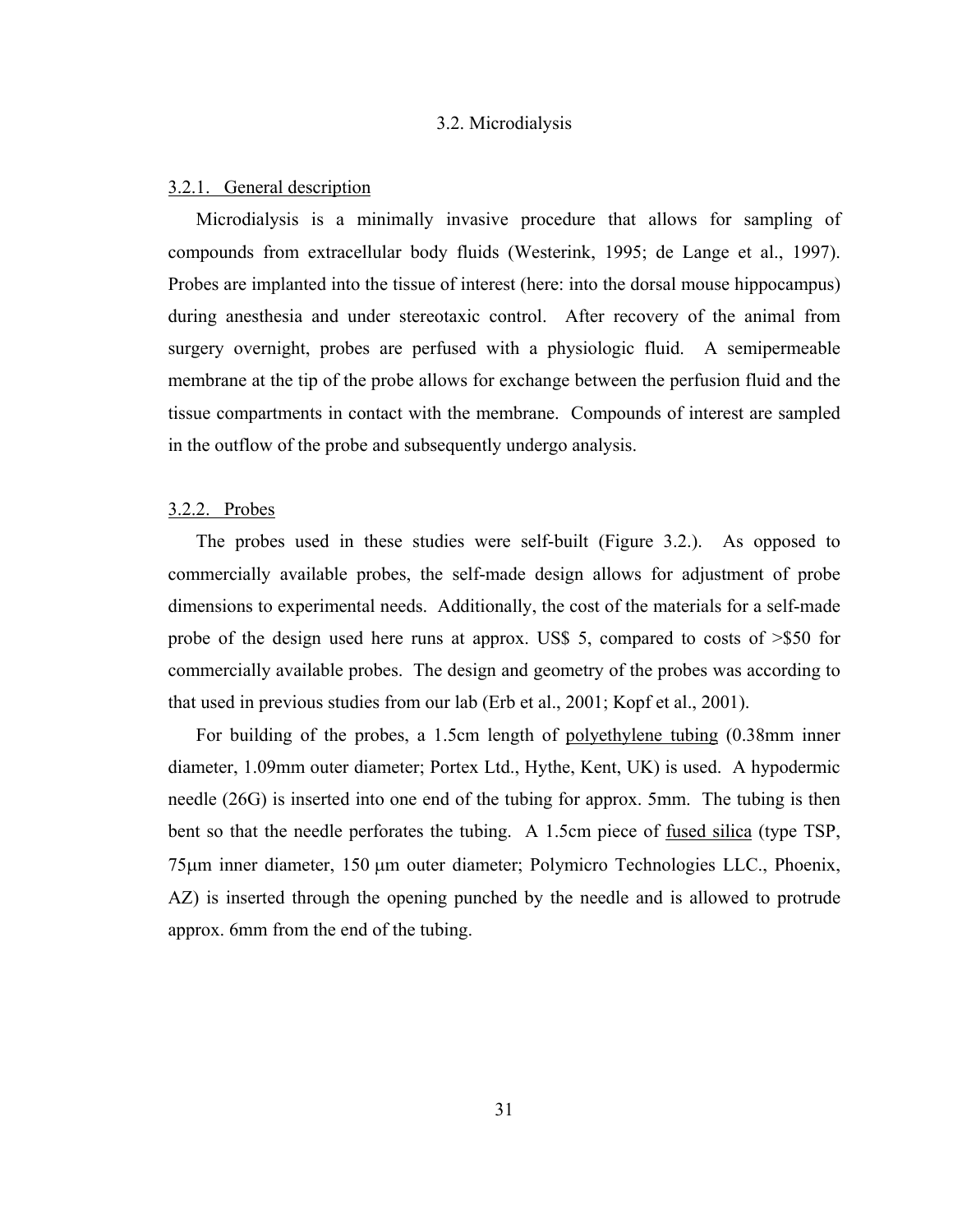

Figure 3.2: Schematic representation of a microdialysis probe (not to scale).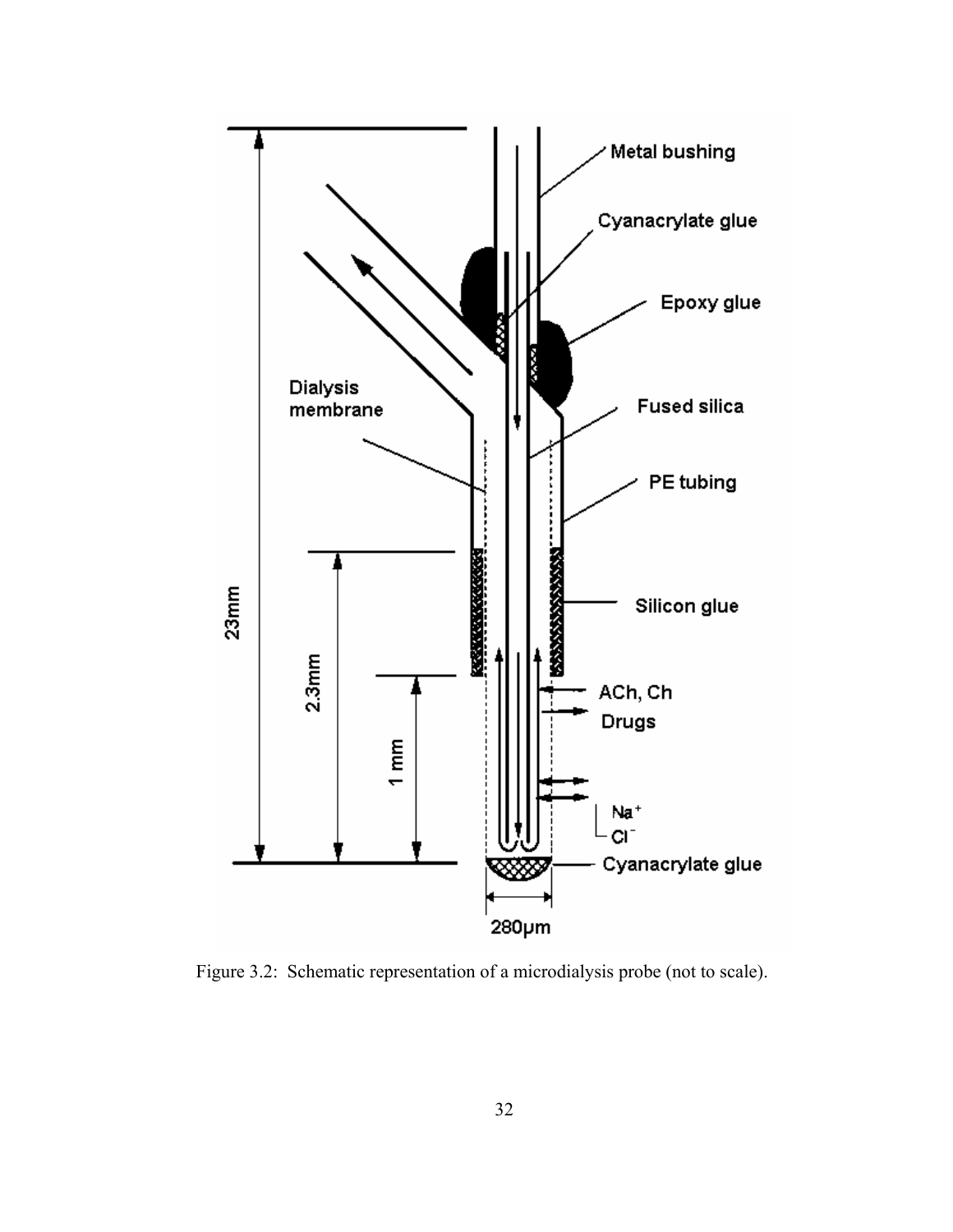A metal bushing (Reinhold Stutz, workshop, Dept. of Pharmacology, University of Mainz, Germany; length: 8mm, 25G) is put around the fused silica where it protrudes from the needle punched hole in the tubing. It is attached to the tubing and the fused silica with cyanacrylate glue gel (Pattex Blitz Gel, Henkel KGaA, Düsseldorf, Germany).

After drying for at least one hour, the microdialysis membrane is carefully pulled over the free ending of fused silica and inserted into the PE tubing as deeply as possible. (Membranes are derived from hemodialysis cartridges: Filtral 12, AN69 HF, Hospal Industrie, Meyzieu, France. They are made of an acrylonitrile/methallylsulfone-sodium copolymer with a molecular weight cut-off of 10kDa.) Fused silica and membrane together are then cut to the size required for the microdialysis study. In this study, they were required to protrude from the tubing for approx. 2.5mm. After that, the membrane is pulled back out from the fused silica for 1 to 2mm. A small dab of cyanacrylate glue gel is used to seal the front opening of the membrane.

After at least one hour of drying time, the membrane is pushed back onto the fused silica as deeply as possible and fixed to the end of the PE tubing with cyanacrylate glue gel. After another one hour drying period, the exchange length desired for the experiments (here: 1mm) is measured from the tip of the probe, not counting the dab of cyanacrylate glue. A felt pen mark is made, and the remaining length of membrane sealed with silicon glue (704 RTV; IBF Chemotechnik Elektronik GmbH, Munich, Germany).

After drying overnight, the junction of PE tubing and the metal bushing is reinforced with epoxy glue (Epoxy-Rapid; Bison International, Goes, The Netherlands). After drying of this glue, the probes are ready to use. They are tested for permeability with sterile saline prior to implantation. Useful probes will show minimal resistance towards pushing saline through them with a syringe. Additionally, the exchange area at the tip of the probe will be covered with tiny droplets of saline, which might or might not coalesce.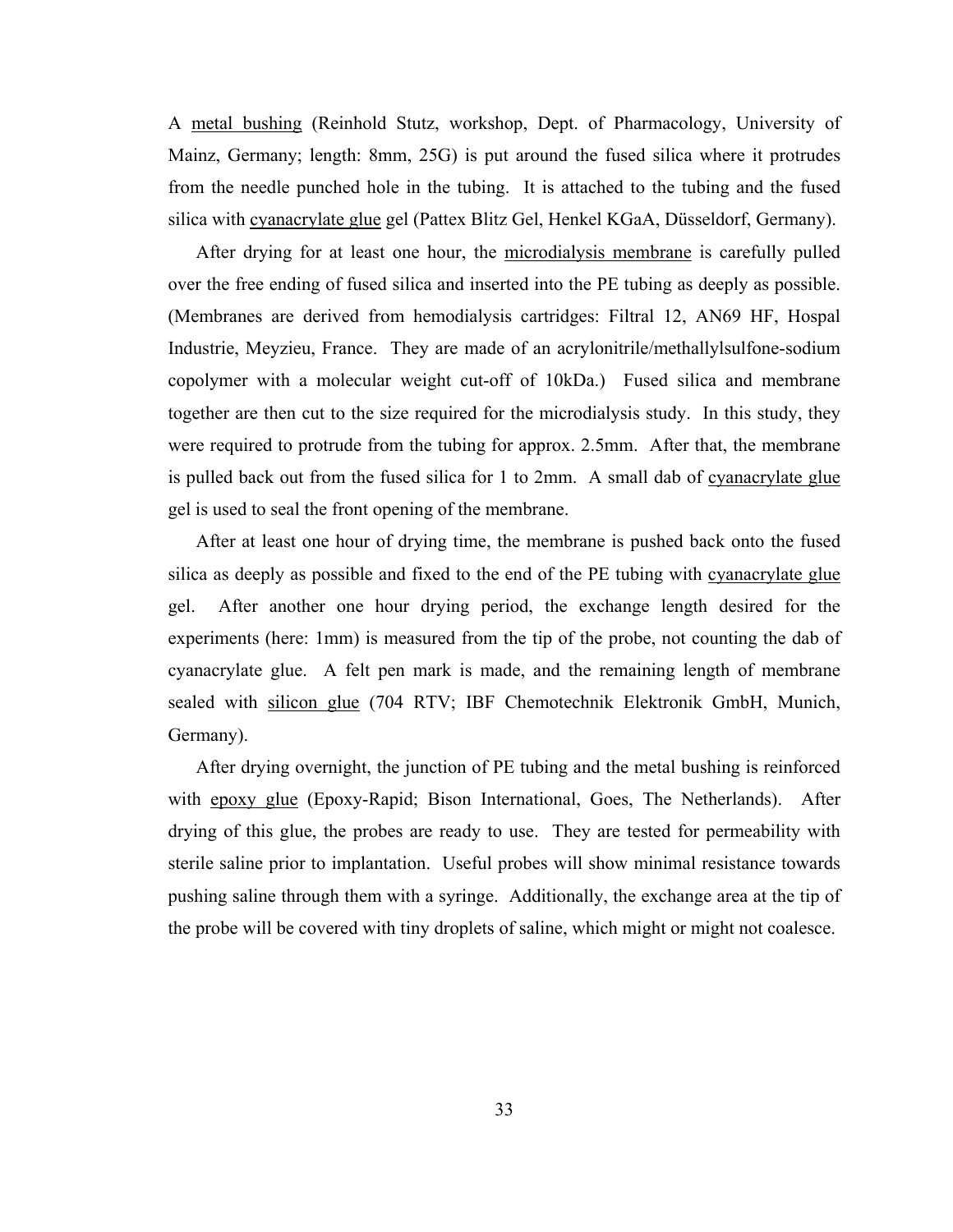#### 3.2.3. Surgical procedure

Commonly, four mice underwent surgery on the same day between 9am and 4pm. Mice are anesthetized with 4% isoflurane (USP grade; Phoenix Pharmaceuticals, St. Joseph, MO) in a mixture of oxygen and nitrous oxide (25/75%, respectively; medical grade, Southwest Airgas, Corpus Christi, TX), delivered by a vaporizer (Dräger, Lübeck, Germany) at a flow rate of approx. 1.5liter/minute. After mice are unconscious, isoflurane is reduced to 2.5% and later to 1-1.5%, as needed. (For the amyloid transgenic mice, halothane was used instead of isoflurane. A change in anesthetic was made after this project due to the lower toxicity of isoflurane in humans). Mice are transferred to a stereotaxic frame (Stoelting Co., Wood Dale, IL), where they are fixed in a custom-made adapter for mice (Reinhold Stutz, workshop, Dept. of Pharmacology, University of Mainz, Germany): Mice are placed with their teeth into an incisor bar, and a metal clamp is used to fix the nose from above. Two lightweight metal bars are inserted into the ear canals, until a firm support of the skull is achieved. Delivery of the anesthetic gas to the mouse in the stereotaxic frame occurs via standard polyethylene tubing, ending in a mask (finger of a nitrile glove, severed at the tip) that covers the animals' snout.

After fixation, the fur on top of the head is clipped with a curved scissor. Subsequently, a longitudinal midline incision is made with a scalpel, after antiseptic treatment of the skin with povidone-iodide. The incision is extended with fine scissors, so it extends rostrally between the eyes and caudally as far as possible without severing the musculature attached to the base of the skull. The skull is treated with 3% hydrogen peroxide, applied with a cotton swab. The peroxide denatures the fine membrane below the skin and increases contrast of the sutures between skull bones. Surplus peroxide is absorbed with another dry cotton swab. Afterwards, the skin is captured with bulldog clamps and flapped to either side, allowing for a clear surgical field.

Now the stereotaxic (anterior-posterior and lateral) coordinates of bregma, the point where the frontal sutures between skull bones meet, are taken. The point targeted for insertion of the probe was determined according to the stereotaxic atlas of the mouse brain by Franklin and Paxinos (1997) and marked with a felt pen. It was 2mm posterior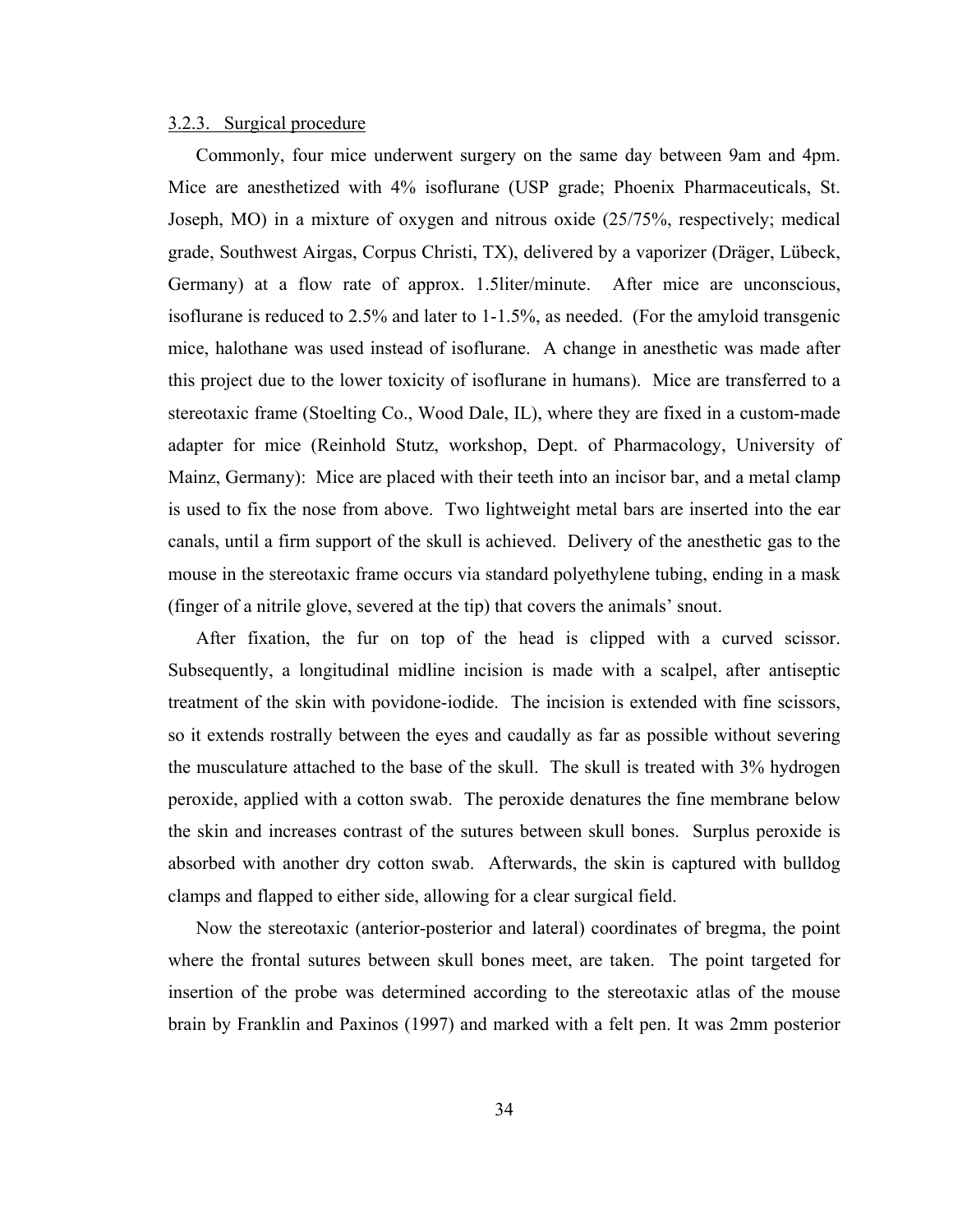and 1.8mm lateral (here: to the right side of the animal) to bregma. Then, with the use of a dental drill (ISO 310 104 001 001 018; Meisinger, Düsseldorf, Germany), the surface of the skull is roughed up to allow for increased grip of dental cement (see below). Following this, the same drill is used to drill a hole through the skull bone at the mark. Once the skull is penetrated, integrity of the dura mater is tested. If it is still intact, it is severed with a hypodermic needle; cessation of the resulting bleeding is accelerated by pressure compression with soft tissues. In the meantime, a microdialysis probe is placed into the manipulator arm of the stereotaxic frame and adjusted so its tip is pointing down perpendicularly. The probe is positioned so that the tip barely touches the surface of the brain at the hole. Now, the last stereotaxic coordinate, dorsoventral, is taken. The probe is then lowered slowly and carefully into the brain, for a total depth of 2.3mm. Once the probe is in place, a plastic shell, made from a pipettor tip and cut open at one side, is placed around the probe. Fast setting dental cement (Harvard schnellhärtend; Richter & Hoffmann Harvard Dental GmbH, Berlin, Germany) is put into the plastic shell around the probe. After hardening of the cement, which takes approximately 5-10 minutes, the probe is carefully released from the manipulator arm of the stereotaxic frame. More dental cement is applied to cover the exposed skull entirely, and the skin wound is closed by putting its edges into the cement plate. Cement is furthermore built up to cover the branching of the dialysis probe, stabilizing it and facilitating the attachment of tubing during the consecutive experiments. Once the entire cement is dried, local anesthetics (lidocaine and bupivacaine) are applied to the skin close to the incision. The animal is released from the stereotaxic frame and anesthesia is terminated. The animal stays in a big, rounded plastic bowl for recovery and for the subsequent experiments. Mice usually gain consciousness within 10 minutes after end of surgery. The total time of anesthesia is between 45 and 75 minutes. Figure 3.3 shows an AChE-deficient mouse at the end of the probe implantation surgery.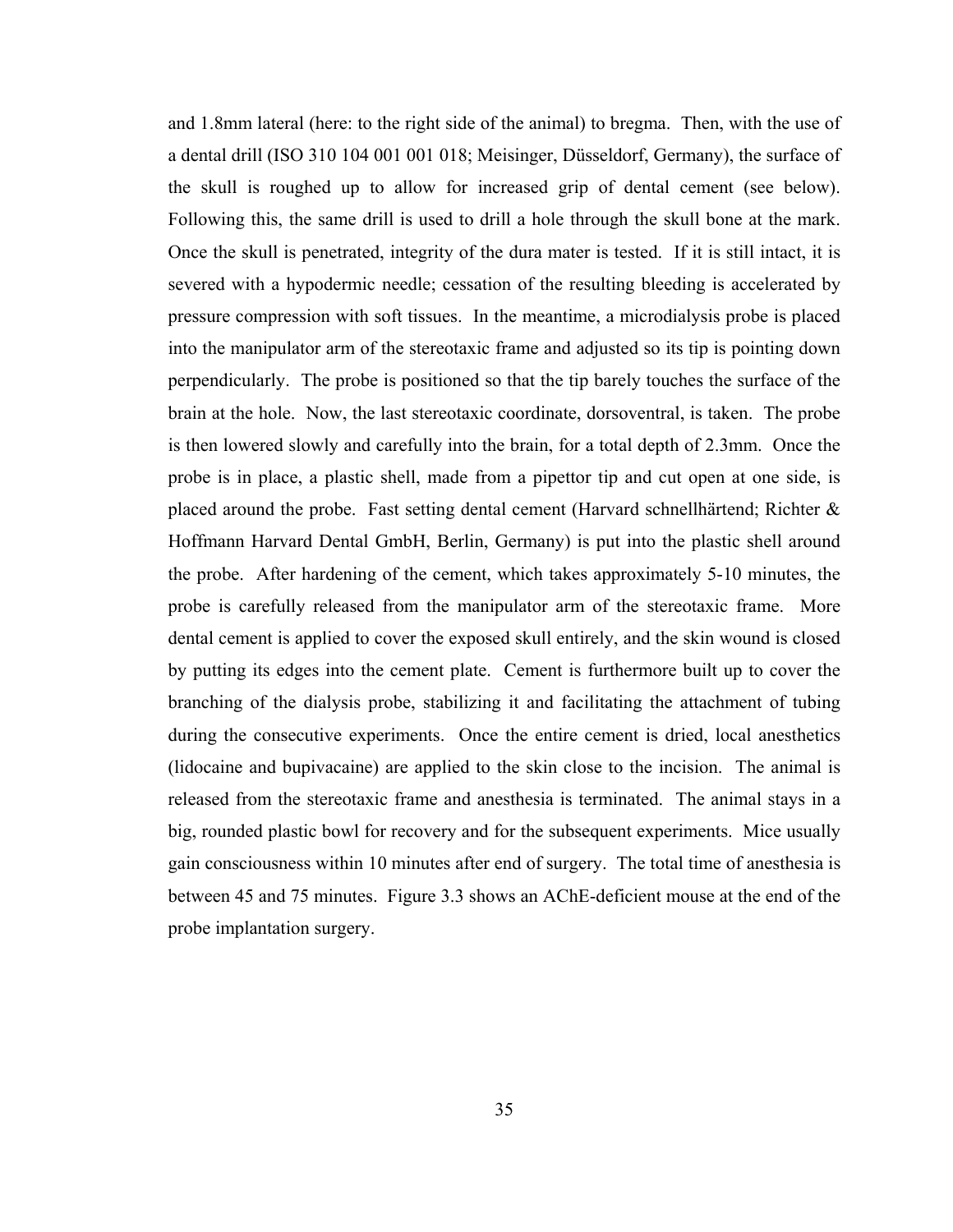

Figure 3.3: AChE-deficient mouse at the end of probe implantation surgery. The head is still fixed in the stereotaxic frame with both a nose clamp and two ear bars. The volatile anesthetic agent, isoflurane, is delivered from the vaporizer to the mouse with the help of standard lab tubing, ending in the blue face mask. The microdialysis probe is fixed to the skull with dental cement. Visible are the inlet (metal) and outlet (PE tubing) of the probe. Animal identification is applied to the dried dental cement by a felt pen.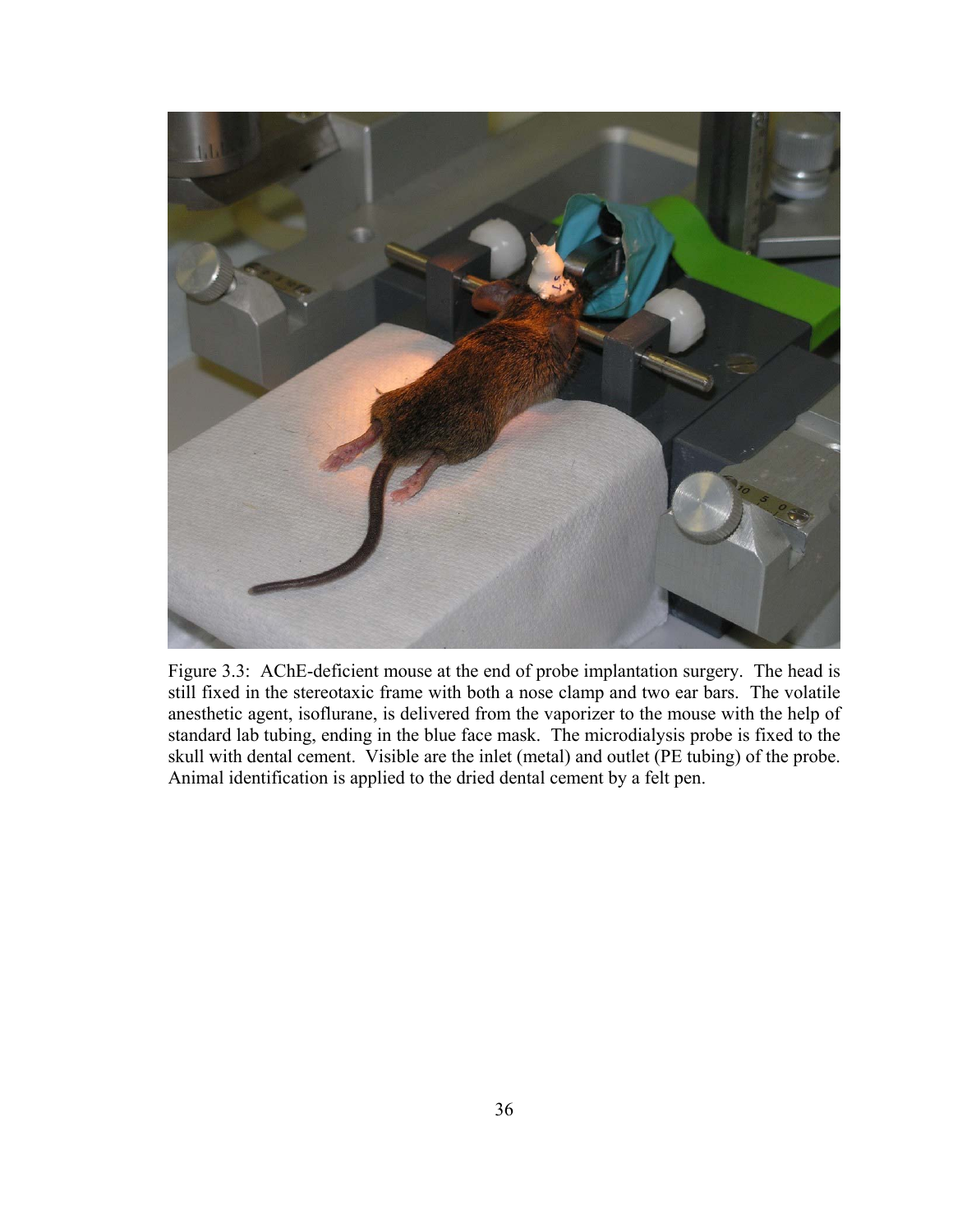#### 3.2.4. Experimental procedure

Microdialysis experiments are carried out on up to two consecutive days following probe implantation, allowing for at least 18h of recovery time after surgery. This ensures that tissue trauma, including disruption of the blood-brain barrier, could heal to a large extent. In addition, levels of stress hormones and alterations in other neurochemical processes can subside considerably. Experiments more than two days after probe implantation carry the risk of altered probe permeability, due to reactive gliosis that becomes prominent after 48-72 hours and scarifies the tissue (Westerink, 1995; de Lange et al., 1997).

During the experiments, mice are kept in high, rounded plastic cages with free access to water. AChE knockout mice, due to their scare of open places and general frailty, were kept in standard mouse cages without wire top, but with a filter top, which was as close a match to their home cages as possible. Additionally, they were provided with a cardboard box (self made from Kimwipe boxes, design: C.K.) open on one side and on top, serving as shelter and compartment with reduced light intensity. Since it was perceived that fasting knockouts for the extended periods of experiments (≥8hrs/day) would be detrimental to their general well being, these mice had free access to their liquid diet throughout the experiments. In turn, to increase comparability, wild-type control mice in this group also had free access to standard pelleted food and water throughout the experiment.

Probes were perfused with artificial cerebrospinal fluid (aCSF), containing: NaCl,  $147 \text{mM}$ , KCl, 4mM, CaCl<sub>2</sub>, 1.2mM, MgCl<sub>2</sub>, 1.2mM. All drugs applied directly through the microdialysis probe were diluted to the appropriate concentration in aCSF. All compounds used were readily soluble in this fluid in the concentrations used.

Tubing for experiments was prepared from standard polythene tubing (Portex) with an inner diameter of 0.28mm and a length of 95cm. Suitable adaptors were constructed from other polyethylene and silicone tubing to allow connection of tubing to the syringe containing aCSF, and to both probe inlet and outlet.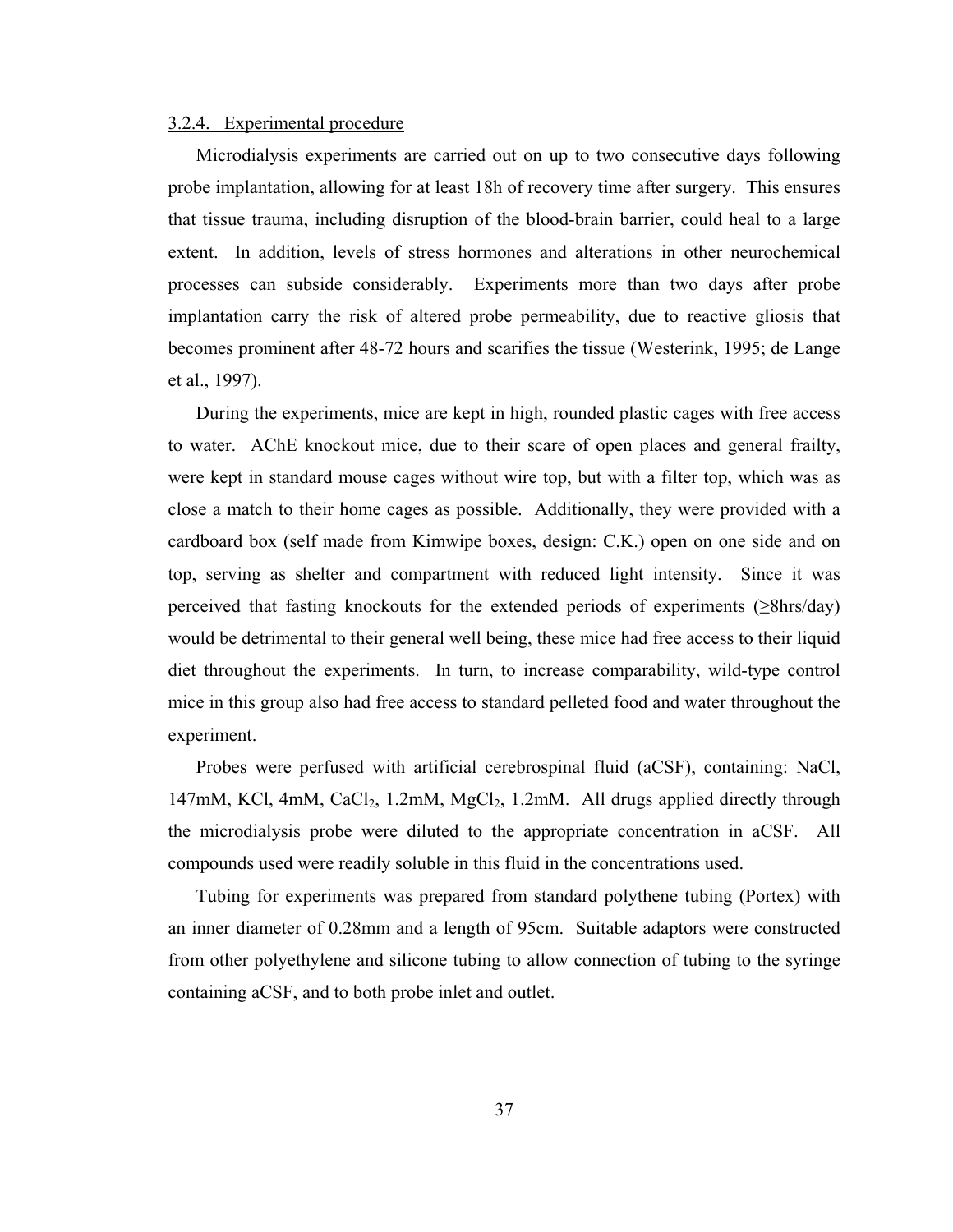Experiments typically started at 9am. Gastight syringes (Type 1001, Hamilton Corp. Reno, NV) with a capacity of 1ml were filled with aCSF. Tubing was flushed with this solution and subsequently attached to the microdialysis probes. While most control mice held still and allowed for attachment of tubing to the probe in their head while they were in their cage, some mice required restraint. All AChE knockouts had to be held gently, but firmly in hands to steady their head, which was otherwise constantly in motion from their uncontrolled jerky moves and tics. Perfusion fluid was pumped through the tubing at a constant flow rate of 2μl/min (APP transgenic mice) or 1μl/min (AChE-project) with the aid of a syringe pump (type 22, Harvard Apparatus, Holliston, MA and type 540200, TSE-systems, Bad Homburg, Germany). Fractions were collected in standard 1.5ml microcentrifuge vials with the aid of autosamplers (type 2110, BioRad, Hercules, CA) in intervals of 15 minutes each. Every 30-45 minutes, tubes were removed and placed in a freezer  $(-20^{\circ}C)$ , where they remained until analysis. A typical experimental setting is depicted in Figures 3.4 and 3.5.

Typically, after allowing for equilibration between perfusate and tissue for 60-90 minutes, during which time no samples were collected, four to six samples were collected, which were used to determine baseline levels of the analytes of interest. After that period, syringes filled with other perfusion fluid were set into the pump or animals received systemic treatment by intraperitoneal injections or were exposed to behavioral stimulation. In the case of local infusion of drugs of interest, this perfusion was maintained for one to two hours. Perfusion with regular aCSF was maintained after either kind of stimulation for three to four hours. Owing to the fact that at these low flow rates it takes 30 (at 2μl/min) or even 60 minutes at 1μl/min until fluid originating at the dialysis membrane reaches the sampling vial, time corrections in the analysis of effects had to be made accordingly.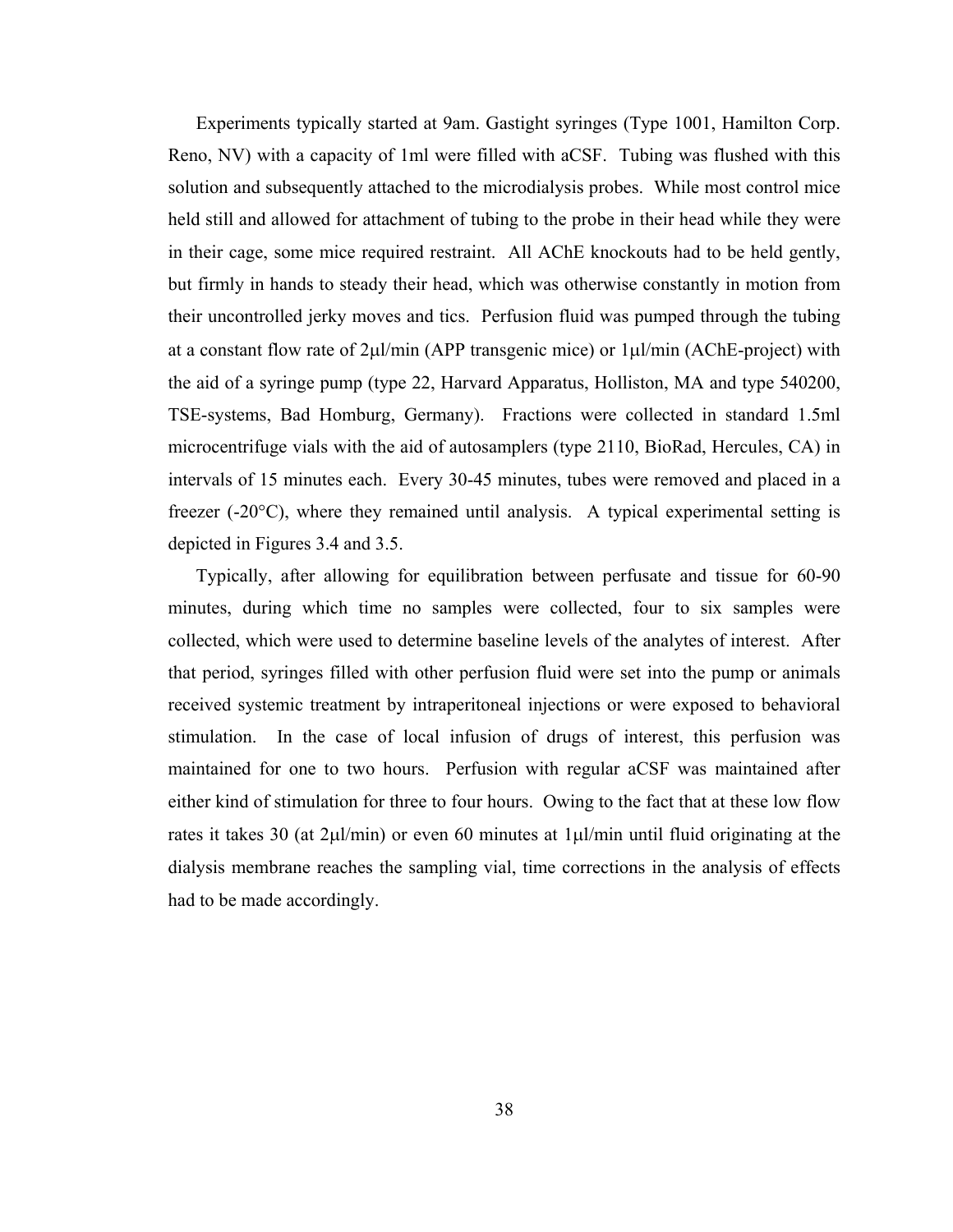

Figure 3.4: Microdialysis setup. Perfusion fluid is pumped from a syringe (top right) through PE tubing to the probe implanted in the mouse hippocampus (center). Outflow is transferred by another piece of PE tubing to the fraction collector (left). Up to four mice in parallel underwent perfusion (background).



Figure 3.5: Close-up of an AChE-deficient mouse during perfusion. Visible are the paper bedding, the liquid diet provided in Petri dishes, the cardboard house, and the perfusion tubing. The mouse in the picture just emerged from her rest in the house to take a sip of food.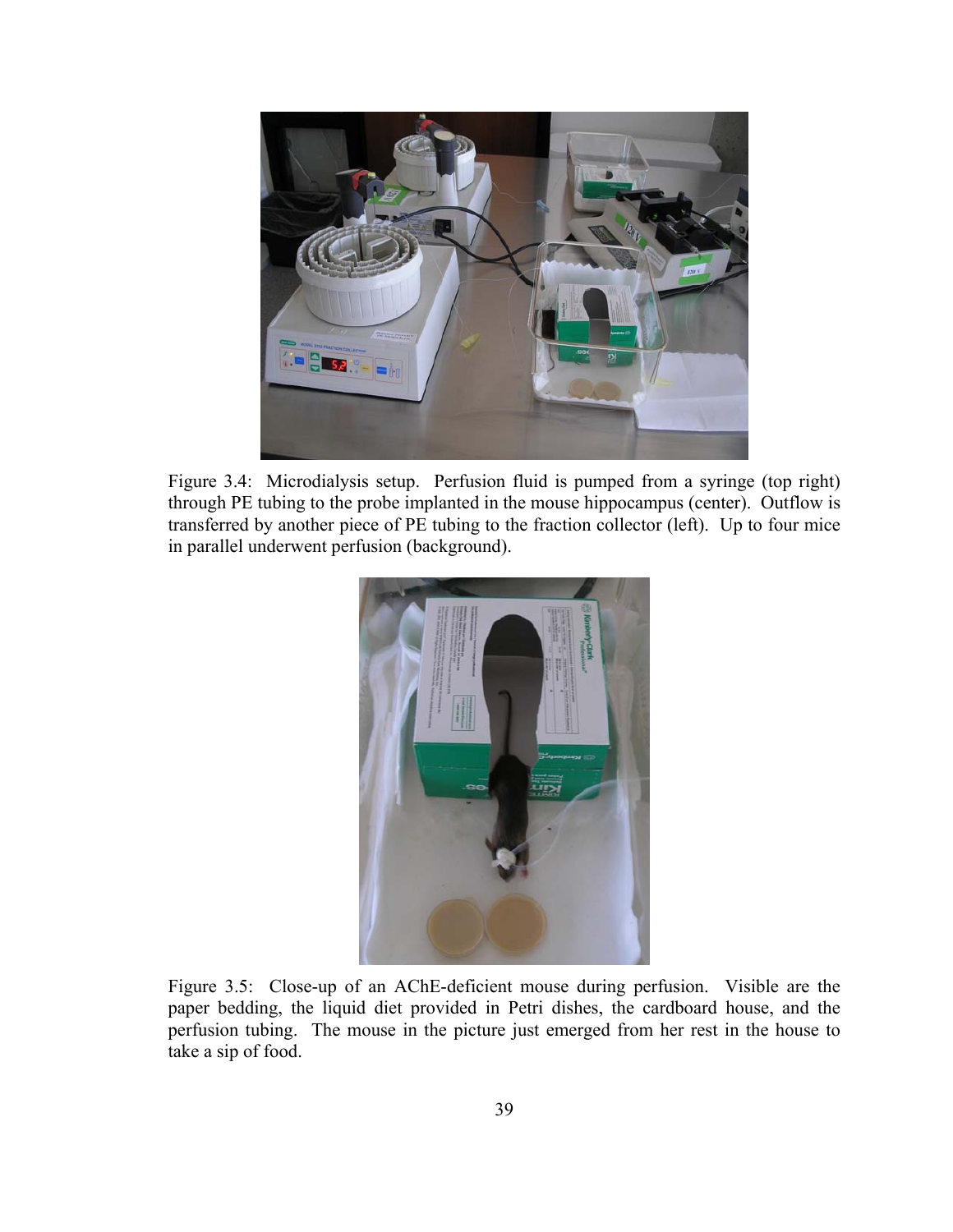In the case of the APP transgenic animals, change of treatment was initiated by unplugging the inlet tubing from the head of animals, flushing it with the new solution, and reattaching it to the probe. This allowed for minimizing the lag time between switch of perfusate and onset of effect. For the AChE-project, however, in order to minimize distress for AChE-knockouts, treatments were initiated by simply switching the syringe at the pump. Experiments in wild type control mice were conducted accordingly. The resulting additional lag due to travel time of fluid from syringe to probe was accounted for.

Several mice were used after microdialysis for assessment of high-affinity choline uptake (see below, section 3.4.). Those mice were sacrificed on the third day after surgery, and the left brain hemisphere – the one that did not contain the microdialysis probe – was used to extract cortex and hippocampus for this assay. All other mice were sacrificed at the end of the second day of microdialysis by decapitation after isoflurane overdose. Brains (in case of animals used for choline uptake measurement, the right hemispheres) were placed into buffered formaldehyde solution. After fixation for 24 hours, they were cut by hand with a razor blade to verify the probe location within the hippocampus.

With the exception of intraperitoneal injections of choline chloride, all drug treatments were applied locally by dissolving the drugs at appropriate concentrations in the perfusion fluid. Choline chloride for i.p. injection was dissolved in DI water and administered in a dose of 20mg/kg and a volume of 1ml/kg body weight, which amounts to an isotonic solution.

## 3.2.5. Calibration of microdialysis probes

Probes from different batches were used for calibration purposes. To this end, probes were placed in an unstirred solution containing ACh and Ch at a concentration of 1μM each and were dialyzed with perfusion fluid, just as in the animal experiments. Dialysate concentration after equilibration was expressed as percentage of the initial concentration in the sample. This percentage is the *in vitro* recovery of the probe.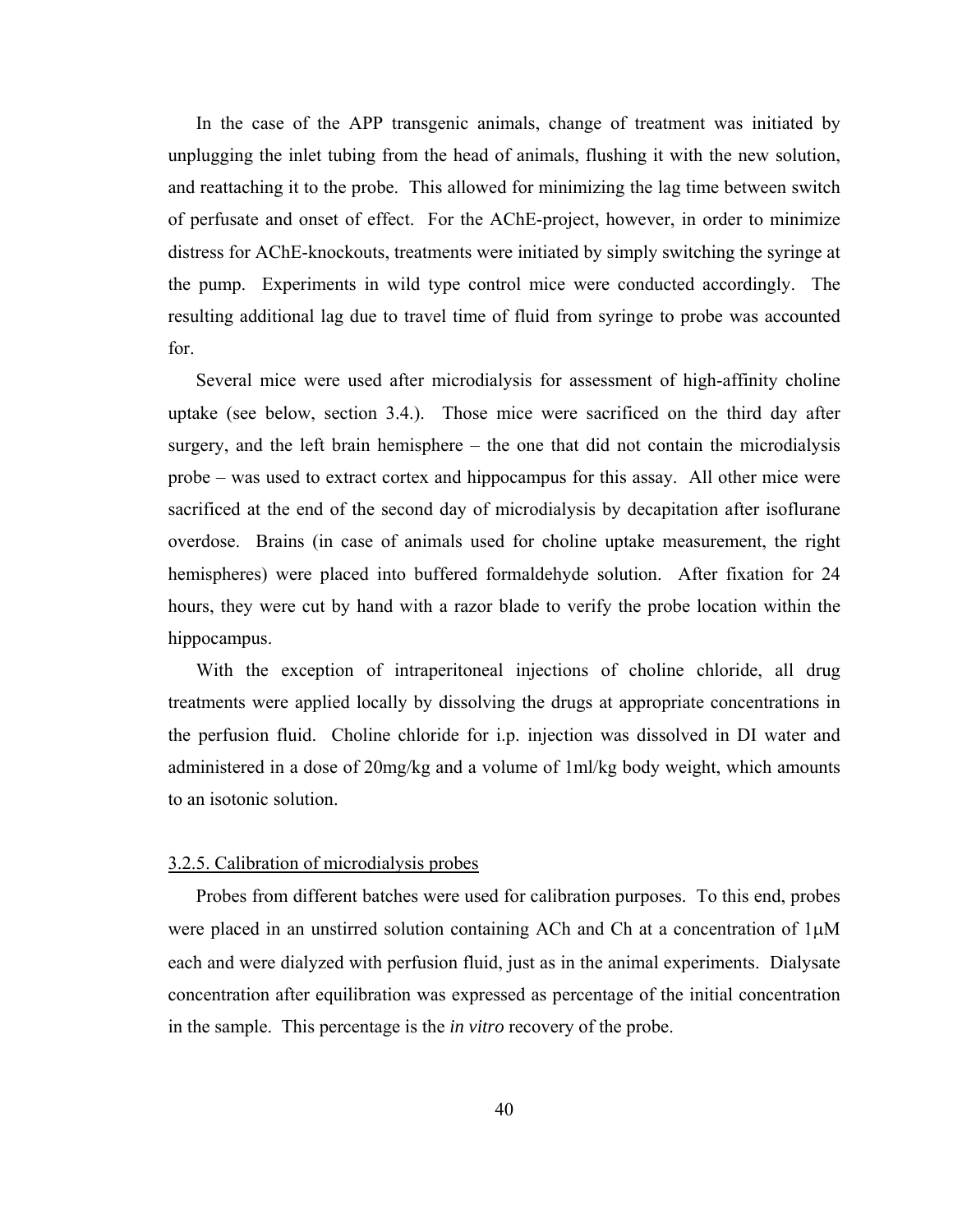An additional approach was taken for the AChE-deficient mice: After implantation, probes were perfused at different flow rates. Non-linear regression of the dialysate concentrations after equilibration at the different flow rates yielded the theoretical concentration at a flow rate of zero. At zero flow, dialysate and tissue concentration should be identical, due to unlimited diffusion time between compartments.

## 3.3. High-performance liquid chromatographic detection of acetylcholine and choline

## 3.3.1. Principle of separation and detection

Analytes of interest were acetylcholine and choline. They were assessed using a high-performance liquid chromatographic (HPLC) method with electrochemical detection, similar to the one described by Kehr and co-workers (1998). Due to the small volumes available by microdialysis, it was necessary to use a microbore system with column inner diameters of 1mm, which allows for better separation and use of smaller volumes compared to conventional HPLC systems. After injection of aliquots (5μl) of microdialysis samples, analytes were separated on a cation exchange column. The alkaline pH of the mobile phase used (see below) guaranteed that only permanent cations, such as the quarternary amines ACh and Ch, will interact with the cation exchanger, whereas all other relevant basic compounds will be uncharged at this pH and not bind to the column. After passing the separation column, analytes reach an immobilized enzyme reactor (IMER) containing both acetylcholinesterase and choline oxidase (ChOx; E.C.1.1.3.17). Acetylcholine was hydrolyzed by the esterase, yielding choline and acetate. Choline was stoichiometrically broken down by choline oxidase in the presence of traces of oxygen in the mobile phase, yielding betaine and hydrogen peroxide. Hydrogen peroxide finally was detected by its oxidation at a platinum electrode with a potential of +0.5V relative to a silver/silver chloride reference electrode. The resulting current was recorded. Quantification was accomplished by comparison of peak heights with those of external standards, ACh and Ch, injected in known concentrations after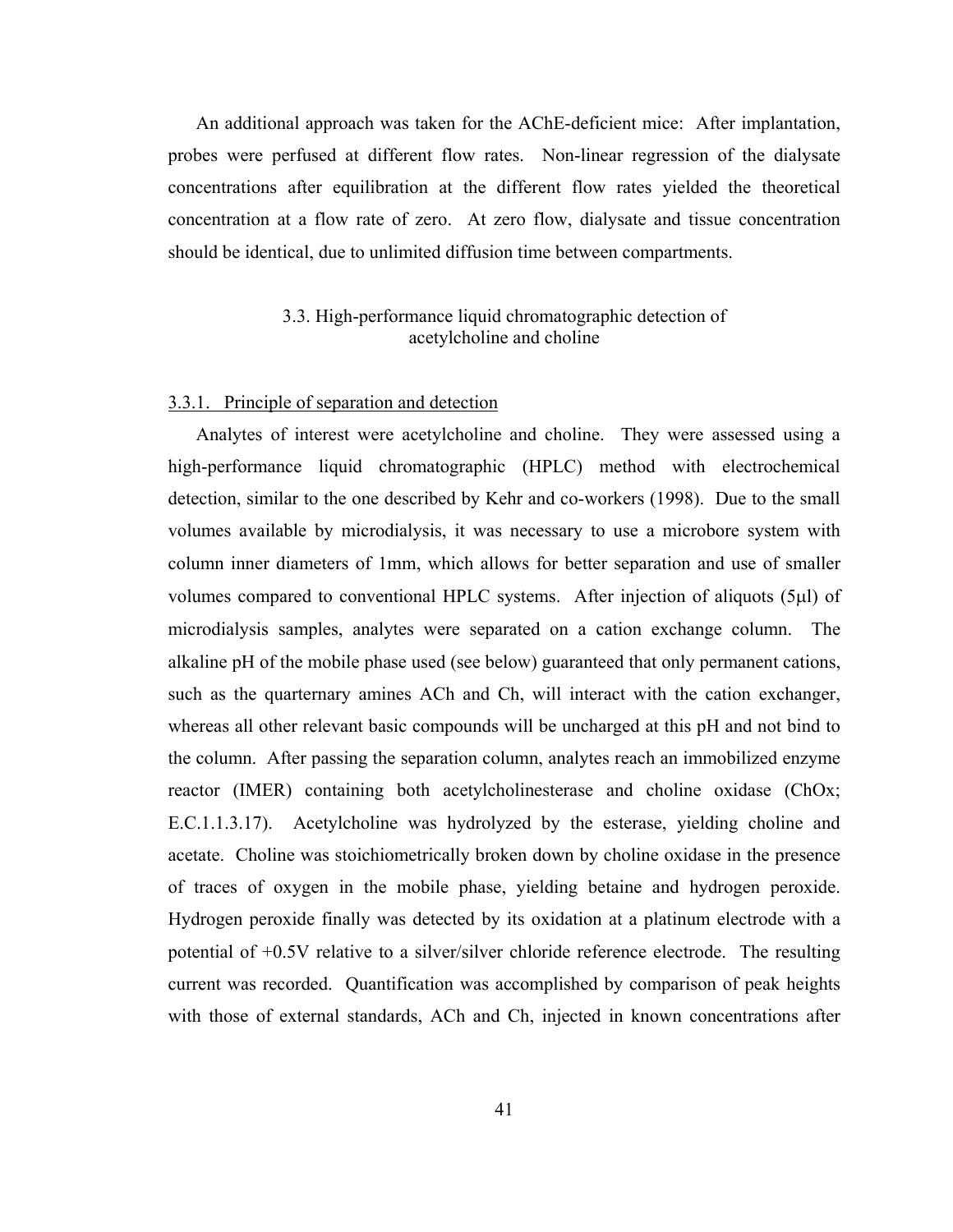every fifth sample; this procedure allowed for correction of fluctuations in system performance within one day.

#### 3.3.2. Instrumentation and mobile phase

HPLC equipment was manufactured by Bioanalytical Systems, Inc. (BASi, West Lafayette, IN). It consisted of a pulsation free low flowrate pump (PM-80), electrochemical detector (LC-4C) and a cross-flow electrode cell (platinum working electrode, and silver/silver chloride reference electrode, RE-5B). Separation columns with an undisclosed cation exchanger (UniJet microbore, 1x530mm) and IMER with immobilized AChE and ChOx (UniJet microbore, 1x50mm) were also from BASi.

Temperature controlled autoinjectors were used to increase the throughput of samples by allowing for unsupervised overnight operation. The type predominantly used was CMA/200 (Carnegie Medical A/B, West Chelmsford, MA). Some runs were performed by an autoinjector XL231, coupled to syringe pump 402 (Gilson Inc., Middleton, WI).

The mobile phase consisted of monobasic sodium phosphate (29mM) and sodium acetate (22mM, both HPLC grade, from EM Science, Gibbstown, NJ) and disodium EDTA (Fisher Scientific, Fair Lawn, NJ), dissolved in HPLC-grade water. Kathon CG, a mixture of 5-Chloro-2-methyl-4-isothiazolin-3-one and 2-Methyl-4-isothiazolin-3-one (Rohm and Haas, Croydon, UK) was added at a final concentration of 0.015% as a preservative to discourage microbial growth. A 5N solution of sodium hydroxide (Fisher) was used to adjust pH to 8.4.

At a flow rate of 120μl/min, retention time for ACh and Ch was 10.3 and 12.1 minutes, respectively. Limit of detection was at 3-6fmol/5μl.

## 3.4. High-affinity choline uptake – biochemical assay

#### 3.4.1. Tissue preparation

Animals were lightly anesthetized with isoflurane and subsequently decapitated. The skull was carefully cut open and the brain was quickly removed and placed on a pre-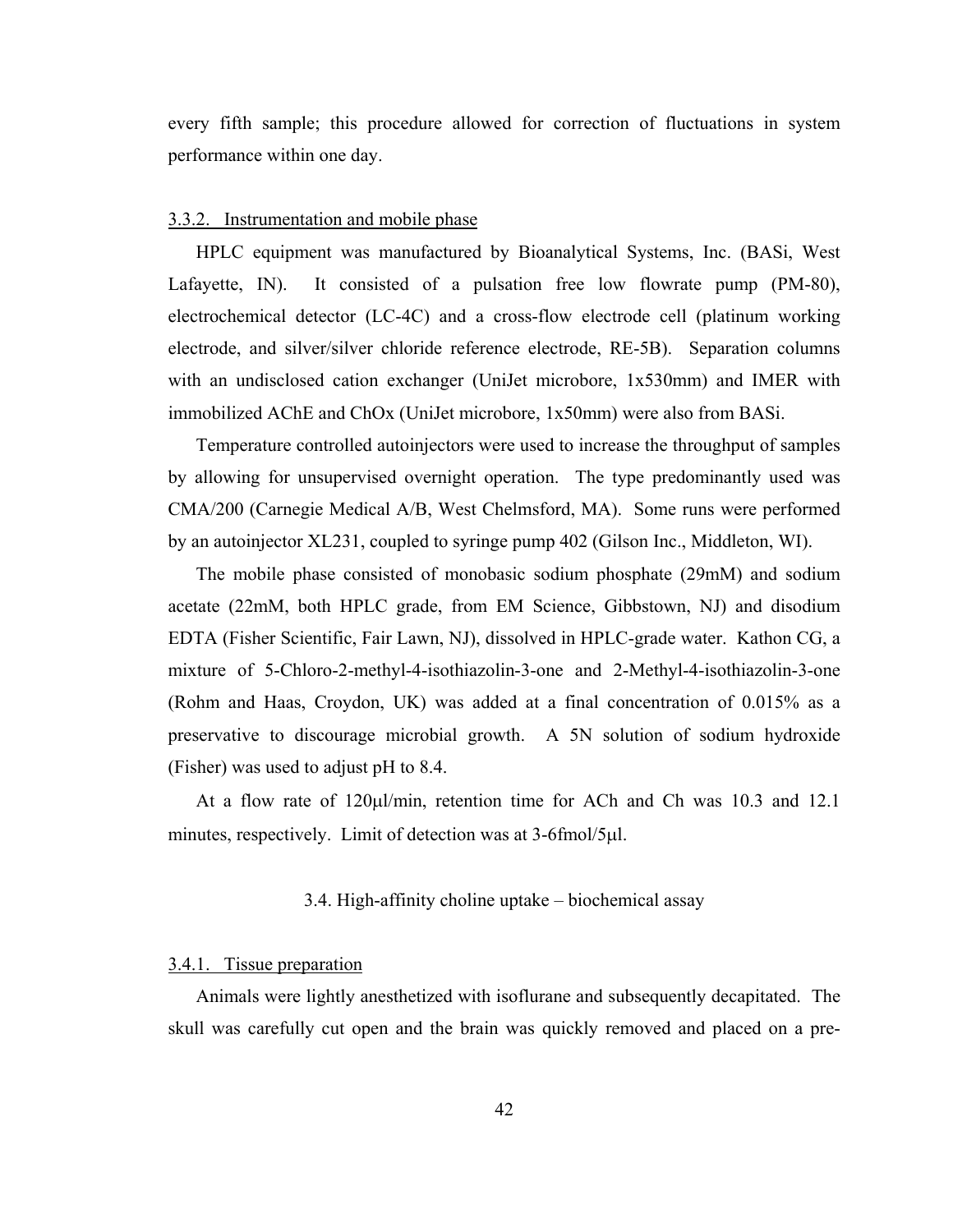wetted filter paper, kept on ice. All mice used for the high-affinity choline uptake assay underwent microdialysis before, so the right brain hemisphere, which had contained the microdialysis probe, was removed and processed as described above (3.2.4). Only the left hemisphere was used for the uptake assay. From the left hemisphere, cerebellum, brain stem, striatum and thalamus including smaller adjacent structures, as well as olfactory bulb were removed, leaving only cortex and hippocampus. Cortex and hippocampus were placed into a 15ml Dounce tissue homogenizer (Bellco, Vineland, NJ) containing 3ml of ice cold 0.32M sucrose solution, buffered with 10mM HEPES, saturated with a mixture of 95% oxygen and 5% carbon dioxide and adjusted to pH 7.2- 7.4. Tissue was homogenized with 10 strokes with a tight-fitting pestle and transferred to centrifuge tubes. In a J2-HS centrifuge (Beckman Coulter, Fullerton, CA), homogenates were spun at a temperature of 4°C for 10 minutes with a JA-14 rotor at a speed of 2550 rpm, creating a force of 1000g. The supernatant from each tube was distributed onto two centrifuge tubes and underwent a second round of centrifugation, this time at 10600 rpm or 17000g for 10 minutes. One pellet (P2 fraction) from this spin was rinsed with 200µl of Krebs-Henseleit buffer (KHB; NaCl, 115mM, KCl, 7.1mM, CaCl<sub>2</sub>, 1.2mM, MgSO<sub>4</sub>, 1.2mM, NaHCO<sub>3</sub>, 25mM, Na<sub>2</sub>HPO<sub>4</sub>, 1.5mM, Glucose, 12.8mM; saturated with  $95\%$ oxygen and 5% carbon dioxide and adjusted to pH 7.2-7.4). The other pellet was rinsed with KHB containing hemicholinium-3 at a concentration of  $1\mu$ M. After rinsing, the pellets were resuspended in 200µl of the respective solution and three aliquots of 50µl were transferred into microcentrifuge tubes.

## 3.4.2. Choline uptake assay

Two aliquots, filled up to 250µl with the respective solution, were used for parallel incubations. The third aliquot was put aside for protein determination (Bradford assay, Kit from Sigma, St. Louis, MO). Aliquots were warmed up to  $30^{\circ}$ C in a dry heating bath (Fisher Isotemp) for 10 minutes. After this time, tubes were placed on ice,  $[^{3}H]$ -choline (Specific Activity 60-90Ci/mmol; American Radiolabeled Chemicals, St. Louis, MO) was added to a final concentration of 25nM. Tubes were transferred back to the heating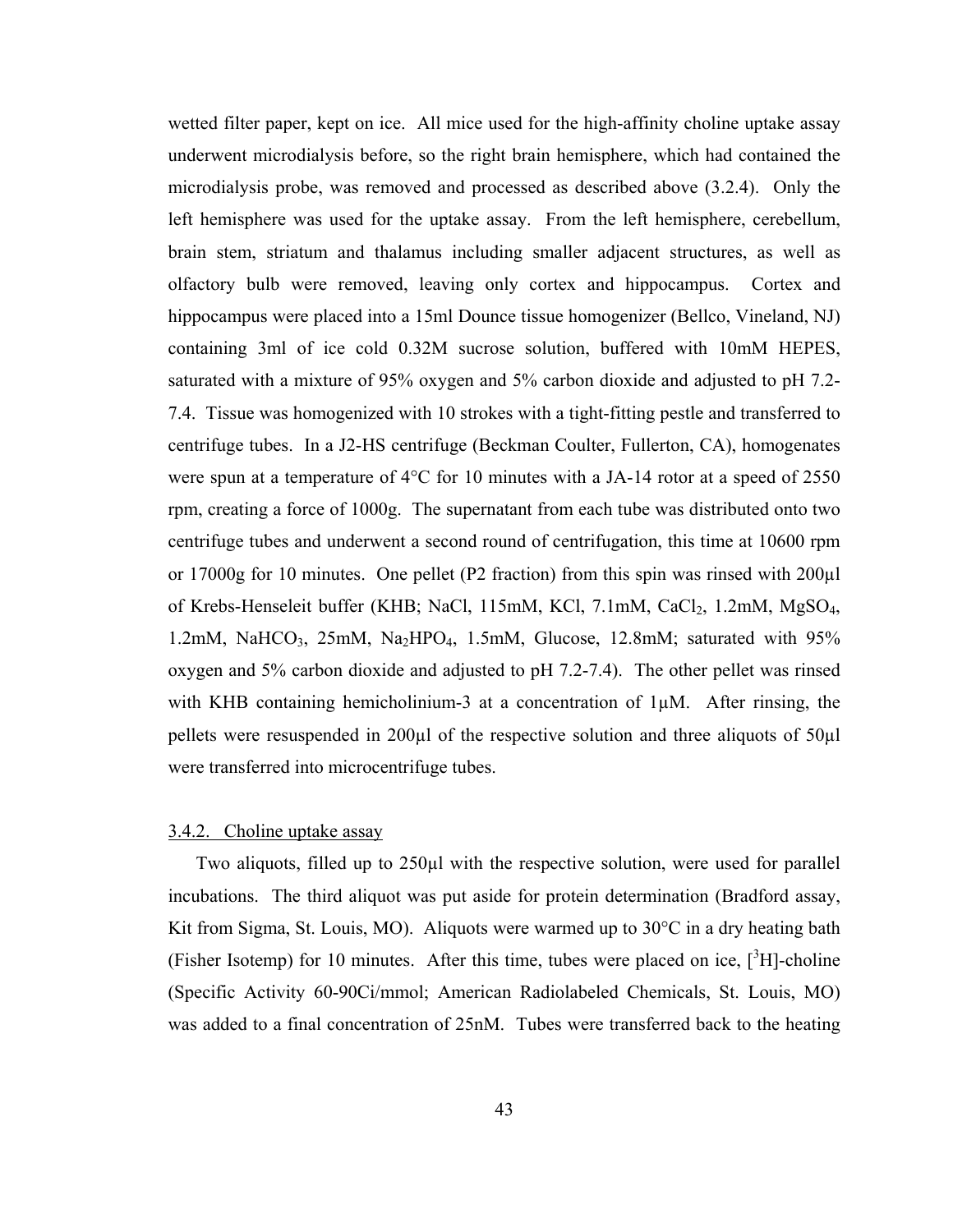bath for exactly 5 minutes. Tracer uptake was terminated by placing the tubes on ice and adding 1ml of ice cold KHB to the aliquots. After immediate centrifugation at 1400g at 4°C for 10 minutes (Centrifuge 5415D, Eppendorf, Hamburg, Germany), supernatant was removed. The pellet was washed three times by adding 600µl of ice cold KHB, homogenization and subsequent centrifugation. After washing, the remaining pellet was suspended in 0.5ml of methanol and transferred into 7ml liquid scintillation vials. After the addition of 4ml of liquid scintillation cocktail (Scintisafe 30%; Fisher), the samples underwent scintillation counting (Beckman Coulter LS 6000).

## 3.5. Histology

Histology of brains was performed by our collaborators at Bayer Healthcare, Inc. Wuppertal, Germany. In brief, coronal sections (40μm) were stained with either thioflavin S or the antibody 4G8 to quantify amyloid plaques. Abundance of amyloid peptides was assessed after extraction of brain tissue and subsequent binding to specific antibodies in a liquid phase chemoluminescence assay. Additionally, sections of the septum were stained with a specific antibody for choline acetyltransferase. Stereologic counting of sections was used to quantify the number of cholinergic cell bodies in the septum.

#### 3.6. Representation of data and statistical analysis

Data are expressed as mean  $\pm$  standard error of the mean (SEM). When individual data points are illustrated, they are obtained from individual animals.

Comparisons of two sets of data were done by unpaired two-tailed t-test; Welsh's correction for unequal variances was performed as necessary. Comparisons of more than two sets of data were performed by One-way ANOVA.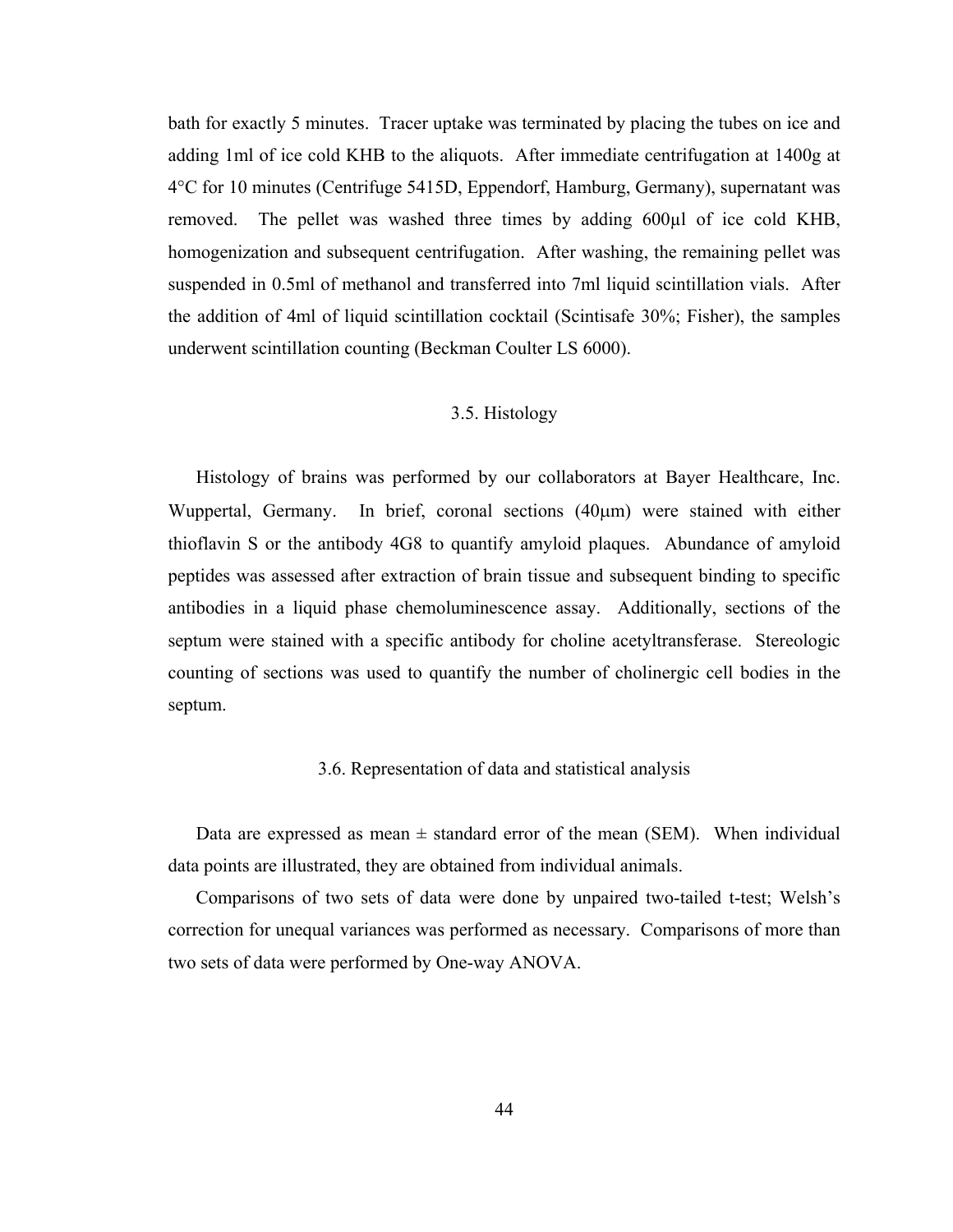# CHAPTER IV APP-PROJECT – RESULTS AND DISCUSSION

## 4.1. Results

It was the aim of this project to characterize the impact of Alzheimer's disease related amyloidosis on the function of septohippocampal cholinergic neurons. The study compared APP<sub>SL</sub> mice,  $APP_{SL}XPS1_{wt}$  mice and  $APP_{SL}XPS1_{M146L}$  mice. For the sake of readability, the mouse strains will henceforth be referred to as APPsl, PSwt and PSmut, respectively. Center piece was a microdialysis study in the dorsal hippocampus. Furthermore, activity of the high-affinity choline uptake in corticohippocampal synaptosomes was determined as a marker of ACh turnover. Additional histochemical studies were performed to quantify amyloid load and number of amyloid plaques in cortex and hippocampus as well as the number of choline acetyltransferase-positive neurons in the septum. Finally, correlation analysis between different of the above parameters was performed to test for interrelationships between these.

## 4.1.1. Animals

For the histochemical studies, mice of several ages were used. The number of animals varied between three and ten per age group.

For microdialysis, 9-13 animals per genotype were used. Their mean age and body weight at the day of probe implantation and their gender is displayed in Table 4.1. PSmut mice were significantly younger than the other groups ( $F=12.46$ ,  $df=34$ ,  $p<0.0001$ ). No significant difference in body weight was observed  $(F=1.09, df=34, p=0.35)$ .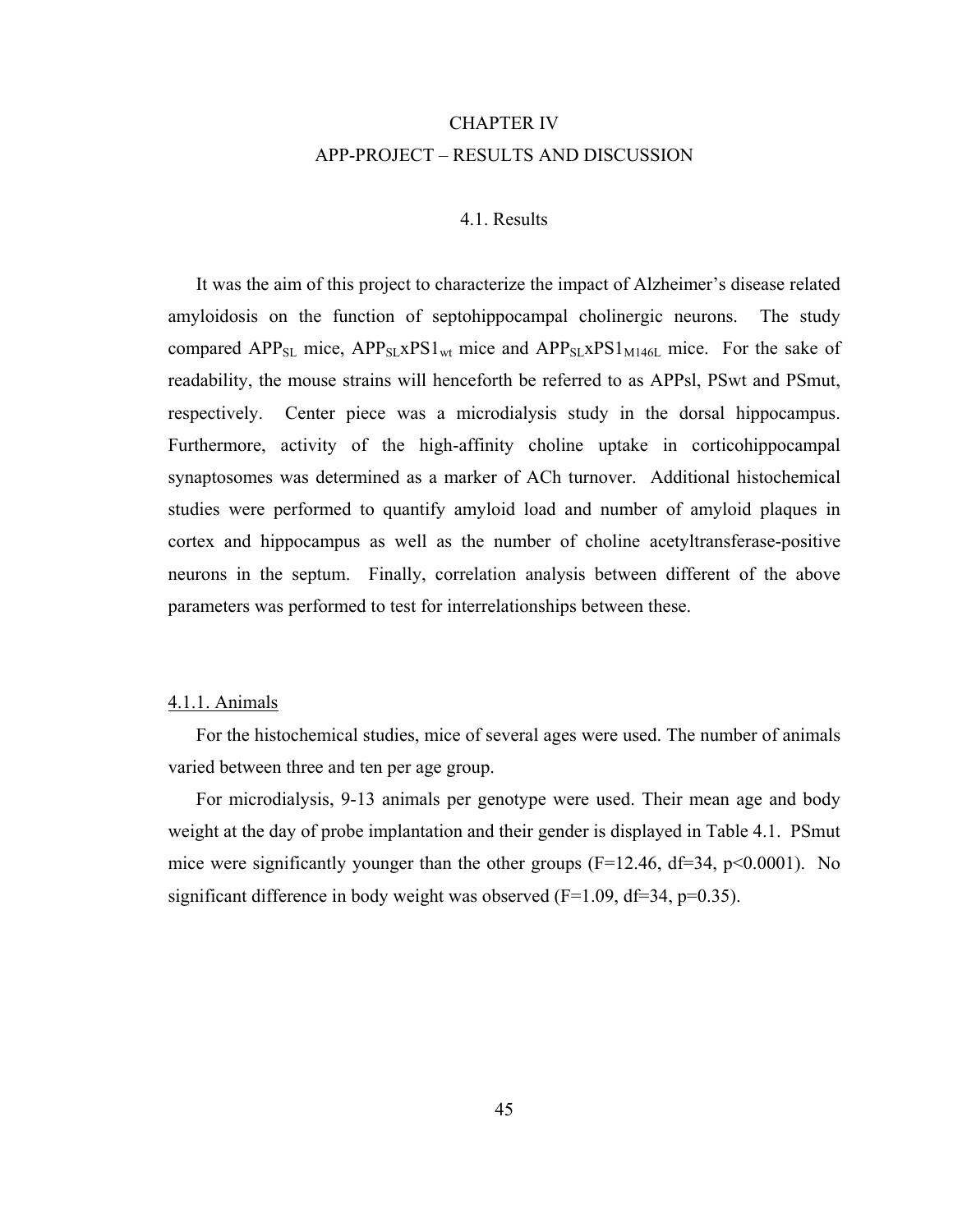|                           | APPsl         | <b>PSwt</b>    | <b>PSmut</b>   |
|---------------------------|---------------|----------------|----------------|
| Age $[days] \pm SEM$      | $836 \pm 33$  | $797 \pm 27$   | $601 \pm 45$   |
| Body weight $[g] \pm$ SEM | $136 \pm 1.8$ | $36.2 \pm 1.8$ | $40.2 \pm 3.0$ |
| male/female $[n]$         | 1/2           | 8/3            | 9/2            |

Table 4.1: Comparison of age, gender and body weight between mouse strains. Included are animals used for microdialysis and high-affinity choline uptake assay.

## 4.1.2. Histochemical characteristics

The histochemistry and amyloid quantification was performed by collaborators at the CNS research department of Bayer Healthcare Inc., Wuppertal, Germany (Hartmann et al., 2004).

Amyloid load was determined by immunohistochemistry, using the specific antibody 4G8. Plaques were also visualized using the thioflavin S staining procedure (Wisniewski et al., 1989). Representative sections are presented in Figures 4.1. and 4.2.

The antibody staining demonstrated the complete absence of amyloid deposits in the brains of APPsl and PSwt mice, up to an age of 26 months. In the PSmut mice, first plaques were visible at 14 months of age; their number increased to 400 plaques per coronal section at 26 months of age (Figure 4.3.B), causing intense staining in cortex and hippocampus (Figure 4.1. and 4.2.).

Amyloid levels were also assessed after extraction of brain tissue and quantification of amyloid peptides by a luminescence assay. Analysis of the time course of amyloid pathology revealed increased amounts of soluble amyloid in PSmut mice at the age of 10 months. These amounts rose steadily until 20 months and then slowly leveled off, reaching more than 10nmol/g wet weight at 29 months, the last data point taken (Figure 4.3.A).

Investigation of the number of ChAT positive cell bodies in the septum revealed an increased number of those neurons in the septum in PSmut mice: However, this increase failed to reach significance (data not shown). Furthermore, no apparent changes of neuronal morphology were evident after Nissl staining.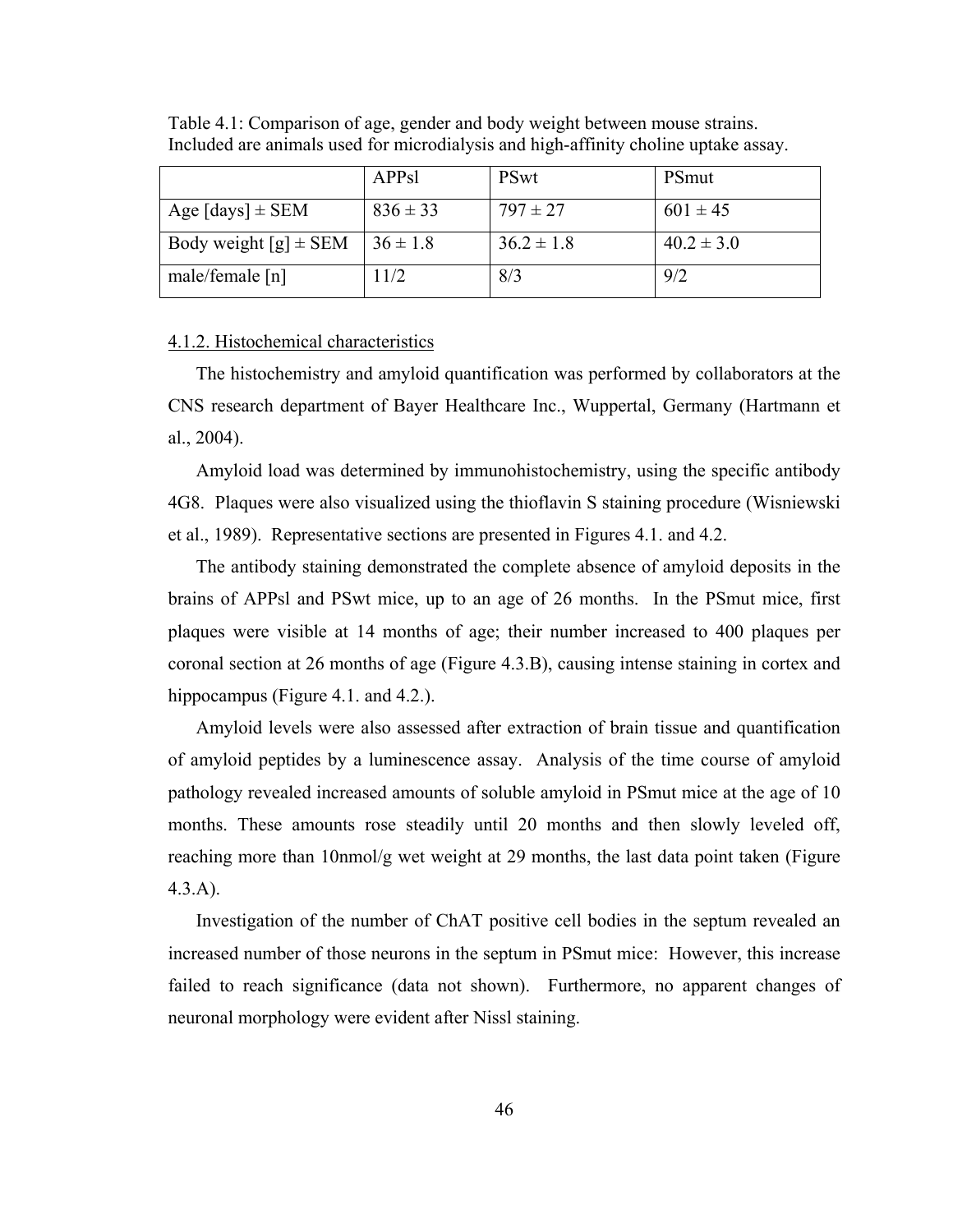

Figure 4.1: Amyloid deposits, stained with antibody 4G8. Left panel: APP<sub>SL</sub>xPS<sub>wt</sub> mouse at 26 months. Right panel:  $APP_{SL}XPS_{M146L}$  mouse at 26 months. No staining is visible in APP<sub>SL</sub>XPS<sub>M146L</sub> mice. Courtesy of Dr. Christina Erb, Bayer Healthcare Inc.



Figure 4.2: Amyloid plaques, visualized after thioflavin S staining. Top: hippocampus, bottom: cortex. Left: APP<sub>SL</sub> mouse, middle, APP<sub>SL</sub>xPS<sub>wt</sub> mouse, right, APP<sub>SL</sub>xPS<sub>M146L</sub> mouse. No staining is visible in either APP<sub>SL</sub> or APP<sub>SL</sub>xPS<sub>M146L</sub> mice. Courtesy of Dr. Christina Erb, Bayer Healthcare Inc.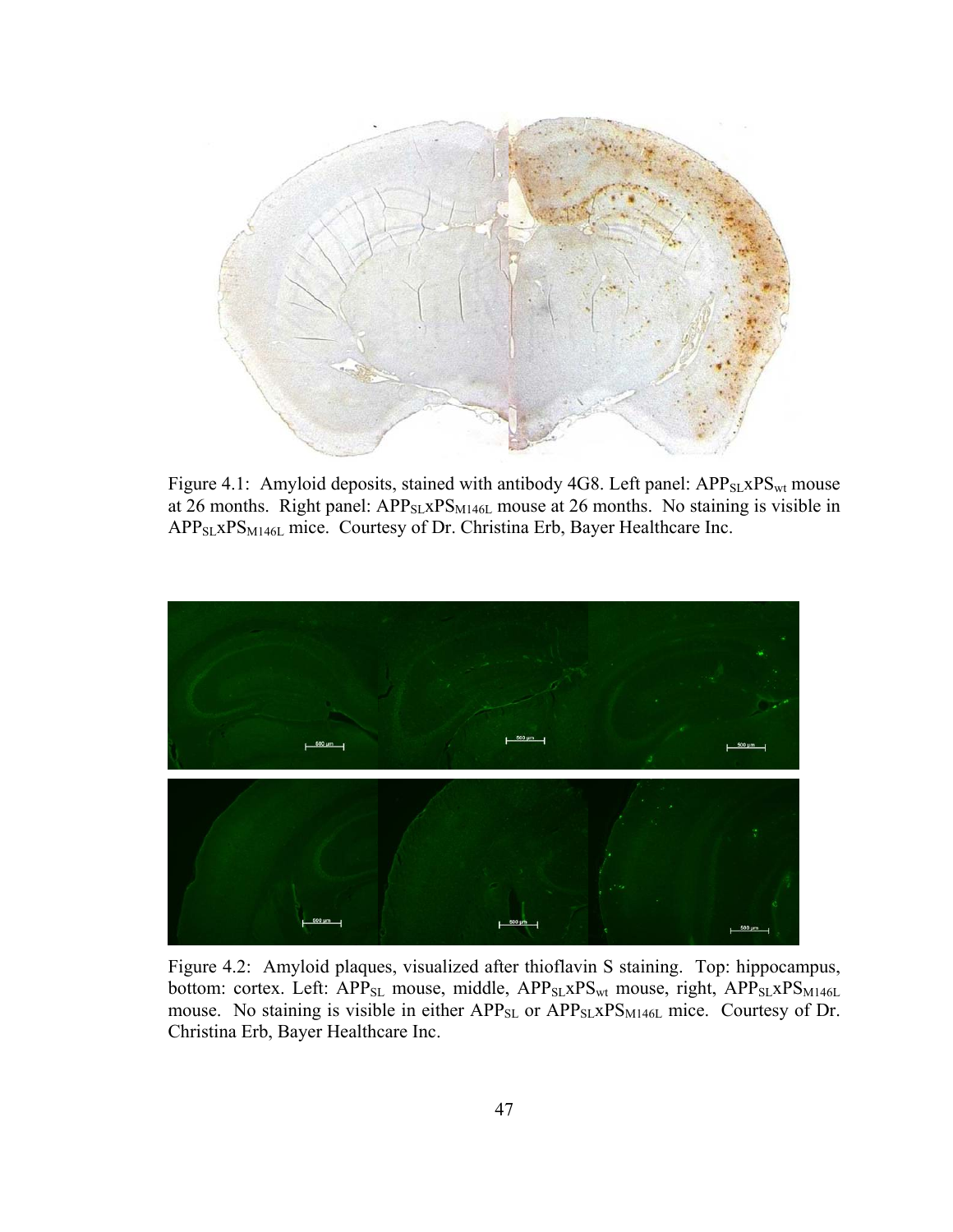

Figure 4.3: Amyloid abundance and plaque number.

A: Amount of amyloid peptide in tissue. Levels in APPsl and PSwt mice were not measurable

B: Count of amyloid plaques as detected by the 4G8 antibody. No plaques were detected in APPsl or in PSwt mice.

Data are mean  $\pm$  SEM from seven to 10 mice per group. Some error bars were smaller than the symbol representing the mean value.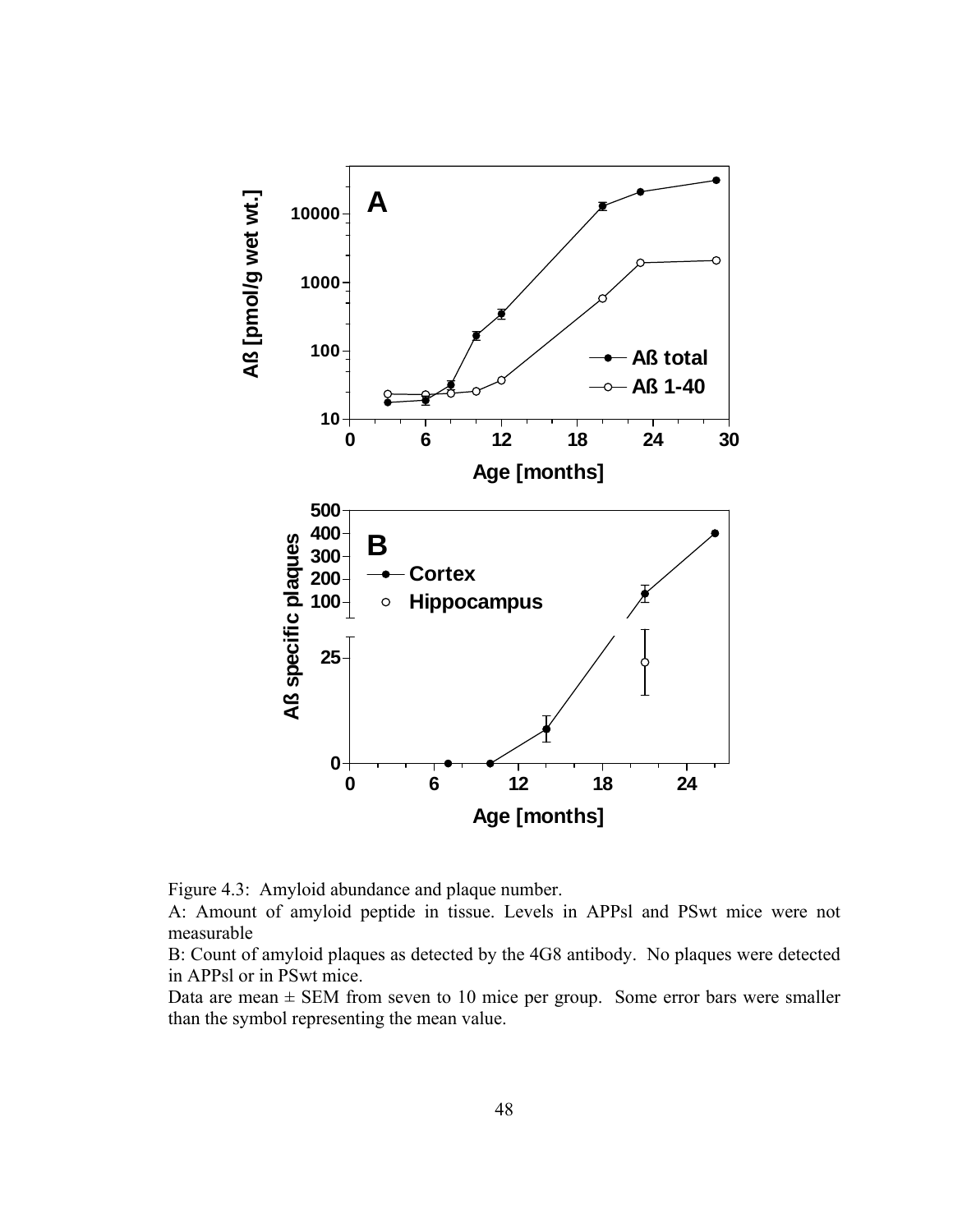#### 4.1.3. Microdialysis

#### 4.1.3.1. Baseline values

Baseline values of acetylcholine, averaged over both experimental days, are displayed in Figure 4.4. Average values were: for APPsl,  $50.9 \pm 5.9$  fmol/5 $\mu$ l (n=13); for PSwt, 65.4  $\pm$  6.1fmol/5μl (n=11) and for PSmut, 46.3  $\pm$  6.4fmol/5μl (n=11). There was no significant difference in baseline values between animal groups  $(F=2.52, df=34, p=0.096)$ .

After obtaining baseline values, hippocampal ACh release was stimulated. This was done behaviorally, by placing mice into a novel environment (open field), and pharmacologically, by local application of the muscarinic receptor antagonist, scopolamine.



Figure 4.4: Baseline values of acetylcholine levels in dialysate from hippocampus in the presence of 1μM neostigmine. Each data point indicates the average baseline levels from one individual animal. Bars represent means. Mice were between 441 and 972 days old and PSmut mice showed prominent amyloid pathology.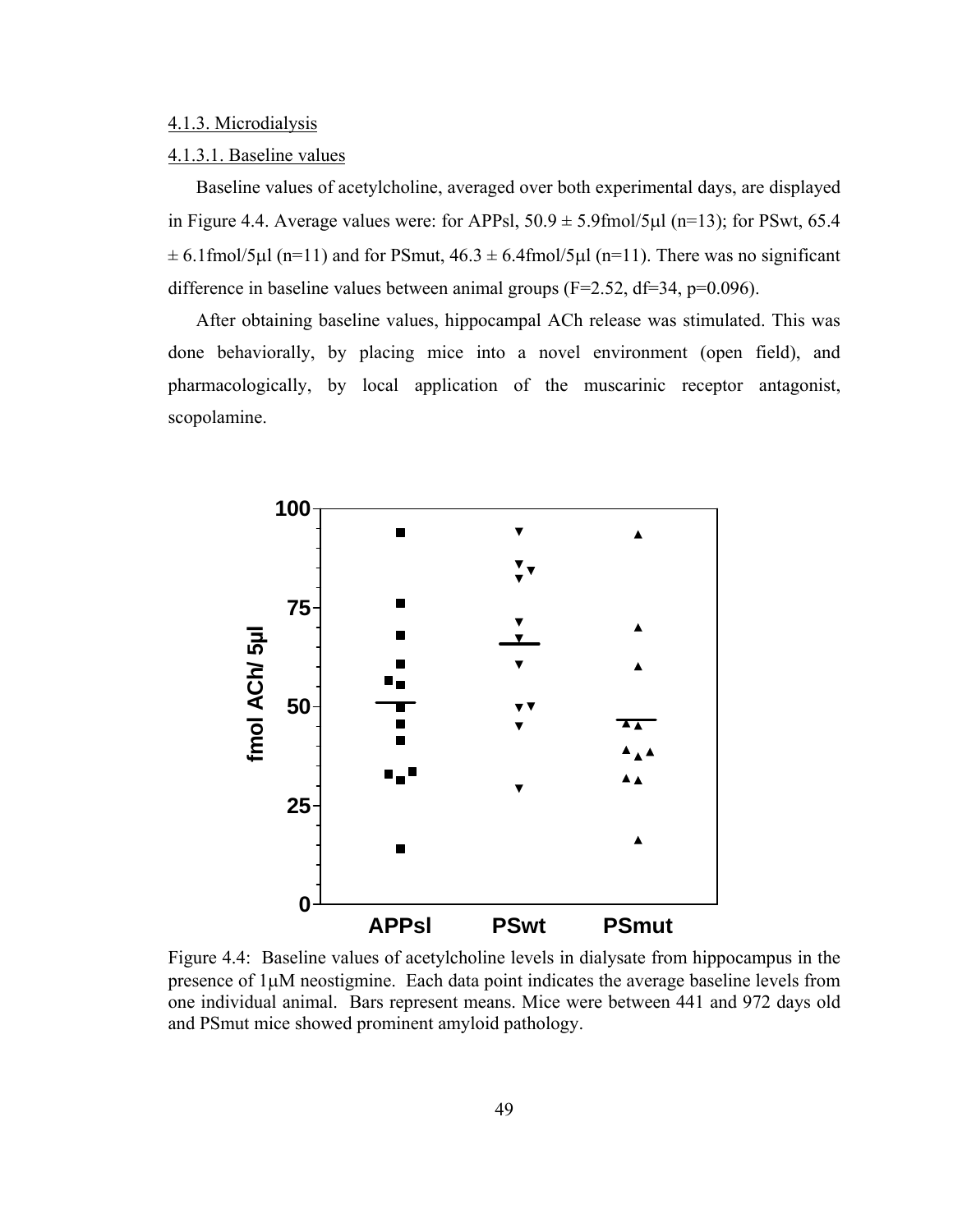#### 4.1.3.2. Behavioral stimulation of ACh release

When mice were exposed to a novel environment, extracellular levels of acetylcholine in hippocampus increased immediately and declined towards baseline for the remaining time in the open field, as well as after return to their homecage (Figure 4.5.). Maximum dialysate concentrations were  $104 \pm 24$  fmol/5µl (APPsl; n=12), 142  $\pm$ 24fmol/5μl (PSwt; n=9) and  $103 \pm 21$  fmol/5μl (PSmut; n=10). The area under the timeeffect curve above baseline after exposure of animals to the open field was  $336 \pm 76$ AU (APPsl), 421  $\pm$  136AU (PSwt) and 216  $\pm$  63AU (PSmut). These values were not significantly different  $(F=1.154, df=30, p=0.33)$ .

When the same results are expressed relative to baseline concentrations, the following effects are observed: The maximum of ACh levels in APPsl mice was  $188 \pm 20\%$  $(n=12)$ , in PSwt mice, it was  $234 \pm 45\%$  (n=9), and in PSmut mice, a maximum was reached at  $232 \pm 33\%$  (n=10). Similarly, when the area under the time-effect curve above baseline after placement of animals into the open field was calculated, values of 629  $\pm$ 93AU, 699  $\pm$  211AU, and 526  $\pm$  85AU were obtained, respectively (APPsl, PSwt, PSmut). These values did not show significant differences (F=0.40, df=30, p=0.67).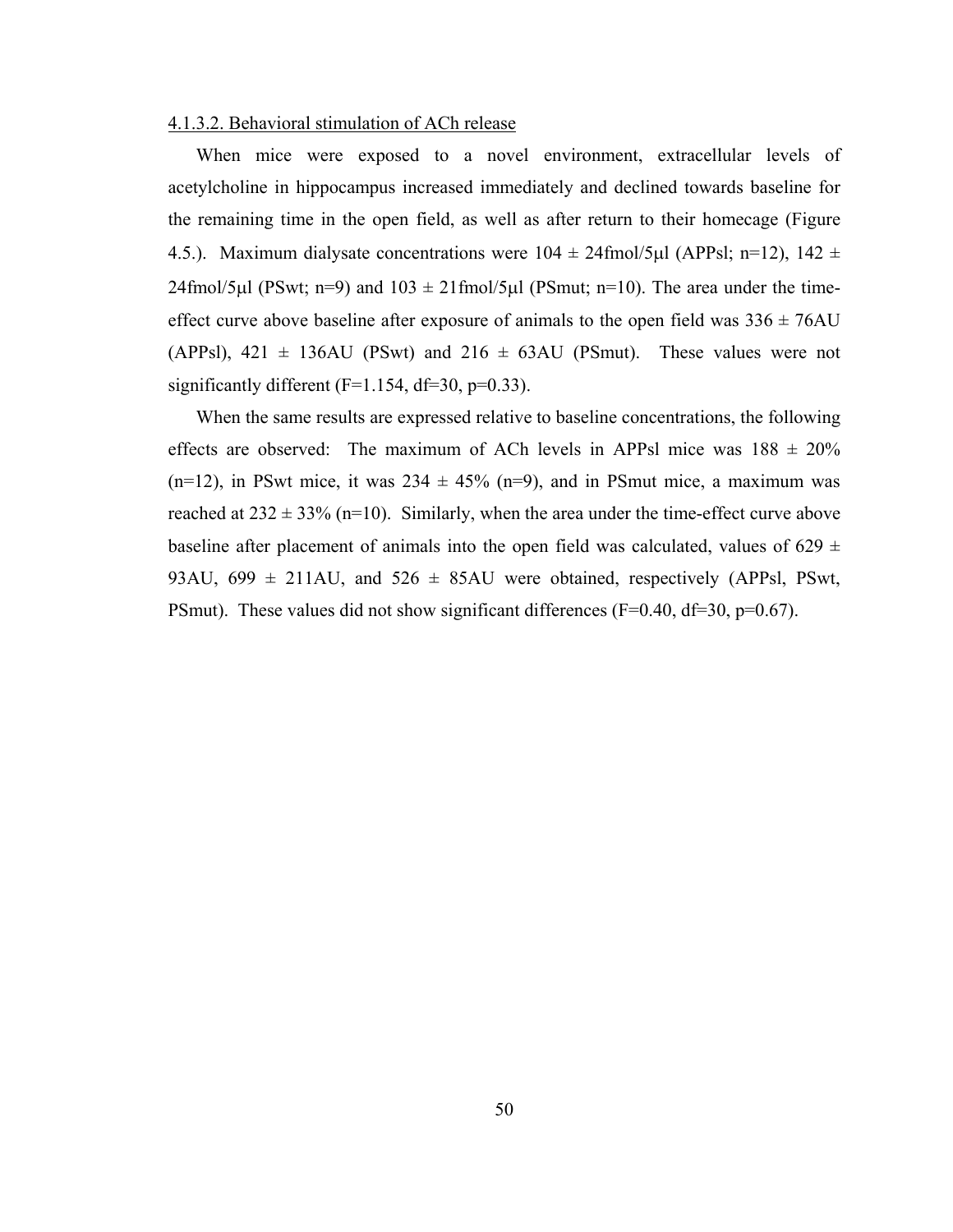

Figure 4.5: Effect of behavioral stimulation on hippocampal ACh release. Mice were exposed to a novel environment (open field, OF) for 90 minutes, starting at time 0. A) Effects expressed in absolute dialysate concentrations; B) Effects expressed relative to baseline levels. All PSmut animals showed prominent amyloid pathology at the time of experiments, as confirmed *post mortem*. No amyloid pathology was observed in either of the other transgenic lines.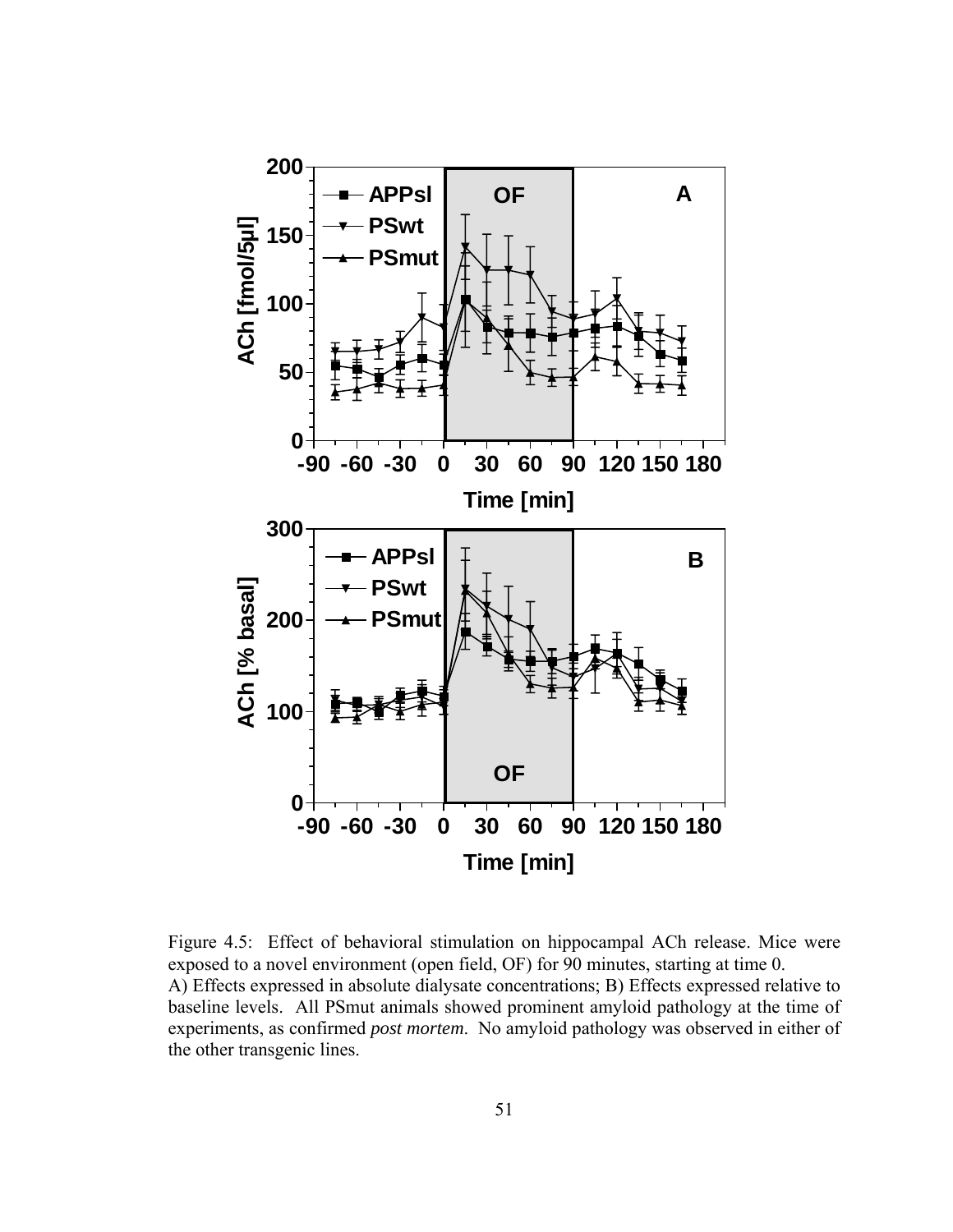#### 4.1.3.3. Pharmacologic stimulation of ACh release

Results from pharmacologic stimulation of hippocampal ACh release by blockade of inhibitory  $M_2/M_4$  autofeedback-receptors with scopolamine, applied with the dialysis fluid in a concentration of  $1\mu$ M, are displayed in Figure 4.6. Upon initiation of scopolamine-perfusion, extracellular levels of ACh immediately started to rise, reaching a maximum after 60-75 minutes, and started to decline slowly after cessation of scopolamine-perfusion. Maximum dialysate concentrations were  $269 \pm 36$  fmol/5µl (APPsl; n=11),  $337 \pm 58$ fmol/5µl (PSwt; n=11) and  $235 \pm 56$ fmol/5µl (PSmut; n=10). The area under the time-effect curve above baseline after exposure of animals to the open field was  $1478 \pm 232$ AU (APPsl),  $1195 \pm 314$ AU (PSwt) and  $1146 \pm 261$ AU (PSmut). These values were not significantly different  $(F=0.44, df=31, p=0.65)$ .

When the same observations are expressed relative to baseline concentrations, the following results are obtained: Maximum ACh release was, relative to baseline:  $505 \pm$ 69% in APPsl (n=11),  $337 \pm 58$ % in PSwt (n=11) and  $475 \pm 71$ % in PSmut (n=10). Similarly, when the area under the time-effect curve above baseline after scopolamine application was calculated, values of  $2640 \pm 351$ ,  $1520 \pm 225$ , and  $2520 \pm 481$ AU were obtained, respectively (APPsl, PSwt, PSmut). These values did not show significant differences ( $F=2.99$ ,  $df=31$ ,  $p=0.07$ ).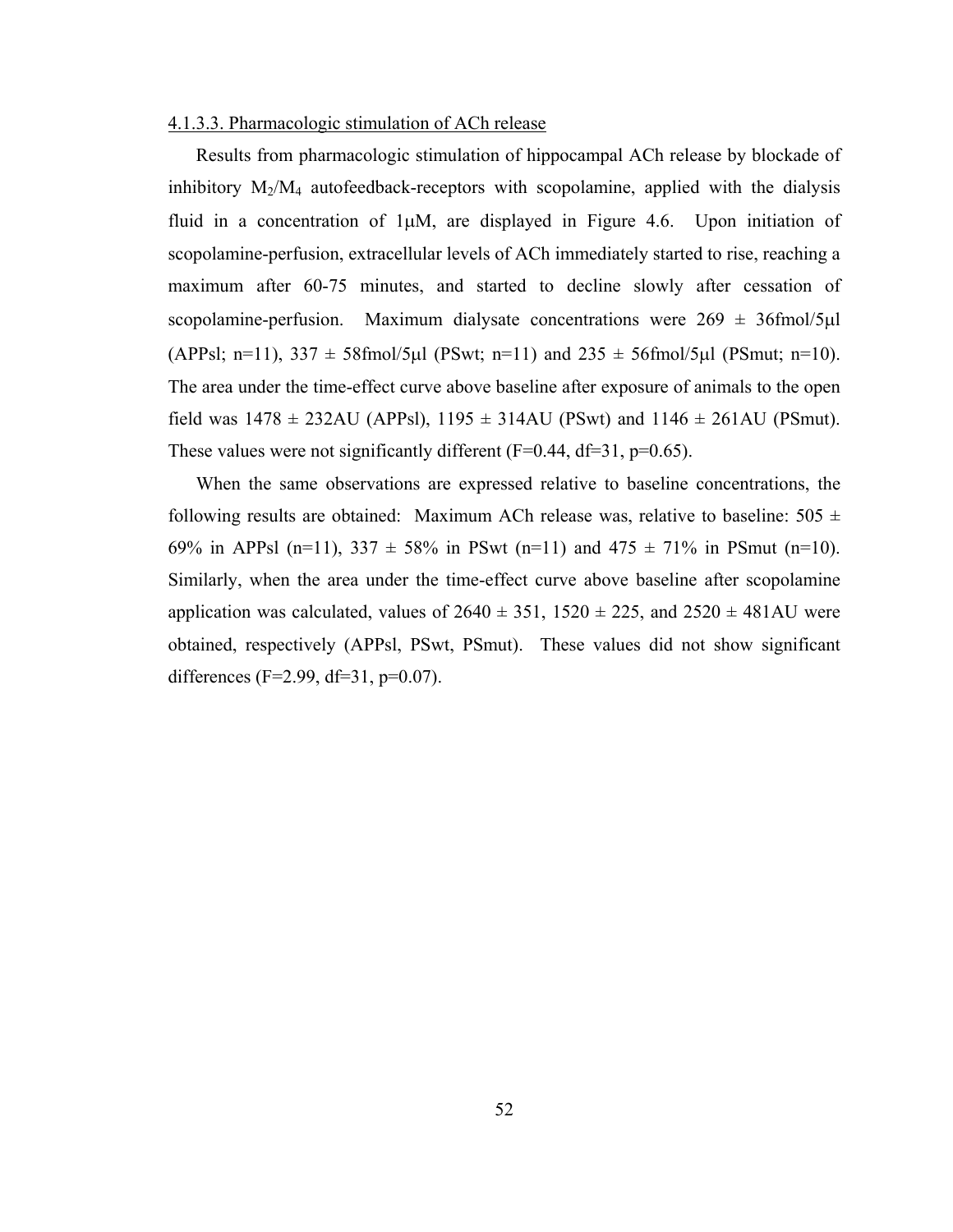

Figure 4.6: Effect of pharmacologic stimulation on hippocampal ACh release. Mice were exposed to 1μM scopolamine, applied through the microdialysis probe, for 90 minutes, starting at time 0.

A) Effects expressed in absolute dialysate concentrations; B) Effects expressed relative to baseline levels. All PSmut animals showed prominent amyloid pathology at the time of experiments, as confirmed *post mortem*. No amyloid pathology was observed in either of the other transgenic lines.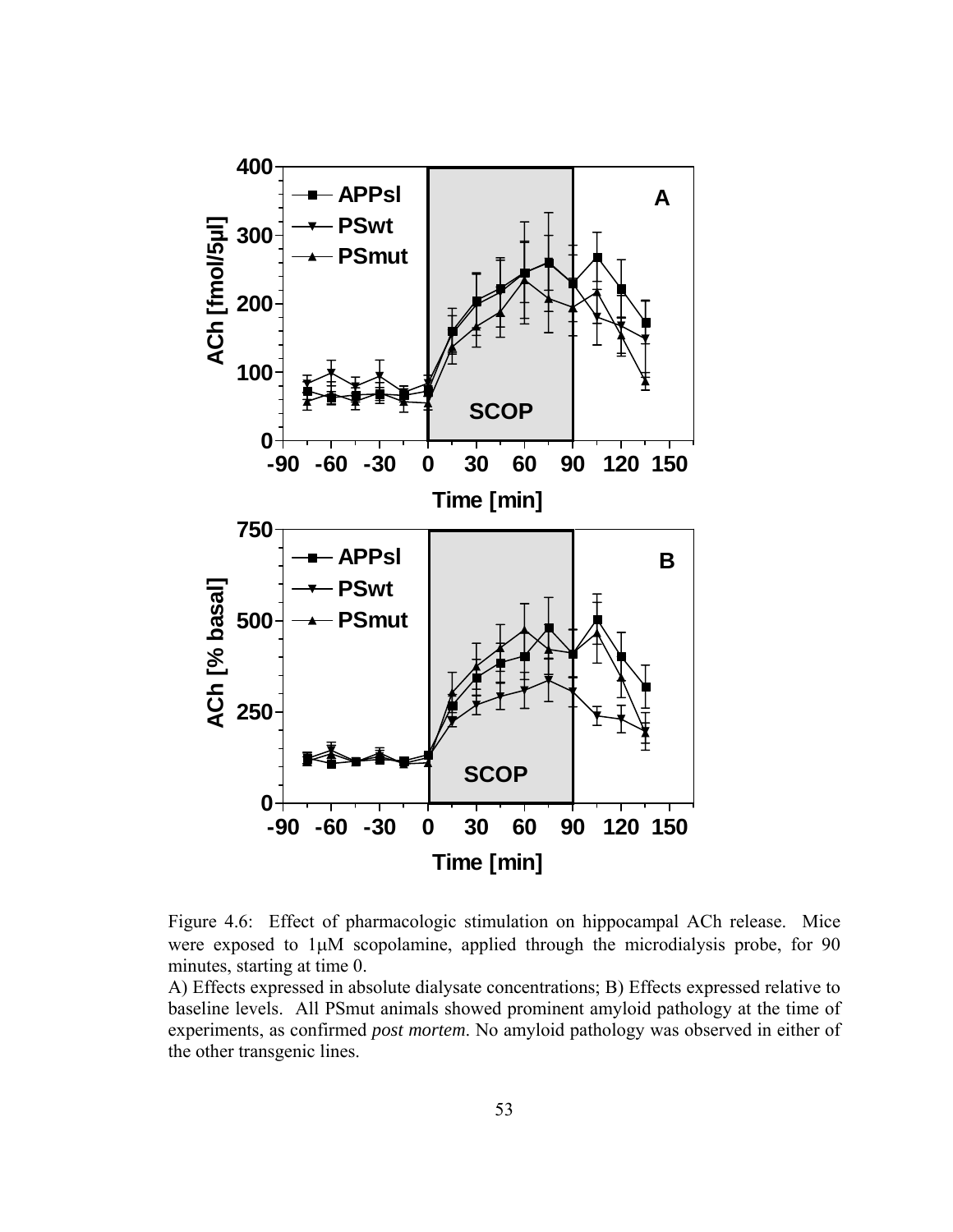## 4.1.4. High affinity choline uptake assay

In a synaptosomal preparation from combined cortex and hippocampus, the activity of hemicholinium-3-sensitive and -insensitive  $[3H]$ choline uptake was assessed. The results are represented in Figure 4.7.

High affinity choline uptake, defined as  $[3H]$ choline uptake sensitive to incubation with hemicholinium-3 at a concentration of  $1\mu$ M, reached values of  $73.6 \pm 4.9$ dpm/ $\mu$ g protein/5 minutes in APPsl (n=14), 79.1  $\pm$  10.9dpm/ug protein/5 minutes in PSwt (n=9), and  $60.2 \pm 12.4$ dpm/ $\mu$ g protein/5 minutes in PSmut (n=10). These values did not differ significantly between genotypes ( $F=0.95$ ,  $df=32$ ,  $p=0.40$ ).

Protein content per incubation did not differ significantly between genotypes and reached 296  $\pm$  13.6μg in APPsl, 246  $\pm$  31.8μg in PSwt and 252  $\pm$  21.8μg in PSmut  $(F=1.57, df=32, p=0.18; data not illustrated).$ 



Figure 4.7: Activity of high-affinity choline uptake. Synaptosomes from combined cortex and hippocampus were exposed to  $\int^3 H$ ]choline for exactly five minutes in the presence or absence of the specific inhibitor, hemicholinium-3  $(1\mu M)$ . High-affinity choline uptake is the hemicholinium-sensitive portion of total  $\int_{0}^{3} H[\text{choline-uptake}]$ . All PSmut animals showed prominent amyloid pathology at the time of experiments, as confirmed *post mortem*. No amyloid pathology was observed in either of the other transgenic lines.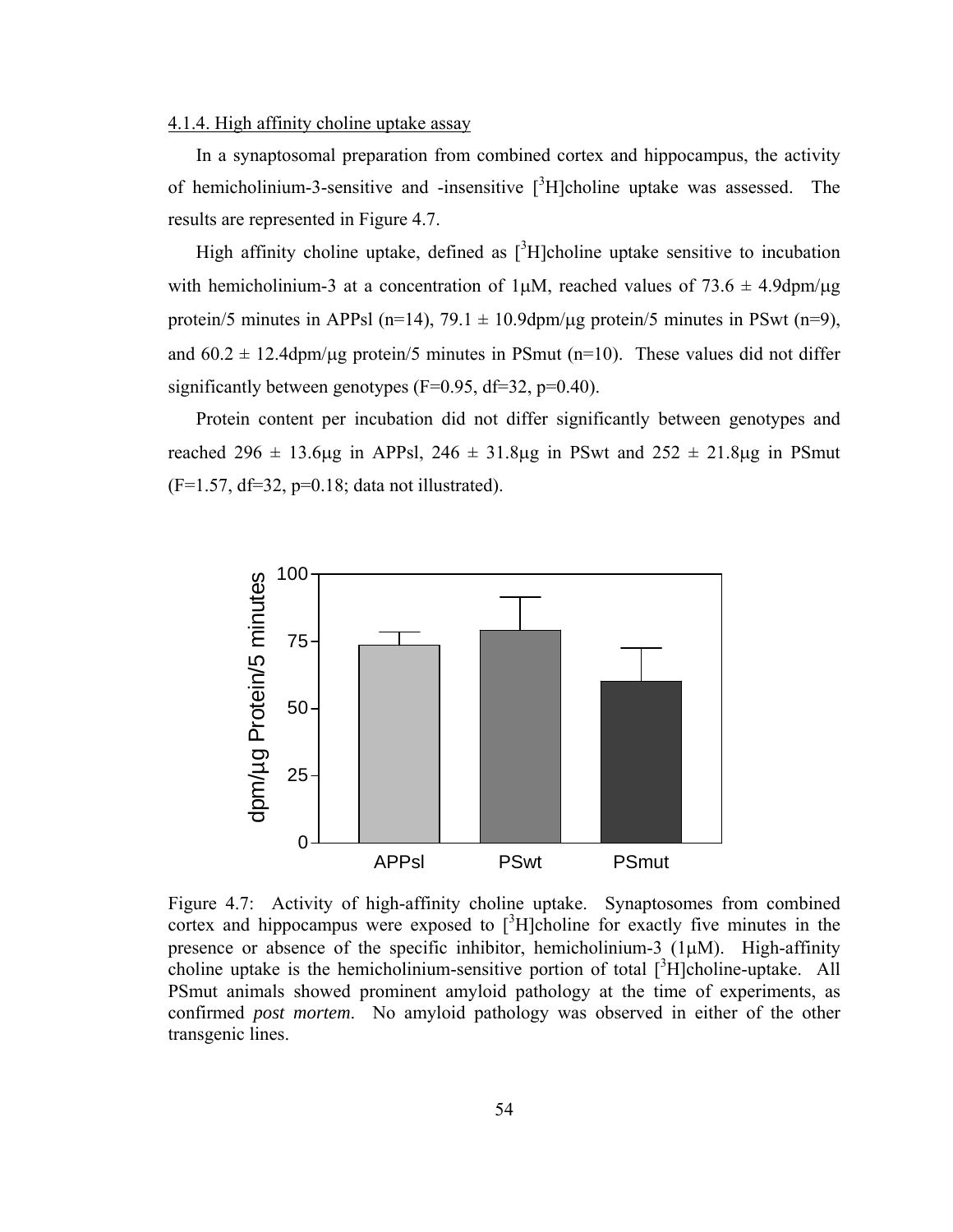#### 4.1.5. Correlation analysis

Since the average age of PSmut mice was significantly lower than that of the other transgenic lines (Table 4.1.), and since amyloid pathology occurs age-dependently (Figure 4.3.), it was investigated whether any of the parameters measured in PSmut mice correlated with either age or plaque density. The correlations that have been calculated are:

- basal levels of ACh versus age of animal
- area covered by amyloid plaques versus basal levels of ACh
- age versus AUC in open field experiments
- age versus AUC in scopolamine experiments
- age versus maximum increase of ACh in open field experiments
- age versus maximum increase of ACh in scopolamine experiments.

None of them reached statistical significance (p>0.1; data not shown and Figure 4.8).



Figure 4.8: Correlation of selected parameters in PSmut mice. A) Basal ACh levels vs. age of animals; B) Area covered by amyloid plaques vs. basal ACh levels. There is no correlation in either case (A:  $R^2$ =0.06, p>0.4; B:  $R^2$ =0.32, p>0.1).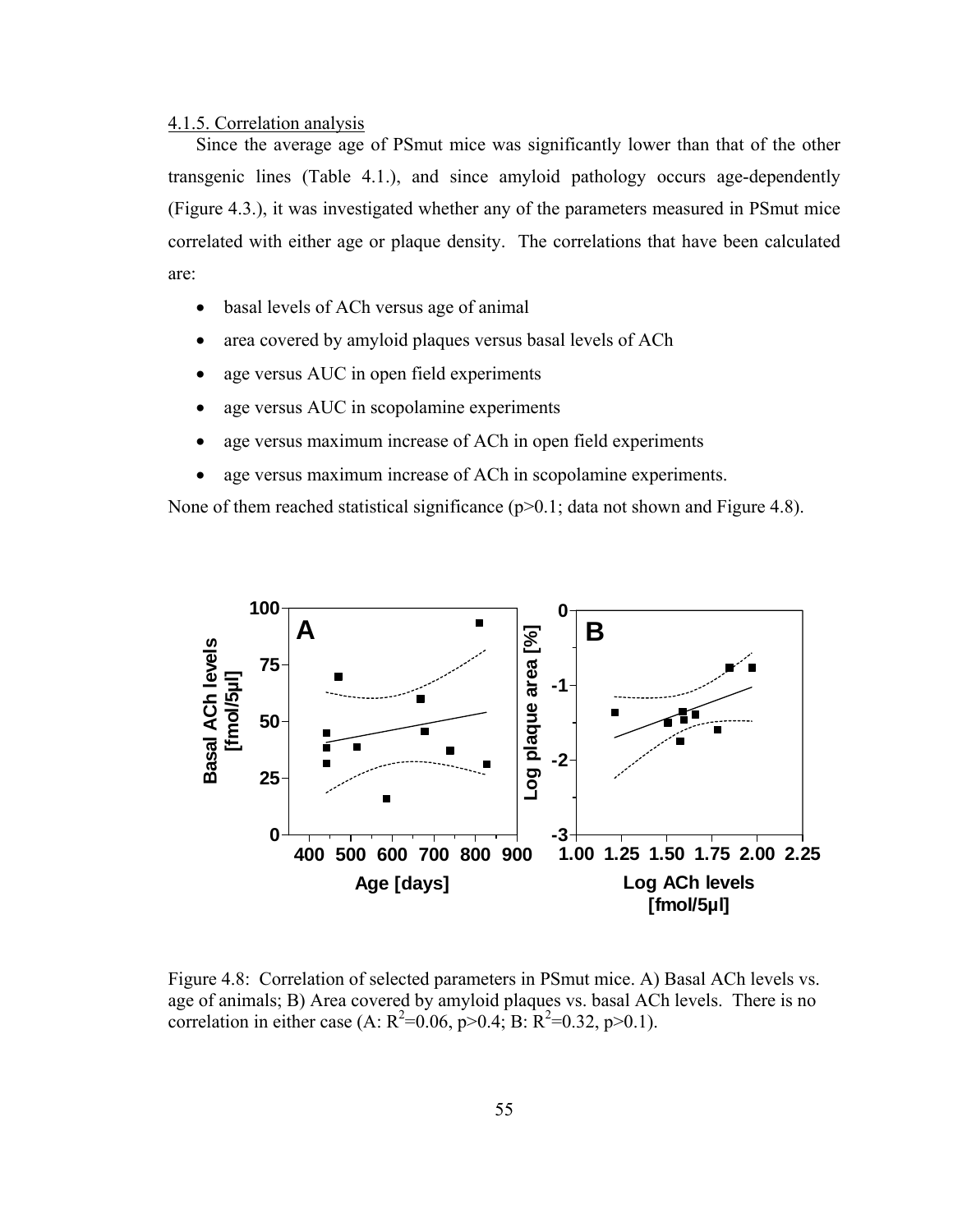#### 4.2. Discussion

The first part of this thesis is concerned with central nervous cholinergic function in transgenic mice expressing mutated human forms of both the amyloid precursor protein (APP) and presenilin-1 (PS1). The study was performed to clarify the effects of Alzheimer's disease (AD)-like dysfunction of amyloid metabolism on the function of cholinergic neurons in the hippocampus. Numerous studies in autopsy samples have clearly shown that deficits of the basal forebrain cholinergic system are a consistent and pronounced feature of AD. The functional approach chosen in our study promised to give clear-cut information on the overall balance of probable amyloid-induced damages and compensatory mechanisms.

#### 4.2.1. Mouse models

### 4.2.1.1. Our mice

In our mice, genetic information for a form of human amyloid precursor protein (APP) associated with familial AD was inserted into the genome, replacing the endogenous murine *App* gene. As a consequence, mutated APP will be expressed at endogenous levels. For the other transgenic lines, these mice were crossed with mice carrying a wild-type or mutated human gene encoding presenilin-1 (*PSEN1*). Measurable amyloid levels and plaque deposits are absent both in APPsl and PSwt mice, but develop in an age-dependent manner in PSmut mice (Figure 4.1, 4.2, 4.3). This demonstrates that the presence of mutated human APP at physiologic levels is not sufficient to cause amyloid pathology in mice. The additional presence of a mutated presenilin-1 is absolutely required to generate detectable levels of amyloid and its deposition in plaques, which is in agreement with the observation that PS-1 mutations cause the majority of familial cases of AD.

In our mice, amyloid deposits are observed to occur in a pattern resembling that seen in humans suffering from AD, although the density of amyloid plaques might be slightly lower than that seen in humans (Köhler et al., 2005).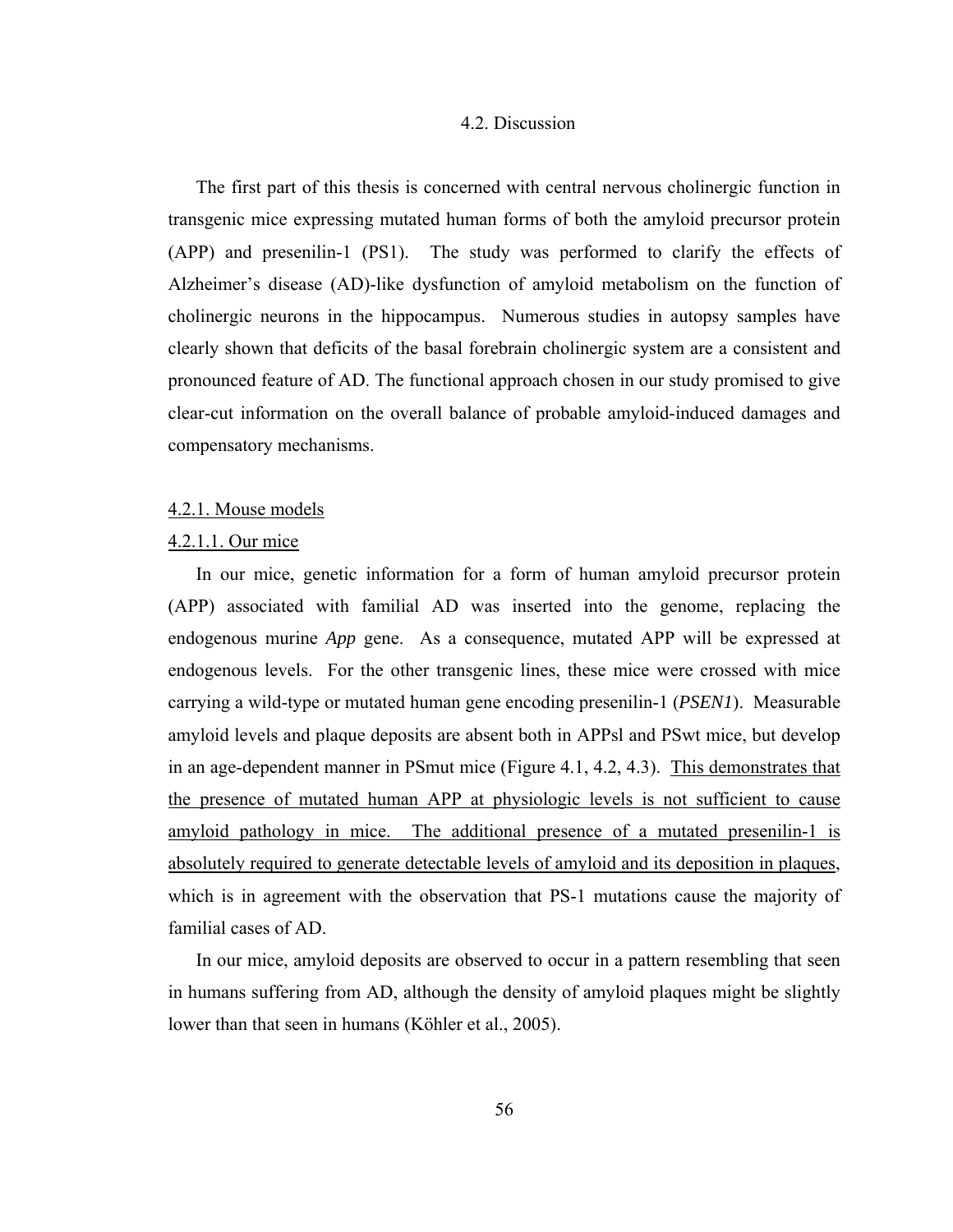Overall, amyloid pathology in PSmut mice can be considered to closely resemble that seen in the human disease. The other transgenic lines, especially the PSwt mice, are an excellent control group, because they differ from PSmut mice only in the one mutation induced into the gene encoding PS-1.

#### 4.2.1.2. Models described in the literature

Many studies in transgenic models of brain amyloid mismetabolism employed one of the first available mouse lines, termed Tg2576. This line expresses human APP with the "Swedish" double mutation (K670N/M671L) under control of the hamster prion promoter, causing fivefold overexpression (Hsiao et al., 1996). Compared to this often used amyloid mouse, amyloid generation and deposition in PSmut mice is delayed and slightly less prominent (Köhler et al., 2005).

Another frequently employed model for amyloid deposition is the PDAPP mouse. These mice are overexpressing the "London" mutation (V717F) of APP under the strong platelet-derived growth factor promoter, causing more than 10-fold increased expression of APP (Games et al., 1995). These mice develop amyloid pathology as early as 4 months of age. The area in brain sections covered by amyloid plaques reaches up to 90%, which is dramatically more than the 4-8% seen in humans at advanced stages of the disease (Kraszpulski et al., 2001; Liu et al., 2004).

#### 4.2.2. Cholinergic markers

## 4.2.2.1. Our results

The functional testing of the cholinergic system in our mice was done at an age when amyloid generation has been going on for several months (Table 4.1, Figure 4.3). The average age of PSmut mice used for the microdialysis study was significantly lower than that of mice from the other transgenic lines (Table 4.1). Due to organizational limitations, this was inevitable. Nevertheless, the conducted correlation analyses did not reveal age-dependent changes in any of the parameters analyzed (Figure 4.8). In addition, at their average age of 20 months, plaque pathology was already prominently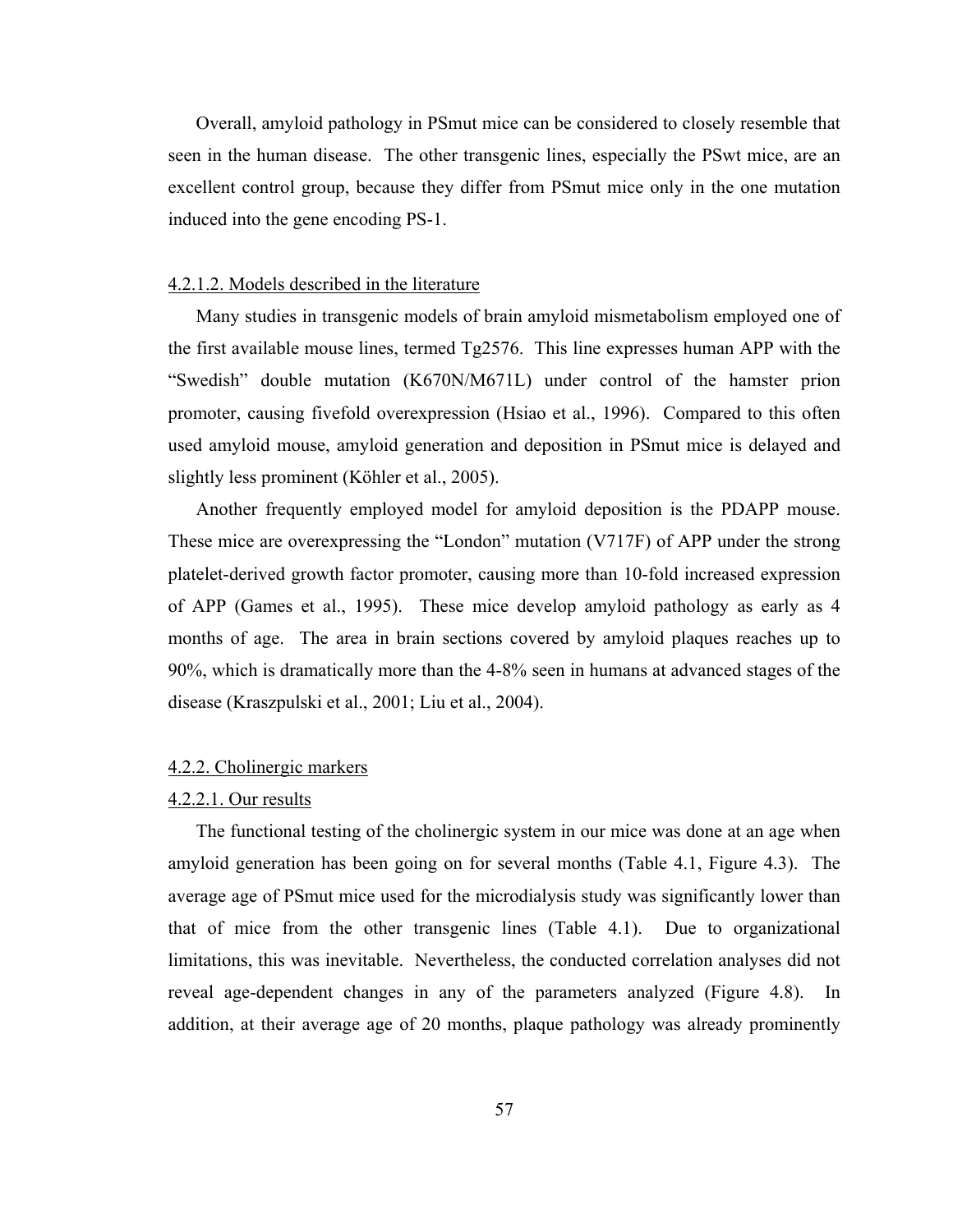developed in these mice and there was ample time for amyloid to exert its purported synapto- and neurotoxic effects (Figure 4.3; Hardy, 2002; Hardy and Selkoe, 2002). It seems safe to assume that, although better age-matching of transgenic lines would have been desirable, no major confounding effect on the investigated observations should be expected from this discrepancy.

#### Baseline levels of ACh

Our results show that baseline levels of acetylcholine in the extracellular space of the dorsal hippocampus did not differ significantly between transgenic lines (Figure 4.4). This finding implies unchanged transmitter release, although it cannot be excluded that amyloid did cause damage in the PSmut mice, e.g. reduced number of synapses, which then was masked by compensatory changes, e.g. increased density of exocytotic vesicles in the remaining synapses. Determination of baseline levels alone is not able to discriminate between these possibilities (but see below).

## Stimulation of ACh release

However, evidence against compensatory changes in PSmut mice was seen in the following results: Baseline acetylcholine output can be stimulated considerably with both behavioral and pharmacological challenges (Figure 4.5 and 4.6). The respective experiments, exposure of animals to a novel environment and blockade of presynaptic inhibitory autofeedback receptors by application of a muscarinic antagonist, here scopolamine, are commonly used for stimulation of septohippocampal fibers both in rats and mice (Köppen et al., 1997; Kopf et al., 2001; Tzavara et al., 2003) and the magnitude of the effect in the present study is comparable to that seen in the cited studies. The ability of these fibers to respond to such stimuli with increased output of acetylcholine is indicative of large functional reserves in the septohippocampal cholinergic neurons, which would not be expected if some compensatory mechanisms for an amyloid induced dysfunction would be in place even under baseline conditions.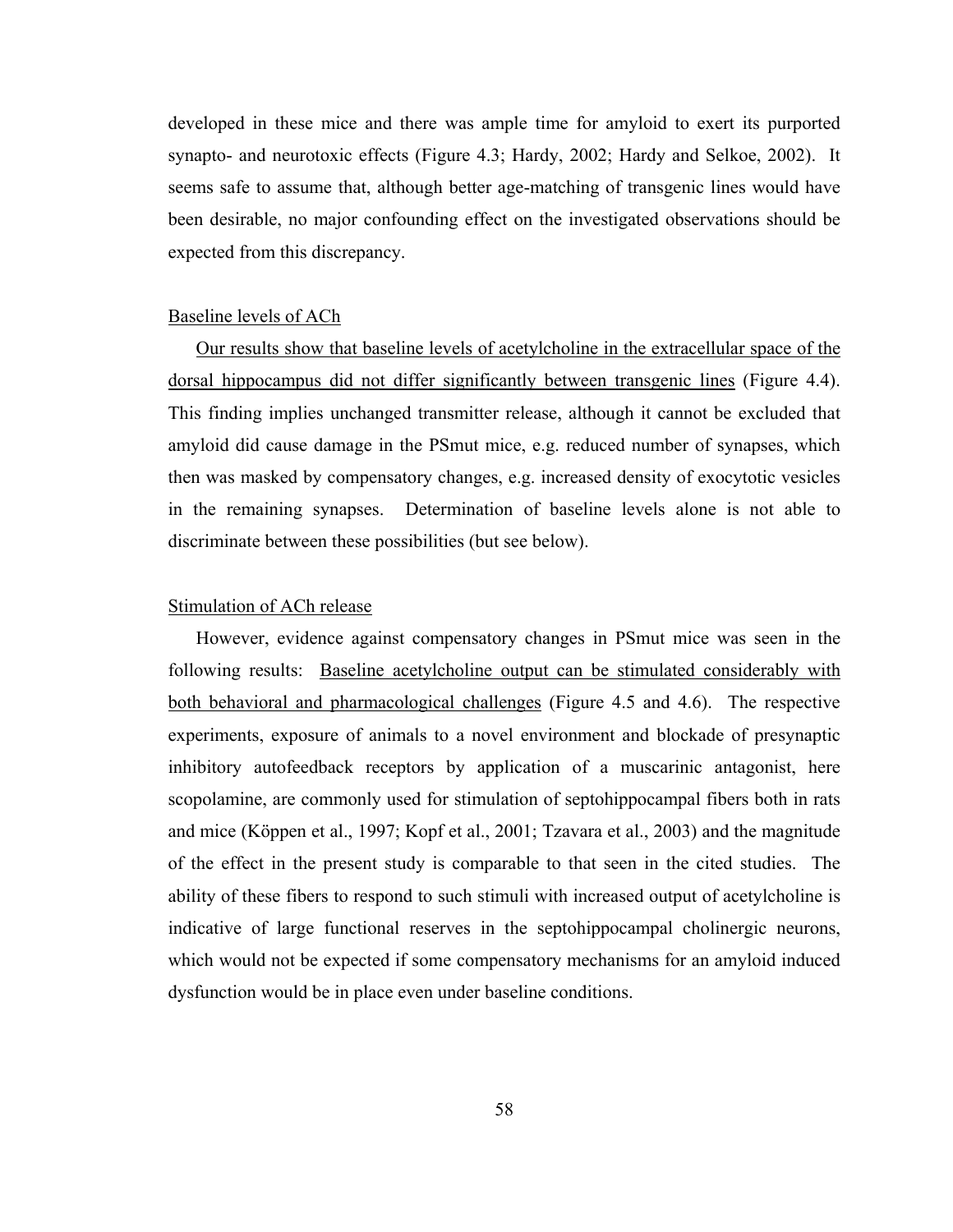## High-affinity choline uptake

Additionally, high-affinity choline uptake, which is considered to be a marker for the firing rate of cholinergic neurons and an important marker of cholinergic nerve function (Kuhar and Murrin, 1978; Jope, 1979), is also unchanged between transgenic lines (Figure 4.7). High affinity choline uptake activity has repeatedly been shown to be increased in compensation for deficits in cholinergic neurotransmission. This included increased ACh hydrolysis (Erb et al., 2001), where increased HACU was the only obvious neurochemical adaptation; increase in HACU was also seen in mice haploinsufficient for the ACh-synthesizing enzyme, ChAT (Brandon et al., 2004) and in mice haploinsufficient for CHT-1, the protein conducting high affinity choline uptake itself (Ferguson et al., 2004). In addition, amyloid has inhibitory properties towards HACU *in vitro* in low nanomolar concentrations (Kar et al., 1998), so it would have been expected to observe an impact on this neurochemical process early on. Moreover, animals were investigated at a rather high age, well past mid age. It would have been expected that any defect in cholinergic neurochemistry would have become evident by that time.

#### Correlation with age

Finally, neither basal ACh release, nor open field nor scopolamine induced ACh release did show any negative correlation with age over the age span covered by the mice in our experiments, which would have been expected if there was ongoing deterioration of cholinergic function (Figure 4.8).

#### Conclusion

In conclusion, an overall lack of major functional compromise of septohippocampal neurons is firmly established in PSmut mice. The conclusion can be drawn that amyloidosis in the living animal can occur in the absence of overt cholinergic compromise.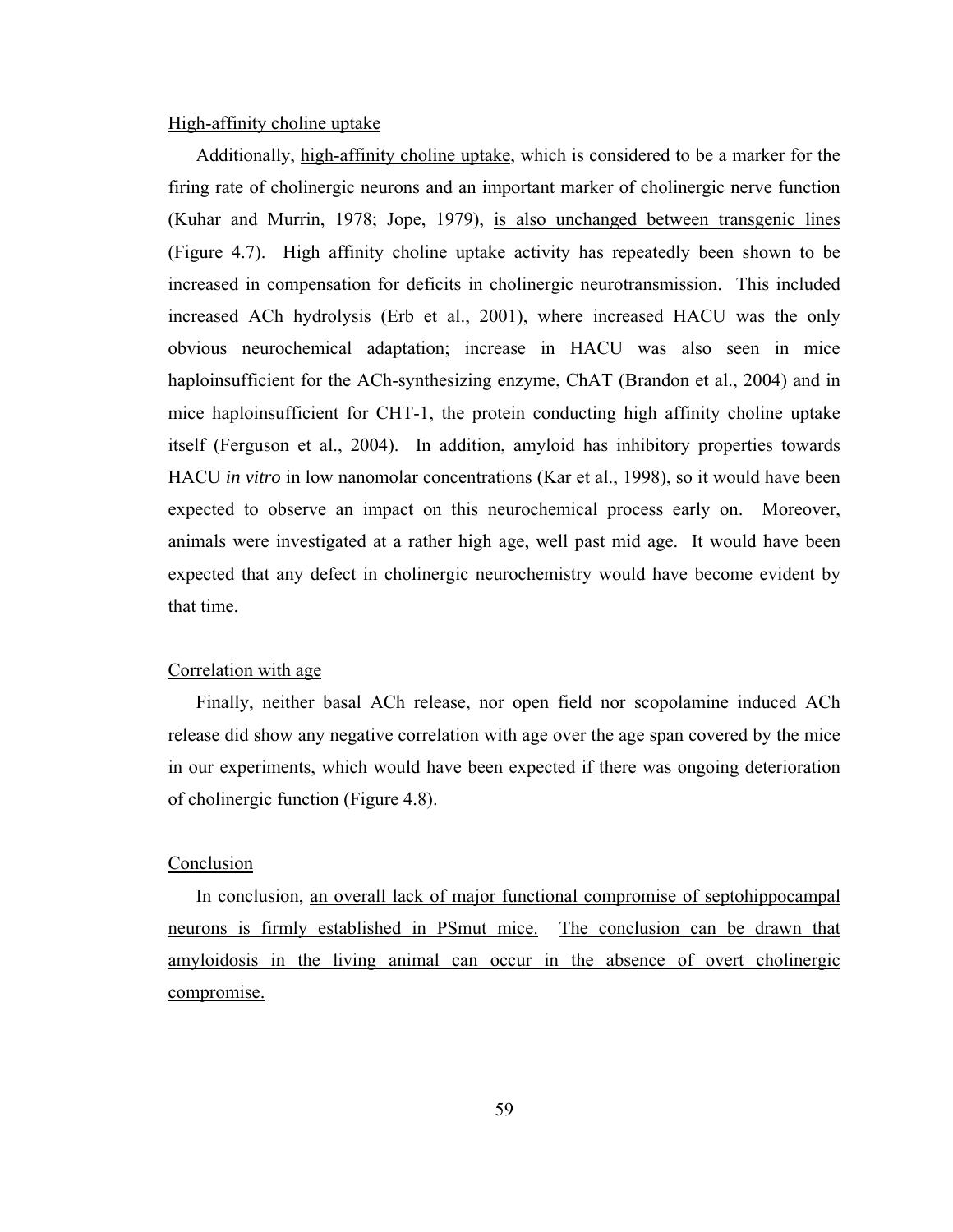## 4.2.2.2. Results reported in the literature

#### Tg2576 mice

As opposed to our functional approach, previous studies investigated several markers of the basal forebrain cholinergic system in different transgenic models and showed ambiguous results. In the Tg2576 mouse, a widely used model, two studies published in 2002 both demonstrated unchanged activity of ChAT and AChE in cortex and hippocampus. One study, investigating radioligand binding both to the vesicular ACh transporter, VAChT, and to the high-affinity choline uptake carrier, CHT-1, failed to observe differences in aged transgenic mice compared to controls (Gau et al., 2002). The other study, however, observed a significant 35% decrease in high-affinity choline uptake in hippocampus of 17 month old animals, but not in other brain regions or at younger ages (Apelt et al., 2002). Moreover, this study revealed decreased radioligand binding for the  $M_1$  and  $M_2$  receptor, the latter one only at advanced age. The  $M_1$  results were interpreted as a sign of deleterious effects of soluble amyloid, because tissue levels of soluble amyloid were already detectable at the first observation at 8 months of age, but no deposition of amyloid in plaques had occurred by then. However, no data point was taken at an earlier age, thus leaving the possibility that a decreased  $M_1$  receptor density was already present during development. In their discussion, the authors cite another study (Cha et al., 2001) that failed to find decreased muscarinic receptor binding in Tg2576 mice at 4 months using the unselective radioligand,  $[^{3}H]$ -quinuclidinyl benzilate. However, that same study also failed to detect such a deficit at 15 months of age, adding to the inconclusive body of evidence for cholinergic dysfunction in this transgenic line.

The study by Ikarashi and colleagues (2004) demonstrates reduced tissue levels of ACh in Tg2576 mice. The logical next step, performing microdialysis to assess its levels in the extracellular space, which is the relevant site for functional activity, was not done by this group, despite earlier publications utilizing this technique.

Microdialysis in Tg2576 mice was presented after our study had been published (Watanabe et al., 2005). The authors did not observe changes in baseline ACh levels in the ventral hippocampus at any age investigated, but reported an attenuation of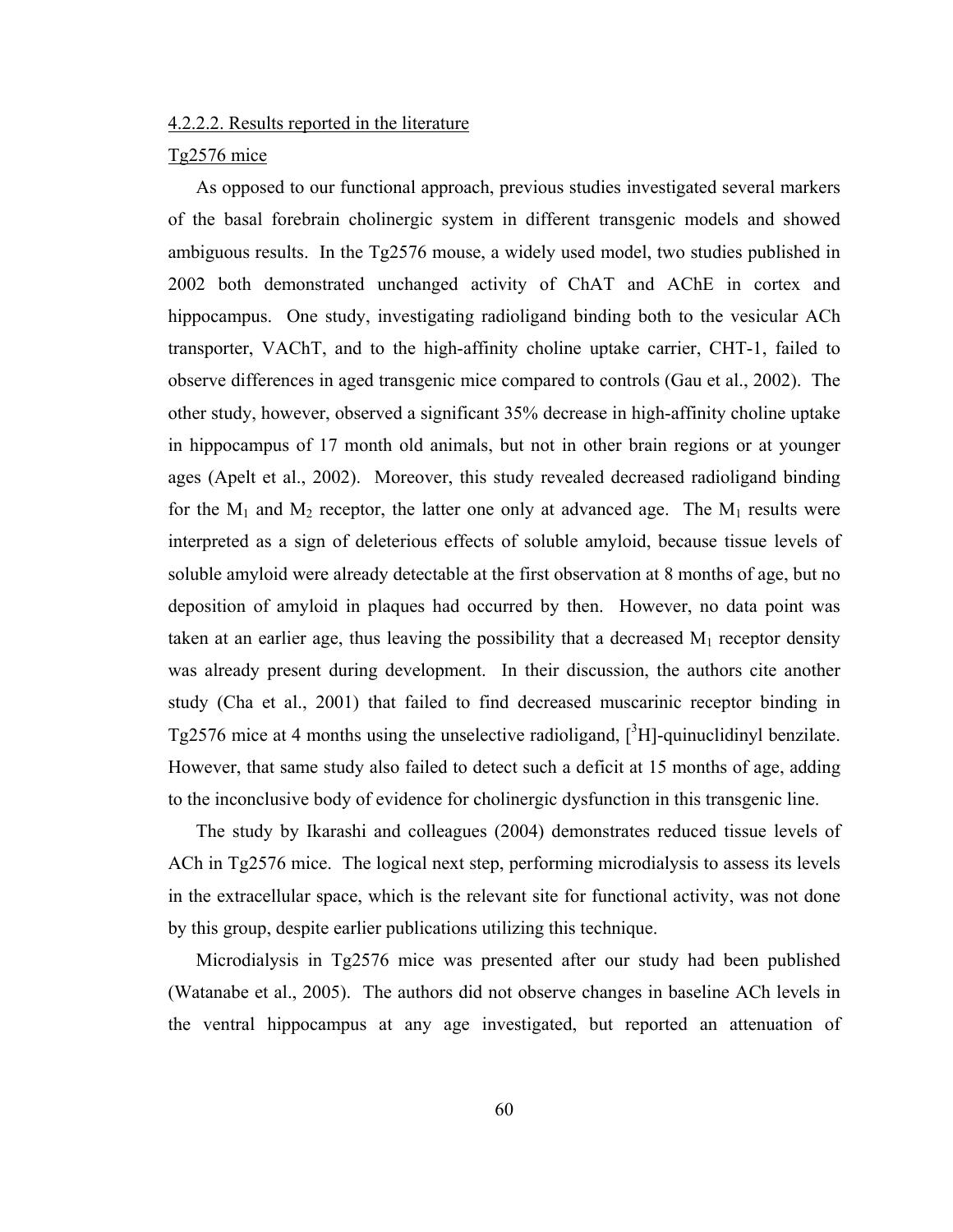potassium-evoked ACh release in middle aged and old transgenic mice compared to controls. However, inspection of the poster at the Society for Neuroscience meeting in 2005 cast serious doubt on the validity of the authors' observations that could not be dispelled by the poster presenter. For one, baseline levels of ACh were reported to be around 40μM, more than 1000-fold higher than in our experiments. Although some discrepancy could be explained by different microdialysis probes, flow-rate, use of esterase inhibitor, etc., a difference of that magnitude seems impossible, although there is a chance that the stated concentration was a typographical error and should be 40nM instead; the poster presenter could not comment on that. Furthermore, the reported composition of the perfusion fluid for the potassium-depolarization indicated a highly hypertonic solution (potassium chloride was simply increased by 100mM without compensatory changes in sodium). Again, information whether this might be a typographical error was not available from the poster presenter. Additionally, the potassium induced increase in ACh release did not change in Tg2576 mice with age, but increased wildly from young (4-6 months) to middle-aged (9-11 months) controls and less dramatic in aged (14-16 months) control mice, for which no explanation was given either, thus generating significant differences at the middle-aged and aged groups of mice. One has to doubt the validity of these data; at least the study did not help to clarify whether there is a cholinergic deficit in these mice or not.

#### PDAPP mice

A microdialysis study in PDAPP mice was published very recently (Bales et al., 2006). At 4-6 months of age, these mice showed significantly lower baseline levels of ACh in hippocampus compared to controls. In addition, an almost twofold increase of hippocampal HACU with no change in CHT-1 mRNA was reported. Moreover, scopolamine-induced increases were dampened and open field-induced increases were accentuated in these mice, reminiscent of the results in the  $M<sub>2</sub>/M<sub>4</sub>$ -deficient mice investigated in the same lab (Tzavara et al., 2003). Unfortunately, the authors did not compare and contrast their results with the results of our study, which was published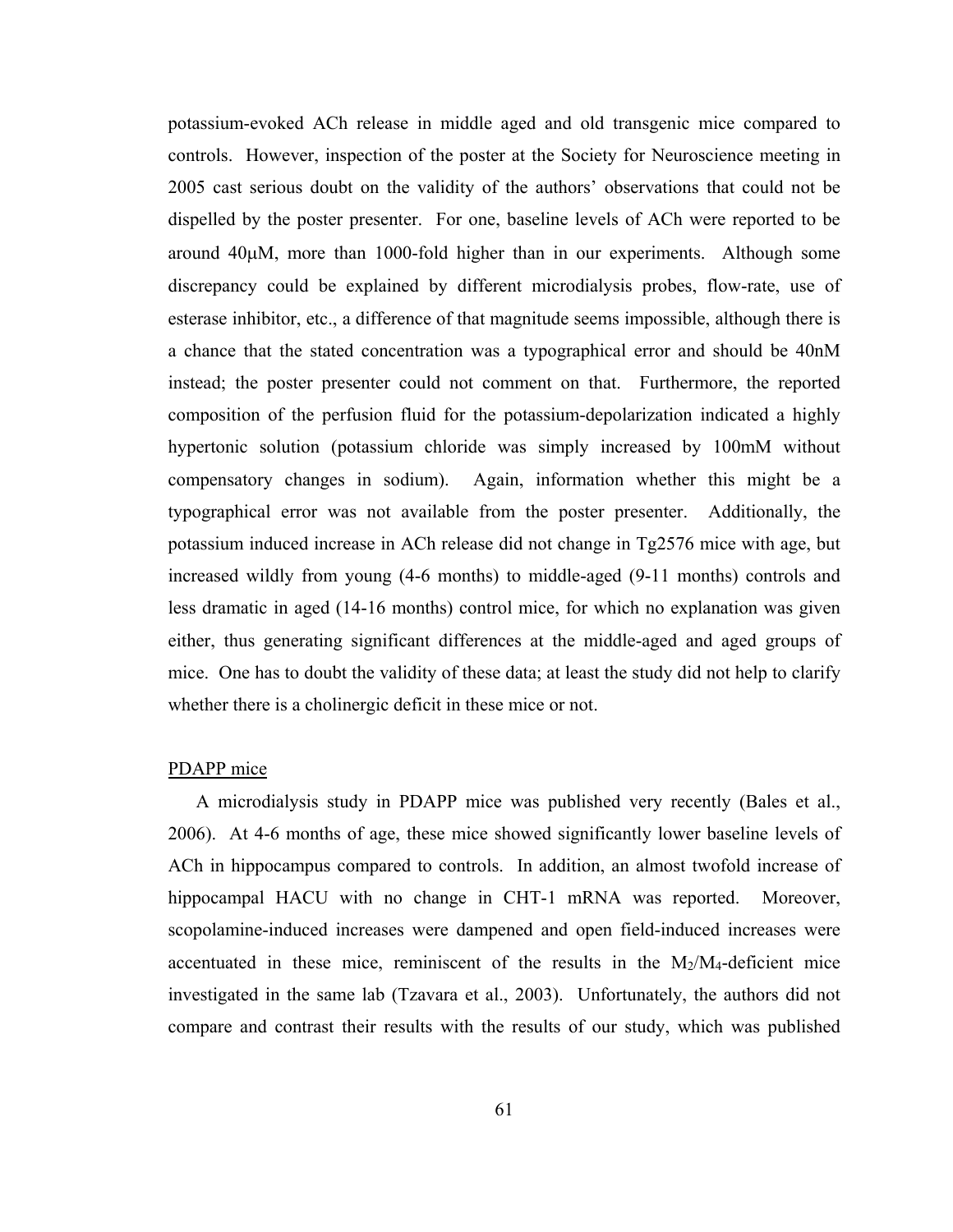almost two years earlier. However, considering the enormously exaggerated production of amyloid in the PDAPP mouse (which still fails to cause overt neurodegeneration or neurofibrillary tangles, Games et al., 1995), an impact of the sheer mass of amyloid on the central nervous system is no surprise. One has to question the rationale behind the use of such a drastic model in which one protein is overexpressed so drastically (and furthermore, one might also question the decision to test an experimental therapeutic, based only on its effectiveness in this model, in human trials; Schenk et al., 1999; McGeer and McGeer, 2003). The only valid conclusion, it seems, is that amyloid, no matter how much of it is present, will not cause major neurodegeneration or neurofibrillary tangles in mice.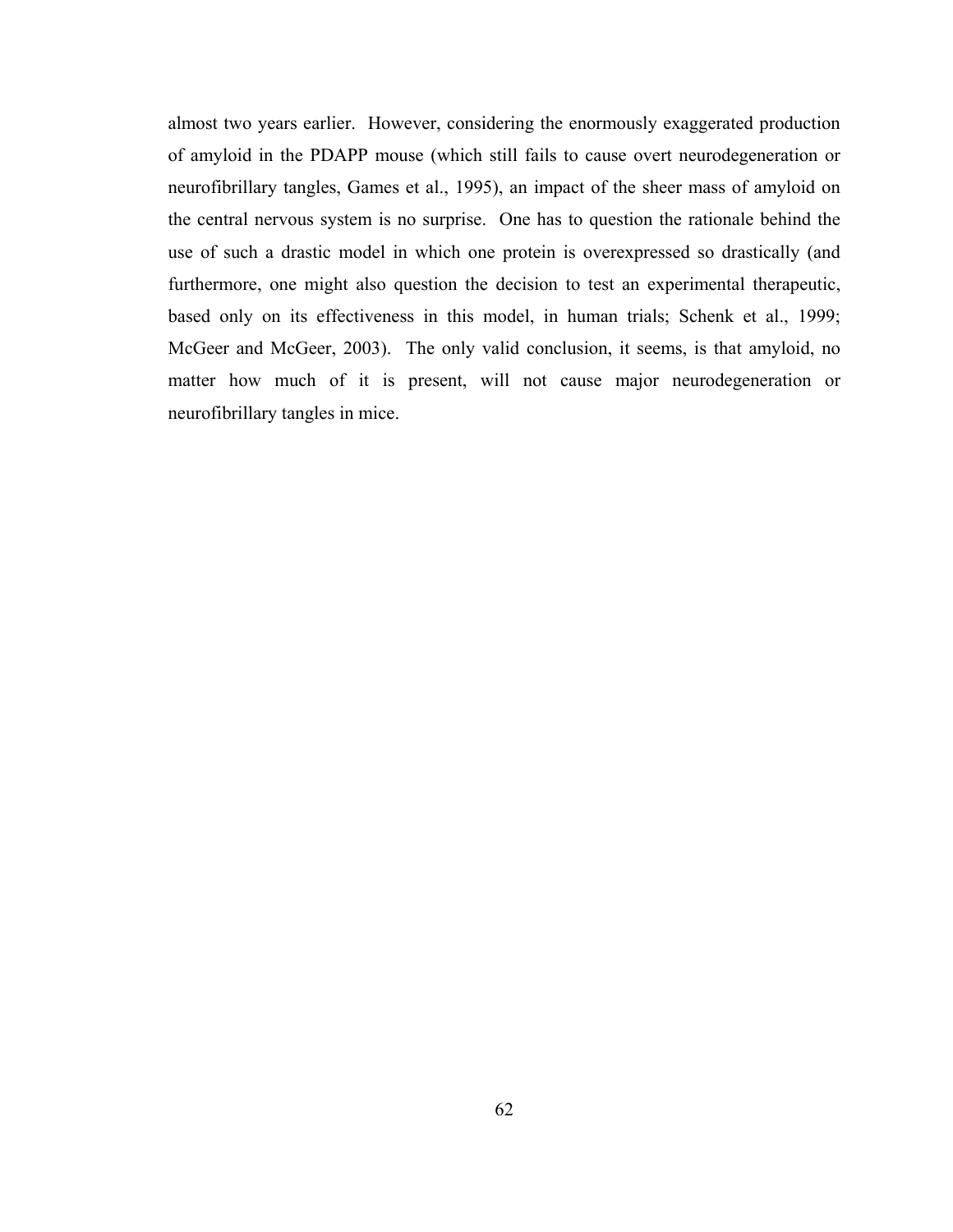# CHAPTER V ACHE-PROJECT – RESULTS AND DISCUSSION

## 5.1. Results

It was the aim of this project to assess central cholinergic function in genetically modified mice deficient for acetylcholinesterase (AChE) and to compare it to wild-type control mice (henceforth designated as KO – for knockout – and wt, respectively). The study focused on the dorsal hippocampus and employed predominantly microdialysis, but also synaptosomal  $[{}^{3}H]$  choline uptake.

# 5.1.1. General characteristics of animals

KO mice are smaller than their wt litter mates (Figure 3.1.). The mice undergoing surgeries had an average body weight of  $17.0 \pm 0.3$ g (KO, n=62) and  $30.9 \pm 0.7$  (wt, n=68), respectively (p=1.54\*10<sup>-30</sup>). Age at time of probe implantation was  $86 \pm 5d$  (KO, n=62) and  $169 \pm 9d$  (wt, n=68), respectively (p=1.33\*10<sup>-12</sup>). Male and female mice were used in this study; the gender distribution was 31male/31female in KO and 47male/21female in wt.

### 5.1.2. Calibration of microdialysis probes

*In vitro* calibration was performed with five probes from different batches. Average *in vitro* recovery was  $27.37 \pm 1.74\%$  for ACh and  $35.93 \pm 2.94\%$  for Ch.

Extrapolation to zero flow was performed assuming a first-order relationship between dialysate concentrations and flow-rate. Theoretically, dialysate concentrations should approach zero with increasing flow-rate, thus the line-fitting was adjusted to reach a plateau of zero at time ∞. With these assumptions, the correlation coefficients for nonlinear regression obtained for individual animals ranged from 0.9761 to 0.9923 for ACh and from 0.9740 to 0.9951 for Ch.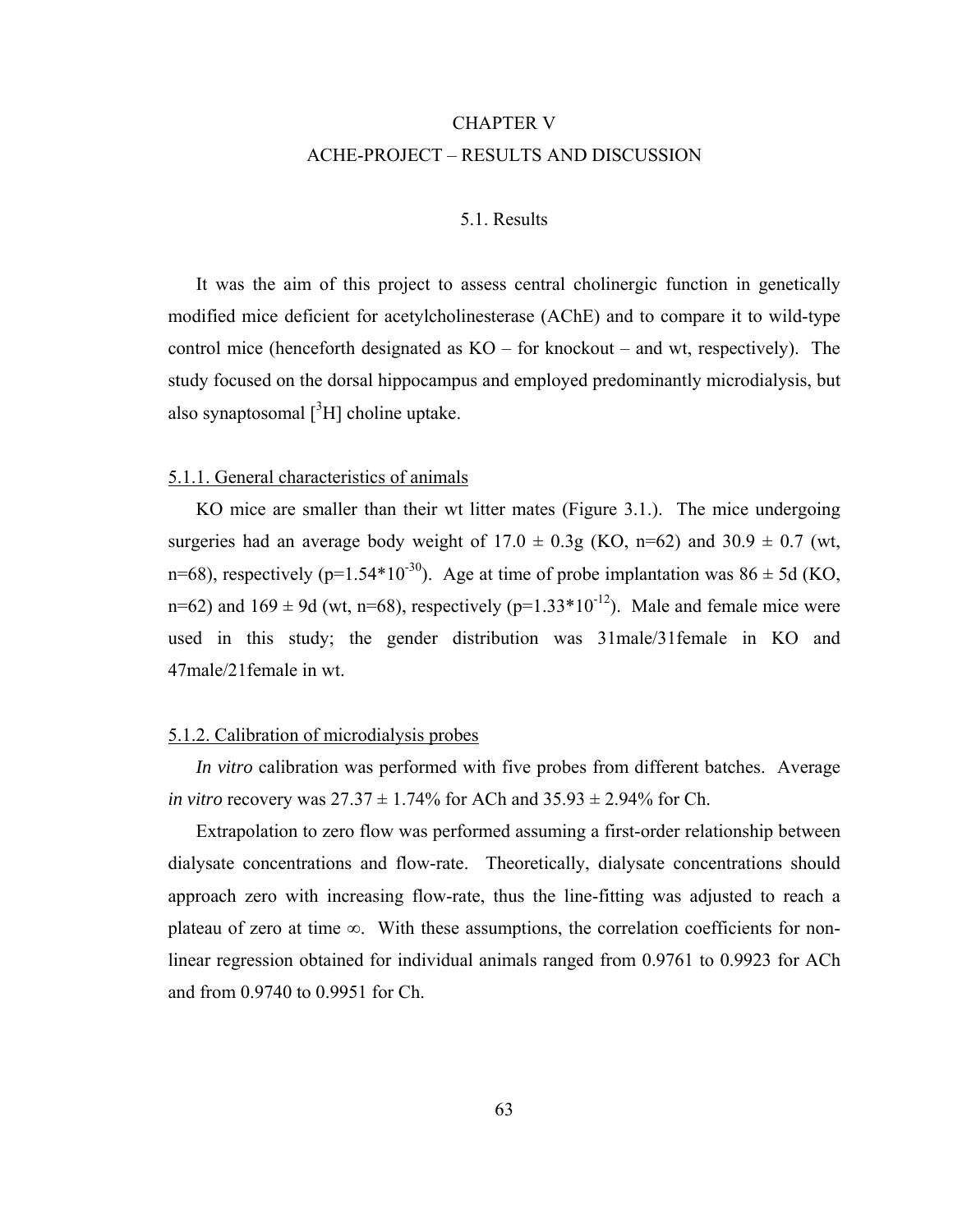## 5.1.3. Basal values of acetylcholine and choline

Baseline concentrations of acetylcholine (ACh) in the microdialysate from dorsal hippocampus are presented in Figure 5.1.A. Average dialysate concentrations were 838  $\pm$  51fmol/5µl (168nM) in KO (n=47) and 12.1  $\pm$  1.1fmol/5µl (2.4nM) in wt (n=58)  $(p=1.67*10^{-20})$ .

Baseline dialysate concentrations of choline (Ch) were  $3.91 \pm 0.31$  pmol/5μl (0.78μM) in KO (n=47) and  $7.73 \pm 0.28$ pmol/5µl (1.55µM) in wt (n=40) (p=3.03\*10<sup>-14</sup>).

When these values are corrected for *in vitro* recovery, average concentrations of ACh are estimated to be 614nM in KO and 8.8nM in wt. Average concentrations of Ch are estimated to be 2.18μM in KO and 4.31μM in wt.

Extrapolation to zero flow in KO mice (Figure 5.1.B) estimates extracellular concentrations to be 674nM for ACh and 2.6μM for Ch.



Figure 5.1: Baseline values of ACh and Ch in dialysate from mouse hippocampus. A) Baseline values at a perfusion rate of  $1\mu l/min$ . Each point represents one individual mouse. Bars represent means. B) Extrapolation to zero flow. Each point represents the average of four individual mice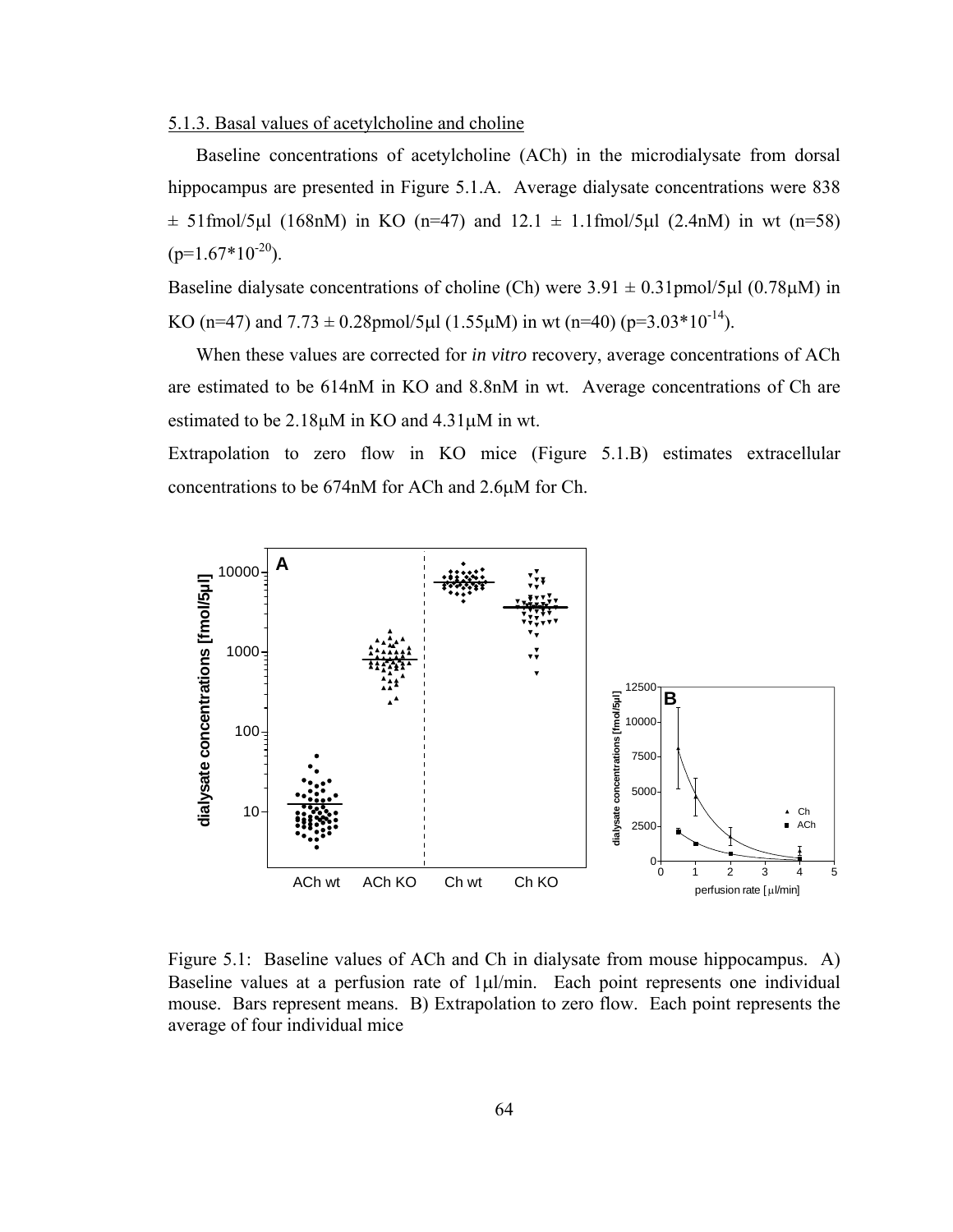## 5.1.4. Effect of selective inhibitors of AChE

Application of the selective inhibitor of AChE, BW284c51, through the dialysis probe caused dose-dependent, up to 16-fold increases in extracellular levels of ACh in wild-type animals (Figure 5.2A). Similar results were obtained with another selective inhibitor of AChE, tolserine (Figure 5.2.C).

In contrast, neither compound was able to considerably alter levels of ACh in AChEdeficient mice (Figure 5.2.B,D).



Figure 5.2: Effect of AChE inhibition on ACh levels. A) BW284c51 wt; B) BW284c51 KO mice; C) tolserine wt; D) tolserine KO. Inhibitors were added to perfusion fluid for the time indicated by horizontal bars. Both inhibitors cause concentration-dependent increases of ACh levels in wt, but fail to alter ACh levels in KO mice. N=4-8.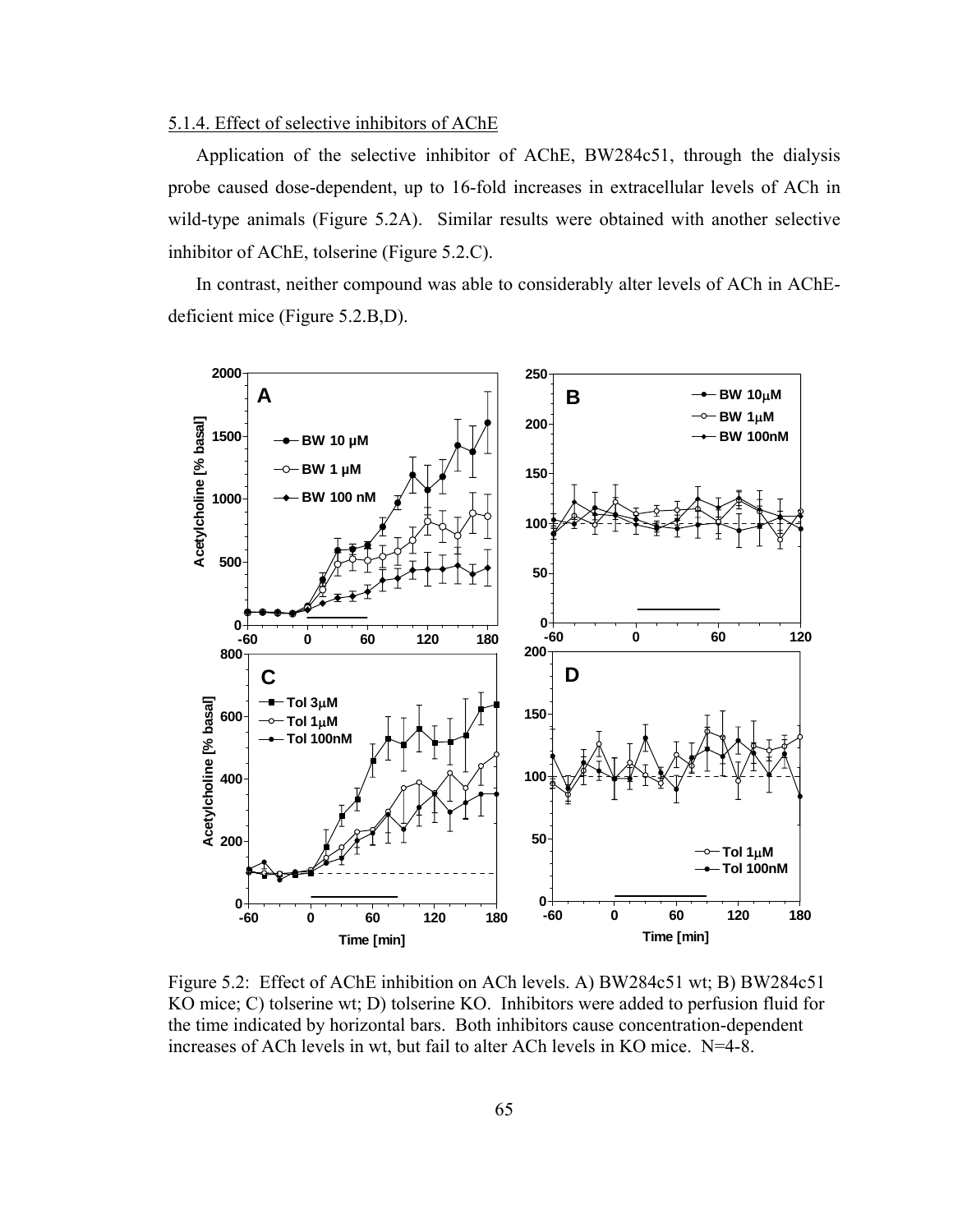#### 5.1.5. Effect of selective inhibitors of BChE

Application of the selective inhibitor of BChE, bambuterol, through the dialysis probe did not cause effects on either ACh or Ch levels in wild-type animals. (Figure 5.3.A) In contrast, bambuterol caused dose-dependent, up to five-fold increases in extracellular levels of ACh in KO mice, with concomitant decreases in extracellular levels of Ch to 50% of baseline (Figure 5.3.B). The hydrolysis product of bambuterol, the  $\beta_2$  agonist terbutaline, did not affect ACh levels in KO mice at a concentration of 1μM (B)

Similarly, no effect was observed with another BChE-selective inhibitor, bisnorcymserine (BNC) in wild-type mice (Figure 5.3.C), whereas BNC increased extracellular levels of ACh in KO mice (Figure 5.3.D).



Figure 5.3: Effect of BChE inhibition on extracellular levels of ACh and Ch. A) bambuterol wt; B) bambuterol KO; C) bisnorcymserine (BNC) wt; D) BNC KO. Both inhibitors fail to alter levels of ACh in wt, but cause distinct elevations of ACh levels in KO mice. Terbutaline, the hydrolysis product of bambuterol, is ineffective (B). N=4-8.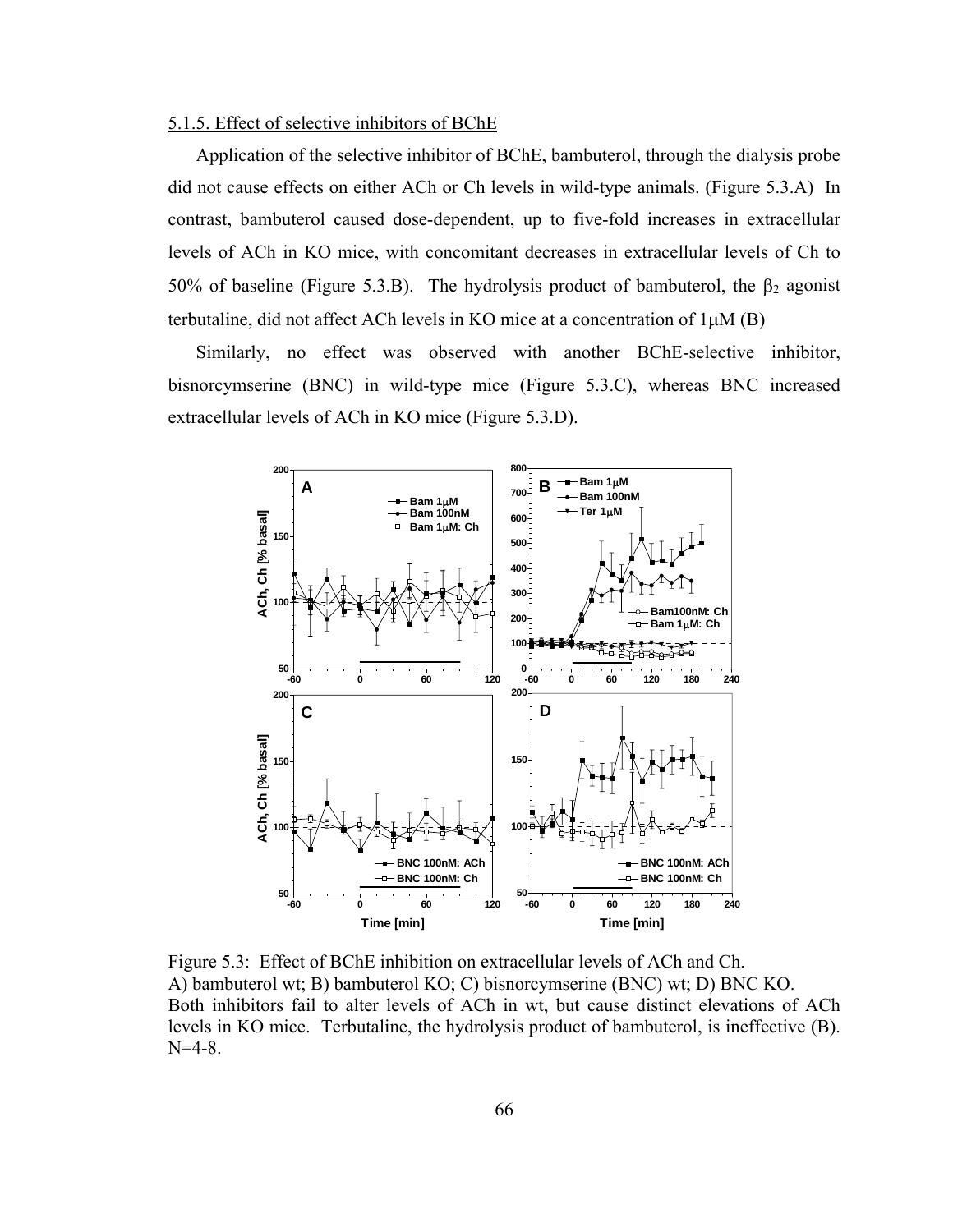## 5.1.6. Interruption of neurotransmission

When microdialysis probes were perfused with a calcium-free solution (Figure 5.4.A,B), levels of ACh in both wt and KO mice dropped immediately to 50% of baseline. Upon return to regular perfusate, levels immediately returned back to baseline.

When the blocker of voltage gated sodium channels, tetrodotoxin (TTX) was added to the perfusion fluid at a concentration of 1μM (Figure 5.4.C,D), ACh levels dropped rapidly to 10% of baseline in wt and 5% of baseline in KO mice and recovered slowly after cessation of TTX application.



Figure 5.4: Effect of inhibition of neurotransmission. A) Calcium-free in wt; B) Calcium-free in KO; C) TTX in wt; D) TTX in KO. Both treatments cause a drop of ACh levels which is comparable between genotypes. N=4-6. To enable detection of decreases of ACh-levels in wt mice, aCSF for these experiments contained the unselective cholinesterase inhibitor neostigmine at a concentration of 3μM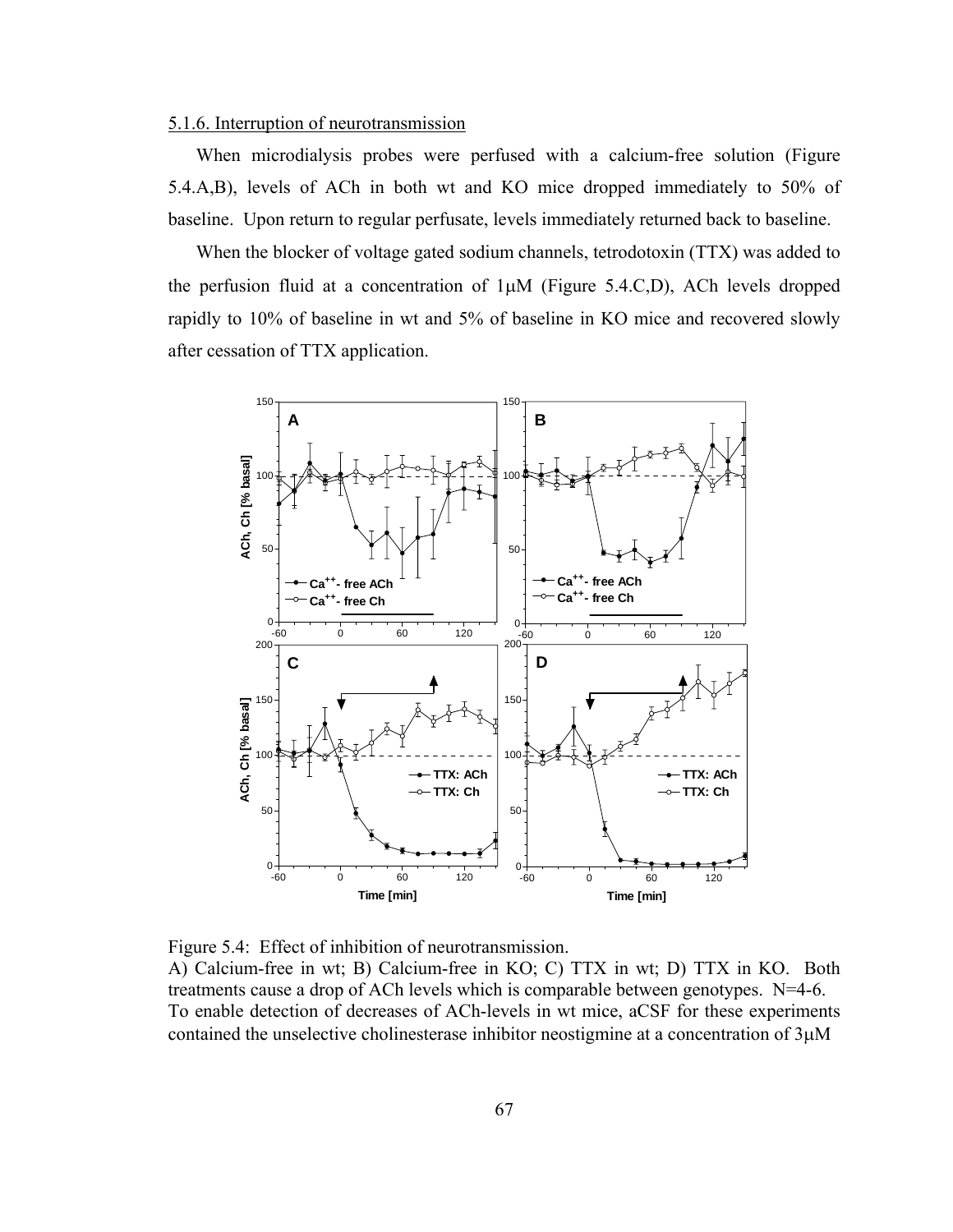#### 5.1.7. Synaptosomal choline uptake

As illustrated in Figure 5.5, total uptake of  $\int^3 H$ -choline into corticohippocampal synaptoneurosomes accounted for 100.6  $\pm$  12.5dpm/ $\mu$ g protein/5min in wt and 171.7  $\pm$ 29.8dpm/ $\mu$ g protein/5min in KO (p<0.05). Uptake in the presence of hemicholinium-3 at a concentration of 1µM, which is defined as high-affinity choline uptake, was  $57.6 \pm$ 9.7dpm/μg protein/5min in wt and  $135.9 \pm 25.0$ dpm/μg protein/5min in KO (p<0.05). Hemicholinium-insensitive uptake of  $[^{3}H]$ -choline was  $43.0 \pm 4.0$ dpm/ $\mu$ g protein/5min in wt and  $35.8 \pm 5.3$ dpm/ $\mu$ g protein/5min in KO (p=0.38). As a consequence, the contribution of the high affinity uptake to total  $\int^3 H$ -choline uptake was 56.0  $\pm$  2.5% in wt mice and  $77.7 \pm 2.8\%$  in KO mice (p<0.0001).



Figure 5.5:  $[^{3}H]$ choline uptake into corticohippocampal synaptosomes. Total uptake in KO mice is increased due to increased high-affinity choline uptake, whereas low-affinity uptake is indistinguishable between genotypes.  $N=6$  (wt) and 11 (KO)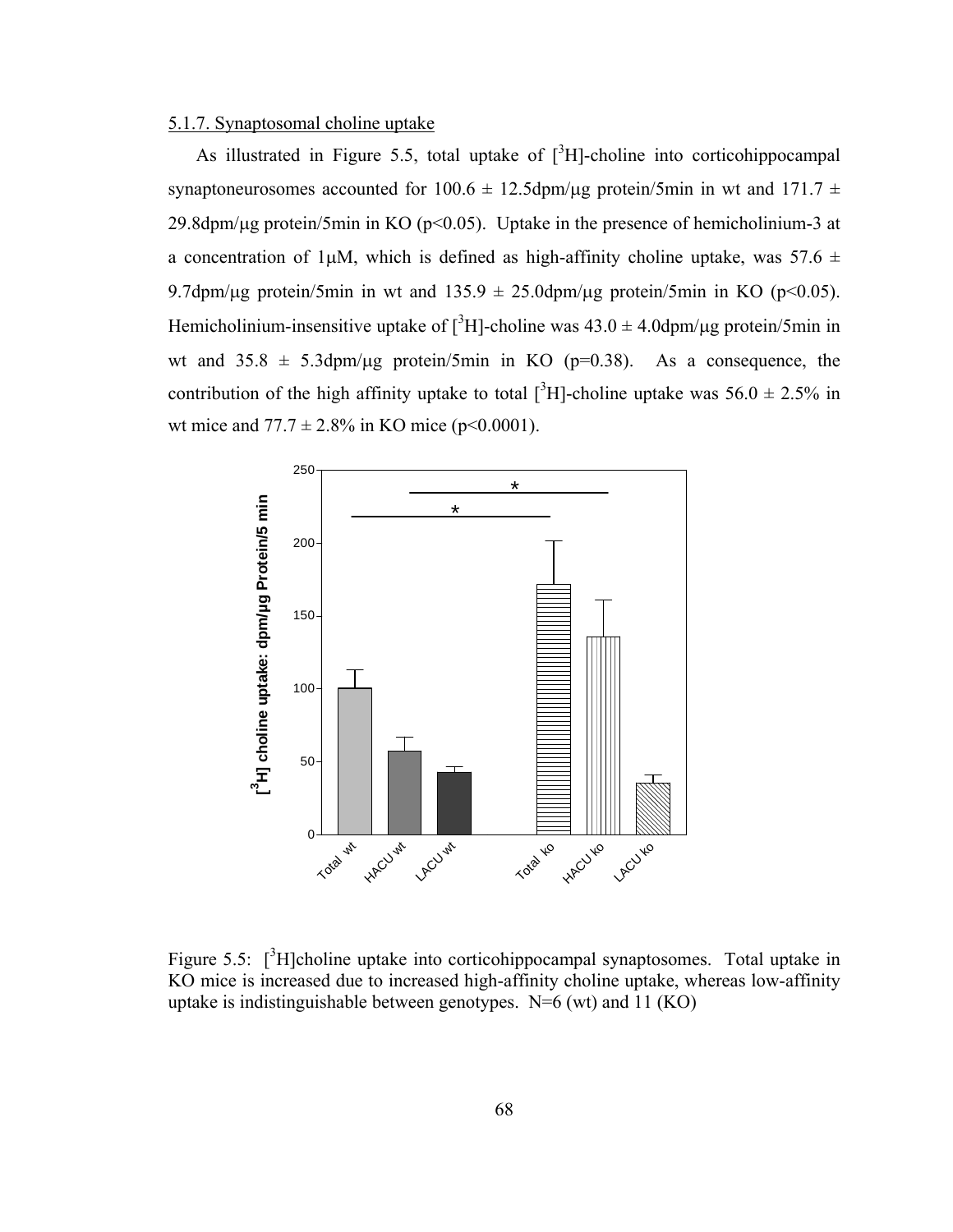#### 5.1.8. Blockade of high-affinity choline uptake *in vivo*

Hemicholinium-3 is a selective blocker of high-affinity choline uptake. As illustrated in Figure 5.6, perfusion of microdialysis probes with the selective inhibitor of highaffinity choline uptake, hemicholinium-3, at a concentration of 10μM caused a drop of extracellular levels of ACh to 40-50% of baseline in wt and 5-10% in KO. At the same time, Ch levels in wt increased by up to 30%, and doubled in KO.



Figure 5.6: Inhibition of high-affinity choline uptake *in vivo*. The selective inhibitor, hemicholinium-3 (10μM), was added to the perfusion fluid for the time indicated. A) wt, B) KO mice. ACh levels in wt mice dropped to 40-50% of baseline, whereas they dropped to 5-10% of baseline in KO mice.  $N=8$  (wt) and 5 (KO).

To facilitate observation of decreases in extracellular levels of ACh in wt mice, aCSF for these experiments contained the unselective cholinesterase inhibitor neostigmine at a concentration of 300nM.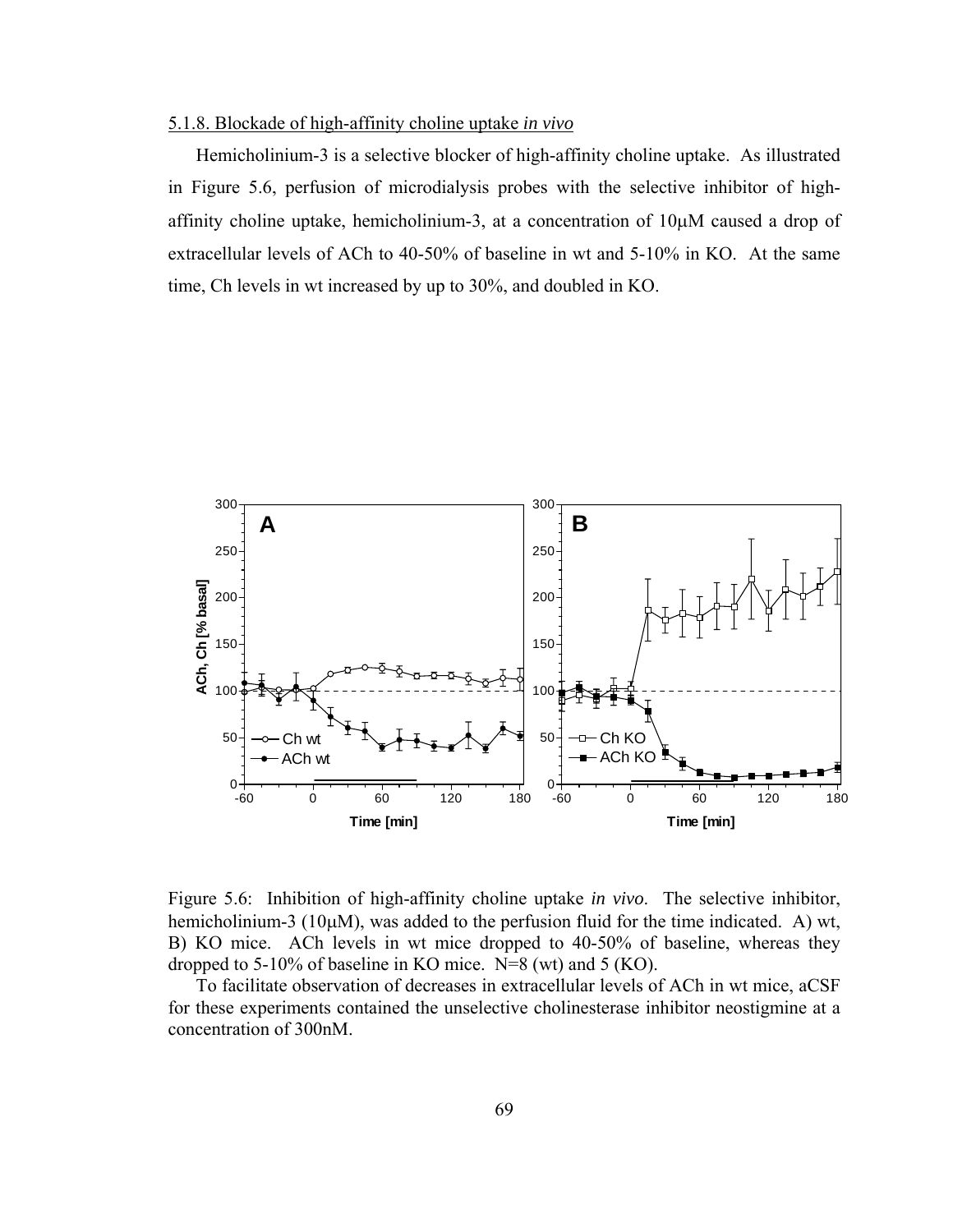#### 5.1.9. Supplementation with choline

When choline chloride was injected intraperitoneally in a dose of 20mg/kg and a volume of 1ml/kg body weight, extracellular hippocampal levels of Ch increased shortly by 50% in both wt and KO, and returned to baseline immediately afterwards (Figure 5.7.A,B). Extracellular levels of ACh also increased by 50% in both wt and KO, returning to baseline immediately afterwards. Control injections with saline (1ml/kg) caused no changes in Ch, but 50% increases in ACh both in wt and KO (N=3; not illustrated).

Application of choline chloride in a concentration of 10μM, dissolved in the perfusion fluid, did not change extracellular levels of ACh in wt mice, but caused a more than twofold increase in KO (Figure 5.7.C,D).



Figure 5.7: Supplementation with choline.

A) wt, 20mg/kg i.p. B) KO, 20mg/kg i.p. C) wt, 10μM locally, D) KO, 10μM locally Systemic application of Ch caused short increases hippocampal Ch levels in either genotype. Local application of Ch caused increases in ACh levels only in KO mice. N=6-7(wt) and 4-5 (KO).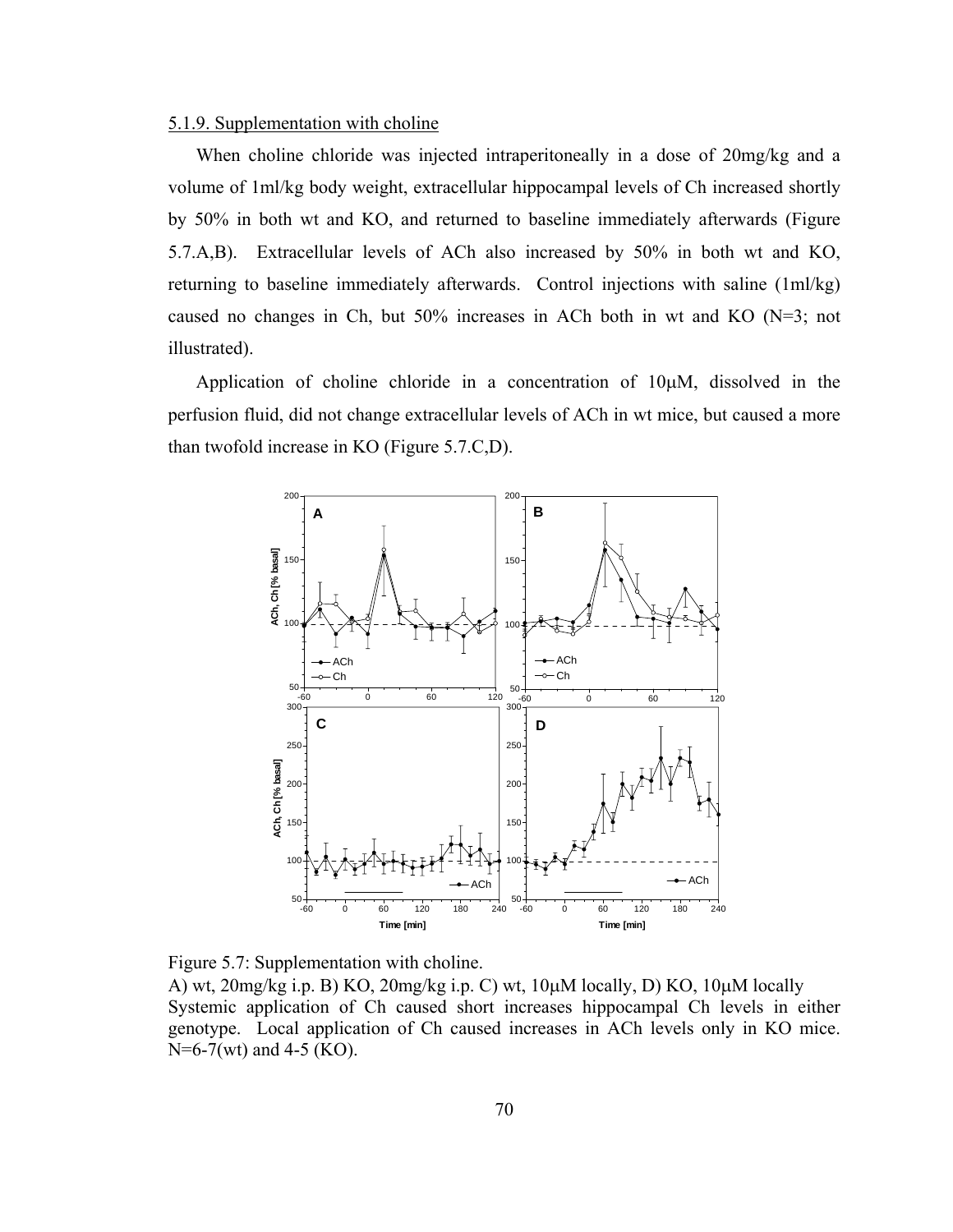## 5.1.10. Blockade of presynaptic muscarinic receptors

Perfusion of microdialysis probes with the unselective muscarinic receptor blocker scopolamine at a concentration of 1μM caused an almost five-fold increase of ACh levels in wt mice and a 50% increase in KO mice (Figure 5.8). This increase was slowly reversible in both cases.



Figure 5.8: Stimulation of ACh release by scopolamine. A) wt, B) KO. Perfusion with scopolamine  $(1\mu M)$  for the time indicated increased ACh levels in wt mice four- to fivefold relative to baseline. In KO mice, the same treatment increased ACh levels by 50%. N=5 (wt) and 6 (KO).

To make increases in extracellular ACh levels detectable, aCSF for the wt experiments contained the selective AChE-inhibitor tolserine at a concentration of 100nM.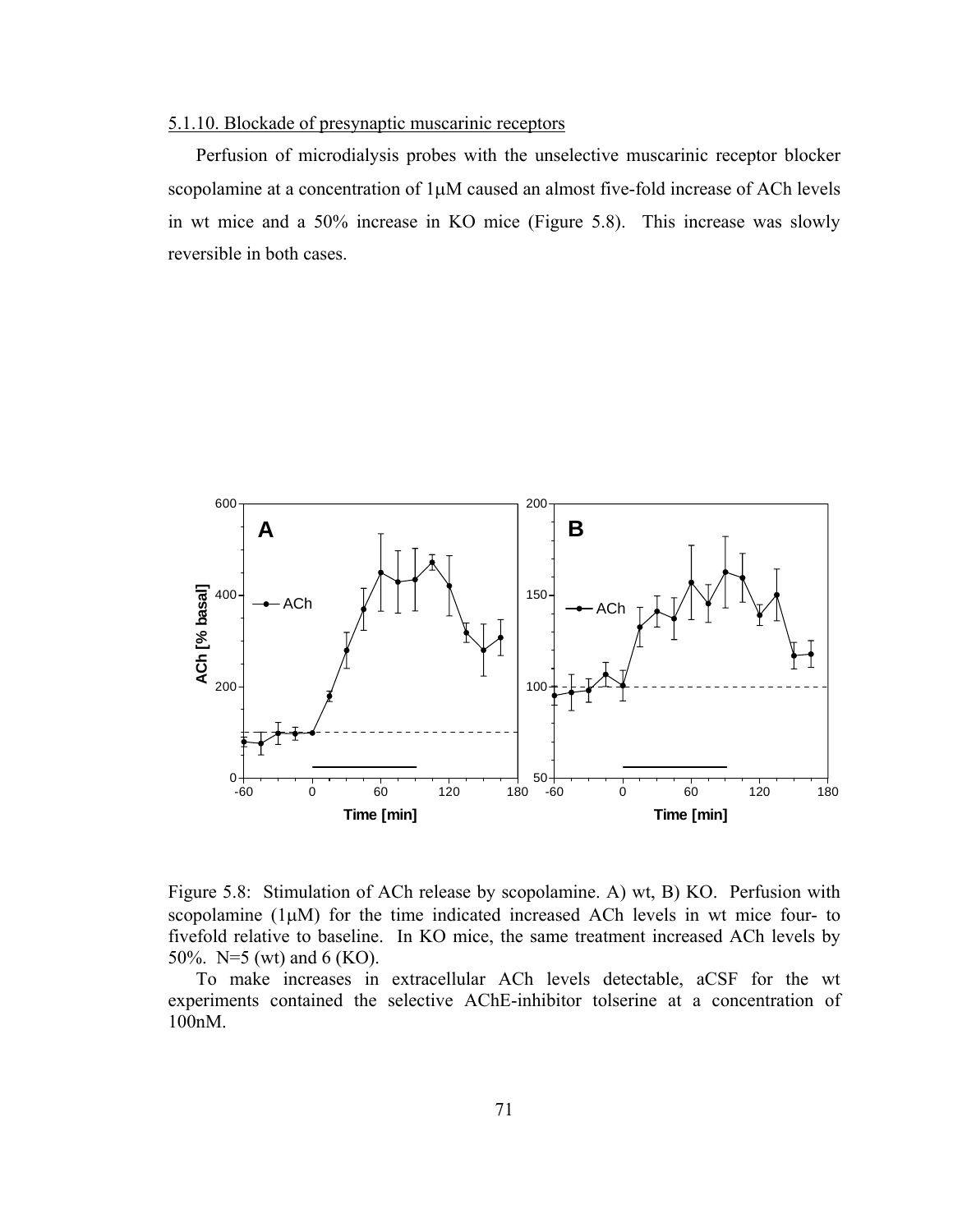#### 5.1.11 Correlations

Due to the fact that in KO mice, ACh and Ch responded to several treatments with mirror-like changes, statistical analysis was performed to check for significant correlations between baseline extracellular levels of ACh and Ch. Neither genotype showed significant correlations (wt:  $R^2$ =0.0013, p=0.79; KO:  $R^2$ =0.0001, p=0.95; data not shown).

Because KO mice were significantly younger than wt mice (see section 5.1.1.), statistical analysis of a possible correlation between baseline extracellular levels of ACh and age of animals showed no correlation for either wt ( $R^2$ =0.0068, p=0.54; data not shown) or KO  $(R^2=0.0115; p=0.44;$  Figure 5.9.A), even when the two oldest animals were omitted from the KO data set  $(R^2=0.0227; p=0.28; \text{not illustrated})$ .

Statistical analysis of a possible correlation between baseline extracellular levels of Ch and age of animals revealed no significant correlation in wt mice  $(R^2=0.0071, p=0.66;$ data not shown). In KO mice, a weak correlation was observed that failed to reach significance ( $R^2$ =0.0767; p=0.054; Figure 5.9.B). However, when the two oldest animals were omitted from the data set, this correlation reached significance ( $R^2$ =0.1406; p<0.01; not illustrated).



Figure 5.9: Correlation analysis in AChE-deficient mice. A) Baseline ACh vs. age.  $(R^2=0.0115; p=0.44)$ ; B) Baseline Ch vs. age  $(R^2=0.0767; p=0.054)$ . Each point represents one individual mouse. Solid lines represent regression lines; dotted lines represent 95% confidence interval for regression lines.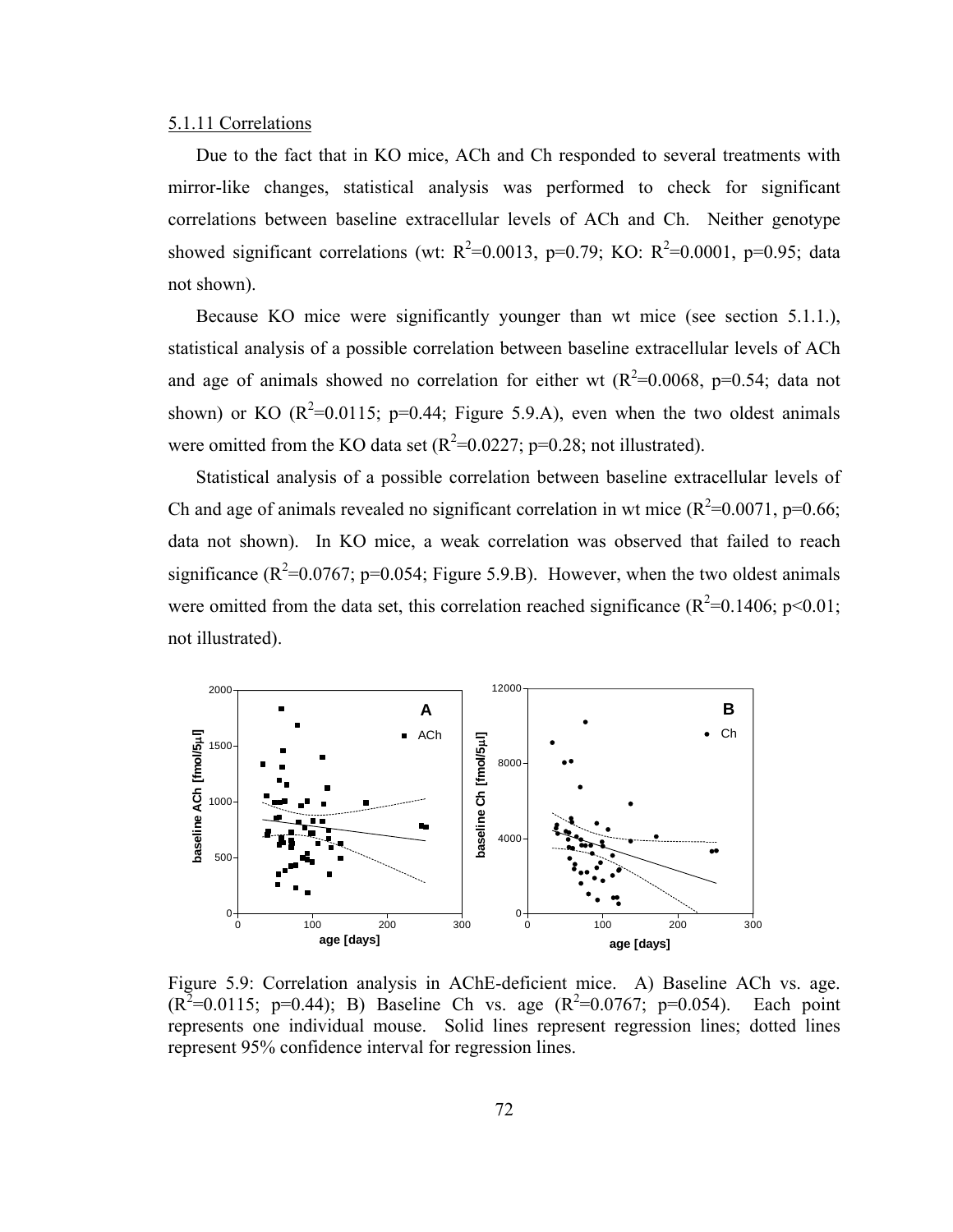#### 5.2. Discussion

The second part of this thesis aimed to characterize the septohippocampal cholinergic system in mice deficient for acetylcholinesterase (AChE). The study was undertaken, because acute AChE-inhibition is lethal, and the survival of these mice leads one to suspect that compensatory mechanisms are in place to make their survival possible. With respect to human health, long-term inhibition of AChE is sustained during treatment for Alzheimer's disease (AD), where cholinesterase-inhibitors are still first line treatment. The study in AChE-deficient mice might give clues to possible changes such long term treatments might bring upon the cholinergic system.

#### 5.2.1. Baseline levels of ACh

The first observation made in these animals was a vast increase of extracellular ACh levels in dorsal hippocampus, a finding that was expected in the absence of AChE, although the magnitude of the difference, 60-fold, was unexpected – selective AChE inhibition in control mice caused increases of up to 16-fold (Figure 5.1 and 5.2).

Both methods of calibration, *in vitro* recovery and extrapolation to zero flow, produced very similar  $(\pm 10{\text -}20\%)$  results for baseline concentrations of ACh and Ch in KO mice (614nM vs. 674nM for ACh, 2.18μM vs. 2.6μM for Ch). It seems appropriate to assume that the values obtained for wt mice with *in vitro* recovery (8.8nM ACh,  $4.31\mu$ M Ch) are similar to those that would have been obtained by extrapolation to zero flow, which was not applied due to analytical limitations for the determination of ACh. The values from wt mice are comparable to results reported for rat and mouse extracellular space (Löffelholz, 1998; Laplante et al., 2004; Parikh and Sarter, 2006).

## 5.2.2. Role of AChE and BChE

The first idea coming to mind to explain increased levels of ACh at baseline is a lack of ACh hydrolysis, allowing the transmitter to build up in the extracellular space. However, evidence was found that there is still ACh hydrolysis occurring: In our hands,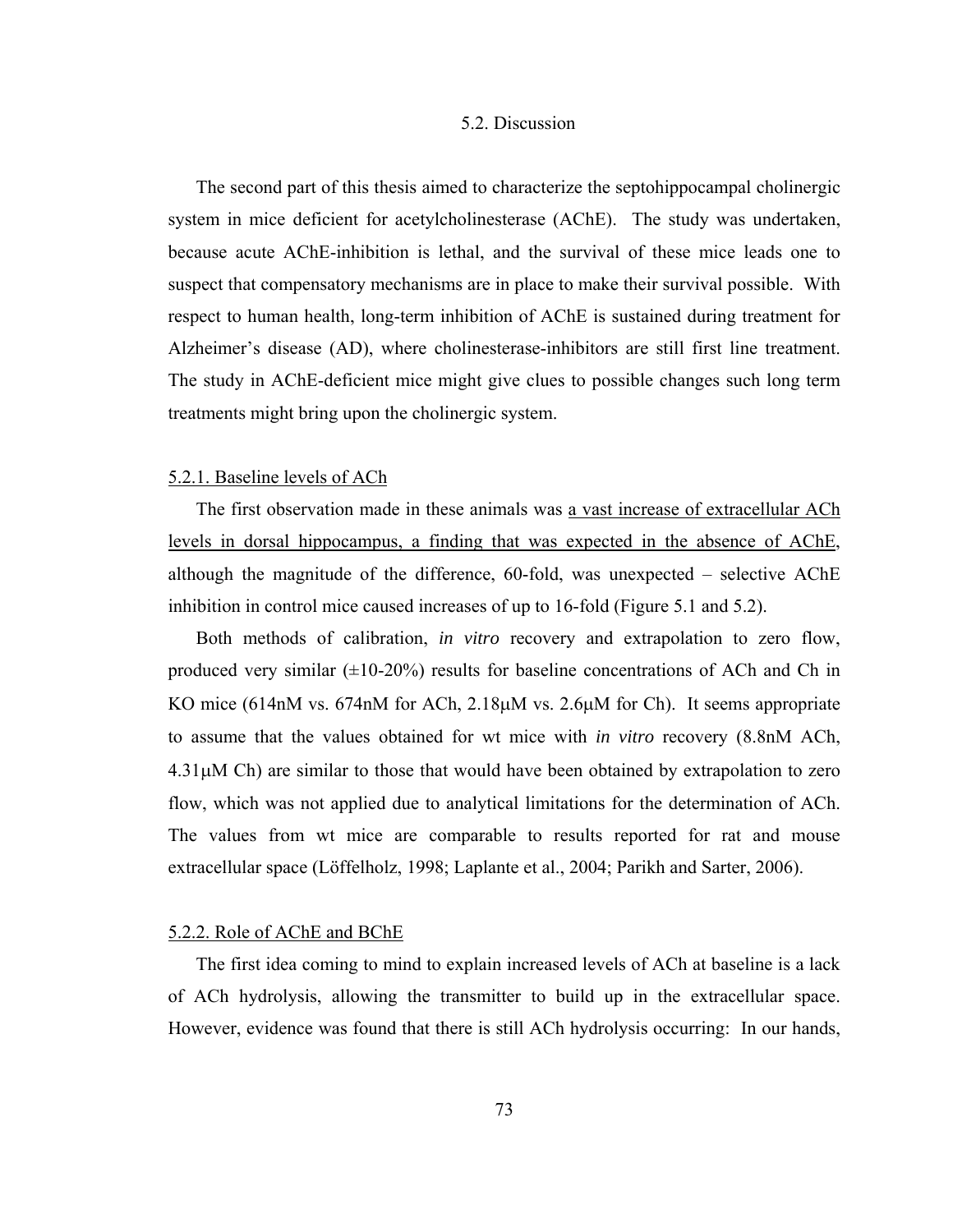selective inhibition of butyrylcholinesterase (BChE), another enzyme capable of ACh hydrolysis (Darvesh et al., 2003), by bambuterol (Tunek and Svensson, 1988) and bisnorcymserine (Yu et al., 1999) further increased extracellular levels of ACh (Figure 5.3.B,D). This is the first clear-cut *in vivo* observation indicating that BChE is able to hydrolyze ACh in the absence of AChE. However, due to the temporal resolution of microdialysis, no statement can be made to the speed of ACh hydrolysis. BChE *in vitro* is known to hydrolyze ACh less efficiently than AChE, so the possibility exists that transmitter cleavage *in vivo* in knockouts is considerably slower than in control mice. At the same time, the failure of BChE to modulate extracellular levels of ACh in the presence of AChE was demonstrated (Figure 5.3.A,C).

These findings, together with the increased baseline levels of ACh in AChE-deficient mice, are in line with the generally held assumption that AChE is the key-enzyme in ACh hydrolysis and that BChE does not play a significant role in this process under physiologic conditions (Soreq and Seidman, 2001; Darvesh et al., 2003).

## 5.2.3. Origin of extracellular ACh

Since ACh-hydrolysis in knockouts still occurred to a significant extent, increased release of ACh by depolarization-independent mechanisms was considered as a possibility to explain vastly elevated baseline levels (Descarries, 1998). To test for the dependence of extracellular ACh levels on neurotransmission, mice were dialyzed with a calcium-free perfusion fluid and with a fluid containing tetrodotoxin (TTX), a potent blocker of voltage gated sodium channels and thus a blocker of neurotransmission (Figure 5.4). As demonstrated previously for ACh and other neurotransmitters, both these approaches, as well as application of calcium channel blockers or perfusion with magnesium rich perfusate will decrease extracellular levels of ACh (Westerink et al., 1988; Williams et al., 1994; Kiewert et al., 2004). Our results show that ACh levels in knockouts and wild-type mice drop to 50% of baseline under calcium-free perfusion, whereas they drop to 5% (KO) and 10% (wt), respectively, of baseline under TTX, values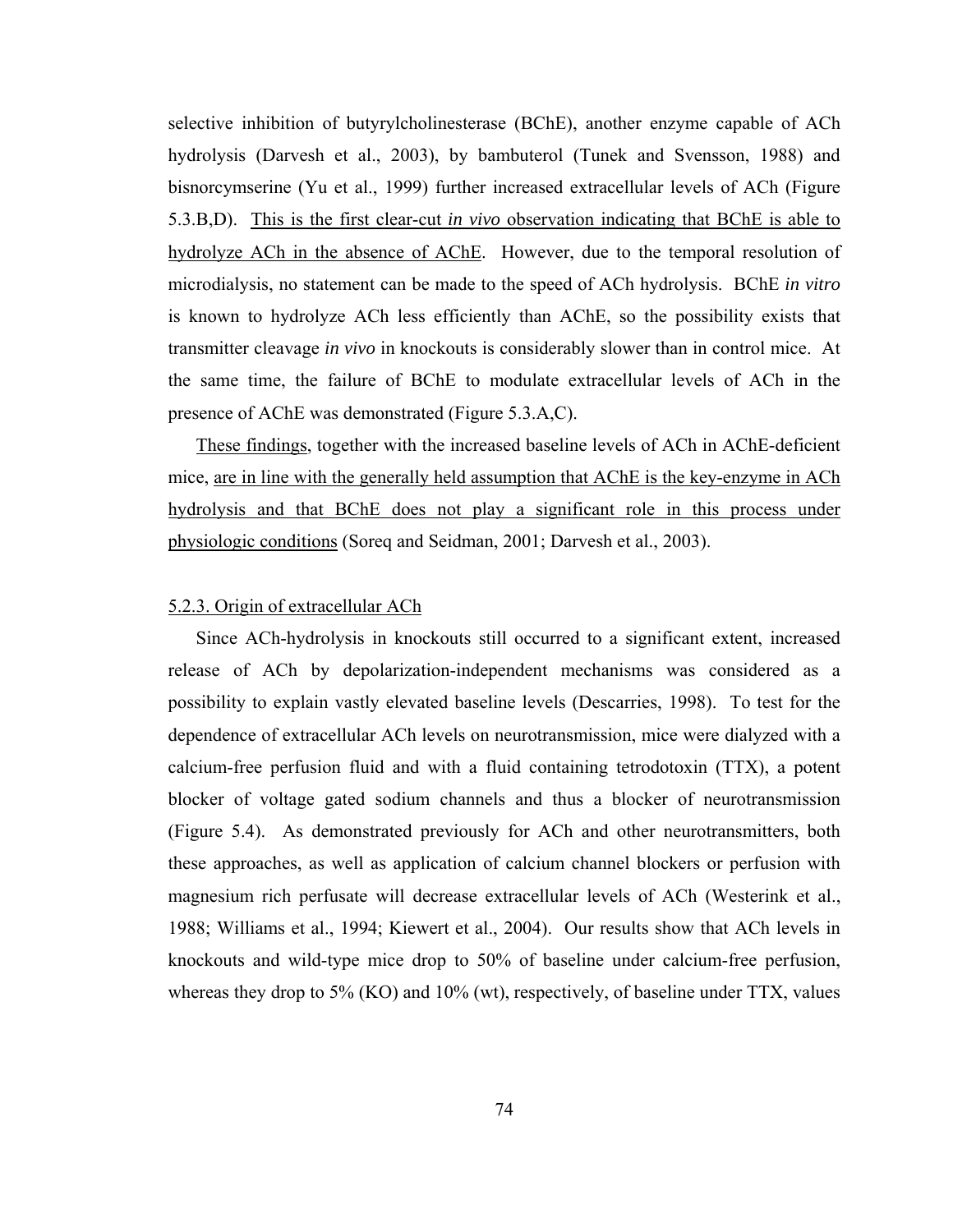similar to those in the above cited literature. Therefore, the vast majority of extracellular ACh in knockouts originates from classical neuronal activity.

#### 5.2.4. Turnover of ACh

However, to explain the vast amounts of extracellular ACh in knockouts compared to controls, it seemed necessary to postulate even an increased turnover of ACh in knockouts. Evidence for this was obtained by assessment of the high-affinity choline uptake (HACU) in synaptosomes, which was increased by 70% in KO compared to wt (Figure 5.5). HACU is considered to be kinetically coupled to ACh-synthesis. It is a recurrent observation that HACU activity, measured *ex vivo*, increases and decreases with the firing rate of cholinergic neurons at the time of sacrifice of the animal (Kuhar and Murrin, 1978; Jope, 1979). An explanation for this behavior might be the localization of CHT-1, the protein mediating HACU, on a subset of exocytotic vesicles (Ferguson et al., 2003). Our results of doubled HACU in KO mice support the assumption of an increased turnover of ACh. This is in agreement with previous observations in striatum of these mice, which demonstrated 60% increased plasma membrane localization of CHT-1, the protein mediating HACU (Volpicelli-Daley et al., 2003a). Moreover, as elaborated above, increased HACU is a frequently observed compensatory mechanism in basal forebrain cholinergic neurons, so alterations in this process were considered a prime candidate for compensatory changes.

## 5.2.5. Muscarinic autofeedback receptors

In the scenario sketched by the above experiments, i.e. increased input of ACh into the extracellular space (increased turnover) and vastly decreased output (decreased hydrolysis rate), the question arose whether there are additional compensatory changes in the cholinergic system. The studies by Volpicelli-Daley and colleagues (2003a,b) demonstrated that  $M_1$ ,  $M_2$ , and  $M_4$  receptors in striatum, cortex and hippocampus are largely internalized in knockouts. An experiment to assess the functional consequence of this changed localization would be to test the ability of muscarinic antagonists to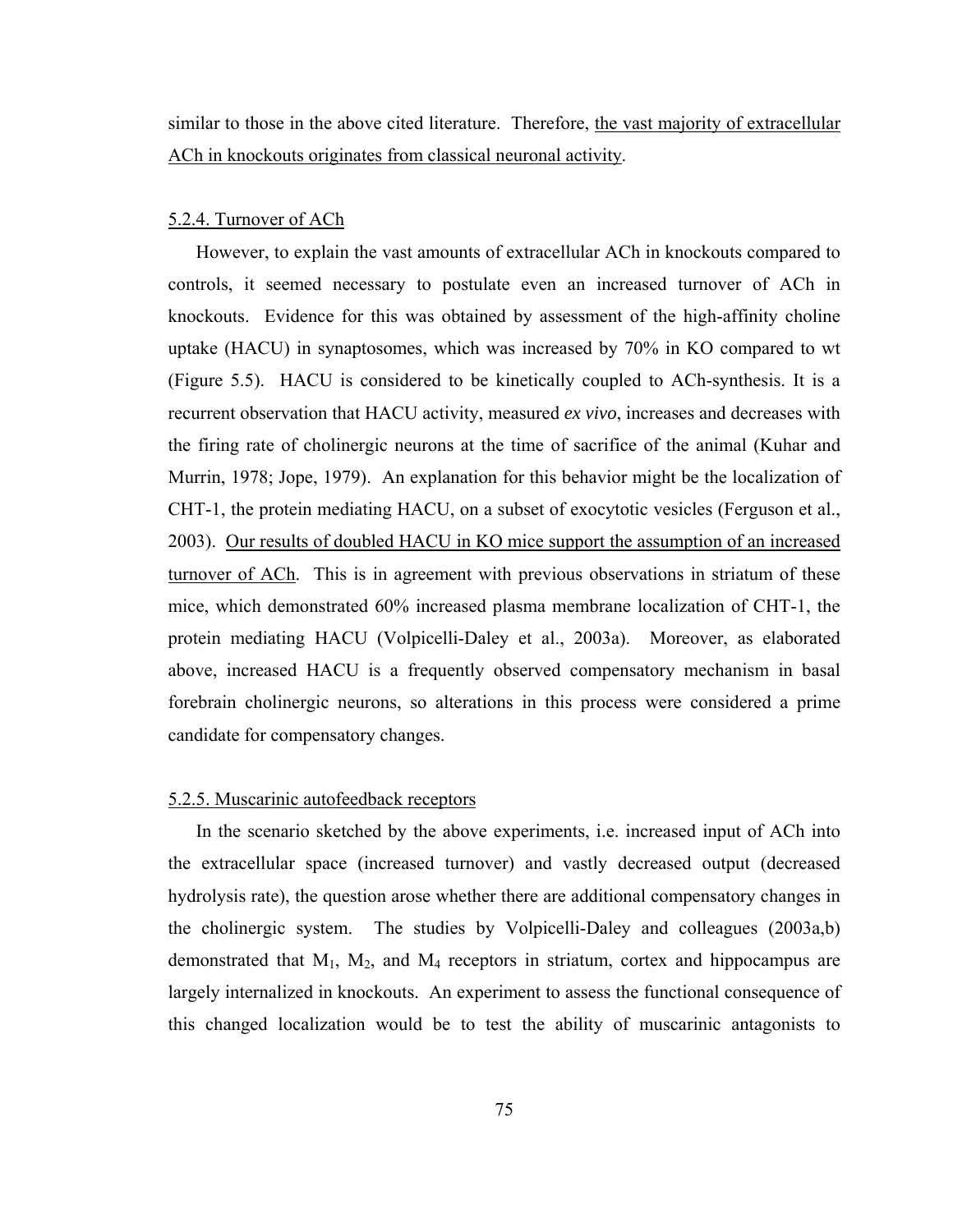stimulate ACh release by blockade of the presynaptic inhibitory feedback receptors of the  $M_2$  and  $M_4$  type (Kopf et al., 2001; Tzavara et al., 2003). We chose to add scopolamine, an unselective blocker of all muscarinic receptors, to the perfusion fluid, to exclude peripheral effects and hypersensitive response in knockouts (Xie et al., 2000; Li et al., 2003). Our results (Figure 5.8) demonstrate that the relative increase in extracellular ACh levels in knockouts caused by scopolamine is less pronounced (+50%) compared to that seen in wild-type mice (+400%), which in turn was comparable to literature reports (Erb et al., 2001; Kopf et al., 2001). This lack of effect is comparable to observations of the same response after systemic application of scopolamine in mice deficient for one or both types of the autofeedback inhibitory receptors (Tzavara et al., 2003). However, the possibility exists that the low magnitude of the scopolamine effect in KO is due to a ceiling effect; inhibition of presynaptic muscarinic receptors might simply not be able to further stimulate ACh release, when baseline release is already as high as it is in KO mice. The observation of reduced scopolamine sensitivity parallels the literature reports on impaired activation of second messengers by muscarinic agonists in hippocampus of these mice (Volpicelli-Daley et al., 2003b) and on lacking sensitivity to the pharmacological effects of muscarinic agonists as well as hypersensitivity to muscarinic antagonists (Li et al., 2003). It can be concluded that function of the presynaptic autofeedback inhibitors is compromised in AChE deficient mice. On the other side, in the study by Tzavara and colleagues (2003), absence of  $M_2$  and  $M_4$  receptors caused an increase of baseline ACh levels in hippocampus. So, the functional compromise of these receptors in AChE knockouts might contribute to the increased baseline levels of extracellular ACh as well.

#### 5.2.6. Extracellular levels of choline

At the same time as AChE-deficient mice display increased extracellular levels of ACh, their extracellular levels of Ch were decreased by 50%. An indication that these changes are interrelated came from observations that most treatments that increased or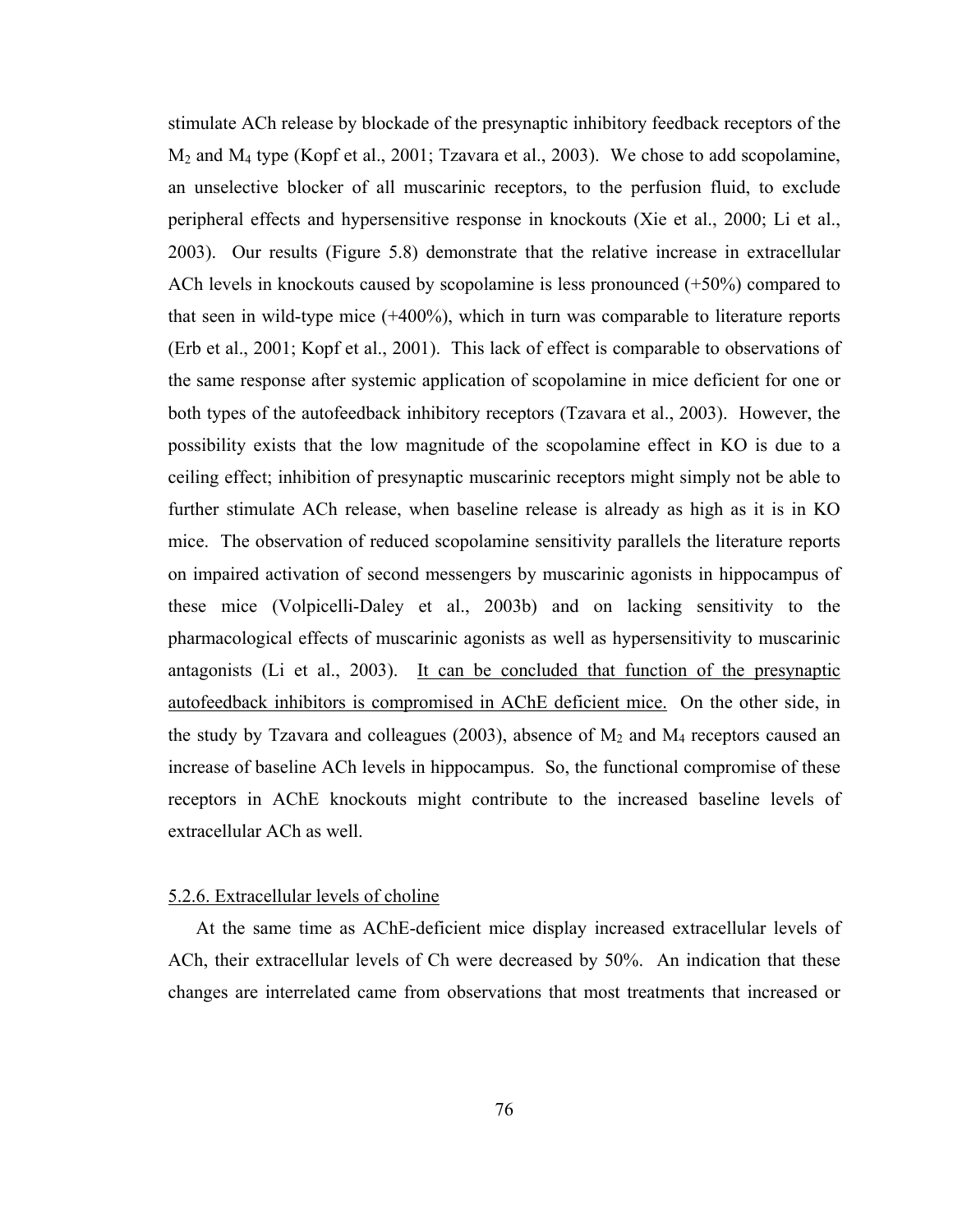decreased ACh in KO mice had the opposite effect on Ch, a trend that was absent or at least much less pronounced in wt mice (Figure 5.3, 5.4, 5.6).

In addition, it was observed that extracellular levels of Ch correlate negatively with age, at least when animals older than 200 days were excluded (Figure 5.9). This might indicate that the constant requirement of choline illustrated by the increased high-affinity choline uptake leads to a deprivation of the tissue with time.

When the experiments utilizing TTX-infusion are presented differently (Figure 5.10), it becomes apparent that cessation of neurotransmission returns the altered levels of both ACh and Ch almost back to wild-type levels, indicating that increased synthesis and release of ACh is the single major cause for the imbalance between ACh and Ch, as observed in the KO hippocampus.

Similar, but not as clear-cut results are obtained when the respective analysis is conducted with data from infusion of hemicholinium-3, the blocker of HACU (Figure 5.10). This might be due to incomplete inhibition of CHT-1 by the concentration of hemicholinium-3 that reaches the tissue across the dialysis membrane. However, this is unlikely, since microdialysis experiments in rat striatum have demonstrated that infusion with  $100\mu$ M did not produce larger changes in ACh and Ch than infusion with  $10\mu$ M, the concentration used in the study presented here (Ikarashi et al., 1997).



Figure 5.10: Effect of TTX and HC-3 infusion on the imbalance between ACh and Ch.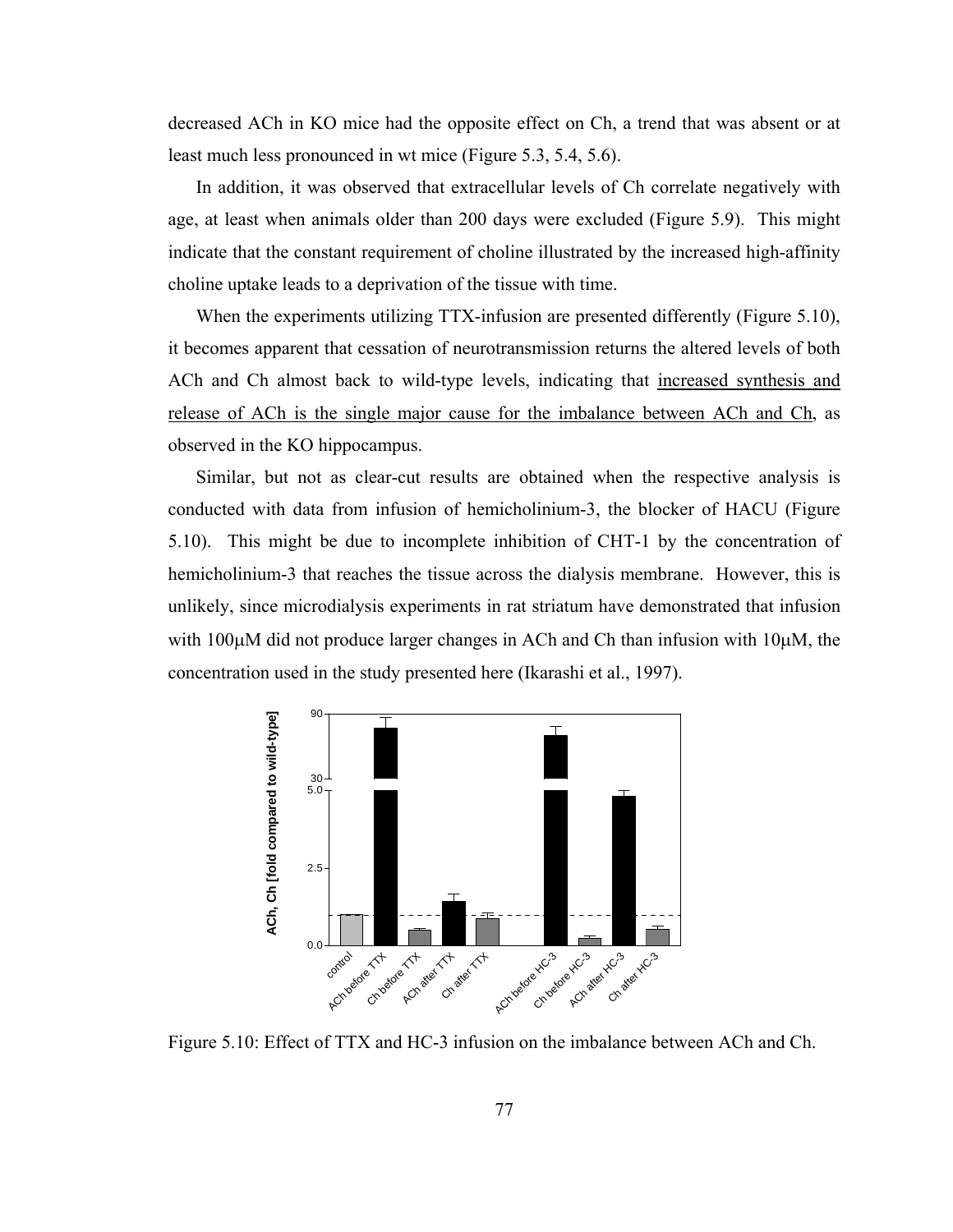Alternatively, since ACh extracellular levels do not decline as strongly after hemicholinium-3 as they do after TTX, one might speculate that alternative sources of Ch can be employed for residual ACh synthesis and release, e.g. low-affinity choline uptake or phospholipase-mediated release of choline from choline-containing phospholipids (Klein, 2005).

#### 5.2.7. Supplementation with choline

After establishing the impact of extracellular ACh levels on Ch levels, the interaction in the opposite way was investigated by supplying additional Ch.

Choline supplementation was performed in two different ways: By systemic injection (i.p.) of 20mg/kg choline chloride, and by addition of choline to the perfusion fluid in a concentration of 10μM.

Injection of choline chloride, both in KO and in wt, causes a short 50% increase in hippocampal extracellular levels of Ch, which rapidly dropped back to baseline. This finding was expected in wt, since extracellular Ch concentrations are known to be held in a tightly controlled concentration range (Löffelholz, 1998). Obtaining virtually identical results in KO mice indicates that the homeostatic processes responsible for removal of excess Ch from the extracellular space, i.e. cellular uptake and subsequent phosphorylation, are largely preserved in AChE-deficient mice.

Concomitant with the increase in extracellular Ch levels, ACh rises shortly to 150% of baseline in both mouse lines. Comparison with saline injections reveals that this ACh peak is due to arousal caused by the injection itself and not a consequence of the application of choline. Again, this is consistent with literature reports demonstrating an extraordinary sensitivity of hippocampal ACh levels to external stimuli like handling, startling, on/off-switching of light or presentation of palatable food (reviewed by Day et al., 2001).

Local application of Ch via the microdialysis probe was performed in a low concentration of 10μM. This is not much higher than the extracellular concentrations in the tissue, which are approximately  $3-5\mu$ M (Figure 5.1; Klein et al., 2002; Parikh and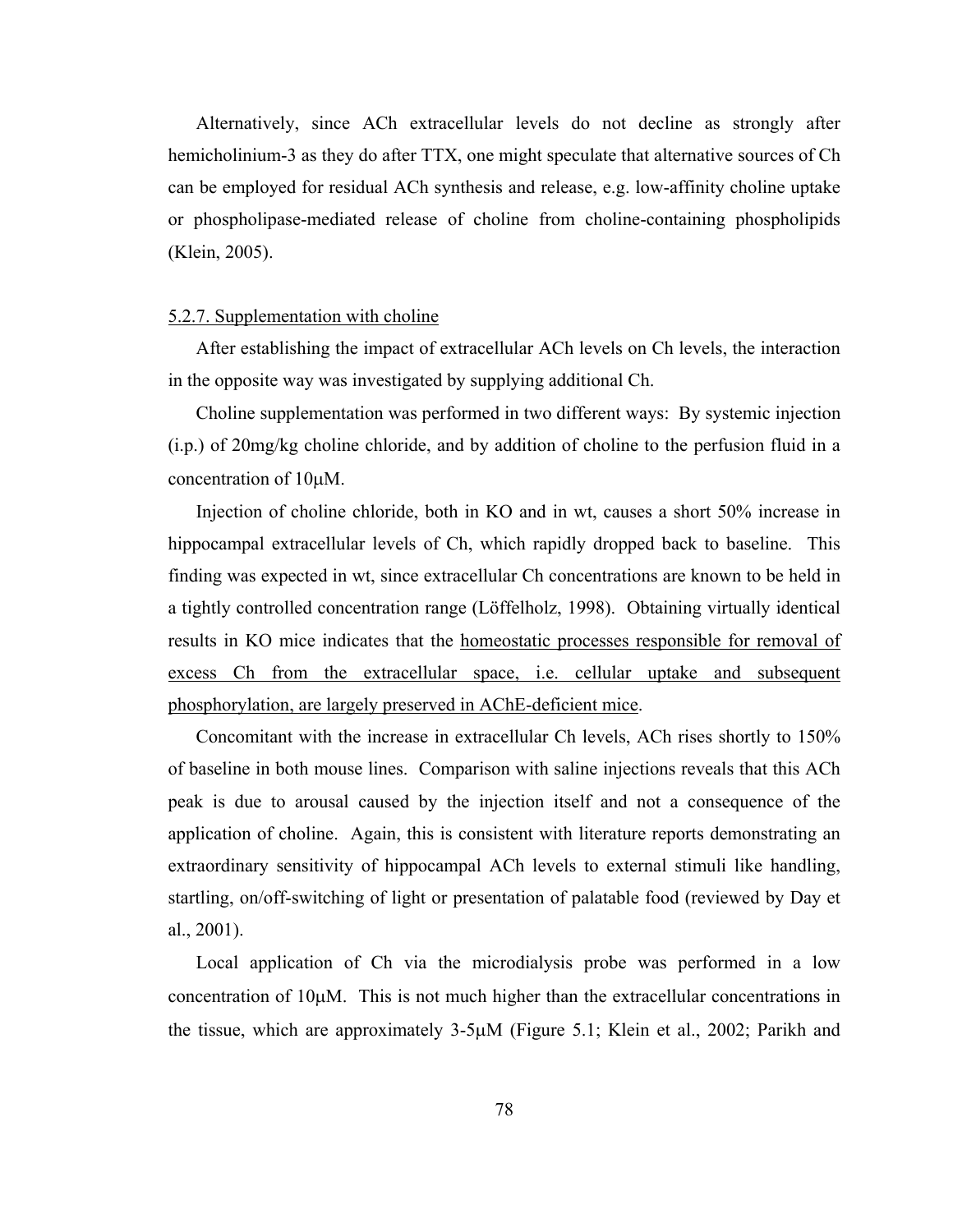Sarter, 2006) and clearly below the concentrations required to stimulate  $\alpha_7$  nicotinic receptors  $(EC_{50}=1.5 \text{mM})$ ; Alkondon et al., 1997). Moreover, as indicated by the probe calibration by *in vitro* recovery, it would be expected that only approximately one third of surplus Ch present in the aCSF would permeate the dialysis membrane and reach the tissue. Thus, the expected increase in extracellular levels of Ch caused by this manipulation would be even more modest.

Wild-type mice respond to this treatment without any changes in extracellular levels of ACh, indicating that baseline levels of Ch are sufficient to maintain the necessary level of ACh synthesis and -release. In KO mice, however, even this small amount of additional Ch caused an increase of extracellular ACh levels to more than twofold, which was reversible upon cessation of Ch-perfusion. This result indicates that Ch availability becomes rate-limiting for the synthesis and release of ACh under the high-demand conditions present in those mice, i.e. lack of regeneration of Ch from ACh hydrolysis and increased cellular uptake. This is in agreement with earlier studies that showed an effect of choline application on stimulated, but not basal levels of extracellular ACh in hippocampus both in rat (Köppen et al., 1997) and mouse (Kopf et al., 2001).

An attempt was also made to decrease tissue Ch levels by intraperitoneal injection of the Ch-metabolizing enzyme, choline oxidase (Ikarashi et al., 1993, 1994, 2000). However, initial results (not shown) indicated that up to four hours after injection, extracellular levels of Ch and ACh in hippocampus were unaltered. No further experiments, e.g. sampling after later time points, were conducted.

## 5.2.8. Summary

Taken together, the following scenario could be developed to explain the investigated neurochemical alterations: Absence of AChE causes a decrease in the hydrolysis rate of ACh, although hydrolysis does not completely disappear, due to BChE activity. As a consequence, extracellular levels of ACh will rise (Figure5.1.). In the short term, this will stimulate muscarinic receptors, the postsynaptic ones and the presynaptic inhibitory autofeedback receptors, the latter effect causing an inhibition of ACh release. With time,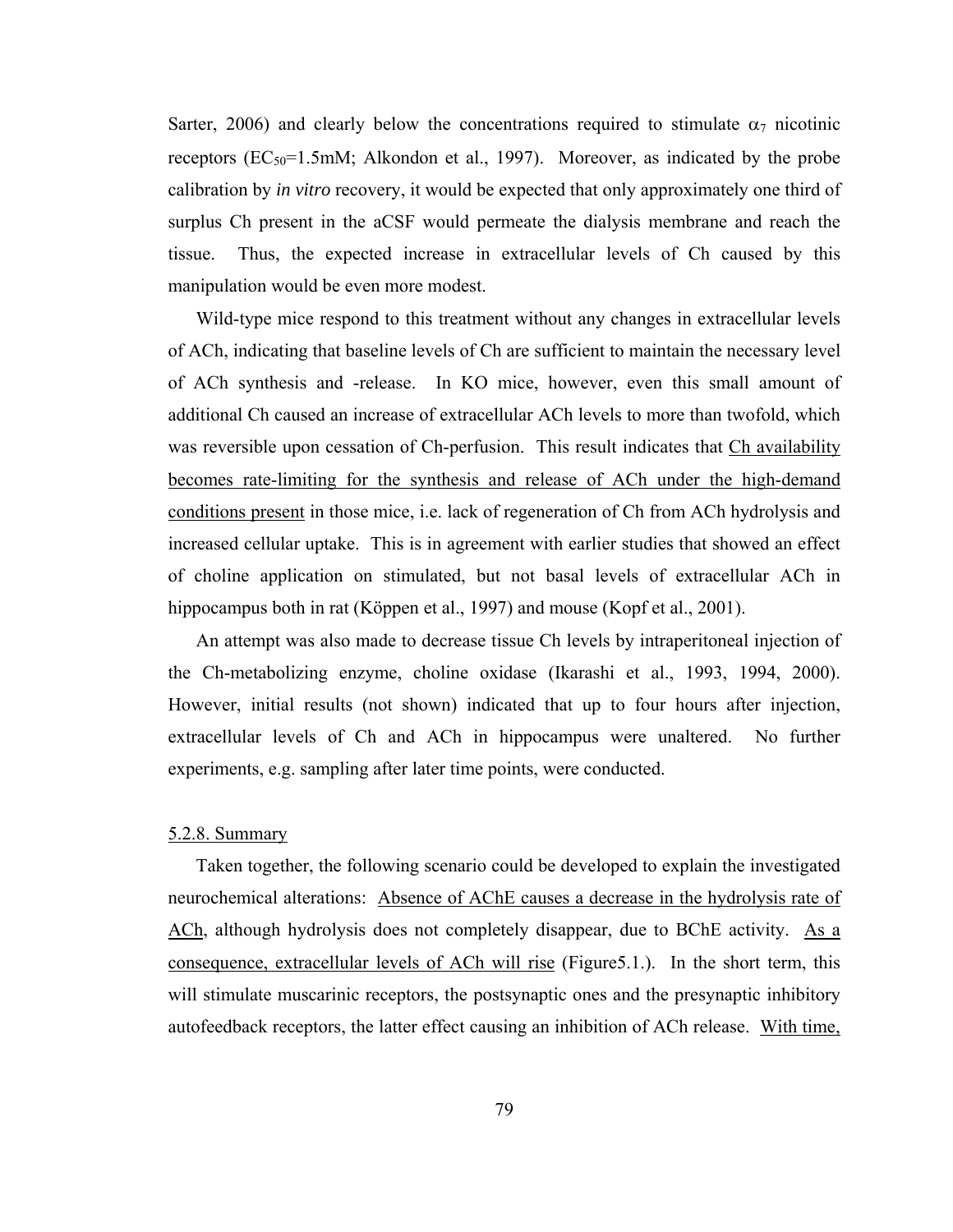however, these autofeedback receptors will be internalized and less functional, allowing again an increase in ACh-release (Figure 5.8.). Alternatively, regular  $M_2$  signaling might increase the fraction of CHT-1 remaining inside cells, and failure of  $M_2$  signaling would allow CHT-1 to be increasingly localized at the cell membrane. However, this proposed mechanism is so far not supported by experimental data. The increased Ch demand for ACh synthesis will be supplied by the high-affinity choline uptake, whose activity is increased, partly due to an increase of the fraction of CHT-1 located at the plasma membrane (Figure 5.5; Volpicelli-Daley et al., 2003a). Increased uptake of Ch into cholinergic neurons, together with reduced regeneration of Ch from ACh hydrolysis, will cause extracellular levels of Ch to decline (Figure 5.1.). Extracellular levels of Ch are reduced to such an extent that they become rate-limiting for further release of ACh and thus limit the imbalance between ACh and Ch (Figure 5.7.). As demonstrated by the TTX experiments, this mechanism explains almost the entire imbalance between ACh and Ch (Figure 5.4. and 5.10.).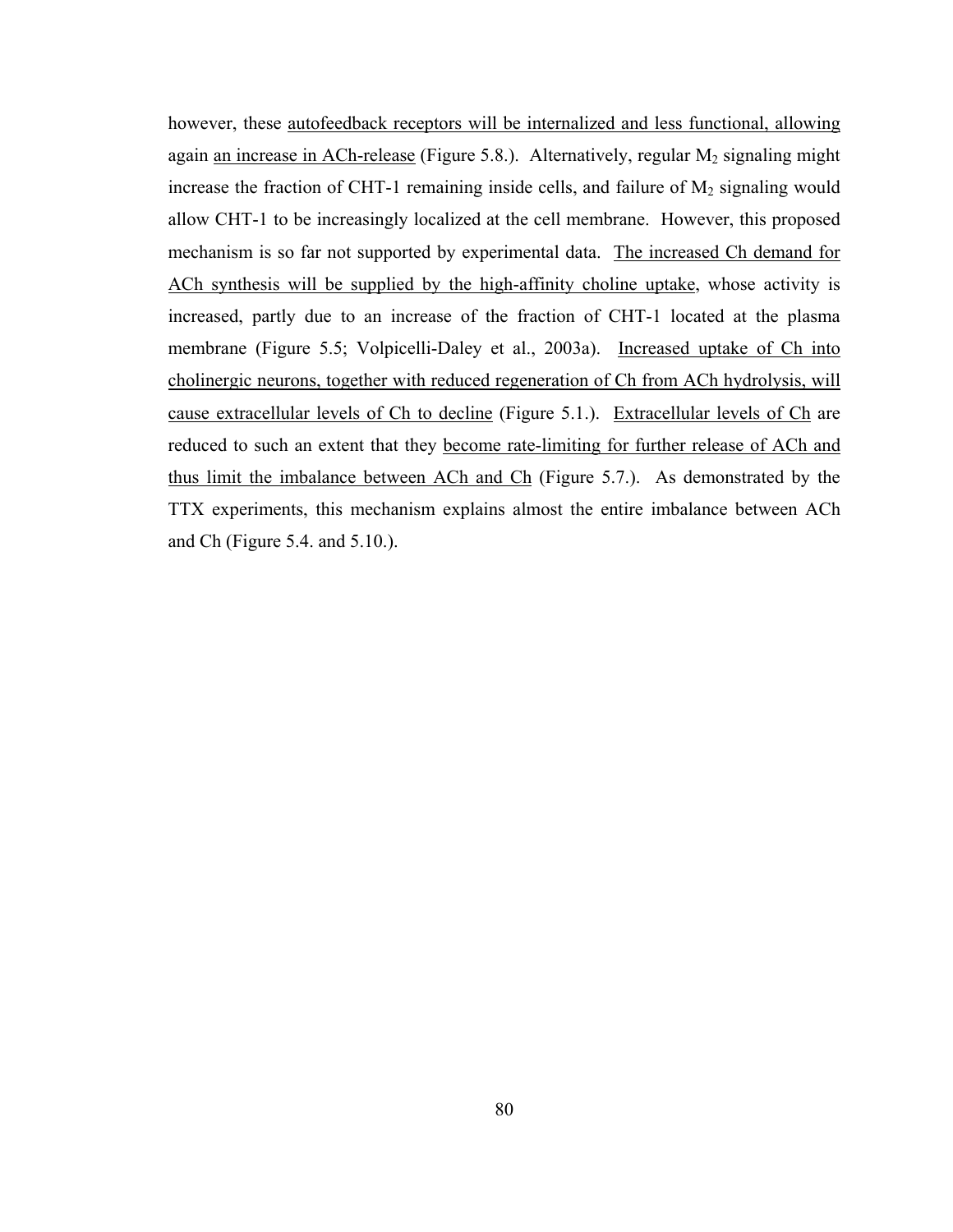# CHAPTER VI GENERAL DISCUSSION

The data presented in this thesis has been obtained in different strains of mice. Since mouse strains are known to differ in brain anatomy (Franklin and Paxinos, 1997) as well as physiology or response to drugs (e.g. Kehr et al., 2001; Anonymous, 2005; Duysen and Lockridge, 2005), care should be taken not to generalize the findings obtained here and transfer them uncritically to other mouse strains or even species. Along the same line, most of the background presented in chapter II refers to data obtained predominantly from experiments and observations in rat, but also in guinea pig, non-human primates and human. Cohesive data on the respective characteristics in mouse, or even in a specific mouse strain, is barely available due to the fact that most neurophysiology and neuropharmacology work was performed in rat before the advent of transgenic mice (as an example: A PubMed search in April 2006, looking for "acetylcholine" and "hippocampus" and "microdialysis" and "mouse" yielded 21 hits; the same search for the species "rat" yielded 296 hits). However, it seems prudent to assume that most physiologic characteristics differ only slightly between the closely related rodent species of rat and mouse, especially those that were confirmed to be similar in those other organisms mentioned above.

## 6.1. Methodological discussion

#### 6.1.1. Microdialysis

Microdialysis is the method of choice to obtain samples that reflect the composition of the extracellular space (Westerink, 1995; de Lange et al., 1997; Day et al, 2001). In fact, for acetylcholine, there is no other assay available than sampling in the tissue and subsequent analysis.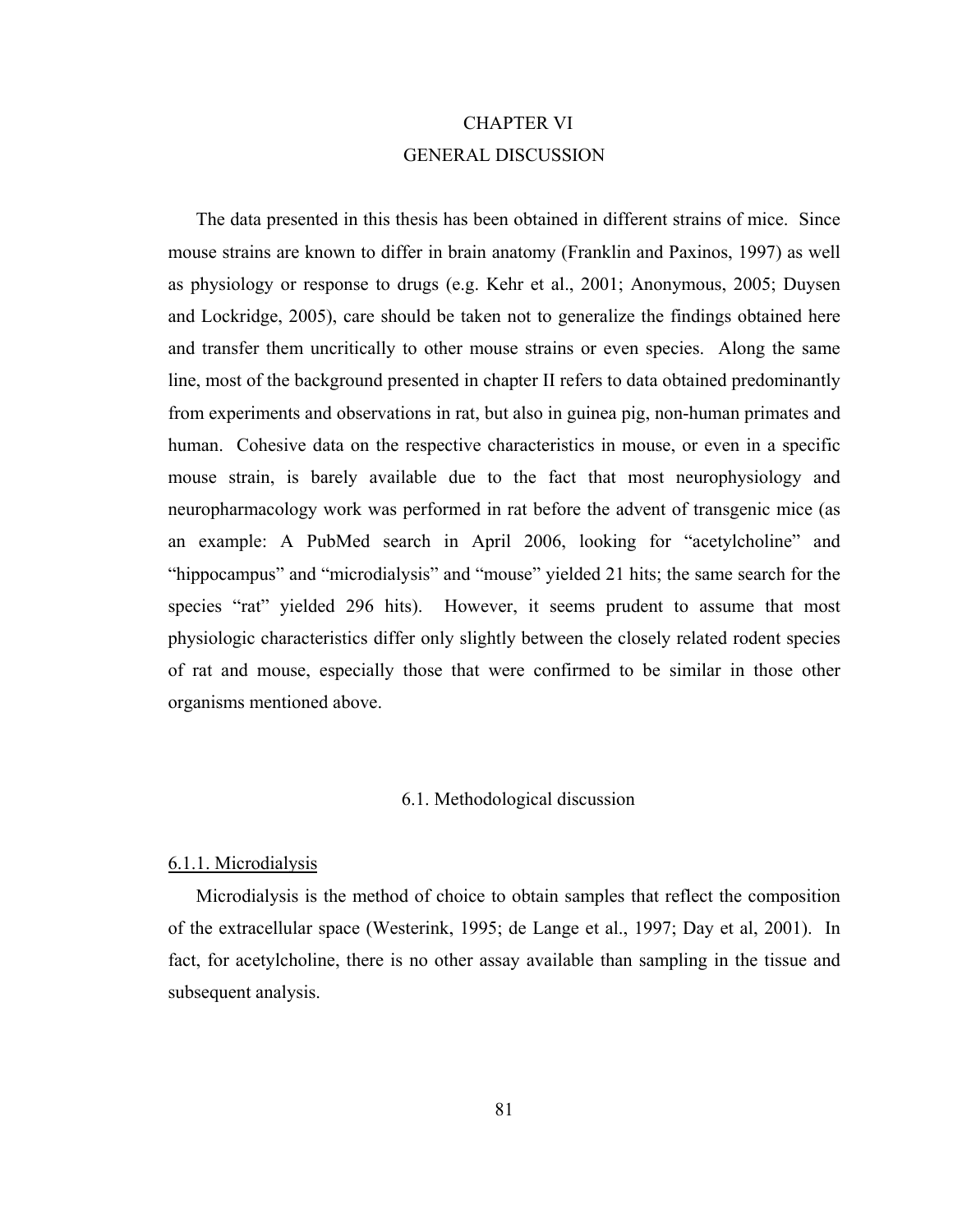#### 6.1.1.1. Alternatives to microdialysis

Microelectrodes for choline became available recently, and it is claimed that, with appropriate control experiments, also ACh can be determined with these electrodes (Parikh et al., 2004). However, uncertainties about true baseline concentrations of analytes and the fact that so far only one lab has published results obtained with these electrodes lessens the enthusiasm to use those. Moreover, the detection limit has been reported as approx. 200nM, thus, the method is not sensitive enough to determine ACh in the concentration range required for our studies (Parikh and Sarter, 2006). Finally, the size of these electrodes, which were so far used only in rat brain, seems to be too large for useful experiments in mouse brain.

Non-invasive approaches, including magnetic resonance imaging (MRI), are not a viable alternative for the experiments presented here. First, the spatial resolution of these approaches is still limited; Brockmann et al. (2006) report a resolution of 120x120μm. Second, no discrimination between intracellular and extracellular compartments can be made, since both contribute to the signals recorded by this technique (de Lange et al., 1997; Klein, 2000).

#### 6.1.1.2. Limitations of microdialysis

In microdialysis, limiting factors for the recovery of extracellular components in the dialysate are solubility and molecular weight of the compound of interest and the cut-off of the dialysis membrane, permeability across the membrane, membrane exchange length and perfusion flow rate. Compounds of our interest, acetylcholine (ACh) and choline (Ch) were repeatedly measured after microdialysis experiments (reviewed by Day et al., 2001). Both are highly water soluble, and the molecular weight of the permeating species (146.2 and 104.2Da, respectively) is well below the molecular weight cut-off of the membranes used (10kDa). Experiments aiming at the recovery of genuine ACh and Ch from unstirred solutions at the flow rate used in the animal experiments, i.e. 1μl/min, showed a prominent dialysate recovery of 27 and 36%, respectively, of the original concentration of analytes. Effects after pharmacological treatments were rapidly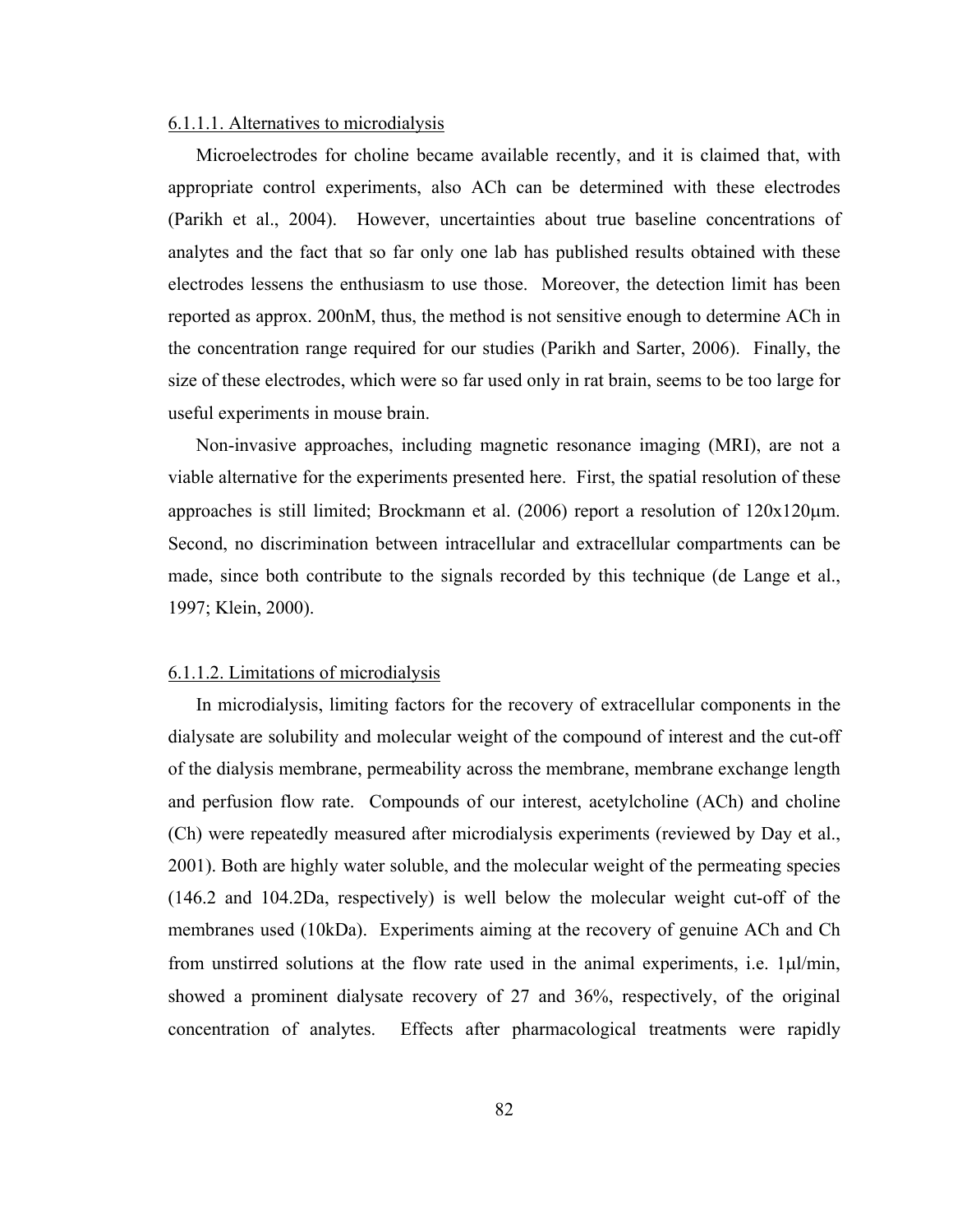reflected in dialysate concentrations, leading to assume that permeation across the membrane was rapid. One literature example of a compound with good physical characteristics, but limited membrane permeability is serotonin (de Lange et al., 1997). When dialyzed with the same membranes as used here, changes in serotonin concentrations in the dialysate after pharmacologic challenge were delayed and less pronounced than those obtained with other membranes, whereas no such complication was observed with ACh.

Another concern with microdialysis is the tissue damage caused by probe implantation. It is known that a disruption of the blood-brain barrier occurs during probe implantation. However, the barrier function for low molecular weight compounds has been reported to be restored after some hours, a factor taken into consideration by allowing the animals to recover over night after probe implantation (de Lange et al., 1997). Reactive gliosis, covering the dialysis membrane, becomes prominent 48-72 hours after probe insertion (Westerink, 1995; Day et al., 2001). Experiments were performed on the first and second day after probe implantation, so no major interference from this process is expected. This is also consistent with literature recommendations on the conduction of microdialysis experiments to avoid both early tissue damage and delayed tissue response (Day et al., 2001).

Although it has to be acknowledged that microdialysis is performed in traumatized tissue, the responses seen in neurotransmitter levels are those expected to occur after given stimulations. The conclusion seems valid to assume close to normal transmitter neurochemistry in the vicinity of the microdialysis probe.

#### 6.1.1.3. Advantages of microdialysis

Microdialysis carries one major advantage over other approaches: It allows for local application of treatments through the dialysis probe. This feature was used extensively for the studies presented here, especially for the AChE-project. AChE-deficient mice would likely have succumbed to the effects of several compounds used in this study after systemic application, as evidenced by their hypersensitivity to bambuterol and atropine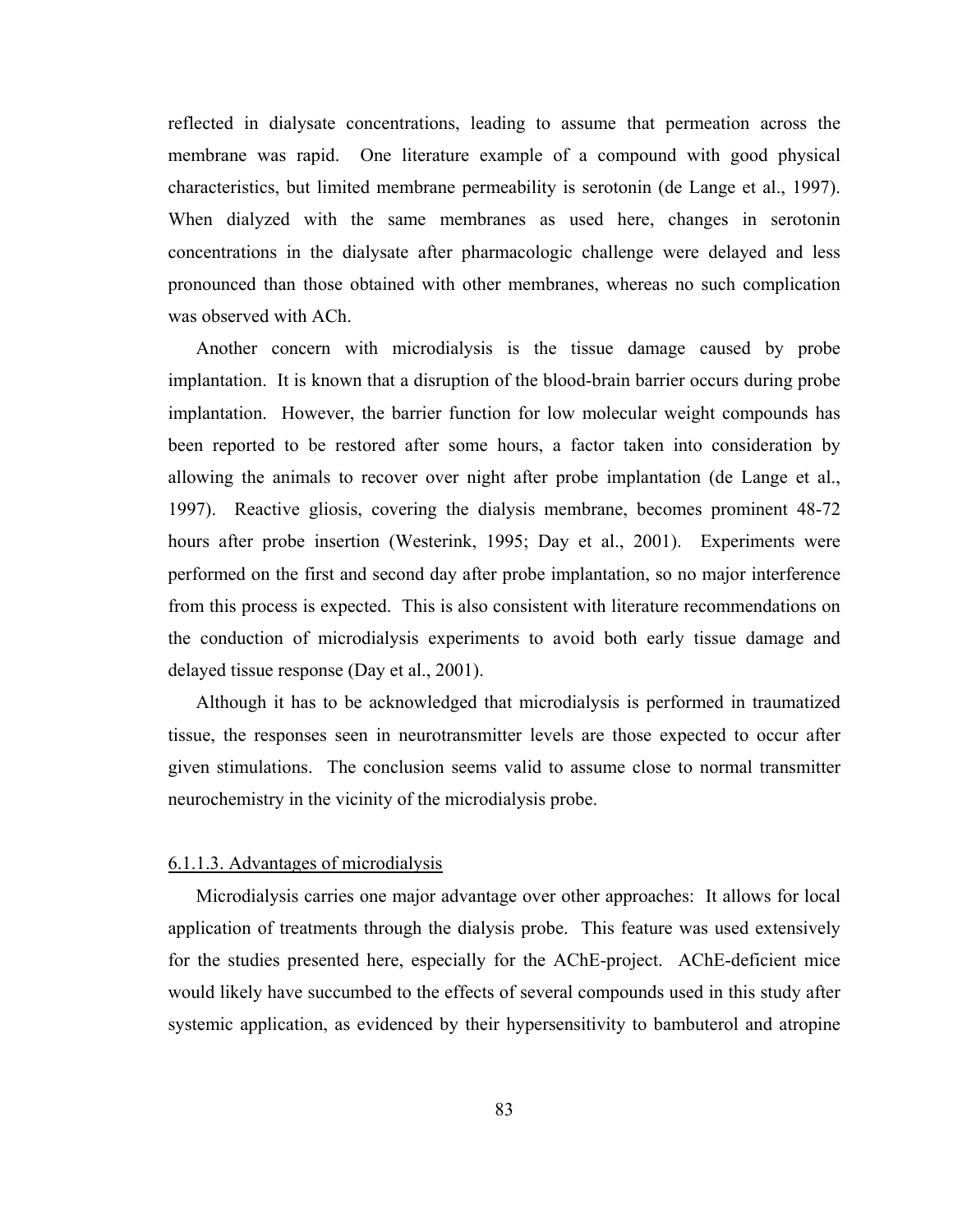(Xie et al., 2000; Li et al., 2003). Moreover, local application of compounds allows for narrowing down the site of action of those treatments, which is near impossible with systemic application. When microdialysis is used for the local application of drugs, only the drug concentration in the perfusate is known. The concentration of drug that will cross the membrane and act in the tissue will not only depend on solubility and membrane permeability, but also on its kinetic behavior in the extracellular space, its distribution between intra- and extracellular compartments and its removal from brain interstitial fluid into blood. A rough estimate suggests that compounds with a molecular weight of <500Da, such as the pharmacological tools used in this study, will reach tissue concentrations equivalent to 10% of the concentration of drug present in the perfusate.

#### 6.1.1.4. Other considerations

Anesthesia will have an impact on brain neurochemistry. This was taken into account in two ways. First, during the sampling experiments, animals were conscious, awake or asleep, according to their biorhythm, and allowed to move freely. Second, to exclude long lasting effects from the implantation surgery, volatile anesthetics (halothane or isoflurane, nitrous oxide) were used. As opposed to injection anesthetics, it is safe to assume that most of these volatile drugs would be out of the animals' bodies by the time of the experiments.

Other investigators have reported problems with the attachment of dialysis probes to the skull. Kehr and colleagues (2001) reported that the dental cement probe supports frequently got loose in their mice (129/sv strain and galanin-transgenics in the same background, the same strain as in our AChE study); they chose to anchor the cement with the help of screws inserted into the skull. Since we did not lose more than an occasional animal (1-2%) due to a loose probe support and since insertion of a screw into the delicate mouse skull seems to be a very sensitive and potentially trouble evoking task, we chose not to follow this literature example.

With microdialysis, there has been a discussion on the best way to illustrate the changes of transmitter levels after stimulation, either by displaying the absolute dialysate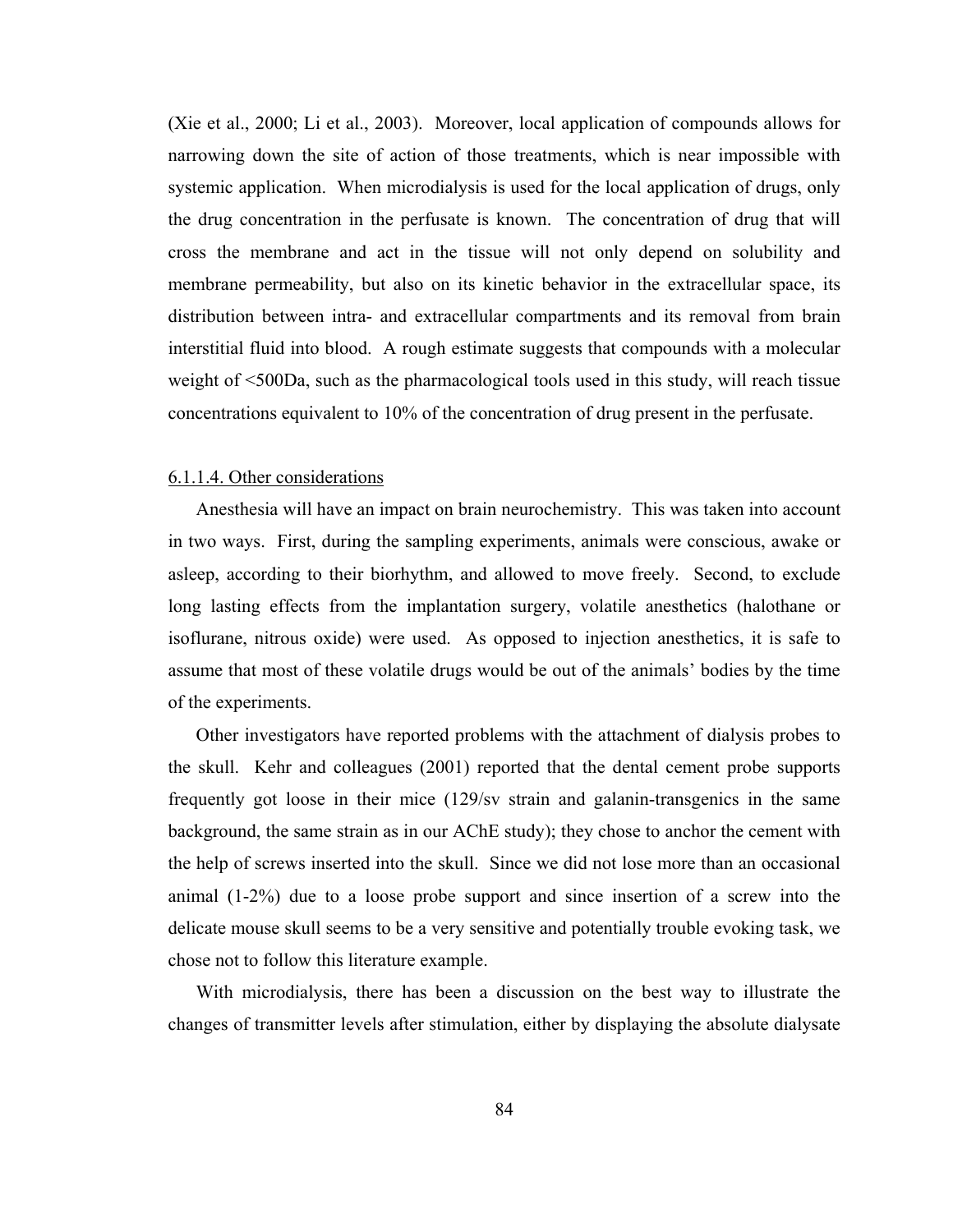concentrations, or the changes relative to baseline (e.g. Day et al., 2001). This is of particular importance when two groups of animals are compared and their baseline levels differ slightly. Just this is the case in the first part of this study (Figure 4.5. and 4.6.). Both ways of representation of the data have been given here, revealing quantitative, but not qualitative differences. In the second part of this thesis, however, only relative changes were given. This was due to the immense differences in baseline levels between animal groups. In fact, the baseline fluctuation in the AChE-deficient mice is larger than the largest increase in ACh levels in control mice, making it unreasonable to compare absolute changes between these groups.

#### 6.1.2. Analysis of microdialysis samples

Microdialysis typically produces small quantities (10-30μl) of dialysate per aliquot. Highly sensitive methods are necessary to analyze compounds of interest with such limited volumes. For ACh and Ch, a microbore high-performance liquid chromatographic (HPLC) method with enzymatic cleavage of analytes and electrochemical detection of resulting hydrogen peroxide has been developed and used successfully in numerous microdialysis studies by other investigators (Kehr et al., 1998; Chang et al., 2006) and by our lab (Erb et al., 2001; Hilgert et al., 2003; Kiewert et al., 2004). Selectivity for ACh and Ch and removal of interfering compounds was obtained in two ways: First, separation of samples on a cation exchange column at a basic pH of 8.4 fractionated only those compounds that are cationic at this pH, such as quarternary compounds like ACh, Ch, betaine, carnitine, etc. Second, enzymatic hydrolysis employed highly specific enzymes, acetylcholinesterase and choline oxidase, which all but excludes the transformation of compounds other than ACh and Ch. Background noise of other redox active compounds at the platinum electrode was typically not a significant problem, because the process of microdialysis provides purified samples, as opposed to analysis of tissue homogenates.

We were able to run HPLC analysis with a low detection limit of 3-6fmol per 5μl injection volume, sensitive enough to measure the basal concentrations of ACh without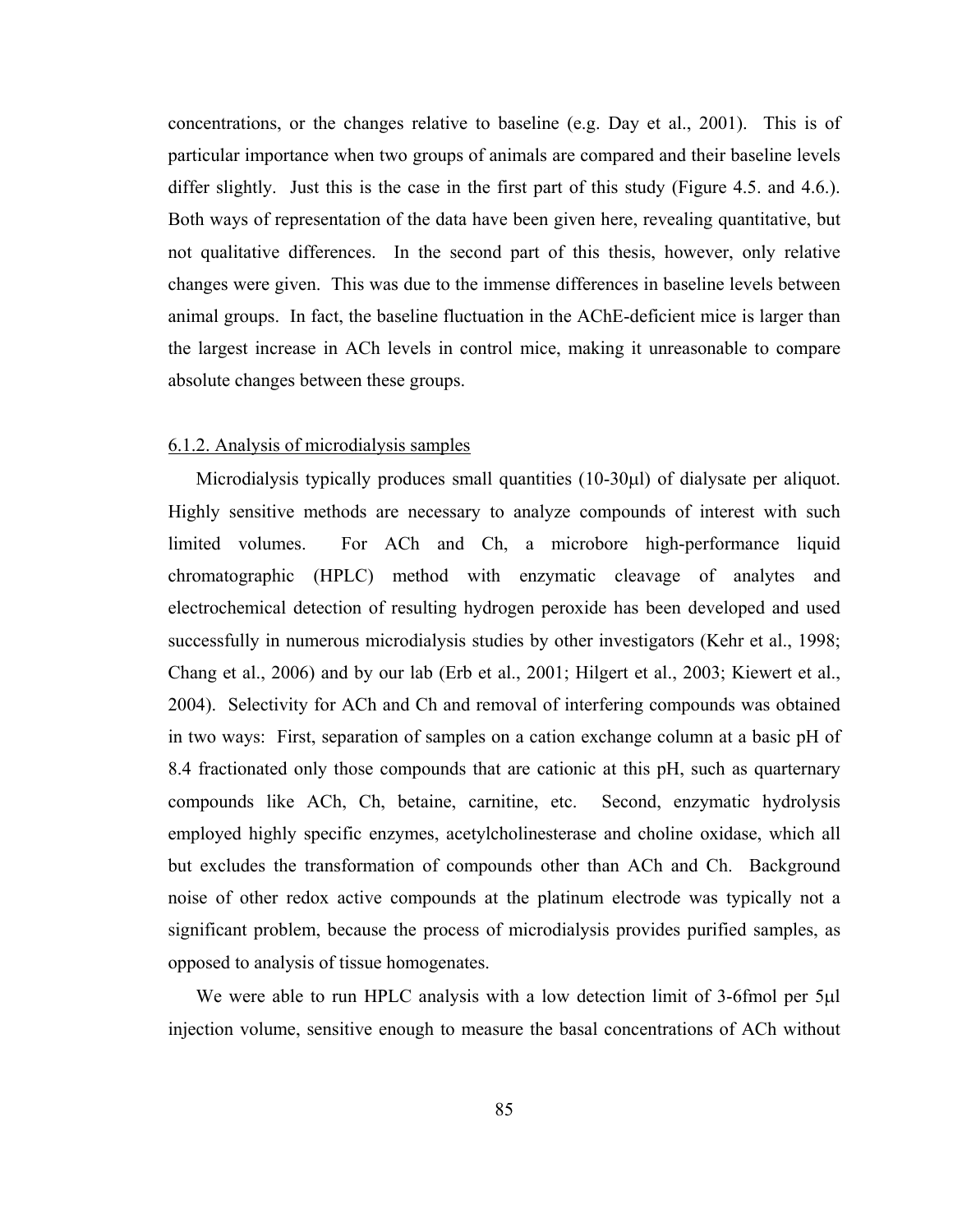artificial enhancement by addition of cholinesterase inhibitors to the perfusate, as almost always done in microdialysis experiments aiming at measuring this analyte (Day et al., 2001; Chang et al., 2006). Thus, we can exclude any potential artifact resulting from this subtle pharmacologic manipulation and estimate true baseline values. For the first part of the study, the APP-project, we nevertheless chose to add the cholinesterase inhibitor neostigmine to the perfusion fluid in a low concentration of 1μM. This was done for several reasons, primarily because stimulation of hippocampal ACh release by scopolamine and open field, as performed in this study, is known to produce reliable and dose-dependent responses only in the presence of a cholinesterase inhibitor, thus the addition of neostigmine was necessary for these experiments (Chang et al., 2006). Furthermore, this procedure facilitated routine sample analysis, since optimum performance of the HPLC-system is not a given and often needs to be regained by intensive technical care.

## 6.1.3. High-affinity choline uptake assay

Synaptosomes are small presynaptic vesicles that are formed during tissue homogenization by spontaneous resealing (Whittaker et al., 1964). They have been used in numerous studies aiming at elucidating the physiology of presynaptic events. Moreover, many of the initial studies investigating choline uptake and acetylcholine turnover utilized this system (reviewed in Kuhar and Murrin, 1978; Jope, 1979). Alternative approaches would have been uptake measurements in brain slices or in neuronal/neuron-like cell culture. Cell culture was not chosen due to the lack of persistent release of ACh from cultured neurons. The choice to take freshly made tissue preparations allowed us to perform choline uptake assays in tissues from the same population of animals that had undergone the microdialysis experiments. Brain slices would have had no advantage over synaptosomes; they also would have been prepared acutely and would suffer from some degree of trauma due to preparation.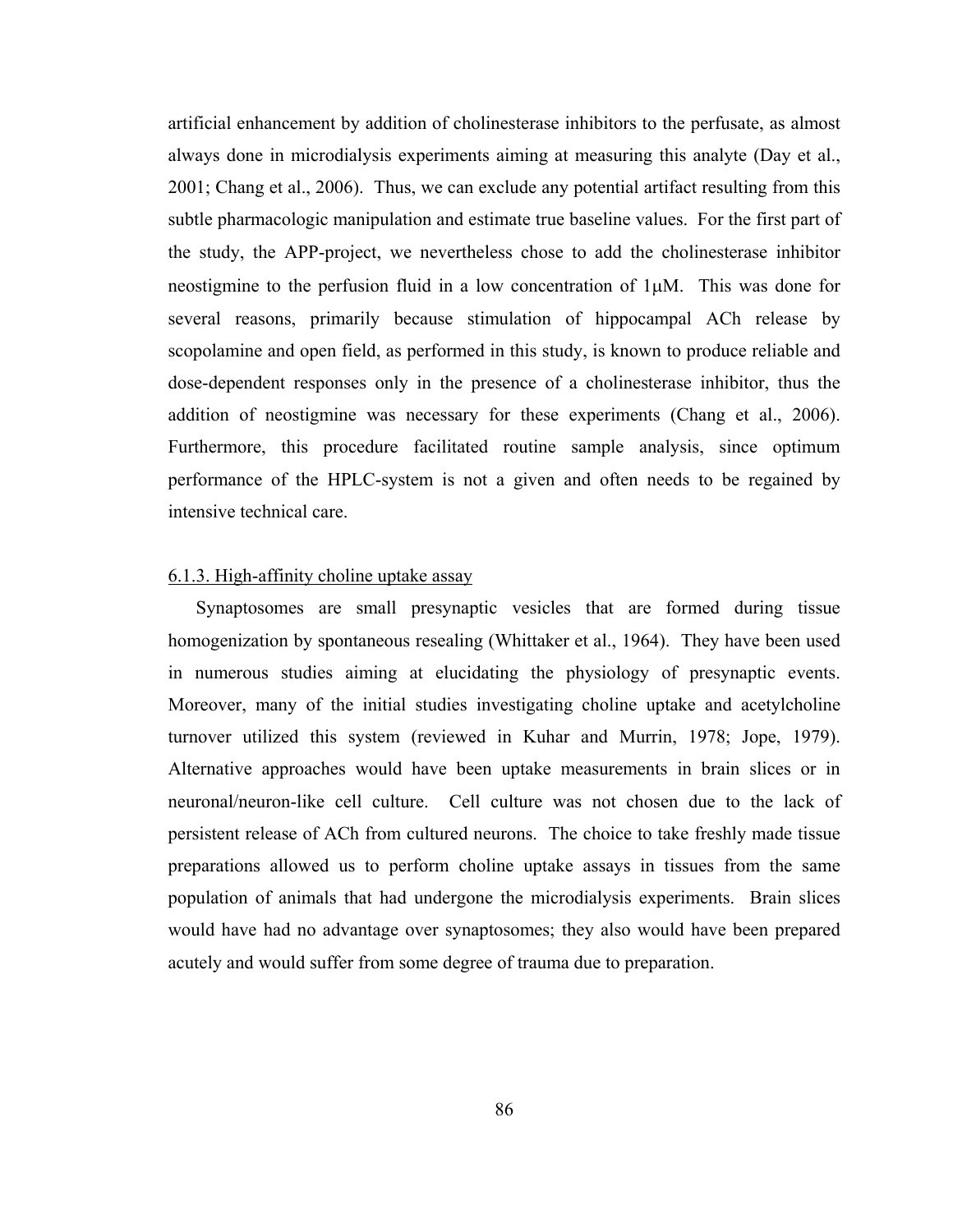#### 6.2. Implications for Alzheimer's disease

The results obtained in the projects presented here have bearing for our understanding of the pathophysiology of Alzheimer's disease (AD) and for possible long-term effects of current pharmacotherapy utilized for alleviation of symptoms in this disease.

#### 6.2.1. Pathobiology

As sketched in chapter II, the etiology of sporadic cases of AD is still unknown. Hereditary cases have been linked to mutations in the genes encoding presenilin-1, but also *APP* and other genes, and susceptibility for the sporadic form is associated with the Apo E genotype. The connection between these genetic observations and the neurochemical deficits observed in the disease, where amongst other neurons, predominantly cholinergic fibers originating in the basal forebrain degenerate heavily, is not immediately evident. Starting from the mismetabolism of APP, induced by mutations in the protein itself or in presenilin-1, a component of the γ-secretase complex, or due to unknown factors in the sporadic forms of the disease, overt amounts of the amyloid β peptide are formed. Amyloid has been demonstrated to be synapto- and neurotoxic in cell culture and in *in vivo* models (Mattson, 1997; Hardy and Selkoe, 2002; Selkoe, 2002). Thus the amyloid hypothesis of AD has been formulated which puts amyloid at the core of the pathophysiological processes in the disease. However, no compelling *in vivo* evidence has been provided so far that would link amyloid to the two other major hallmarks of the disease, neurofibrillary tangles due to hyperphosphorylation of the protein tau, and neurodegeneration.

The first project presented here aimed at investigating the interrelationship between amyloid mismetabolism and cholinergic function. Although not the first study addressing this point (cf. Cha et al., 2001; Apelt et al., 2002; Gau et al., 2002 and other studies), it was the first major approach which investigated several functional aspects of the basal forebrain cholinergic system in an animal model of central amyloidosis, using extracellular levels of ACh as endpoint. Our results demonstrate that amyloidosis,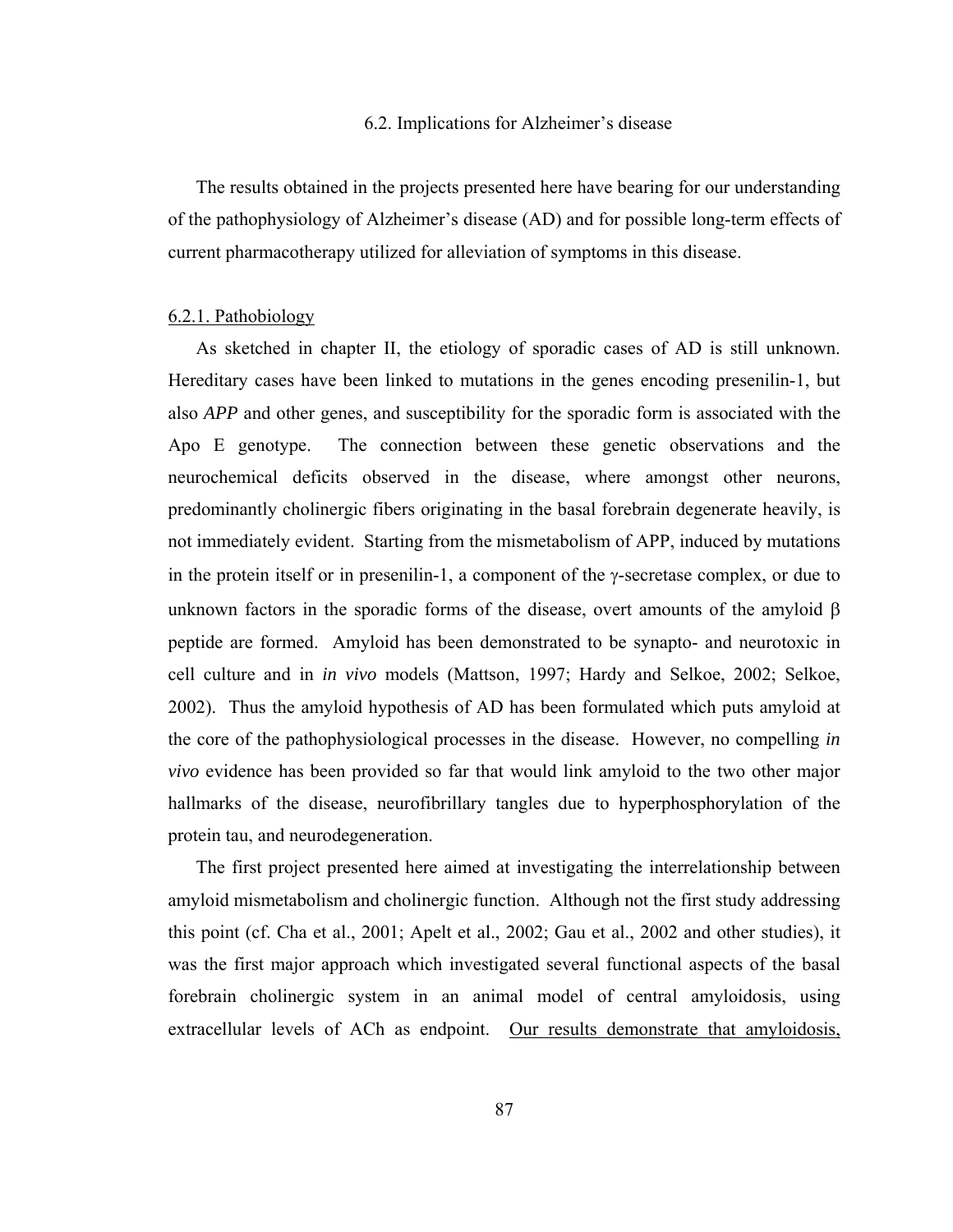occurring at a degree similar to that seen in AD patients, can occur without causing cholinergic dysfunction. Recent studies in mouse models of a more drastic progression of amyloidosis, using similar approaches as we did, have demonstrated functional cholinergic deficits, thus generating conflicting data to ours (Watanabe et al., 2005; Bales et al., 2006). Methodological uncertainties about one of these studies have been mentioned above. A major reason for the observed discrepancy might be the differing degree of amyloid generation and disposition in the mouse strains under investigation. However, it should be kept in mind that overexpression of APP is a model to generate amyloid pathology in mice, which do not naturally develop amyloidosis. In contrast, APP expression in diseased humans is on baseline levels. In addition, most of the mutations responsible for familial forms of AD occur in the gene encoding presenilin-1, part of the γ-secretase complex, not in *app*, indicating that altered cleavage of APP is a major driving force for the development of increased amyloid burden. This is mirrored in our mouse model, where mutated APP is expressed at baseline levels, and the coexpression of a mutated presenilin-1 is required to cause amyloid pathology (PSwt vs. PSmut mice; Figure 4.1.). This implies that the animal model chosen by us more closely mirrors the human disease. Taken together, it becomes clear that cholinergic dysfunction is not a necessary consequence in mouse models of altered amyloid metabolism. This confirms earlier notions that mice with excessive amyloid production are not a good model of AD. In fact, AD encompasses much more than just amyloid metabolism (Schwab et al., 2004). In consequence, effects of potential treatments for the human disease that have proven useful to lower amyloid burden in these models must also be tested in other models to further evaluate their action. Efficacy in amyloid models can not substitute for testing on other parameters, for example neurodegeneration, memory function and learning behavior.

## 6.2.2. Cholinergic Treatment

The first treatment strategies devised for AD targeted the cholinergic deficit, the first clearly characterized and consistent pathophysiologic marker in AD (Bartus et al., 1982).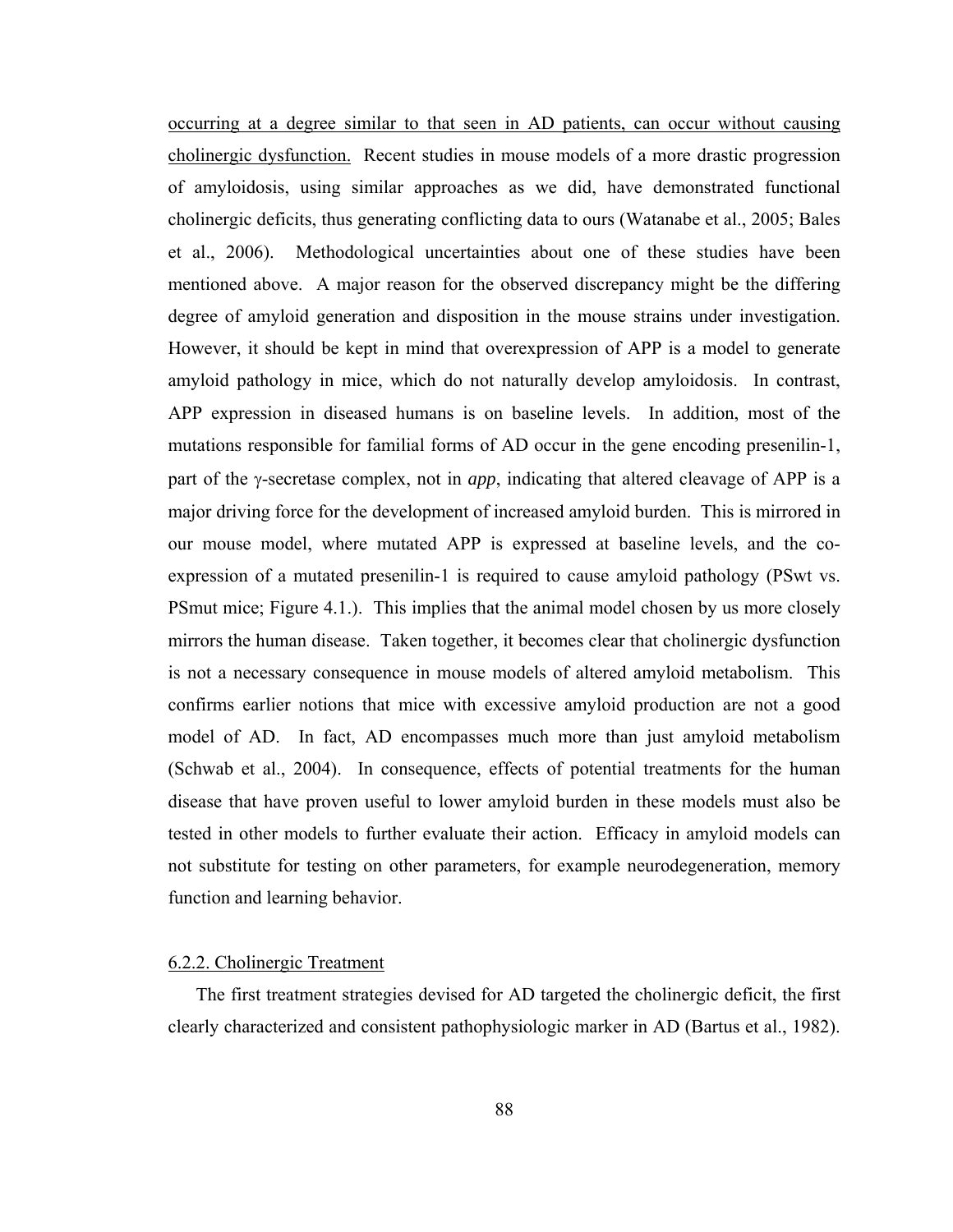To date, four FDA-approved cholinesterase inhibitors are used to this end: Tacrine (Cognex®), donepezil (Aricept®), rivastigmine (Exelon®) and galantamine (Razadyne®; Reminyl® in Europe). Additionally, the N-methyl-D-aspartate (NMDA)-receptor channel blocker memantine (Namenda®; Ebixa® and Axura® in Europe) has been approved fairly recently, the first drug which does not primarily target cholinergic dysfunction, but the neurodegenerative process. Other treatment strategies are under investigation, including interruption of amyloid generation (α-secretase stimulation, βand γ-secretase inhibition), increased clearance of amyloid (vaccination approaches), antioxidative, anti-inflammatory, antiapoptotic agents, interference with cholesterol homeostasis and neurotrophic treatments, including gene therapy with NGF-encoding vectors (Mattson, 2004; Pietrzik and Behl, 2005).

Cholinergic enhancement in AD was developed as a treatment strategy in analogy to the successful supplementation of the dopamine precursor, L-DOPA, in Parkinson's disease. It should be stated, however, that simply replenishing the amount of extracellular ACh will not necessarily compensate for the loss of controlled, physiologic stimulation of cholinergic receptors in cortex and hippocampus and can only be a patch to diminish the problem, not its solution. On the other hand, whichever additional treatment options might find their way to clinical use, AD treatment without an attempt to correct the cholinergic problem is bound to be very limited in its effectiveness.

It is acknowledged that genetic ablation of AChE is not the same as degeneration of cholinergic fibers with subsequent loss of this enzyme and that consequently our model will not mimic all the characteristics of the diseased brain. In particular, a complete loss of AChE activity in the brain is not expected to occur, neither by the disease process, nor by the application of an inhibitor; maximum inhibition of brain AChE with clinical doses of approved drugs is estimated to be not more than 50-60% (Giacobini, 2000).

Our results indicate that the use of cholinesterase inhibitors will not simply elevate synaptic concentrations of ACh by blocking its hydrolysis. Rather, long-term effects of such cholinergic enhancement on the cholinergic system, although not thoroughly investigated yet, have to be expected. The first finding, BChE's capability in the absence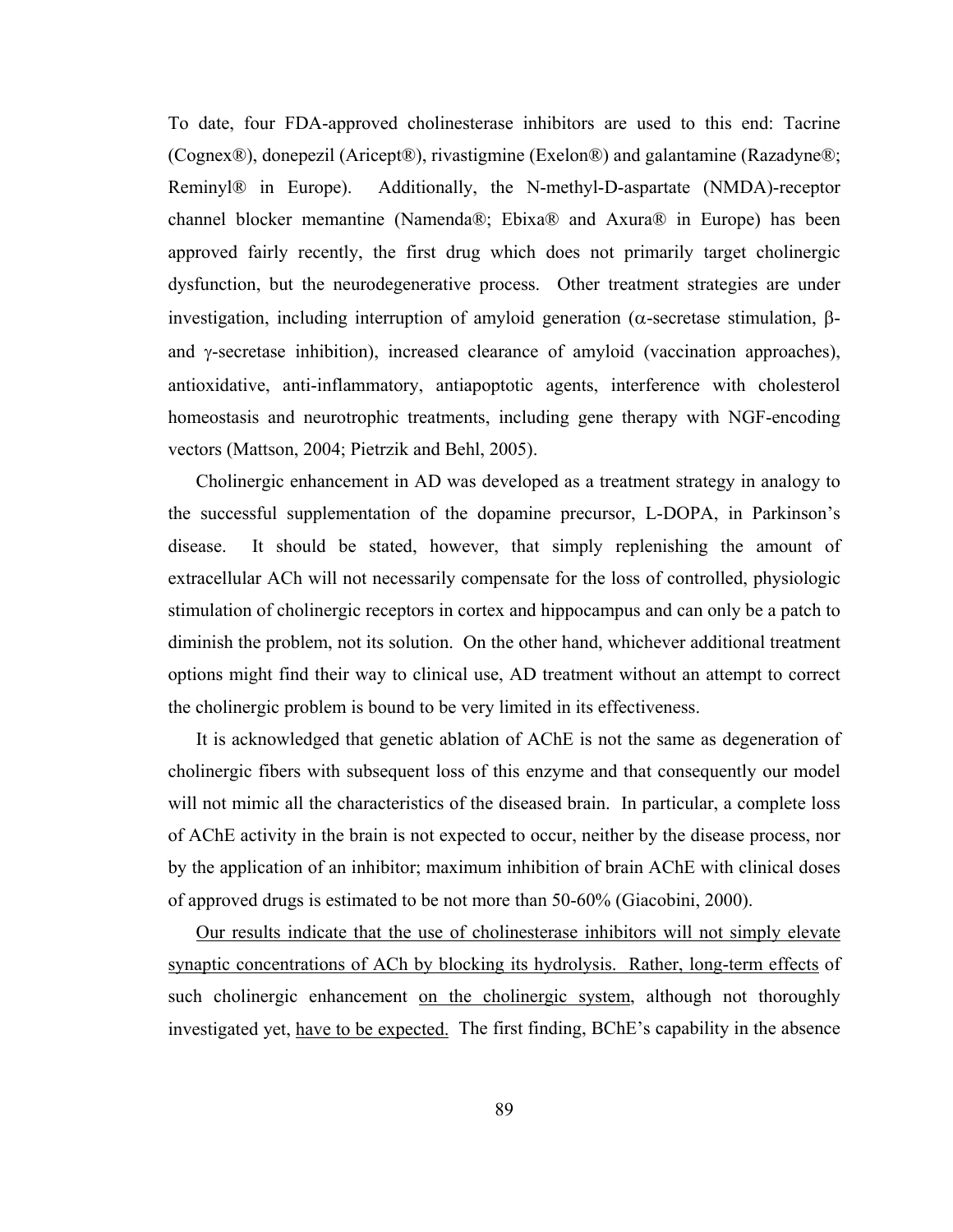of AChE to hydrolyze ACh and control its extracellular levels *in vivo*, seems to be of particular importance to current AD pharmacotherapy, because AChE activity in AD brain declines by up to 85% in severe cases, whereas BChE activity increases to some extent, shifting the AChE/BChE-ratio from around 0.5 to up to 11 (Giacobini, 2000).

The currently approved cholinesterase inhibitors can be distinguished according to their selectivity for any of the esterases: Donepezil and galanthamine are selective inhibitors of AChE, whereas rivastigmine inhibits both esterases with similar potency. Tacrine, which is barely used anymore due to its hepatotoxicity and due to its inconvenient four times a day dosing regimen, is slightly selective for BChE (Giacobini 2000). In the light of our experiments, it seems useful to target both cholinesterases to achieve maximum inhibition of ACh breakdown and thus maximum cholinergic stimulation. At late stages of the disease, it might even be prudent to target BChE selectively, since AChE inhibition in the gastrointestinal tract is the major reason for adverse drug effects observed with cholinesterase inhibitors, leading to intestinal cramps, diarrhea, and nausea and vomiting in a significant portion of patients. These side effects are severe enough to jeopardize patient compliance or even cause the patients/caregivers to discontinue therapy and prevent dosages that could probably further improve cognitive function. Selective BChE inhibition would not be expected to cause these symptoms beyond the level seen with placebo treatment, since peripheral AChE levels are unchanged in AD and BChE has no impact on ACh hydrolysis in the presence of AChE.

Increased cholinergic neurotransmission will invariably also stimulate presynaptic autoreceptors. The inhibitory autoreceptors  $(M_2/M_4)$  are considered to limit further increases in synaptic ACh levels once they are stimulated. Our results together with literature reports (Li et al., 2003; Volpicelli-Daley et al., 2003a, b) indicate that, although this might hold true in the short term, long term stimulation of these receptors will cause their internalization and a decrease of their activity. This, in turn, would further support the increase in extracellular levels of ACh intended by cholinesterase inhibitor treatment. However, considering that postsynaptic muscarinic receptors will also be functionally downregulated (Volpicelly-Daley, 2003b) and thus postsynaptic responses to elevated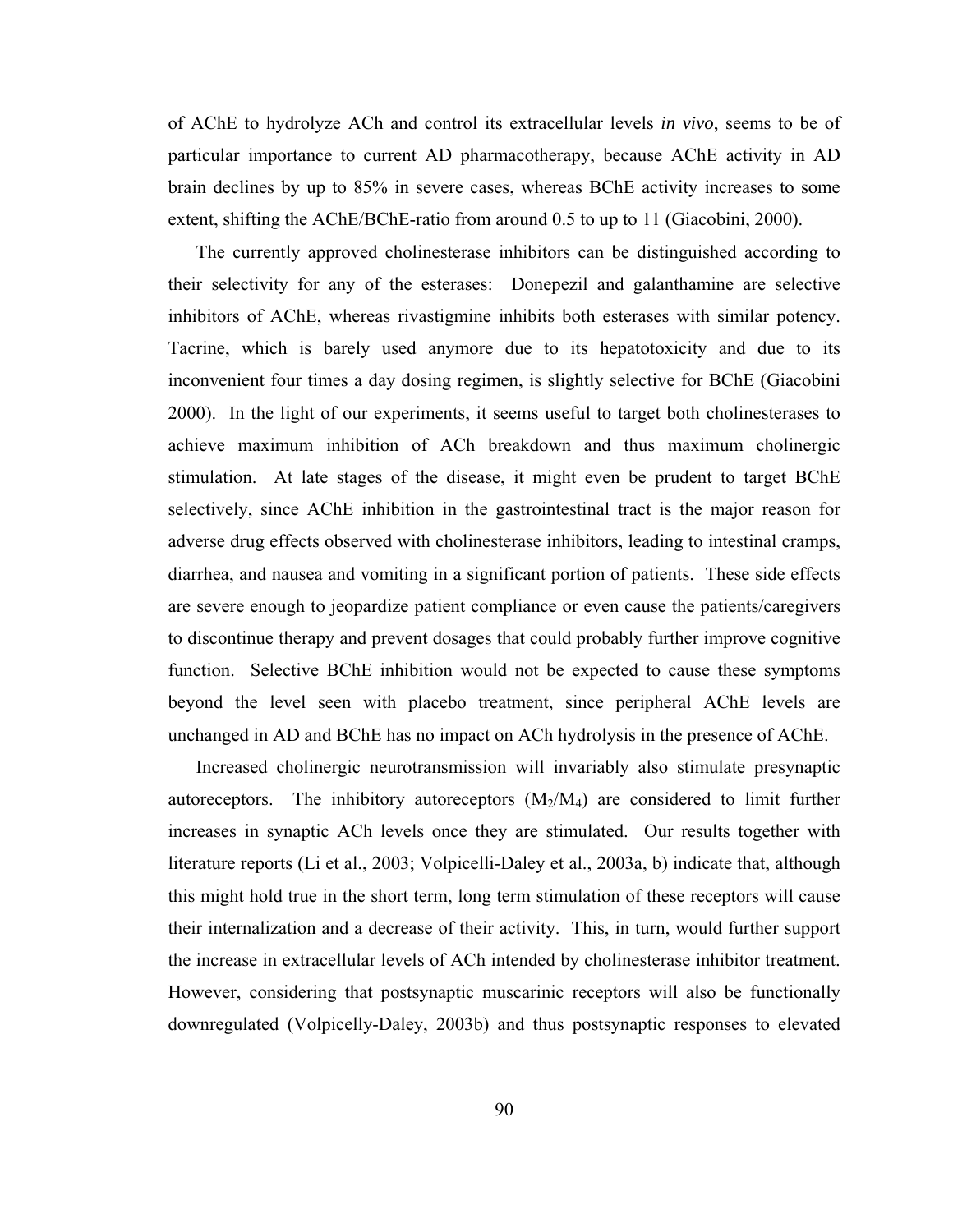levels of ACh will most likely be diminished, one should expect that at some point, it might not be possible to gain further therapeutic benefit by simply increasing the degree of cholinesterase inhibition. This is in agreement with bell-shaped dose effect curves obtained in human trials with some, but not all cholinesterase inhibitors (reviewed by Giacobini, 2000). These studies also state that maximum cognitive improvement is obtained when cholinesterases in red blood cells or plasma (as surrogates for the nonaccessible brain enzymes) are inhibited by about 30-60%.

At the same time, the observation that ACh levels in the absence of AChE can be further increased by choline supplementation, could be perceived as an additional therapeutic approach for AD. However, this effect was only seen after local application of choline, not after systemic treatment, although the effects of long-term fortification of the mouse diet with choline was not investigated. Nevertheless, trials in human failed to demonstrate a benefit of choline (or choline precursor) supplementation on cognitive function in AD patients (Bartus et al., 1982).

## 6.3. Outlook

## 6.3.1. Amyloid transgenic mice

It would be helpful to be able to closely compare the results obtained in different transgenic lines developing amyloidosis. To that end, additional studies in our mouse lines, including muscarinic receptor binding and quantification of high-affinity choline uptake sites, are desirable. Additionally, the capability of postsynaptic receptors to convey their stimulation to a second messenger response would be highly desirable.

## 6.3.2. AChE-deficient mice

It would be helpful to determine the degree of AChE-deficiency required for the observed extracellular changes. Therefore, baseline extracellular levels of ACh and Ch in AChE-haplodeficient mice should be established.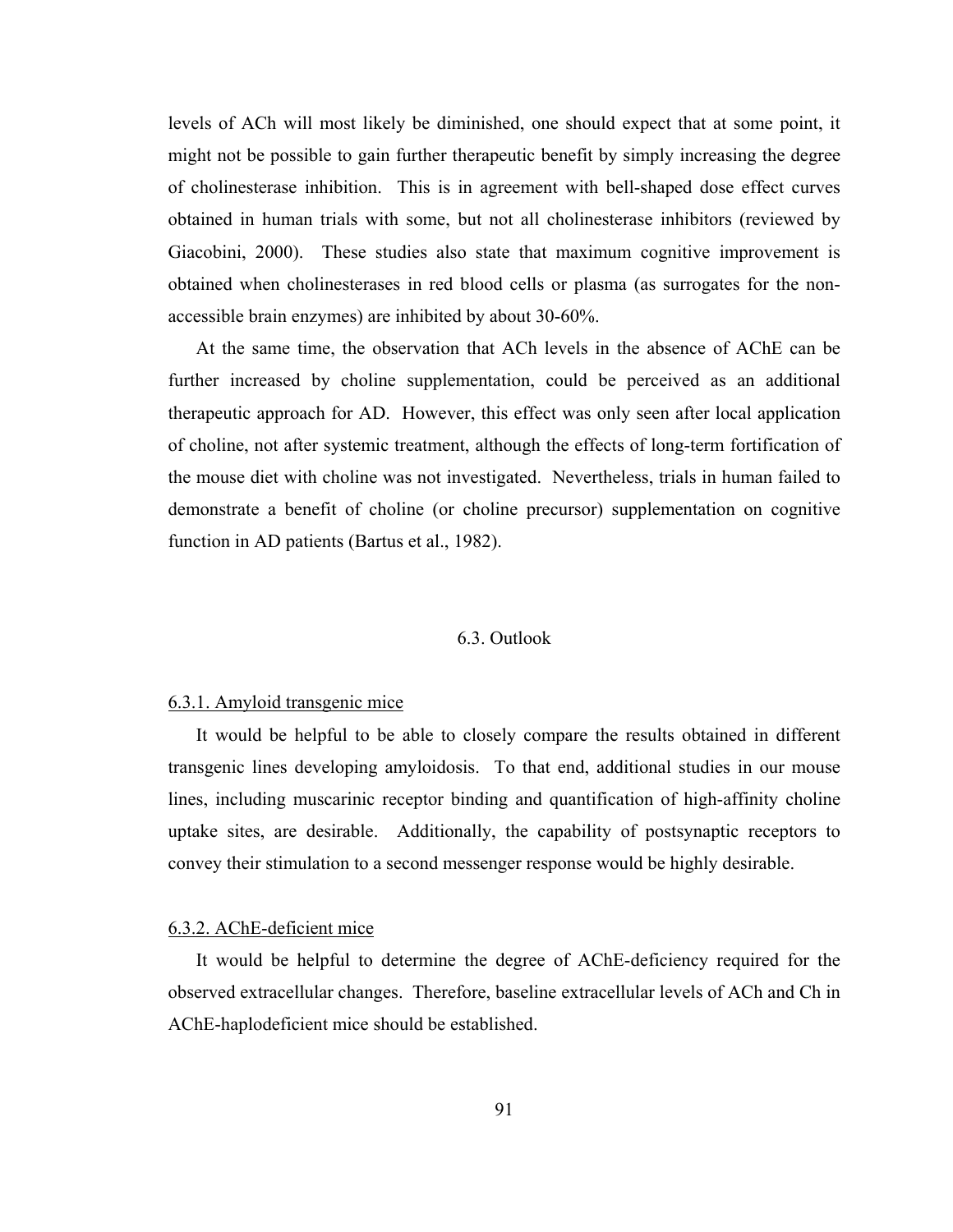In an effort to develop a model of age-related or sudden onset loss of AChE-activity, conditional AChE-deficient mice would be an interesting model.

Finally, to delineate the role of AChE in amyloid generation and deposition, it would be helpful to generate mice deficient (or haplodeficient) for AChE and simultaneously expressing mutated human APP and/or presenilin-1.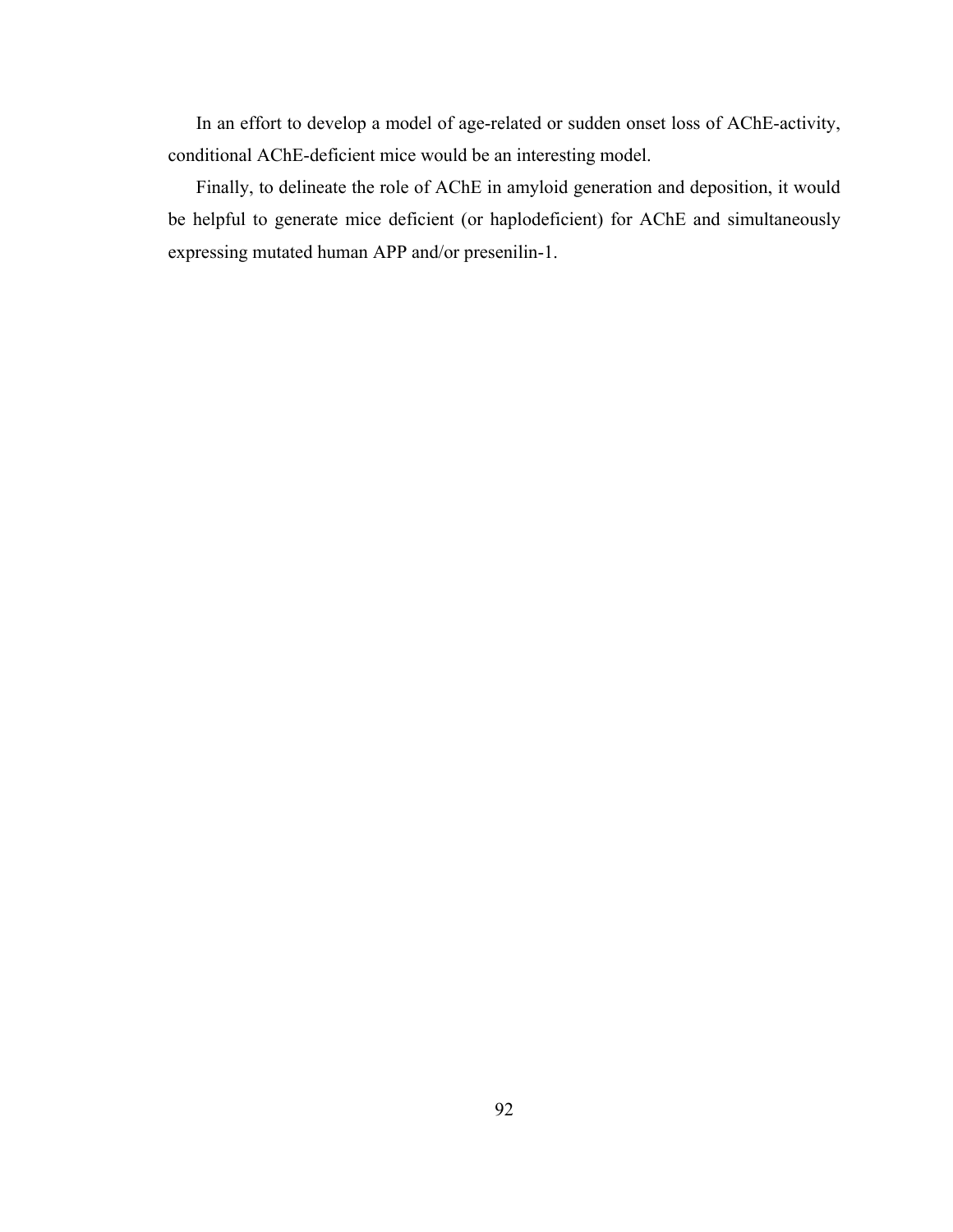## REFERENCES

Adler M., Manley HA, Purcell AL, Deshpande SS, Hamilton TA, Kan RK Oyler G, Lockridge O, Duysen EG, Sheridan RE. (2004) Reduced acetylcholine receptor density, morphological remodeling, and butyrylcholinesterase activity can sustain muscle function in acetylcholinesterase knockout mice. *Muscle Nerve* **30,** 317-327

Alkondon M, Pereira EF, Cortes WS, Maelicke A, Albuquerque EX. (1997) Choline is a selective agonist of alpha7 nicotinic acetylcholine receptors in the rat brain neurons. *Eur. J. Neurosci.* **9,** 2734-2742

Allen DD and Smith QR. (2001) Characterization of the blood-brain barrier choline transporter using the in situ rat brain perfusion technique. *J. Neurochem.* **76**, 1032-1041

Alzheimer A. (1907) Über eine eigenartige Erkrankung der Hirnrinde. *Allg. Z. Psychiatr. Grenzgeb.* **64,** 146-148

Anonymous. (2005). More biologically accurate models are needed. *Jax Notes* **#499**, 1-3

Andreasen NC. (2000) Schizophrenia: the fundamental questions. *Brain Res. Rev.* **31**, 106-112

Apelt J, Kumar A, Schliebs R. (2002) Impairment of cholinergic neurotransmission in adult and aged transgenic Tg2576 mouse brain expressing the Swedish mutation of human β-amyloid precursor protein. *Brain Res.* **953**, 17-30

Apparsundaram S, Ferguson SM, George Jr. AL, Blakely RD. (2000) Molecular cloning of a human, hemicholinium-3-sensitive choline transporter. *Biochem. Biophys. Res. Comm.* **276,** 862-867.

Apparsundaram S, Ferguson SM, Blakely RD. (2001) Molecular cloning and characterization of a murine hemicholinium-3- sensitive choline transporter. *Biochem. Soc. Transact.* **29,** 711-716.

Auld DS, Kar S, Quirion R. (1998) β-Amyloid peptides as direct cholinergic neuromodulators: a missing link? *Trends Neurosci.* **21,** 43-49

Bales KR, Tzavara ET, Wu S, Wade MR, Bymaster FP, Paul SM, Nomikos GG. (2006) Cholinergic dysfunction in a mouse model of Alzheimer disease is reversed by an anti-Aβ antibody. *J. Clin. Invest.* **116,** 825-832

Bannon AW, Decker MW, Holladay MW, Curzon P, Donnelly-Roberts D, Puttfarcken PS, Bitner RS, Diaz A, Dickenson AH, Porsolt RD, Williams M, Arneric SP. (1998)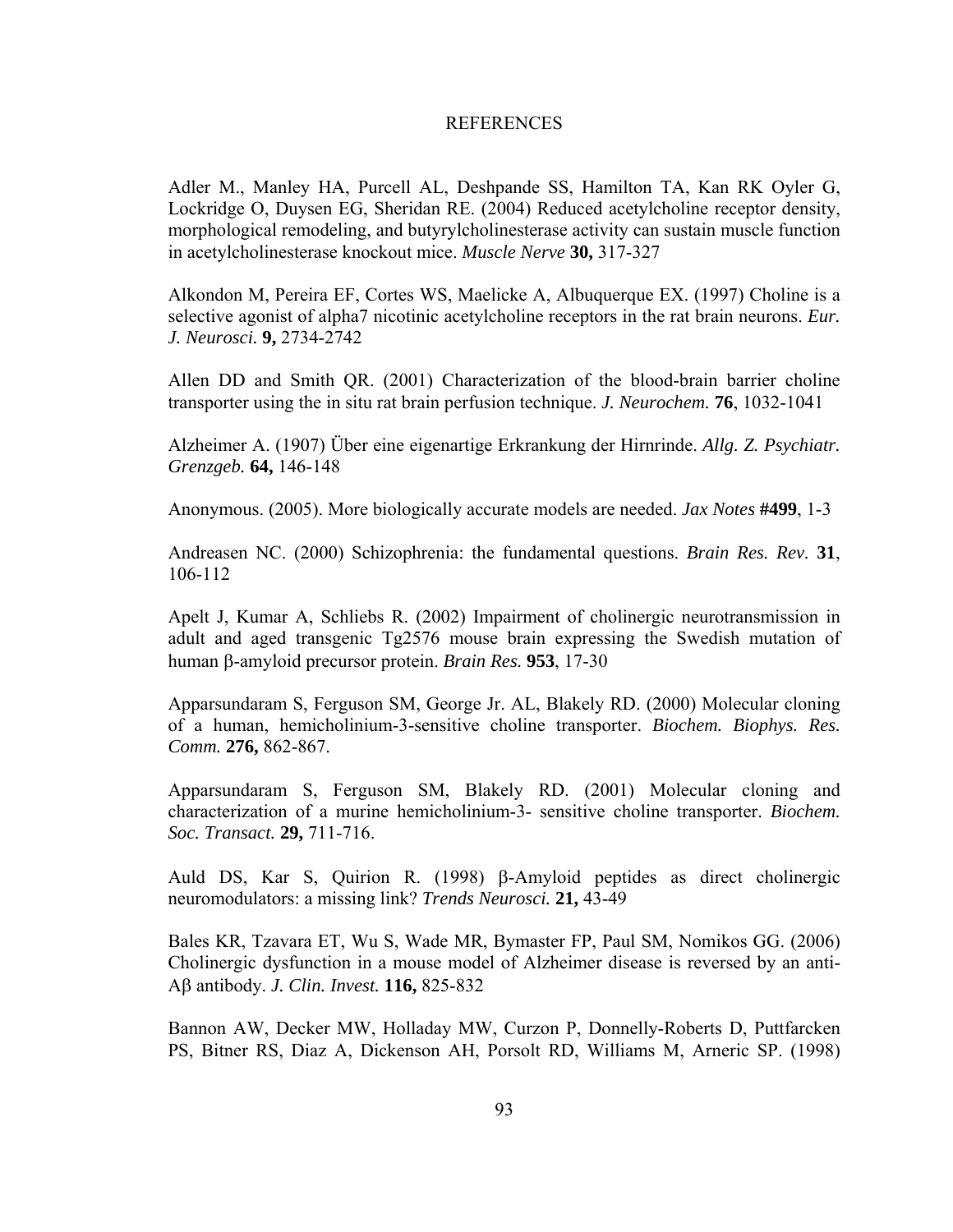Broad-spectrum, non-opioid analgesic activity by selective modulation of neuronal nicotinic acetylcholine receptors. *Science* **279,** 77-81

Barnham KJ, Masters CL, Bush AI. (2004) Neurodegenerative diseases and oxidative stress. *Nat. Rev. Drug Discov.* **3,** 205-214.

Bartus RT, Dean III. RL, Beer B, Lippa AS. (1982) The cholinergic hypothesis of geriatric memory dysfunction. *Science* **217,** 408-417

Beeri R, Andres C, Lev-Lehman E, Timberg R, Huberman T, Shani M, Soreq H. (1995) Transgenic expression of human acetylcholinesterase induces progressive cognitive deterioration in mice. *Curr. Biol.* **5,** 1063-1073.

Beeri R, Le Novere N, Mervis R, Huberman T, Grauer E, Changeux JP, Soreq H. (1997) Enhanced hemicholinium binding and attenuated dendrite branching in cognitively impaired acetylcholinesterase-transgenic mice. *J. Neurochem.* **69,** 2441-2451.

Beffert U, Danik M, Krzywkowski P, Ramassamy C, Berrada F, Poirier J. (1998) The neurobiology of apolipoproteins and their receptors in the CNS and Alzheimer's disease. *Brain Res. Rev.* **27,** 119-142

Behra M, Cousin X, Bertrand C, Vonesch J-L, Biellmann D, Chatonnet A, Strahle U. (2002) Acetylcholinesterase is required for neuronal and muscular development in the zebrafish embryo. *Nat. Neurosci.* **5,** 111-118

Bennett MC (2005) The role of α-synuclein in neurodegenerative diseases. *Pharmacol. Ther.* **105,** 311-331

Bierer LM, Harountanian V, Gabriel S, Knott PJ, Carlin LS, Purohit DP, Perl DP, Schmeidler J, Kanof P, Davis KL. (1995) Neurochemical correlates of dementia severity in Alzheimer's disease: relative importance of the cholinergic deficits. *J. Neurochem.* **64**, 749-760.

Blain J-F, Sullivan PM, Poirier J. (2006) A deficit in astroglial organization causes the impaired reactive sprouting in human apolipoprotein E4 targeted replacement mice. *Neurobiol. Dis.* **21,** 505-514

Brandon EP, Mellott T, Pizzo DP, Coufal N, D'Amour KA, Gobeske K, Lortie M, Lopez-Coviella I, Berse B, Thal LJ, Gage FH, Blusztajn JK. (2004) Choline transporter 1 maintains cholinergic function in choline acetyltransferase haploinsufficiency. *J. Neurosci.* **24**, 5459-5466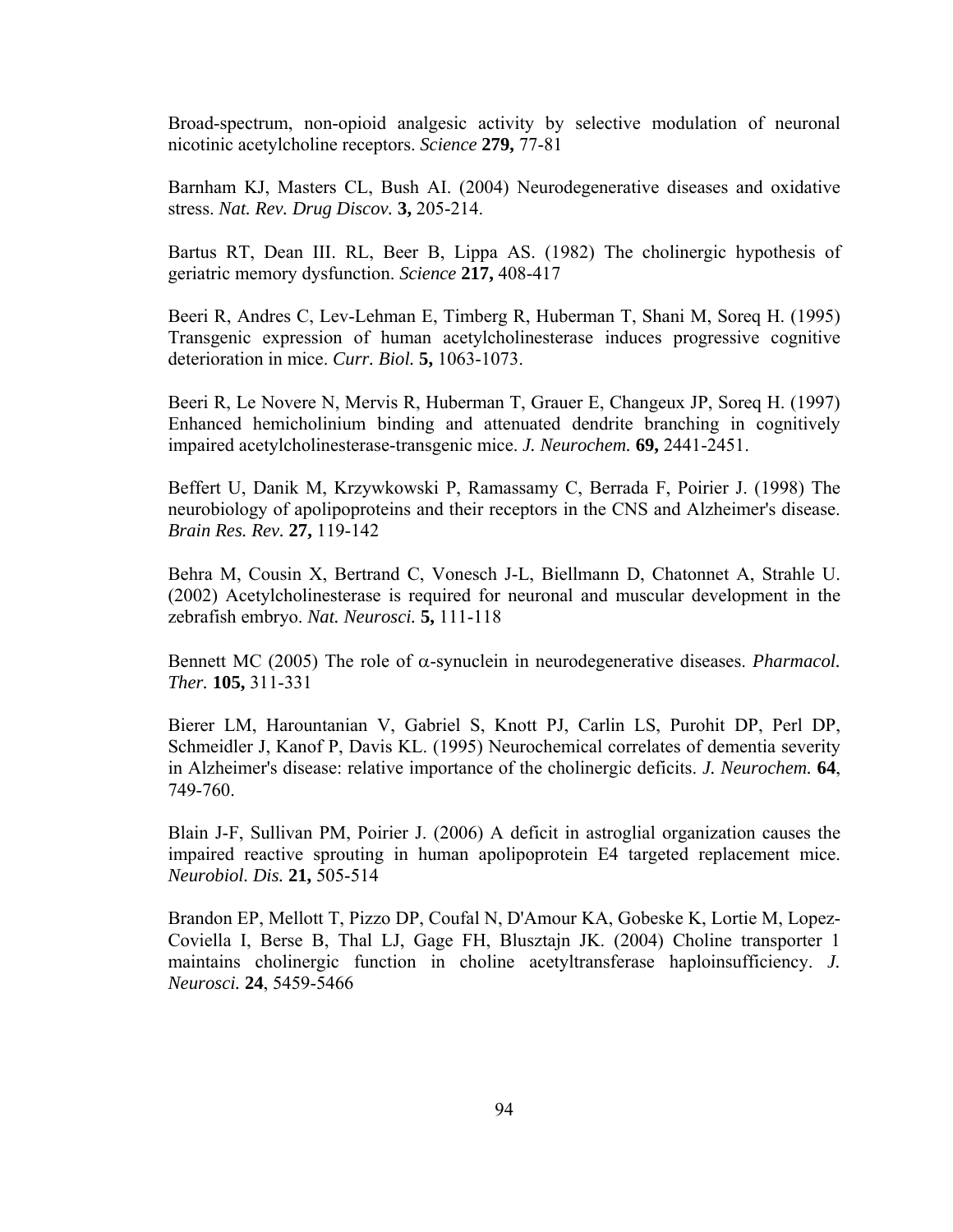Brockmann M-A, Ulmer S, Leppert J, Nadrowitz R, Wuestenberg R, Nolte I, Petersen D, Groden C, Giese A, Gottschalk S. (2006) Analysis of mouse brain using a clinical 1.5 T scanner and a standard small loop surface coil. *Brain Res.* **1068,** 138-142

Bronfman FC, Moechars D, Van Leuven F. (2000a) Acetylcholinesterase-positive fiber deafferentation and cell shrinkage in the septohippocampal pathway of aged amyloid precursor protein London mutant transgenic mice. *Neurobiol. Dis.* **7,** 152-168

Bronfman FC, Tesseur I, Hofker MH, Havekens LM, Van Leuven F. (2000b) No evidence for cholinergic problems in apolipoprotein E knockout and apolipoprotein E4 transgenic mice. *Neuroscience* **97,** 411-418

Bryson B. (2003) *A short history of nearly everything*, Broadway Books, New York, NY

Buée L, Bussiere T, Buee-Scherrer V, Delacourte A, Hof PR. (2000) Tau protein isoforms, phosphorylation and role in neurodegenerative disorders. *Brain Res. Rev.* **33,**  95-130

Bytyqi AH, Lockridge O, Duysen EG, Wang Y, Wolfrum U, Layer PG. (2004) Impaired formation of the inner retina in an AChE knockout mouse results in degeneration of all photoreceptors. *Eur. J. Neurosci.* **20,** 2953-2962

Caccamo A, Oddo S, Billings LM, Green KN, Martinez-Coria H, Fisher A, LaFerla FM. (2006) M1 receptors play a central role in modulating AD-like pathology in transgenic mice. *Neuron* **49,** 671-682

Camp S, Zhang L, Marquez M, De La Torre B, Long JM, Bucht G, Taylor P. (2005) Acetylcholinesterase (AChE) gene modification in transgenic animals: Functional consequences of selected exon and regulatory region deletion. *Chem.-Biol. Interact.* **157- 158,** 79-86.

Capsoni S, Ugolini G, Comparini A, Ruberti F, Berardi N, Cattaneo A. (2000) Alzheimer-like neurodegeneration in aged antinerve growth factor transgenic mice. *Proc. Nat. Acad. Sci. USA* **97,** 6826-6831

Catterall WA, Goldin AL, Waxman SG. (2005) International Union of Pharmacology. XLVII. Nomenclature and structure-function relationships of voltage-gated sodium channels. *Pharmacol. Rev.* **57,** 397-409

Caulfield MP and Birdsall NJM. (1998) International Union of Pharmacology. XVII. Classification of muscarinic acetylcholine receptors. *Pharmacol. Rev.* **50,** 279-290

Cha J-HJ, Farrell LA, Ahmed SF, Frey A, Hsiao-Ashe KK, Young AB, Penney JB, Locascio JJ, Hyman BT, Irizarry MC. (2001) Glutamate receptor dysregulation in the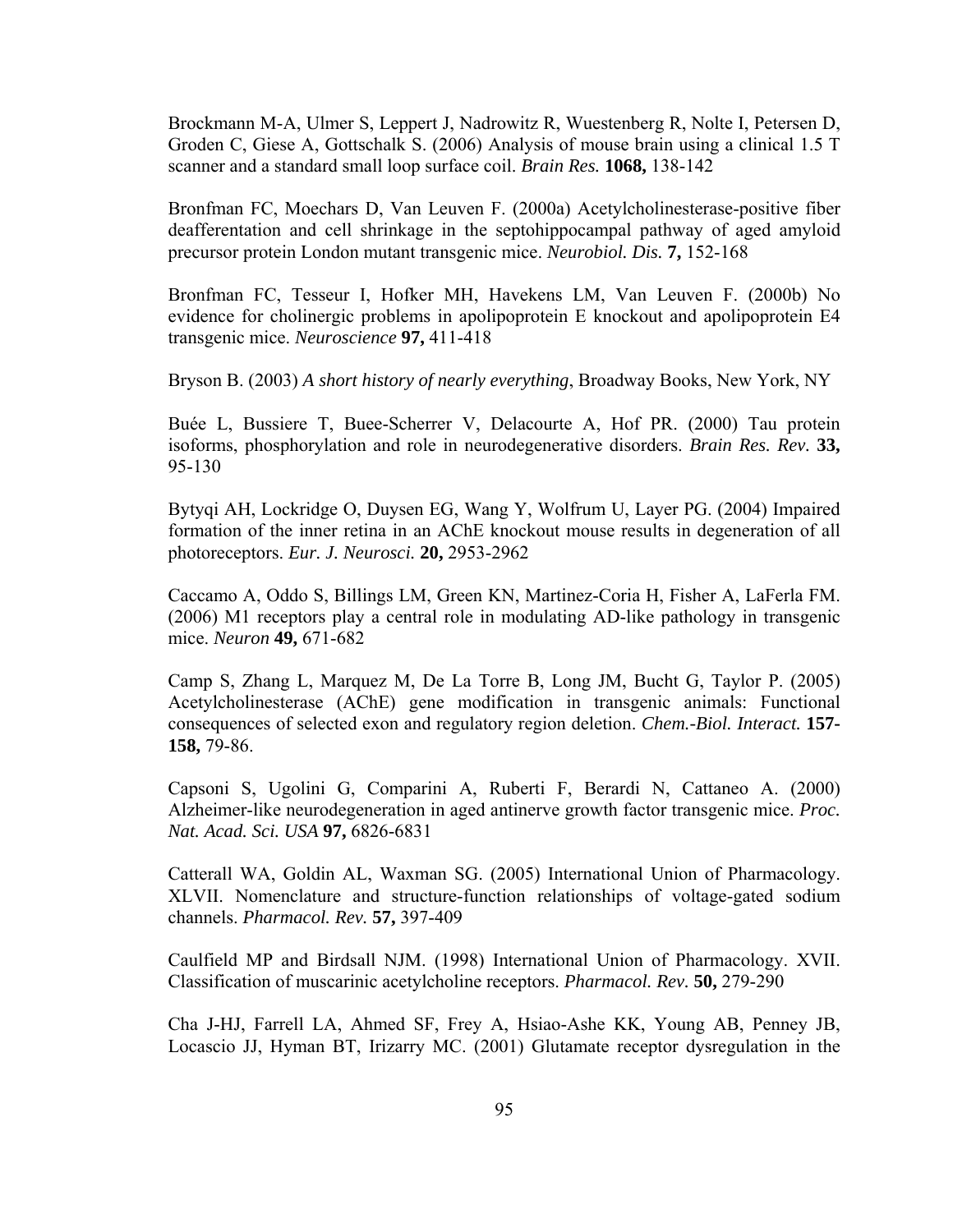hippocampus of transgenic mice carrying mutated human amyloid precursor protein. *Neurobiol. Dis.* **8,** 90-102

Chang Q, Savage LM, Gold PE. (2006) Microdialysis measures of functional increases in ACh release in the hippocampus with and without inclusion of acetylcholinesterase inhibitors in the perfusate. *J. Neurochem.* **97,** 697-706

Chatonnet A and Lockridge O. (1989) Comparison of butyrylcholinesterase and acetylcholinesterase. *Biochem. J.* **260,** 625-634.

Chen KS, Nishimura MC, Armanini MP, Crowley C, Spencer SD, Phillips HS. (1997) Disruption of a single allele of the nerve growth factor gene results in atrophy of basal forebrain cholinergic neurons and memory deficits. *J. Neurosci.* **17,** 7288-7296

Clitherow JW, Mitchard M, Harper NJ. (1963) The possible biological function of pseudocholinesterase. *Nature* **199**, 1000-1001

Cooper JR. (1994) Unsolved problems in the cholinergic nervous system. *J. Neurochem.* **63,** 395-399.

Cooper JR, Bloom FE, Roth RH. (2003) *The biochemical basis of neuropharmacology*, Eighth Edition, Oxford University Press, New York, NY

Crawley JN, Belknap JK, Collnis A, Crabbe JC, Frankel W, Henderson N, Hitzemann RJ, Maxson SC, Miner LL, Silva AJ, Wehner JM, Wynshaw-Boris A, Paylor R. (1997) Behavioral phenotypes of inbred mouse strains: implications and recommendations for molecular studies. *Psychopharmacology* **132,** 107-124

Crowley C, Spencer SD, Nishimura MC, Chen KS, Pitts-Meek S, Armanini MP, Ling LH, MacMahon SB, Shelton DL, Levinson AD. (1994) Mice lacking nerve growth factor display perinatal loss of sensory and sympathetic neurons yet develop basal forebrain cholinergic neurons. *Cell* **76,** 1001-1011

Cruts M and Van Broeckhoven C. (1998) Molecular genetics of Alzheimer's disease. *Ann. Med.* **30,** 560-565

Curti D and Marchbanks R. (1984) Kinetics of irreversible inhibition of choline transport in synaptosomes by ethylcholine mustard aziridinium. *J. Membr. Biol.* **82,** 259-268

Dale HH. (1914) The action of certain esters and ethers of choline, and their relation to muscarine. *J. Pharmacol. Exp. Ther.* **6**, 147-190.

Darvesh S, Hopkins DA, Geula C. (2003) Neurobiology of butyrylcholinesterase. *Nat. Rev. Neurosci.* **4,** 131-138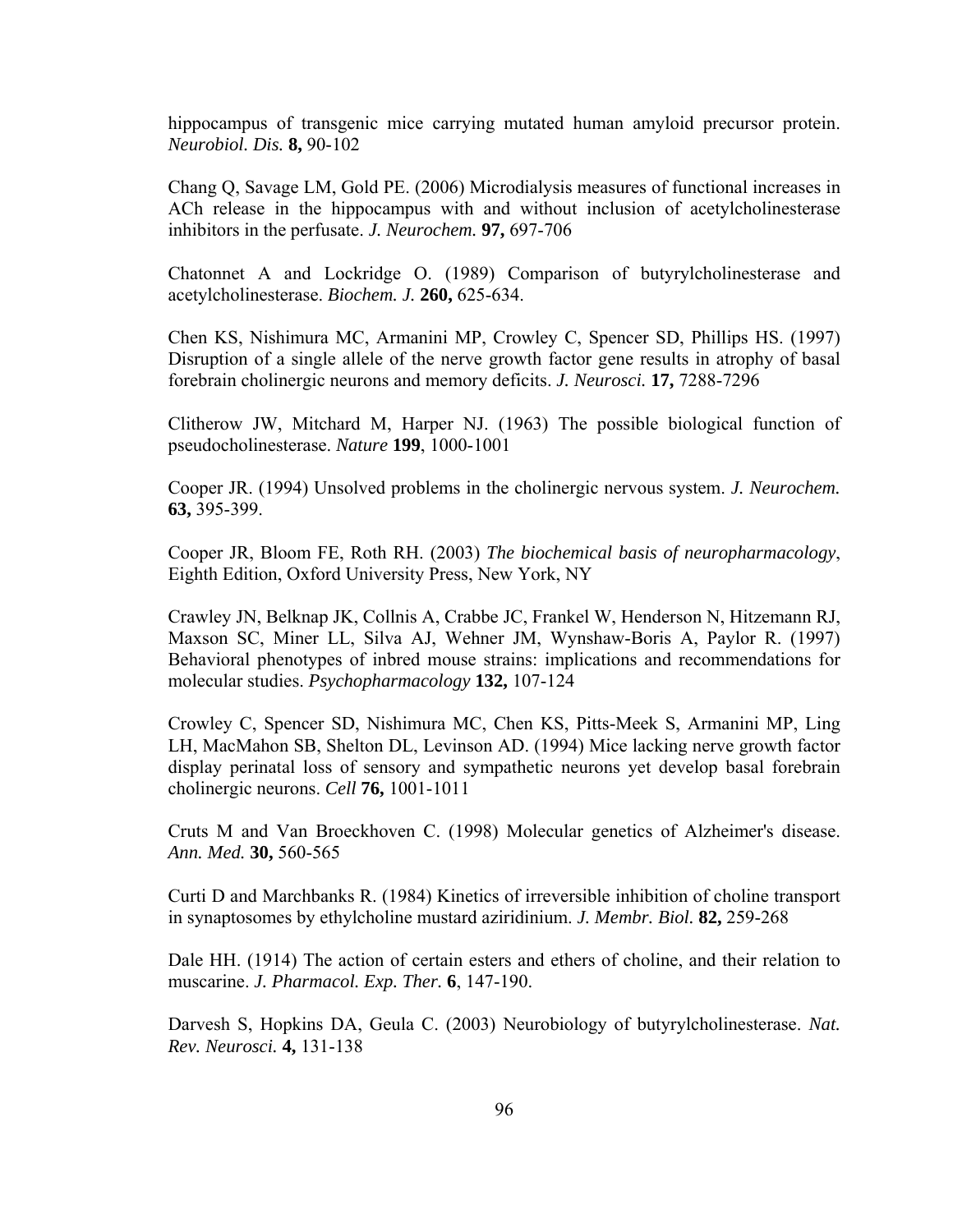Davies, P and Maloney AJF. (1976) Selective loss of central cholinergic neurons in Alzheimer's disease. *The Lancet* **II**, 1403.

Day JC, Kornecook TJ, Quirion R. (2001) Application of *in vivo* microdialysis to the study of cholinergic systems. *Methods* **23,** 21-39

De Lange ECM, Danhof M, De Boer AG, Breimer DD. (1997) Methodological considerations of intracerebral microdialysis in pharmacokinetic studies on drug transport across the blood-brain barrier. *Brain Res. Rev.* **25,** 27-49

Descarries L. (1998) The hypothesis of an ambient level of acetylcholine in the central nervous system. *J. Physiol. (Paris)* **92,** 215-220

Deutsch JA. (1971) The cholinergic synapse and the site of memory. *Science* **174**, 788- 794.

Drago J, McColl CD, Horne MK, Finkelstein DI, Ross SA. (2003) Neuronal nicotinic receptors: insights gained from gene knockout and knockin mutant mice. *Cell. Mol. Life Sci.* **60,** 1267-1280.

Dubois B, Danze F, Pillon B, Cusimano G, Lhermitte F, Agid Y. (1987) Cholinergicdependent cognitive deficits in Parkinson's disease. *Ann. Neurol.* **22**, 26-30

Duff K, Eckman C, Zehr C, Yu X, Prada CM, Perez-tur J, Hutton M, Buee L, Harigaya Y, Yager D, Morgan D, Gordon MN, Holcomb L, Refolo L, Zenk B, Hardy J, Younkin S. (1996) Increased amyloid-beta42(43) in brains of mice expressing mutant presenilin 1. *Nature* **383,** 710-713

Dussor GO, Helesic G, Hargreaves KM, Flores CM. (2004) Cholinergic modulation of nociceptive responses in vivo and neuropeptide release in vitro at the level of the primary sensory neuron. *Pain* **107,** 22-32.

Dutar P, Bassant MH, Senut MC, Lamour Y. (1995) The septohippocampal pathway: structure and function of a central cholinergic system. *Physiol. Rev.* **75,** 393-427.

Duysen EG, Stribley JA, Fry DL, Hinrichs SH, Lockridge O. (2002) Rescue of the acetylcholinesterase knockout mouse by feeding a liquid diet; phenotype of the adult acetylcholinesterase deficient mouse. *Dev. Brain Res.* **137,** 43-54

Duysen EG and Lockridge O. (2005) Phenotype comparison of three acetylcholinesterase-knockout strains. Abstr. P001, *XII. International Symposium on Cholinergic Mechanisms, Alicante, Spain*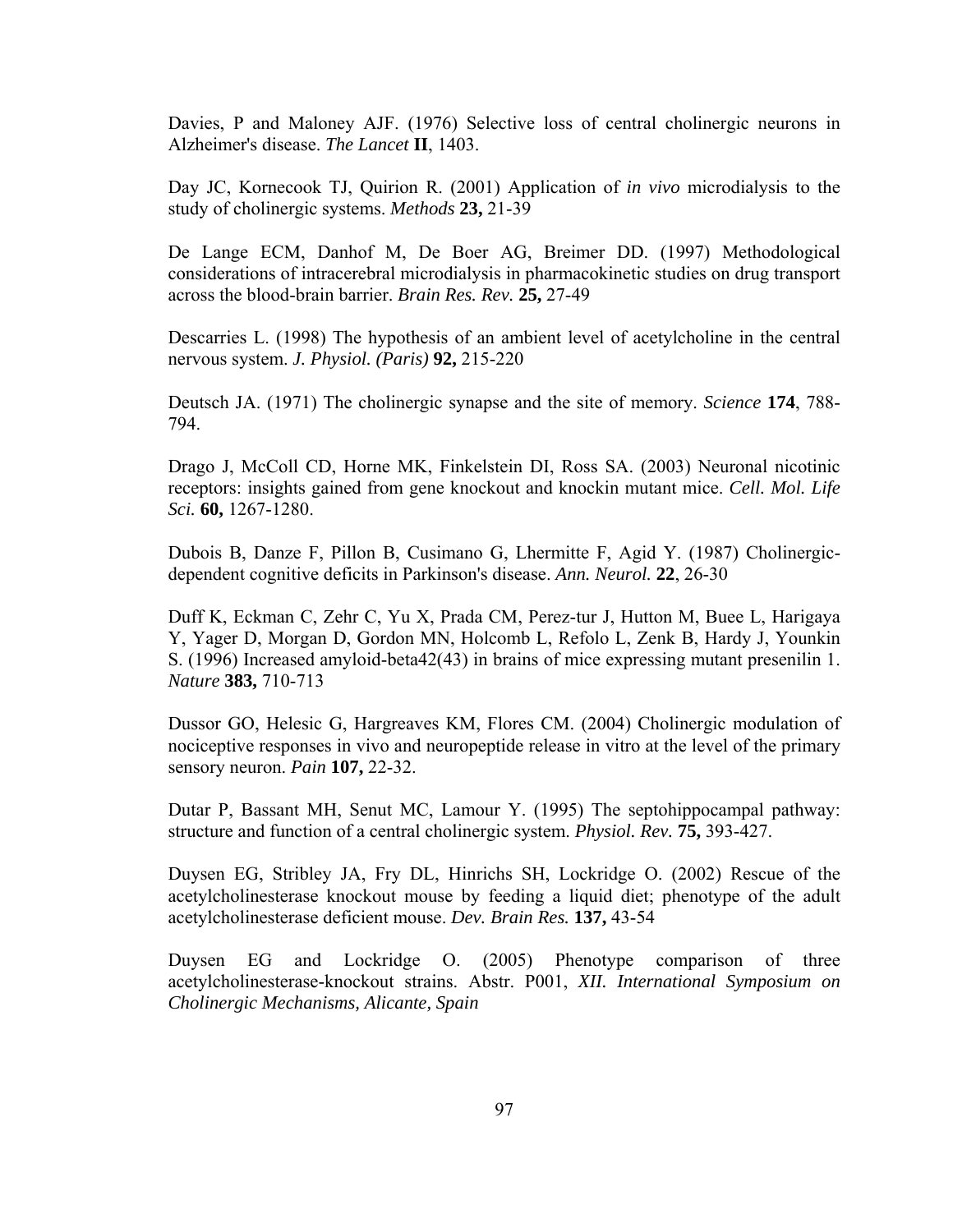Eiden LE, Schaefer MK-H, Weihe E, Schuetz B. (2004) The vesicular amine transporter family (SLC18): amine/proton antiporters required for vesicular accumulation and regulated exocytotic secretion of monoamines and acetylcholine. *Pfluegers Arch. Eur. J. Physiol*. **447**, 636-640

Erb C, Troost J, Kopf S, Schmitt U, Löffelholz K, Soreq H, Klein J. (2001) Compensatory mechanisms enhance hippocampal acetylcholine release in transgenic mice expressing human acetylcholinesterase. *J. Neurochem.* **77**, 638-646

Everitt B and Robbins T. (1997) Central cholinergic systems and cognition. *Annu. Rev. Psychol.* **48,** 649-684

Ferguson SM, Savchenko V, Apparsundaram S, Zwick M, Wright J, Heilman CJ, Yi H, Levey AI, Blakely RD. (2003) Vesicular localization and activity-dependent trafficking of presynaptic choline transporters. *J. Neurosci.* **23,** 9697-9709

Ferguson SM, Bazalakova M, Savchenko V, Tapia JC, Wright J, Blakely RD. (2004) Lethal impairment of cholinergic neurotransmission in hemicholinium-3-sensitive choline transporter knockout mice. *Proc. Nat. Acad. Sci. USA* **101**, 8762-8767

Franklin KBJ and Paxinos G. (1997) *The mouse brain in stereotaxic coordinates*. Academic Press, San Diego, CA

Friedman JI (2004) Cholinergic targets for cognitive enhancement in schizophrenia: focus on cholinesterase inhibitors and muscarinic agonists. *Psychopharmacology* **174,**  45-53

Galdzicki Z, Siarey R, Pearce R, Stoll J, Rapoport SI. (2001) On the cause of mental retardation in Down syndrome: extrapolation from full and segmental trisomy 16 mouse models. *Brain Res. Rev.* **35,** 115-145

Games D, Adams D, Alessandrini R, Barbour R, Borthelette P, Blackwell C et al. (1995) Alzheimer-type neuropathology in transgenic mice overexpressing V717F [beta]-amyloid precursor protein. *Nature* **373,** 523-527

Gau JT, Steinhilb ML, Kao T-C, D'Amato CJ, Gaut JR, Frey KA, Turner RS. (2002) Stable β-Secretase activity and presynaptic cholinergic markers during progressive central nervous system amyloidogenesis in Tg2576 mice. *Am. J. Pathol.* **160,** 731-738

Genis I, Gordon I, Sehayek E, Michaelson DM. (1995) Phosphorylation of tau in apolipoprotein E-deficient mice. *Neurosci. Lett.* **199**, 5-8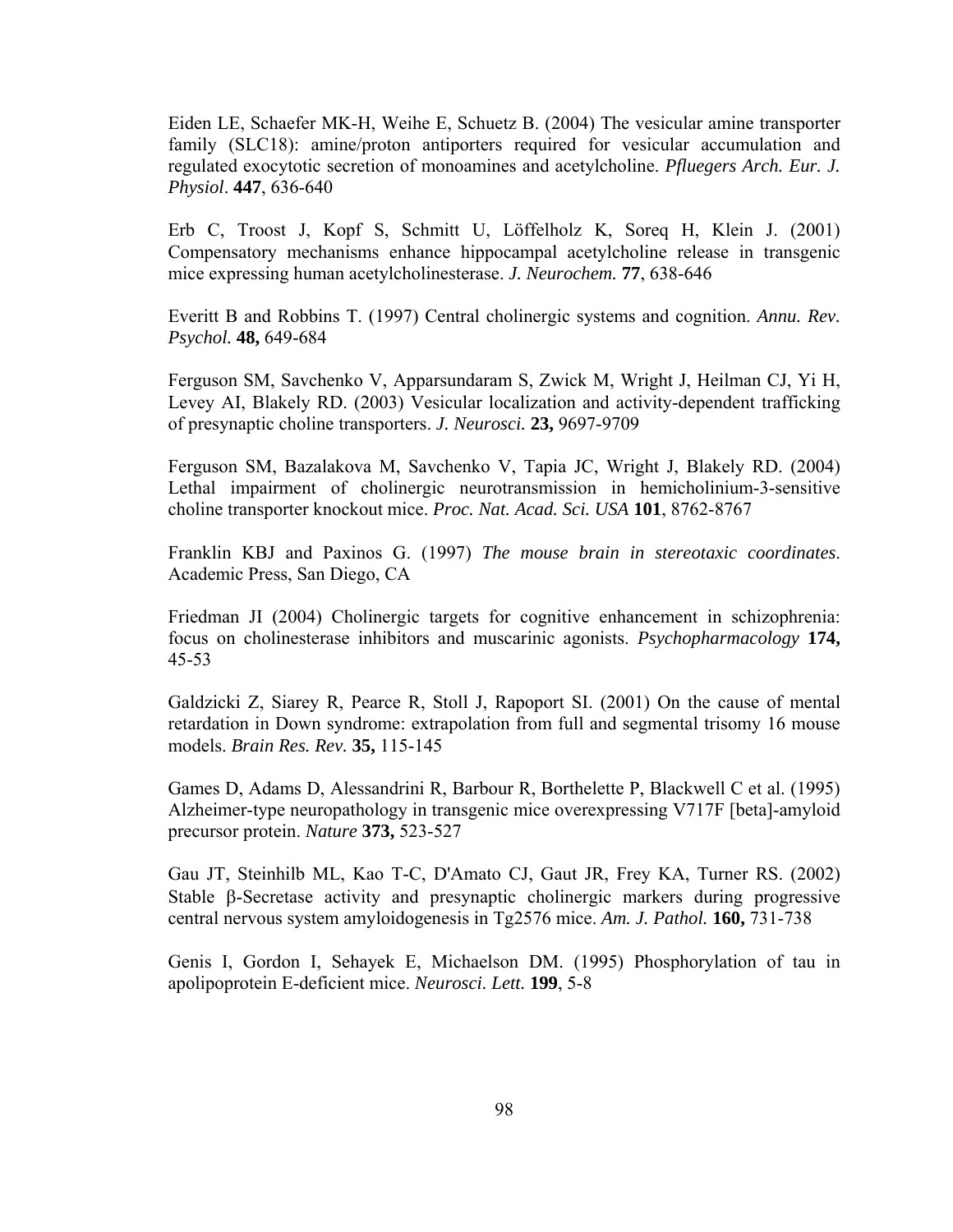Giacobini E. (2000) Cholinesterase inhibitors: from the Calabar bean to Alzheimer therapy, in *Cholinesterases and Cholinesterase Inhibitors* (Giacobini E., ed.), pp 181- 226. Martin Dunitz, London, UK

Giacobini E. (2003) Cholinesterases: New roles in brain function and in Alzheimer's disease. *Neurochem. Res.* **28,** 515-522

Gibb W. (1989) Dementia and Parkinson's disease. *Brit. J. Psychiatr.* **154,** 596-614

Gibb W. (1997) Functional neuropathology in Parkinson's disease. *Eur. Neurol.* **38,** 21- 25

Goedert M. (2001) Alpha-synuclein and neurodegenerative diseases. *Nat. Rev. Neurosci.* **2,** 492-501

Goedert M. (2004) Tau protein and neurodegeneration. *Semin.Cell Dev. Biol.* **15,** 45-49

Gold PE. (2003) Acetylcholine modulation of neural systems involved in learning and memory. *Neurobiol. Learn. Mem.* **80**, 194-210.

Goldgaber D, Lerman MI, McBride OW, Saffiotti U, Gajdusek DC. (1987) Characterization and chromosomal localization of a cDNA encoding brain amyloid of Alzheimer's disease. *Science* **235,** 877-880

Gordon I, Grauer E, Genis I, Sehayek E, Michaelson DM. (1995) Memory deficits and cholinergic impairments in apolipoprotein E-deficient mice. *Neurosci. Lett.* **199**, 1-4

Goyal RK and Hirano I. (1996) The enteric nervous system. *New Engl. J. Med.* **334,**  1106-1115.

Greenspan RJ, Finn Jr. JA, Hall JC. (1980) Acetylcholinesterase mutants in Drosophila and their effects on the structure and function of the central nervous system. *J. Comp. Neurol.* **189,** 741-744

Greig NH, Utsuki T, Ingram DK, Wang Y, Pepeu G, Scali C, Yu Q-S, Mamczarz J, Holloway HW, Giordano T, Chen DM, Furukawa K, Sambamurti K, Brossi A, Lahiri DK. (2005) Selective butyrylcholinesterase inhibition elevates brain acetylcholine, augments learning and lowers Alzheimer β-amyloid peptide in rodent. *Proc. Nat. Acad. Sci. USA* **102,** 17213-17218

Grisaru D, Sternfeld M, Eldor A, Glick D, Soreq H. (1999) Structural roles of acetylcholinesterase variants in biology and pathology. *Eur. J. Biochem.* **264,** 672-686.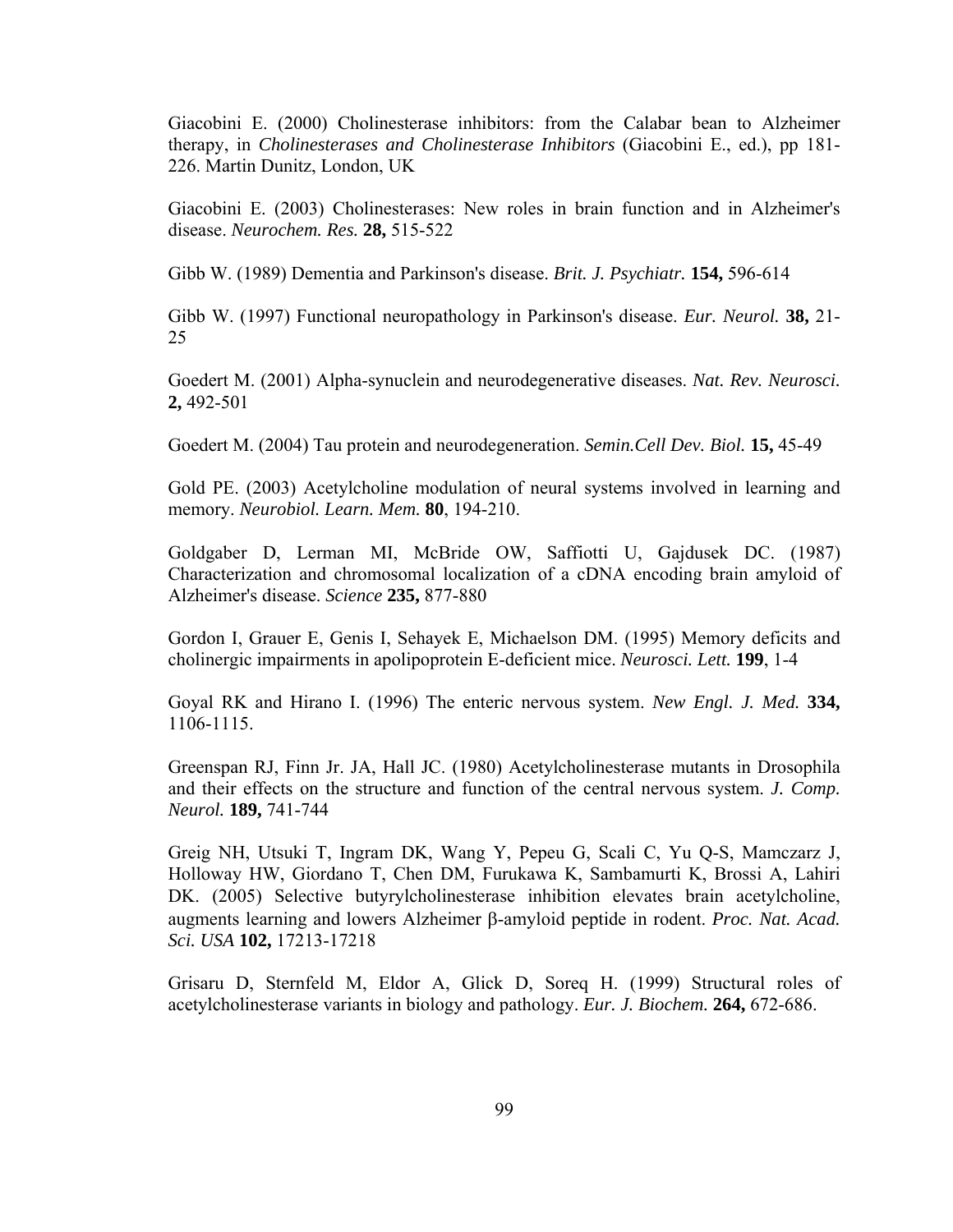Gunawardena S and Goldstein L. (2004) Cargo-carrying motor vehicles on the neuronal highway: transport pathways and neurodegenerative disease. *J. Neurobiol.* **58,** 258-271

Guyenet P, Lefresne P, Rossier J, Beaujouan JC, Glowinski J. (1973) Inhibition by hemicholinium-3 of  $\int_0^{14}$ C acetylcholine synthesis and  $\int_0^3 H$  choline high-affinity uptake in rat striatal synaptosomes. *Mol. Pharmacol.* **9,** 630-639

Haga K and Haga T. (1985) Purification of the muscarinic acetylcholine receptor from porcine brain. *J. Biol. Chem.* **260,** 7927-7935

Hanin I. (1996) The AF64A model of cholinergic hypofunction: An update. *Life Sci.* **58,**  1955-1964

Hardy J and Selkoe DJ. (2002) The amyloid hypothesis of Alzheimer's disease: progress and problems on the road to therapeutics. *Science* **297,** 353-356

Hartmann J, Erb C, Ebert U, Baumann KH, Popp A,König, G, Klein J. (2004) Central cholinergic functions in human amyloid precursor protein knock-in/presenilin-1 transgenic mice. *Neuroscience* **125**, 1009-1017

Heckers S, Ohtake T, Wiley RG, Lappi DA, Geula C, Mesulam MM. (1994) Complete and selective cholinergic denervation of rat neocortex and hippocampus but not amygdala by an immunotoxin against the p75 NGF receptor. *J. Neurosci.* **14,** 1271-1289

Hilgert M, Hartmann, J, Löffelholz K, Jeltsch H, Cassel J-C, Klein J. (2003) Effects of septal grafts on acetylcholine release from rat hippocampus after 192 IgG-saporin lesion. *Neurochem. Res.* **28,** 467-472

Hock Jr. BJ and Lamb BT. (2001) Transgenic mouse models of Alzheimer's disease. *Trends Genet.* **17,** S7-S12

Hsiao K, Chapman PF, Nilsen S, Eckman C, Harigaya Y, Younkin S, Yang F, Cole GM. (1996) Correlative memory deficits, Abeta elevation, and amyloid plaques in transgenic mice. *Science* **274,** 99-102

Hughes BW, Moro De Casillas ML, Kaminski HJ. (2004) Pathophysiology of Myasthenia Gravis. *Semin. Neurol.* **24,** 21-30

Ikarashi Y, Takahashi A, Ishimaru H, Arai T, Maruyama Y. (1993) Effects of cholinefree plasma induced by choline oxidase on regional levels of choline and acetylcholine in rat brain. *Brain Res. Bull.* **32,** 593-599

Ikarashi Y, Takahashi A, Ishimaru H, Maruyama Y. (1994) Striatal extracellular choline and acetylcholine in choline-free plasma rats. *Brain Res. Bull.* **34,** 359-363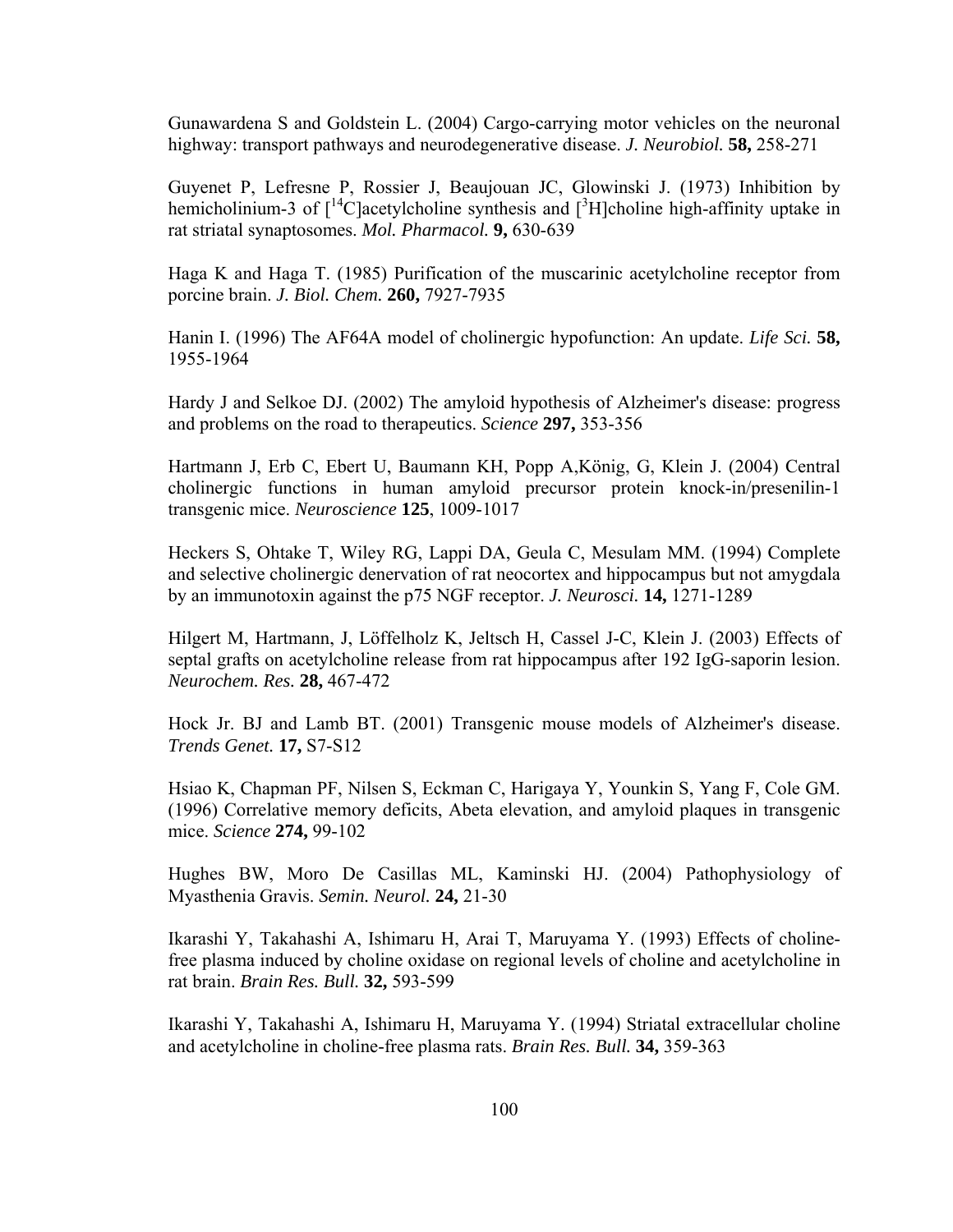Ikarashi Y, Takahashi A, Ishimaru H, Arai T, Maruyama Y. (1997) Relations between the extracellular concentrations of choline and acetylcholine in rat striatum. *J. Neurochem.* **69,** 1246-1251

Ikarashi Y, Kuribara H, Shiobara T, Takahashi A, Ishimaru H, Maruyama Y. (2000) Learning and memory in mice treated with choline oxidase, a hydrolytic enzyme for choline. *Pharmacol. Biochem. Behav.* **65,** 519-522

Ikarashi Y, Harigaya Y, Tomidokoro Y, Kanai M, Ikeda M, Matsubara E, Kawarabayashi T, Kuribara H, Younkin SG, Maruyama Y, Shoji M. (2004) Decreased level of brain acetylcholine and memory disturbance in APPsw mice. *Neurobiol. Aging* **25,** 483-490

Jaffar S, Counts SE, Ma SY, Dadko E, Gordon MN, Morgan D, Mufson EJ. (2001) Neuropathology of mice carrying mutant  $APP<sub>SWE</sub>$  and/or  $PS1<sub>M146L</sub>$  transgenes: Alterations in the p75NTR cholinergic basal forebrain septohippocampal pathway. *Exp. Neurol.* **170,**  227-243

Jankowsky JL, Slunt HH, Gonzales V, Savonenko AV, Wen JC, Jenkins NA, Copeland NG, Younkin LH, Lester HA, Younkin SG, Borchelt DR. (2005) Persistent amyloidosis following suppression of Aβ production in a transgenic model of Alzheimer disease. *PLoS Medicine* **2,** e355

Jellinger K. (2004) Head injury and dementia. *Curr. Opin. Neurol.* **17,** 719-723

Jensen AA, Frolund B, Liljefors T, Krogsgaard-Larsen P. (2005) Neuronal nicotinic acetylcholine receptors: Structural revelations, target identifications, and therapeutic inspirations. *J. Med. Chem.* **48,** 4705-4745

Johnson DE, Nedza FM, Spracklin DK, Ward KM, Schmidt AW, Iredale PA, Godek DM, Rollema H. (2005) The role of muscarinic receptor antagonism in antipsychoticinduced hippocampal acetylcholine release. *Eur. J. Pharmacol.* **506,** 209-219

Jope RS. (1979) High affinity choline transport and AcetylCoA production in brain and their roles in the regulation of acetylcholine synthesis. *Brain Res. Rev.* **1,** 313-344.

Kang J, Lemaire H-G, Unterbeck A, Salbaum JM, Masters CL, Grzeschik K-H, Multhaup G, Beyreuther K, Muller-Hill B. (1987) The precursor of Alzheimer's disease amyloid A4 protein resembles a cell-surface receptor. *Nature* **325,** 733-736

Kar S, Issa AM, Seto D, Auld DS, Collier B, QuirionR. (1998) Amyloid beta-peptide inhibits high-affinity choline uptake and acetylcholine release in rat hippocampal slices. *J. Neurochem.* **70,** 2179-2187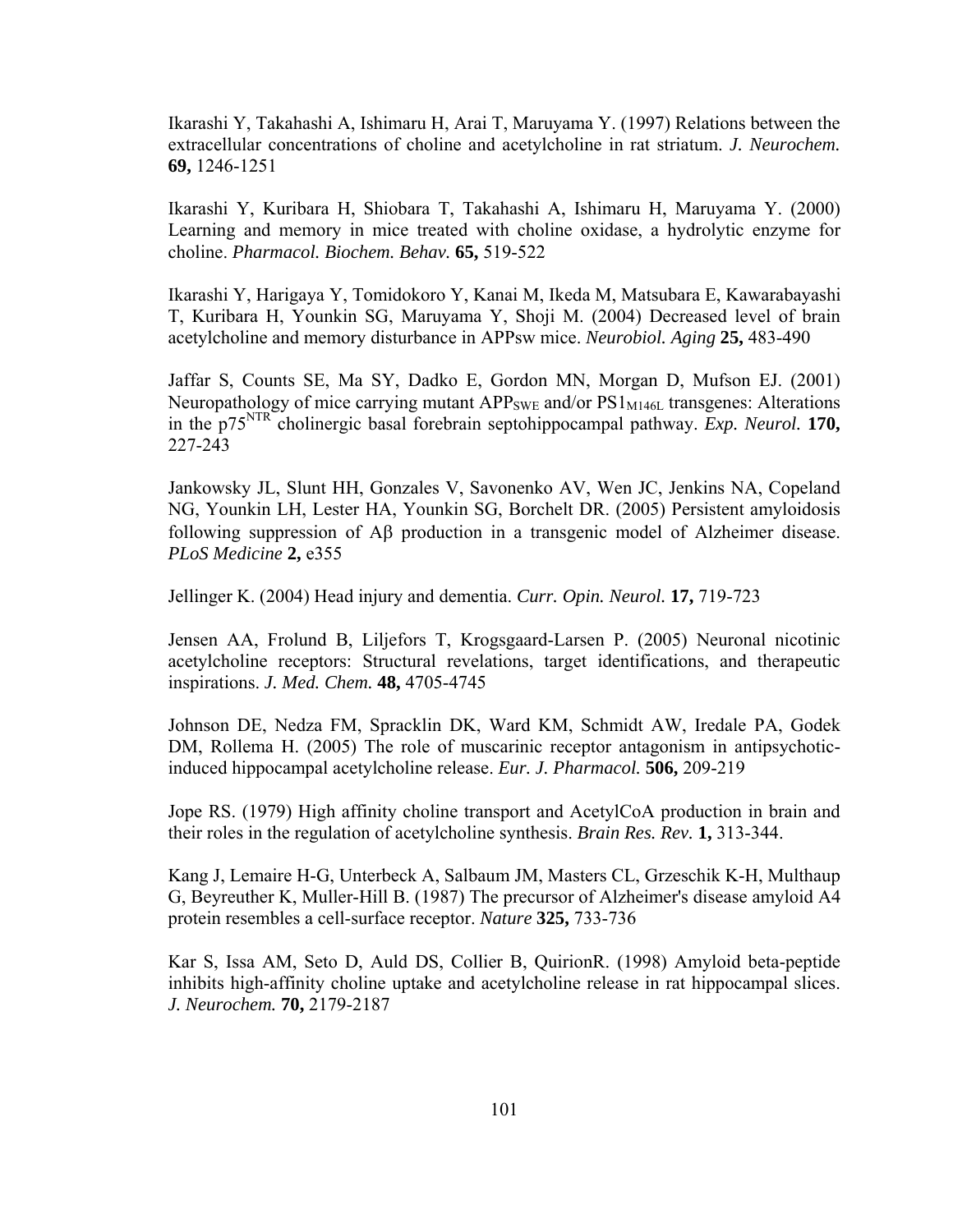Kar S, Slowikowski SPM, Westaway D, Mount Howard TJ. (2004) Interactions between β-amyloid and central cholinergic neurons: implications for Alzheimer's disease. *J. Psychiatry Neurosci.* **29,** 427-441

Karczmar A. (1998) Anticholinesterases: dramatic aspects of their use and misuse. *Neurochem. Int.* **32,** 401-411

Kehr J, Dechent P, Kato T, Ogren SO. (1998) Simultaneous determination of acetylcholine, choline and physostigmine in microdialysis samples from rat hippocampus by microbore liquid chromatography/electrochemistry on peroxidase redox polymer coated electrodes. *J. Neurosci. Meth.* **83,** 143-150

Kehr J, Yoshitake T, Wang FH, Wynick D, Holmberg K, Lendahl U, Bartfai T, Yamaguchi M, Hokfelt T, Ogren SO. (2001) Microdialysis in freely moving mice: determination of acetylcholine, serotonin and noradrenaline release in galanin transgenic mice. *J. Neurosci. Meth.* **109,** 71-80

Kiewert C, Buchholzer M-L, Hartmann J, Chatterjee SS, Klein J. (2004) Stimulation of hippocampal acetylcholine release by hyperforin, a constituent of St. John's Wort. *Neurosci. Lett.* **364,** 195-198

Kirstein SL and Insel PA. (2004) Autonomic nervous system pharmacogenomics: A progress report. *Pharmacol. Rev.* **56,** 31-52

Kishibayashi N, Ishii A, Karasawa A. (1994) Inhibitory effects of KW-5092, a novel gastroprokinetic agent, on the activity of acetylcholinesterase in guinea pig ileum. *Jpn. J. Pharmacol.* **66,** 397-403

Klein J. (2000) Membrane breakdown in acute and chronic neurodegeneration: focus on choline-containing phospholipids. *J. Neural Transm.* **107,** 1027-1063

Klein J, Weichel O, Ruhr J, Dvorak C, Löffelholz K. (2002) A homeostatic mechanism counteracting K+ -evoked choline release in adult brain. *J. Neurochem.* **80,** 843-849

Klein J. (2005) Functions and pathophysiological roles of phospholipase D in the brain. *J. Neurochem.* **94,** 1473-1487

Klivenyi P, Siwek D, Gardian G, Yang L, Starkov A, Cleren C, Ferrante RJ, Kowall NW, Abeliovich A, Beal MF. (2006) Mice lacking alpha-synuclein are resistant to mitochondrial toxins. *Neurobiol. Dis.* **21,** 541-548

Koepsell H, Schmitt BM, Gorboulev V. (2003) Organic cation transporters. *Rev. Physiol. Biochem. Pharmacol.* **150,** 36-90.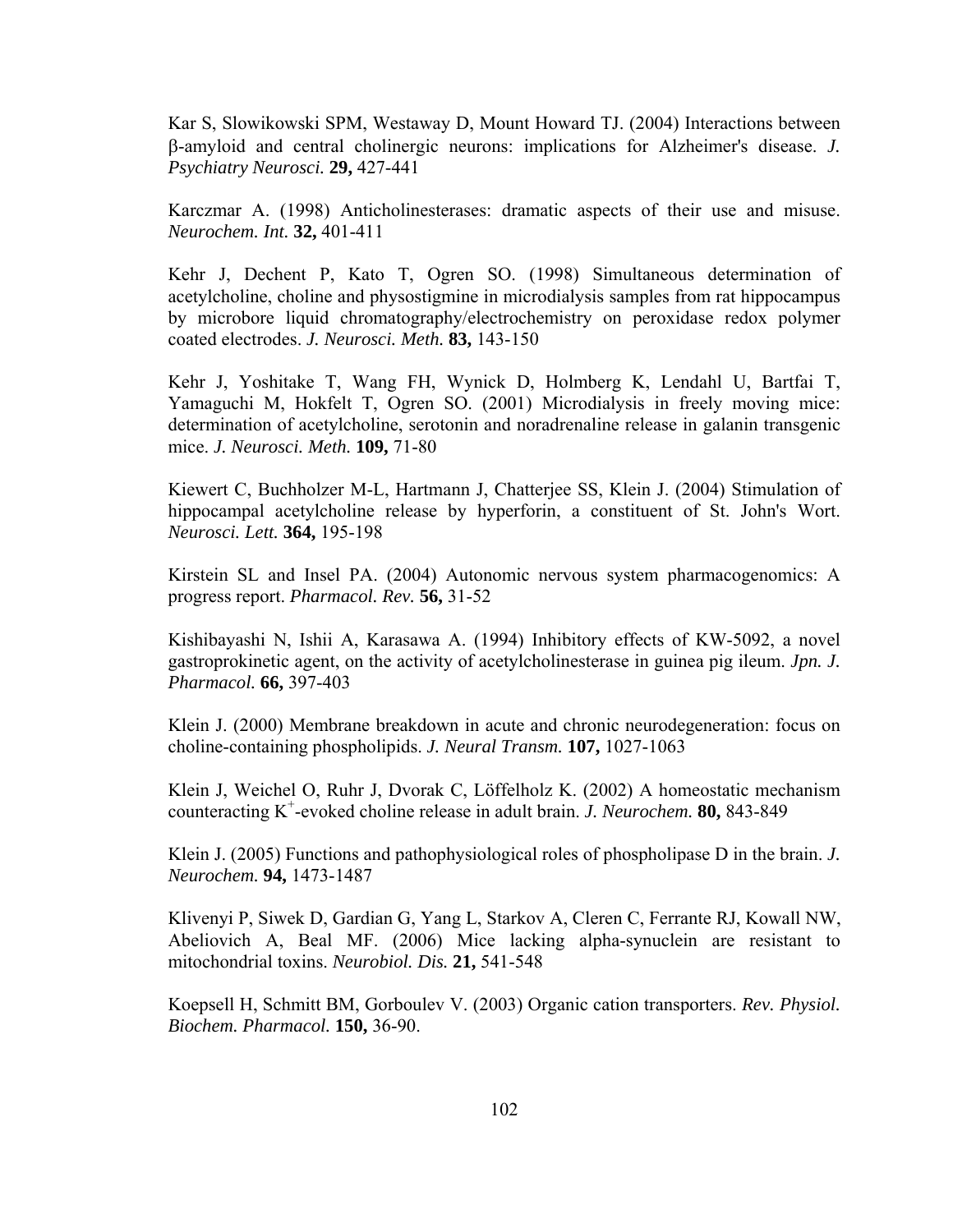Kopf SR, Buchholzer M-L, Hilgert M, Löffelholz K, Klein J. (2001) Glucose plus choline improve passive avoidance behaviour and increase hippocampal acetylcholine release in mice. *Neuroscience* **103,** 365-371

Kopta C and Steinbach J. (1994) Comparison of mammalian adult and fetal nicotinic acetylcholine receptors stably expressed in fibroblasts. *J. Neurosci.* **14,** 3922-3933

Kovarik Z and Simeon-Rudolf V. (2004) Interaction of human butyrylcholinesterase variants with bambuterol and terbutaline. *J. Enzyme Inhib. Med. Chem.* **19,** 113-117

Köhler C, Ebert U, Baumann K, Schröder H. (2005) Alzheimer's disease-like neuropathology of gene-targeted APP-SLxPS1mut mice expressing the amyloid precursor protein at endogenous levels. *Neurobiol. Dis.* **20,** 528-540

Köppen A, Klein J, Erb C, Löffelholz K. (1997) Acetylcholine release and choline availability in rat hippocampus: Effects of exogenous choline and nicotinamide. *J. Pharmacol. Exp. Ther.* **282,** 1139-1145

Kraszpulski M, Soininen H, Helisalmi S, Alafuzoff I. (2001) The load and distribution of β-amyloid in brain tissue of patients with Alzheimer's disease. *Acta Neurol. Scand.* **103,**  88-92

Kuhar MJ and Murrin LC. (1978) Sodium-dependent, high affinity choline uptake. *J. Neurochem.* **30**, 15-21

Lad SP, Neet KE, Mufson EJ. (2003) Nerve growth factor: Structure, function and therapeutic implications for Alzheimer's disease. *Curr. Drug Targets CNS Neurol. Disord.* **2,** 315-334

Laplante F, Sibley DR, Quirion R. (2004) Reduction in acetylcholine release in hippocampus of dopamine D5 receptor-deficient mice. *Neuropsychopharmacology* **29,**  1620-1627

Lee MK, Stirling W, Xu Y, Xu X, Qui D, Mandir AS, Dawson TM, Copeland NG, Jenkins NA, Price DL. (2002) Human alpha-synuclein-harboring familial Parkinson's disease-linked Ala-53-Thr mutation causes neurodegenerative disease with alphasynuclein aggregation in transgenic mice. *Proc. Nat. Acad. Sci. USA* **99,** 8968-8973.

Lee VM-Y, Goedert M, Trojanowski JQ. (2001) Neurodegenerative tauopathies. *Annu. Rev. Neurosci.* **24**, 1121-1159.

Levey A. I. (1996) Muscarinic acetylcholine receptor expression in memory circuits: Implications for treatment of Alzheimer's disease. *Proc. Nat. Acad. Sci. USA* **93,** 13541- 13546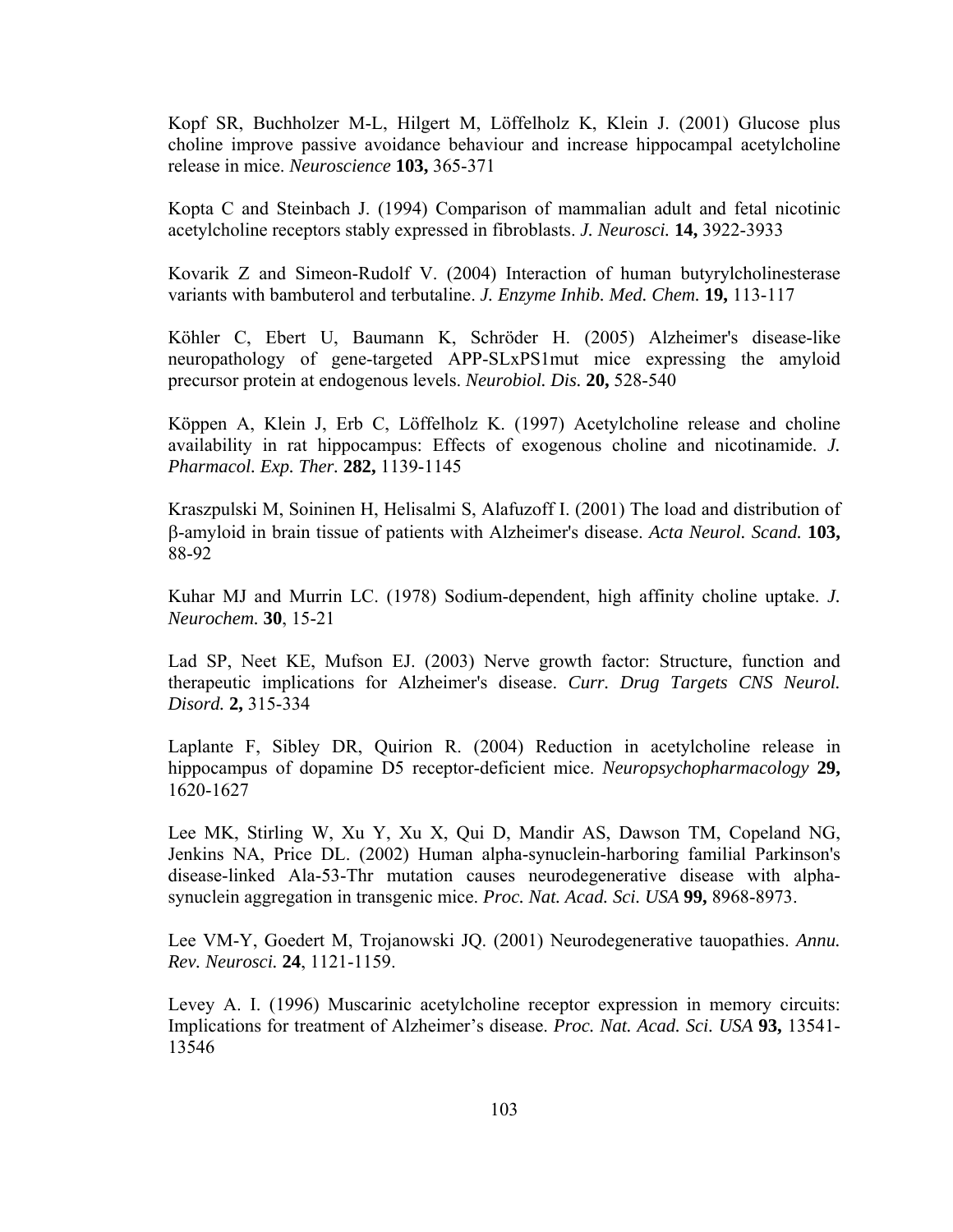Lewis DA and Levitt P. (2002) Schizophrenia as a disorder of neurodevelopment. *Annu. Rev. Neurosci.* **25,** 409-432

Lewis J, Dickson DW, Lin W-L, Chisholm L, Corral A, Jones G, Yen S-H, Sahara N, Skipper L, Yager D, Eckman C, Hardy J, Hutton M, McGowan E. (2001) Enhanced neurofibrillary degeneration in transgenic mice expressing mutant tau and APP. *Science* **293,** 1487-1491

Li B, Stribley JA, Ticu A, Xie W, Schopfer LM, Hammond P, Brimijoin S, Hinrichs SH, Lockridge O. (2000) Abundant tissue butyrylcholinesterase and its possible function in the acetylcholinesterase knockout mouse. *J. Neurochem.* **75**, 1320-1331.

Li B, Duysen EG, Volpicelli-Daley LA, Levey AI, Lockridge O. (2003) Regulation of muscarinic acetylcholine receptor function in acetylcholinesterase knockout mice. *Pharmacol. Biochem. Behav.* **74,** 977-986

Li B, Sedlacek M, Manoharan I, Boopathy R, Duysen EG, Masson P, Lockridge O. (2005) Butyrylcholinesterase, paraoxonase, and albumin esterase, but not carboxylesterase, are present in human plasma. *Biochem. Pharmacol.* **70,** 1673-1684

Liljestrand G. (1936) Presentation speech Nobel Prize in Physiology or Medicine 1936

Liu L. et al. (2004) Longitudinal observation on CSF Ab42 levels in young to middleaged amyloid precursor protein/presenilin-1 doubly transgenic mice. *Neurobiol. Dis.* **17,**  516-523

Lockridge O, Li B, Duysen EG. (2005) The butyrylcholinesterase knockout mouse. Abstr. S075, *XII. International Symposium on Cholinergic Mechanisms, Alicante, Spain*

Loewi O. (1921) Über humorale Übertragbarkeit der Herznervenwirkung. *Pflügers Arch. ges. Physiol*. **189**, 239–242.

Löffelholz K. (1996) Muscarinic receptors and cell signalling. *Prog. Brain Res.* **109,** 191- 194

Löffelholz K. (1998) Brain choline has a typical precursor profile. *J. Physiol. (Paris)* **92,**  235-239

Manca A, Davies L, Burns A. (2002) Cost-effectiveness of therapeutics for Alzheimer disease, in *Neuropsychopharmacology: The Fifth Generation of Progress* (Davis KL, Charney D, Coyle JT and Nemeroff C., eds), pp 1267-1279. Lippincott Williams  $\&$ Wilkins, Philadelphia, PA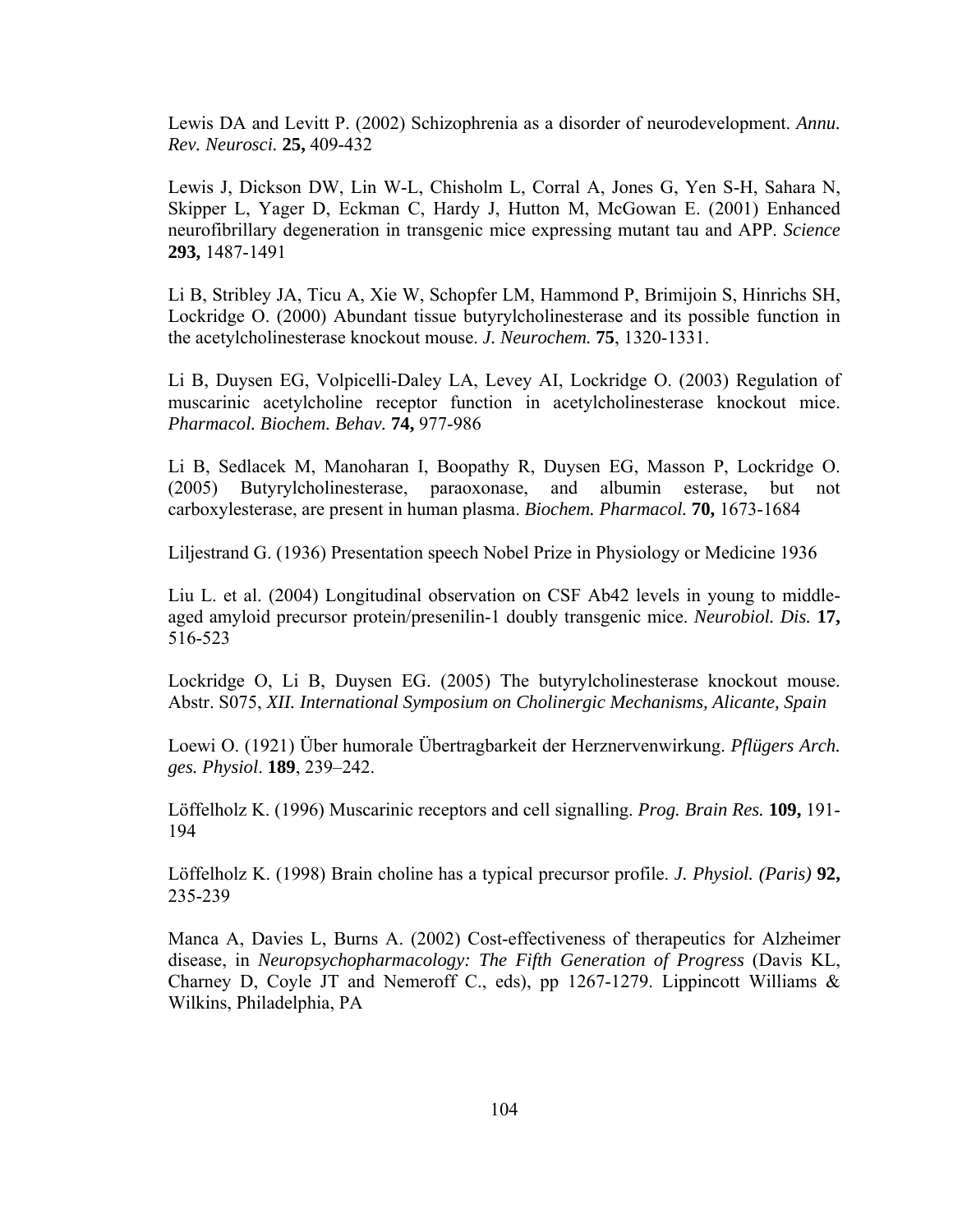Martin LJ, Pan Y, Price AC, Sterling W, Copeland NG, Jenkins NA, Price DL, Lee MK. (2006) Parkinson's disease α-synuclein transgenic mice develop neuronal mitochondrial degeneration and cell death. *J. Neurosci.* **26,** 41-50.

Masliah E, Sisk A, Mallory M, Mucke L, Schenk D, Games D. (2000) Dopaminergic loss and inclusion body formation in  $\alpha$ -synuclein mice: Implications for neurodegenerative disorders. *Science*, **287**, 1265-1269

Mattson MP. (1997) Cellular actions of beta-amyloid precursor protein and its soluble and fibrillogenic derivatives. *Physiol. Rev.* **77,** 1081-1132

Mattson MP. (2004) Pathways towards and away from Alzheimer's disease. *Nature* **430,**  631-639

McGeer PL and McGeer E. (2003) Is there a future for vaccination as a treatment for Alzheimer's disease? *Neurobiol. Aging* **24,** 391-395

McKeith I, Burn D, O'Brien J, Perry R, Perry E. (2002) Dementia with Lewy bodies, in *Neuropsychopharmacology: The Fifth Generation of Progress* (Davis KL, Charney D, Coyle JT and Nemeroff C., eds), pp 1301-1315. Lippincott Williams & Wilkins, Philadelphia, PA

Mesulam M-M. (1996) The systems-level organization of cholinergic innervation in the human cerebral cortex and its alterations in Alzheimer's disease. *Prog. Brain Res.* **109,**  285-297

Mesulam M. (2004) The cholinergic lesion of Alzheimer's disease: Pivotal factor or side show? *Learn. Mem.* **11,** 43-49

Mesulam M-M, Mufson EJ, Wainer BH, Levey AI. (1983) Central cholinergic pathways in the rat: An overview based on an alternative nomenclature (Ch1-Ch6). *Neuroscience* **10,** 1185-1201.

Mesulam M-M, Guillozet A, Shaw P, Levey A, Duysen EG, Lockridge O. (2002) Acetylcholinesterase knockouts establish central cholinergic pathways and can use butyrylcholinesterase to hydrolyze acetylcholine. *Neuroscience* **110,** 627-639.

Misgeld T, Burgess RW, Lewis RM, Cunningham JM, Lichtman JW, Sanes JR. (2002) Roles of neurotransmitter in synapse formation: Development of neuromuscular junctions lacking choline acetyltransferase. *Neuron* **36**, 635-648.

Moore DJ, West AB, Dawson VL, Dawson TM. (2005) Molecular pathophysiology of Parkinson's disease. *Annu. Rev. Neurosci.* **28,** 57-87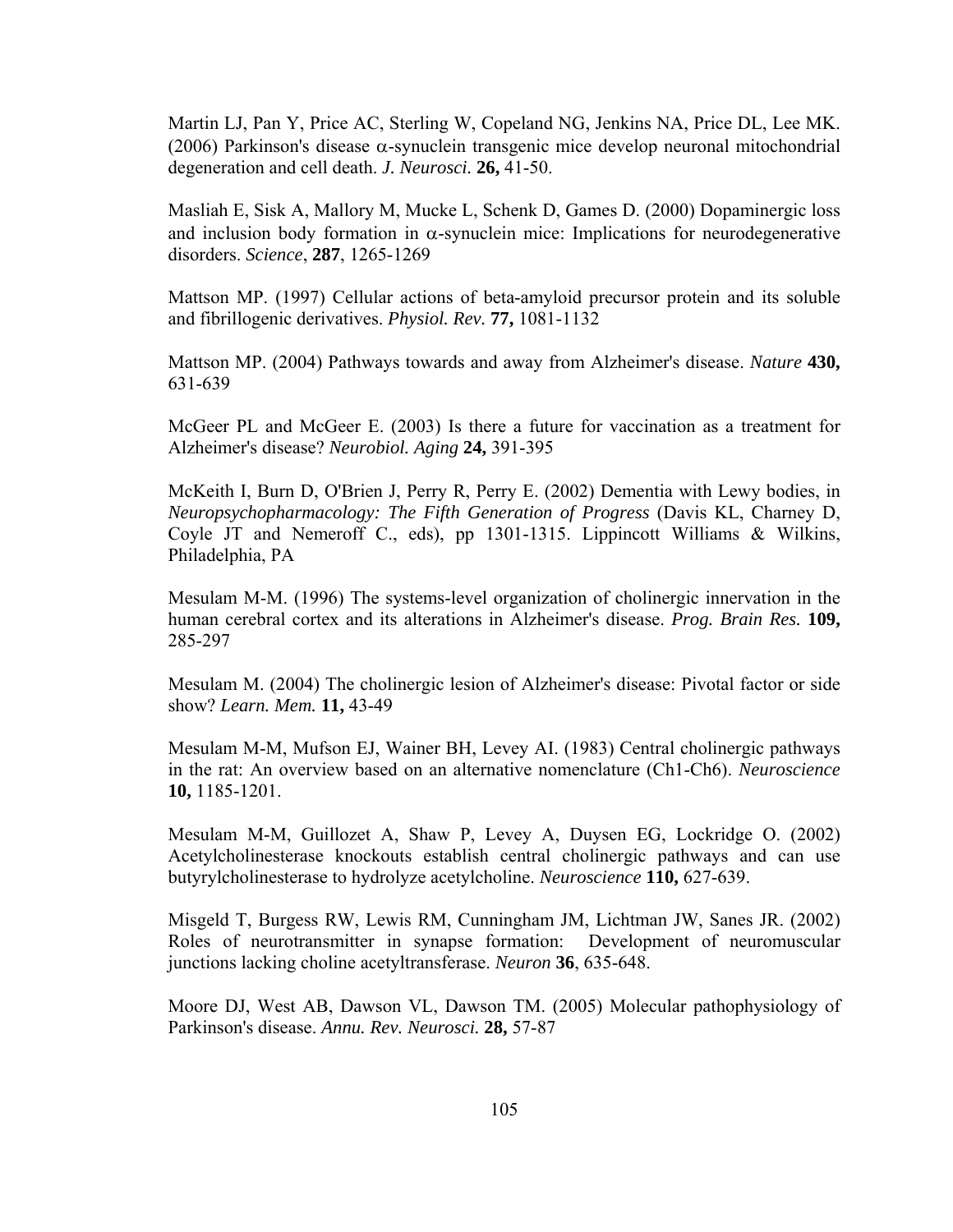Nicolet Y, Lockridge O, Masson P, Fontecilla-Camps JC, Nachon F. (2003) Crystal structure of human butyrylcholinesterase and of its complexes with substrate and products. *J. Biol. Chem.* **278,** 41141-41147

Niggli E. (1999) Localized intracellular calcium signaling in muscle: Calcium sparks and calcium quarks. *Annu. Rev. Physiol.* **61,** 311-335

Nitsch RM, Slack BE, Wurtman RJ, Growdon JH. (1992) Release of Alzheimer amyloid precursor derivatives stimulated by activation of muscarinic acetylcholine receptors. *Science* **258,** 304-307

Nitsch RM and Growdon JH. (1994) Role of neurotransmission in the regulation of amyloid β-protein precursor processing. *Biochem. Pharmacol.* **47,** 1275-1284

Obeso JA, Rodriguez-Oroz MC, Rodriguez M, Macias R, Alvarez L, Guridi J, Vitek J, DeLong MR. (2000) Pathophysiologic basis of surgery for Parkinson's disease. *Neurology* **55,** S7-12

Oddo S, Caccamo A, Shepherd JD, Murphy MP, Golde TE, Kayed R, Metherate R, Mattson MP, Akbari Y, LaFerla FM. (2003a) Triple-transgenic Model of Alzheimer's disease with plaques and tangles: Intracellular Aβ and synaptic dysfunction. *Neuron* **39,**  409-421

Oddo S, Caccamo A, Kitazawa M, Tseng BP, LaFerla FM. (2003b) Amyloid deposition precedes tangle formation in a triple transgenic model of Alzheimer's disease. *Neurobiol. Aging* **24,** 1063-1070

[Oitzl MS,](http://www.ncbi.nlm.nih.gov/entrez/query.fcgi?db=pubmed&cmd=Search&itool=pubmed_Abstract&term=%22Oitzl+MS%22%5BAuthor%5D) [Mulder M,](http://www.ncbi.nlm.nih.gov/entrez/query.fcgi?db=pubmed&cmd=Search&itool=pubmed_Abstract&term=%22Mulder+M%22%5BAuthor%5D) [Lucassen PJ,](http://www.ncbi.nlm.nih.gov/entrez/query.fcgi?db=pubmed&cmd=Search&itool=pubmed_Abstract&term=%22Lucassen+PJ%22%5BAuthor%5D) [Havekes LM](http://www.ncbi.nlm.nih.gov/entrez/query.fcgi?db=pubmed&cmd=Search&itool=pubmed_Abstract&term=%22Havekes+LM%22%5BAuthor%5D), [Grootendorst J,](http://www.ncbi.nlm.nih.gov/entrez/query.fcgi?db=pubmed&cmd=Search&itool=pubmed_Abstract&term=%22Grootendorst+J%22%5BAuthor%5D) [de Kloet ER.](http://www.ncbi.nlm.nih.gov/entrez/query.fcgi?db=pubmed&cmd=Search&itool=pubmed_Abstract&term=%22de+Kloet+ER%22%5BAuthor%5D) (1997) Severe learning deficits in apolipoprotein E-knockout mice in a water maze task. *Brain Res.* **752**, 189-196

Pang KCH, Nocera R, Secor AJ, Yoder RM. (2001) GABAergic septohippocampal neurons are not necessary for spatial memory. *Hippocampus* **11,** 814-827

Parikh V, Pomerleau F, Huettl P, Gerhardt GA, Sarter M, Bruno JP. (2004) Rapid assessment of in vivo cholinergic transmission by amperometric detection of changes in extracellular choline levels. *Eur. J. Neurosci.* **20,** 1545-1554

Parikh V and Sarter M. (2006) Cortical choline transporter function measured in vivo using choline-sensitive microelectrodes: clearance of endogenous and exogenous choline and effects of removal of cholinergic terminals. *J. Neurochem.* **97,** 488-503

Parsons SM. (2000). Transport mechanisms in acetylcholine and monoamine storage. *FASEB J.* **14**, 2423-2434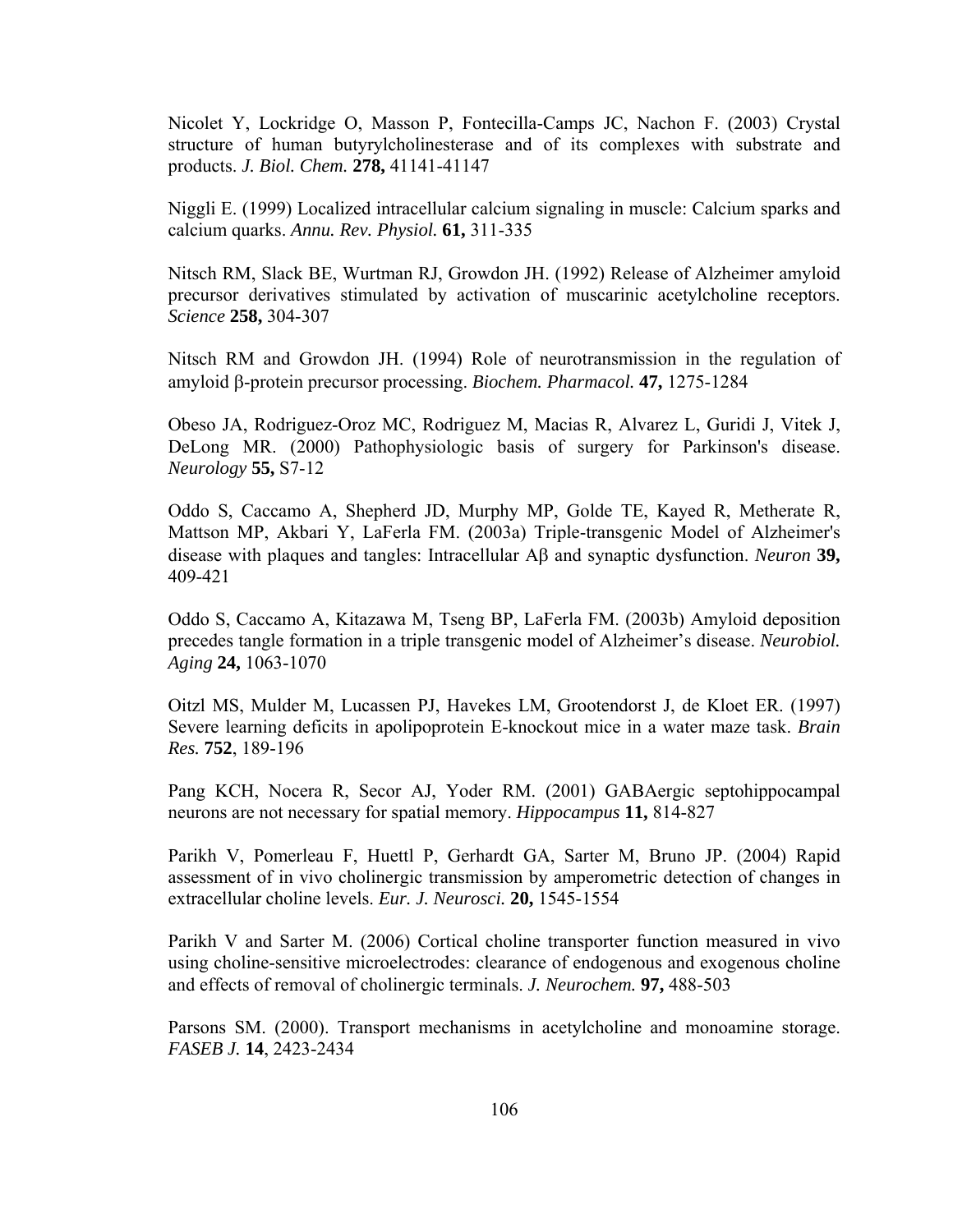Pepeu G and Blandina P. (1998) The acetylcholine, GABA, glutamate triangle in the rat forebrain. *J. Physiol. (Paris)* **92,** 351-355

Perry RH, Irving D, Blessed G, Fairbairn A, Perry EK. (1990) Senile dementia of Lewy body type. *J. Neurol. Sci.* **95,** 119-139

Perry EK, Irving D, Kerwin JM, McKeith I, Thompson P, Collerton D, Fairbairn A, Ince PG, Morris CM, Cheng AV et al., (1993) Cholinergic transmitter and neurotrophic activities in Lewy body dementia: similarity to Parkinson's and distinction from Alzheimer disease. *Alzheimer Dis. Assoc. Disord.* **7,** 69-79

Perry EK and Perry RH. (1995) Acetylcholine and hallucinations: disease-related compared to drug-induced alterations in human consciousness. *Brain Cogn.* **28,** 240-258

Perry EK, McKeith I, Ballard C. (2003) Butyrylcholinesterase and progression of cognitive deficits in dementia with Lewy bodies. *Neurology* **60,** 1852-1853

Pietrzik C and Behl C. (2005) Concepts for the treatment of Alzheimer's disease: molecular mechanisms and clinical application. *Int. J. Exp. Path.* **86,** 173-185

Rang HP, Dale MM, Ritter JM, Gardner P. (2001) *Pharmacology*. Fourth Edition, Churchill Livingstone, London, UK

Robakis NK, Ramakrishna N, Wolfe G, Wisniewski HM. (1987) Molecular cloning and characterization of a cDNA encoding the cerebrovascular and the neuritic plaque amyloid peptides. *Proc. Nat. Acad. Sci. USA* **84,** 4190-4194

Ruberti F, Capsoni S, Comparini A, Di Daniel E, Franzot J, Gonfloni S, Rossi G, Berardi N, Cattaneo A. (2000) Phenotypic knockout of nerve growth factor in adult transgenic mice reveals severe deficits in basal forebrain cholinergic neurons, cell death in the spleen, and skeletal muscle dystrophy. *J. Neurosci.* **20,** 2589-2601

Salehi A, Delcroix J-D, Mobley WC. (2003) Traffic at the intersection of neurotrophic factor signaling and neurodegeneration. *Trends Neurosci.* **26,** 73-80

SantaCruz K, Lewis J, Spires T, Paulson J, Kotilinek L, Ingelsson M, Guimaraes A, DeTure M, Ramsden M, McGowan E, Forster C, Yue M, Orne J, Janus C, Mariash A, Kuskowski M, Hyman B, Hutton M, Ashe KH. (2005) Tau suppression in a neurodegenerative mouse model improves memory function. *Science* **309,** 476-481

Santanché S, Bellelli A, Brunori M. (1997) The unusual stability of saporin, a candidate for the synthesis of immunotoxins. *Biochem. Biophys. Res. Comm.* **234,** 129-132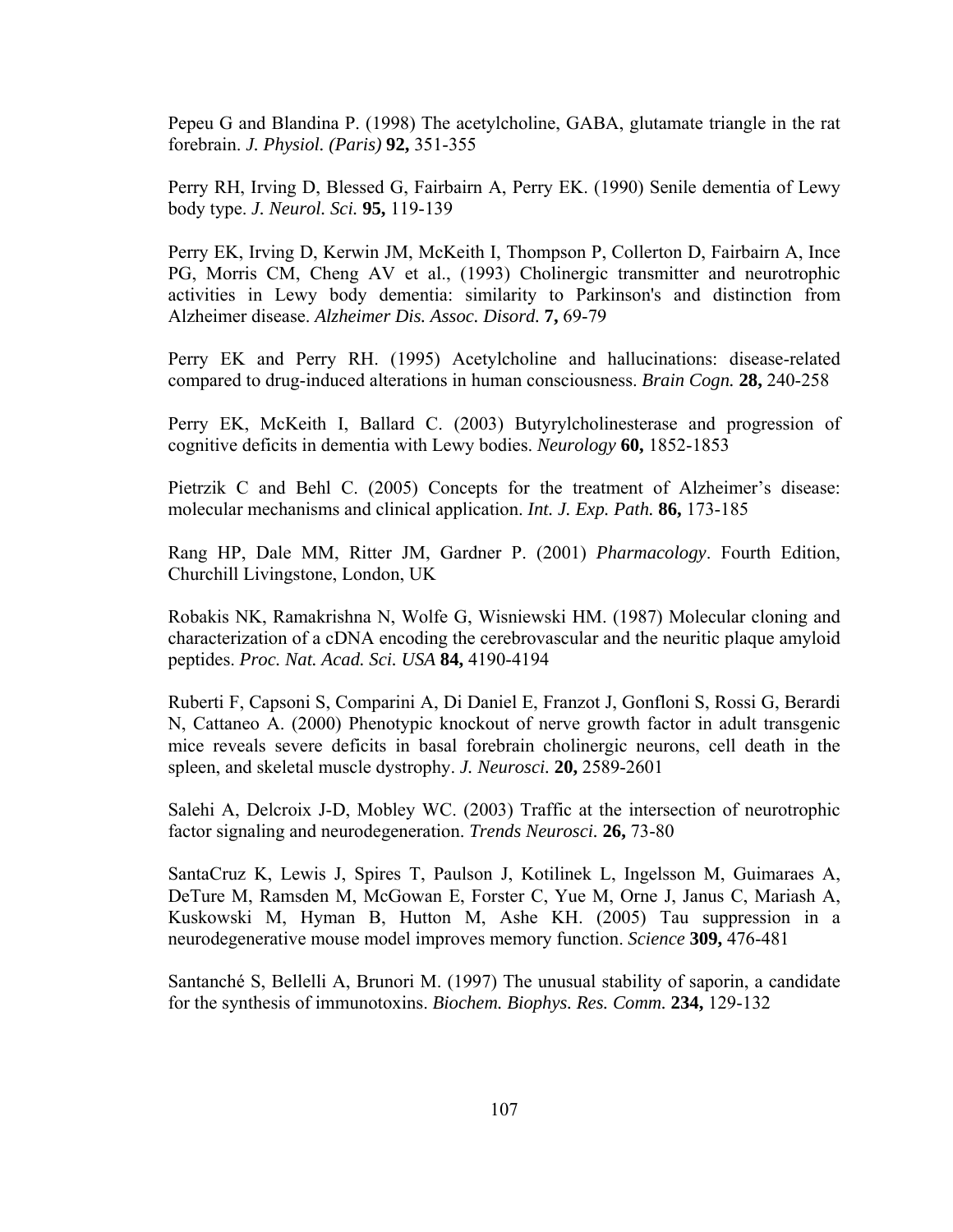Sarter M and Bruno JP. (2000) Cortical cholinergic inputs mediating arousal, attentional processing and dreaming: Differential afferent regulation of the basal forebrain by telencephalic and brainstem afferents. *Neuroscience* **95,** 933-952

Sarter M, Nelson CL, Bruno JP. (2005) Cortical cholinergic transmission and cortical information processing in schizophrenia. *Schizophr. Bull.* **31,** 117-138

Sato A, Sato Y, Uchida S. (2004) Activation of the intracerebral cholinergic nerve fibers originating in the basal forebrain increases regional cerebral blood flow in the rat's cortex and hippocampus. *Neurosci. Lett.* **361,** 90-93

Savino C, Federici L, Ippoliti R, Lendaro E, Tsernoglou D. (2000) The crystal structure of saporin SO6 from *Saponaria officinalis* and its interaction with the ribosome. *FEBS Letters* **470,** 239-243

Schappert K, Sevigny P, Poirier J. (2002) Apolipoprotein E as a marker in the treatment of Alzheimer's disease, in *Pharmacogenetics of Psychotropic Drugs*. (B. Lerer, Ed.), pp. 360-371, Cambridge University Press, Cambridge, MA

Schenk D, Barbour R, Dunn W, Gordon G, Grajeda H, Guido T, Hu K et al. (1999) Immunization with amyloid-β attenuates Alzheimer-disease-like pathology in the PDAPP mouse. *Nature* **400,** 173-177

Scholl FG and Scheiffele P. (2003) Making connections: cholinesterase-domain proteins in the CNS. *Trends Neurosci.* **26,** 618-624

Schwab C, Hosokawa M, McGeer PL. (2004) Transgenic mice overexpressing amyloid beta protein are an incomplete model of Alzheimer disease. *Exp. Neurol.* **188,** 52-64

Selkoe DJ. (2001) Alzheimer's disease: Genes, proteins, and therapy. *Physiol. Rev.* **81**, 741-766.

Selkoe DJ. (2002) Alzheimer's disease is a synaptic failure. *Science* **298,** 789-791

Semba K. (2000) Multiple output pathways of the basal forebrain: organization, chemical heterogeneity, and roles in vigilance. *Behav. Brain Res.* **115,** 117-141

Simon JR, Mittag TW, Kuhar MJ. (1975) Inhibition of synaptosomal uptake of choline by various choline analogs. *Biochem. Pharmacol.* **24,** 1139-1142

Slack BE, Nitsch RM, Livneh E, Kunz Jr. GM, Eldar H, Wurtman RJ. (1993) Regulation of amyloid precursor protein release by protein kinase C in Swiss 3T3 fibroblasts. *Ann. NY Acad. Sci.* **695,** 128-131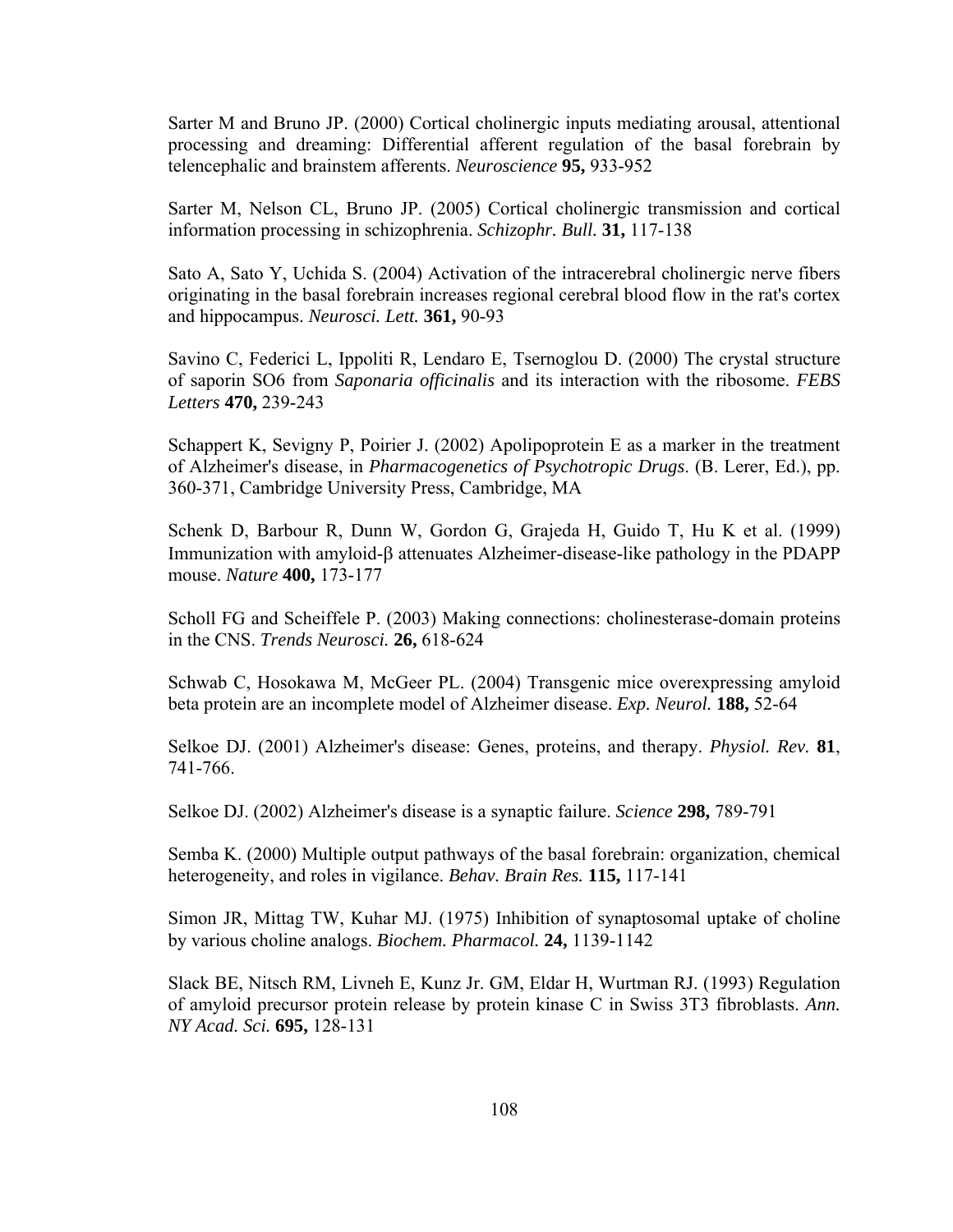Soreq H and Seidman S. (2001) Acetylcholinesterase - new roles for an old actor. *Nat. Rev. Neurosci.* **2,** 294-302.

Spires TL and Hyman BT. (2005) Transgenic models of Alzheimer's disease: Learning from animals. *NeuroRx* **2,** 423-437

Südhof TC. (2004) The synaptic vesicle cycle. *Annu. Rev. Neurosci.* **27**, 509-547.

Suh Y-H and Checler F. (2002) Amyloid precursor protein, presenilins, and  $\alpha$ -synuclein: Molecular pathogenesis and pharmacological applications in Alzheimer's disease. *Pharmacol. Rev.* **54,** 469-525

Sullivan PM, Mace BE, Maeda N, Schmechel DE. (2004) Marked regional differences of brain human apolipoprotein e expression in targeted replacement mice. *Neuroscience* **124,** 725-733

Sussman J, Harel M, Frolow F, Oefner C, Goldman A, Toker L, Silman I. (1991) Atomic structure of acetylcholinesterase from Torpedo californica: a prototypic acetylcholinebinding protein. *Science* **253,** 872-879

Tecott LH and Johnson DS. (2002) Gene targeting and transgenic technologies, in *Neuropsychopharmacology: The Fifth Generation of Progress* (Davis KL, Charney D, Coyle JT and Nemeroff C., eds), pp 241-251. Lippincott Williams & Wilkins, Philadelphia, PA

Tiraboschi P, Hansen LA, Alford M, Masliah E, Thal LJ, Corey-Bloom J. (2000) The decline in synapses and cholinergic activity is asynchronous in Alzheimer's disease. *Neurology* **55,** 1278-1283

Tunek A and Svensson L. (1988) Bambuterol, a carbamate ester prodrug of terbutaline, as inhibitor of cholinesterases in human blood. *Drug Metab. Dispos.* **16,** 759-764

Tzavara ET, Bymaster FP, Felder C, Wade MR, Gomeza J, Wess J, McKinzie DL, Nomikos GG. (2003) Dysregulated hippocampal acetylcholine neurotransmission and impaired cognition in M2, M4 and M2/M4 muscarinic receptor knockout mice. *Mol. Psychiatry* **8,** 673-679

Van der Kloot W and Molgo J. (1994) Quantal acetylcholine release at the vertebrate neuromuscular junction. *Physiol. Rev.* **74,** 899-991

Van der Putten H, Wiederhold K-H, Probst A, Barbieri S, Mistl C, Danner S, Kauffmann S, Hofele K, Spooren WPJM, Ruegg MA, Lin S, Caroni P, Sommer B, Tolnay M, Bilbe G. (2000) Neuropathology in mice expressing human alpha-synuclein. *J. Neurosci.* **20,**  6021-6029.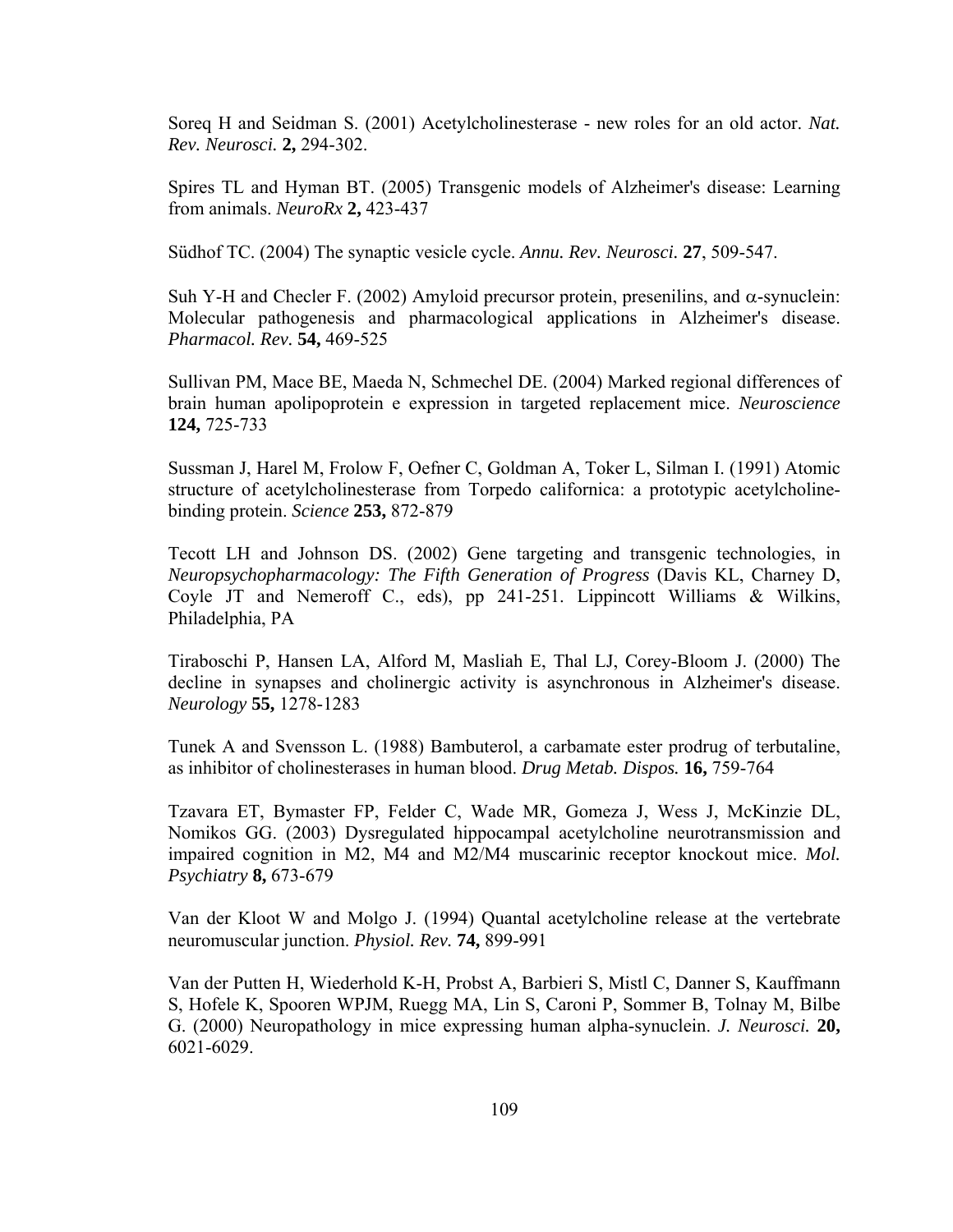Volpicelli-Daley LA, Hrabovska A, Duysen EG, Ferguson SM, Blakely RD, Lockridge O, Levey AI. (2003a) Altered striatal function and muscarinic cholinergic receptors in acetylcholinesterase knockout mice. *Mol. Pharmacol.* **64,** 1309-1316

Volpicelli-Daley LA, Duysen EG, Lockridge O, Levey A. (2003b) Altered hippocampal muscarinic receptors in acetylcholinesterase-deficient mice. *Annals Neurol.* **53,** 788-796

Von Bartheld C. (2004) Axonal transport and neuronal transcytosis of trophic factors, tracers and pathogens. *J. Neurobiol.* **58,** 295-314

Walsh TJ, Kelly RM, Dougherty KD, Stackman RW, Wiley RG, Kutscher CL. (1995) Behavioral and neurobiological alterations induced by the immunotoxin 192-IgG-saporin: cholinergic and non-cholinergic effects following i.c.v. injection. *Brain Res.* **702,** 233- 245

Watanabe T, Iwasaki K, Fukuoka S, Egashira N, Mishima K, Fushiwara M. (2005) Cholinergic Changes in the hippocampus and memory disturbance during the aging of Alzheimer's Tg mice. Program No. 83.14. *2005 Abstract Viewer/Itinerary Planner.* Washington, DC: Society for Neuroscience, 2005

Wess J. (2004) Muscarinic acetylcholine receptor knockout mice: novel phenotypes and clinical implications. *Annu. Rev. Pharmacol. Toxicol.* **44**, 423-450

Westerink BHC, Hofsteede HM, Damsma G, de Vries JB. (1988) The significance of extracellular calcium for the release of dopamine, acetylcholine and amino acids in conscious rats, evaluated by brain microdialysis. *Naunyn-Schmiedeberg's Arch. Pharmacol.* **337,** 373-378

Westerink BHC. (1995) Brain microdialysis and its application for the study of animal behaviour. *Behav. Brain Res.* **70,** 103-124

Whitehouse PJ, Price DL, Struble RG, Clark AW, Coyle JT, Delon MR. (1982) Alzheimer's disease and senile dementia: loss of neurons in the basal forebrain. *Science* **215,** 1237-1239

Whitehouse PJ, Hedreen J, White CR, Price DL. (1983) Basal forebrain neurons in the dementia of Parkinson disease. *Ann. Neurol.* **13,** 243-248

Whittaker VP, Michaelson IA, Kirkland RJA. (1964) The separation of synaptic vesicles from nerve-ending particles ('synaptosomes'). *Biochemical J.* **90,** 293-303

Williams J, Comisarow J, Day J, Fibiger H, Reiner P. (1994) State-dependent release of acetylcholine in rat thalamus measured by in vivo microdialysis. *J. Neurosci.* **14,** 5236- 5242